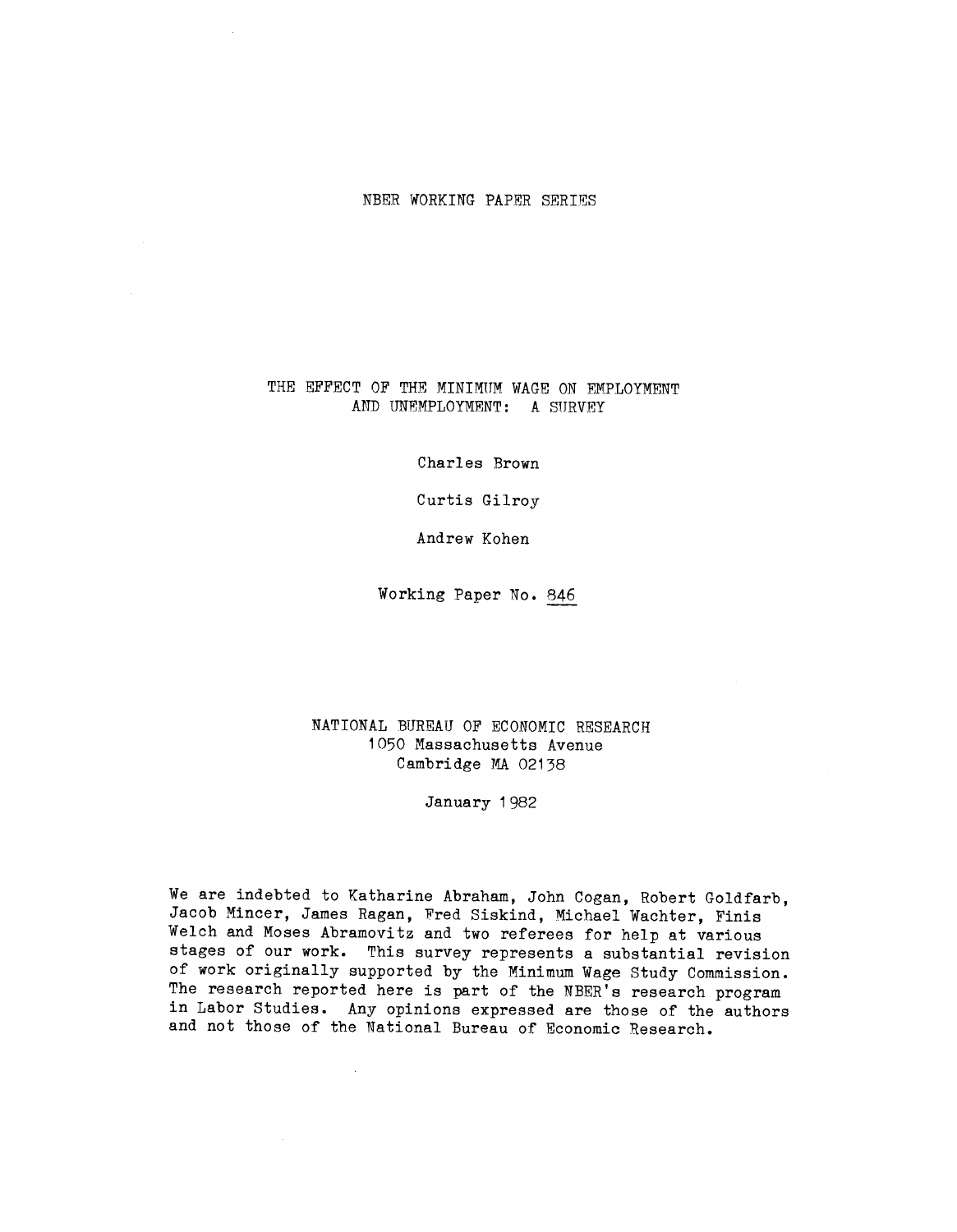The Effect of the Minimum Wage on Employment and Unemployment: A Survey

#### **ABSTRACT**

In this paper, we survey theoretical models of the effect of the minimum wage and, in somewhat greater detail, evidence of its effect on employment and unemployment. Our discussion of the theory emphasizes recent work using two-sector and heterogeneous-worker models. We then summarize and evaluate the large literature on employment and unemployment effects of the minimum on teenagers. Finally, we survey the evidence of the effect of the minimum wage on adult employment, and on employment in low-wage industries and areas.

Charles Brown Department of Economics<br>University of Maryland Colllege Park, MD 20742

 $(301)$  454-4182

5001 Eisenhower Avenue Alexandria, VA 22333

Curtis Gilroy U.S. Army Research Institute Department of Economics Andrew Kohen James Madison University Harrisonburg, VA 22807

 $(202)$  274-8104

 $(703)$  433-6605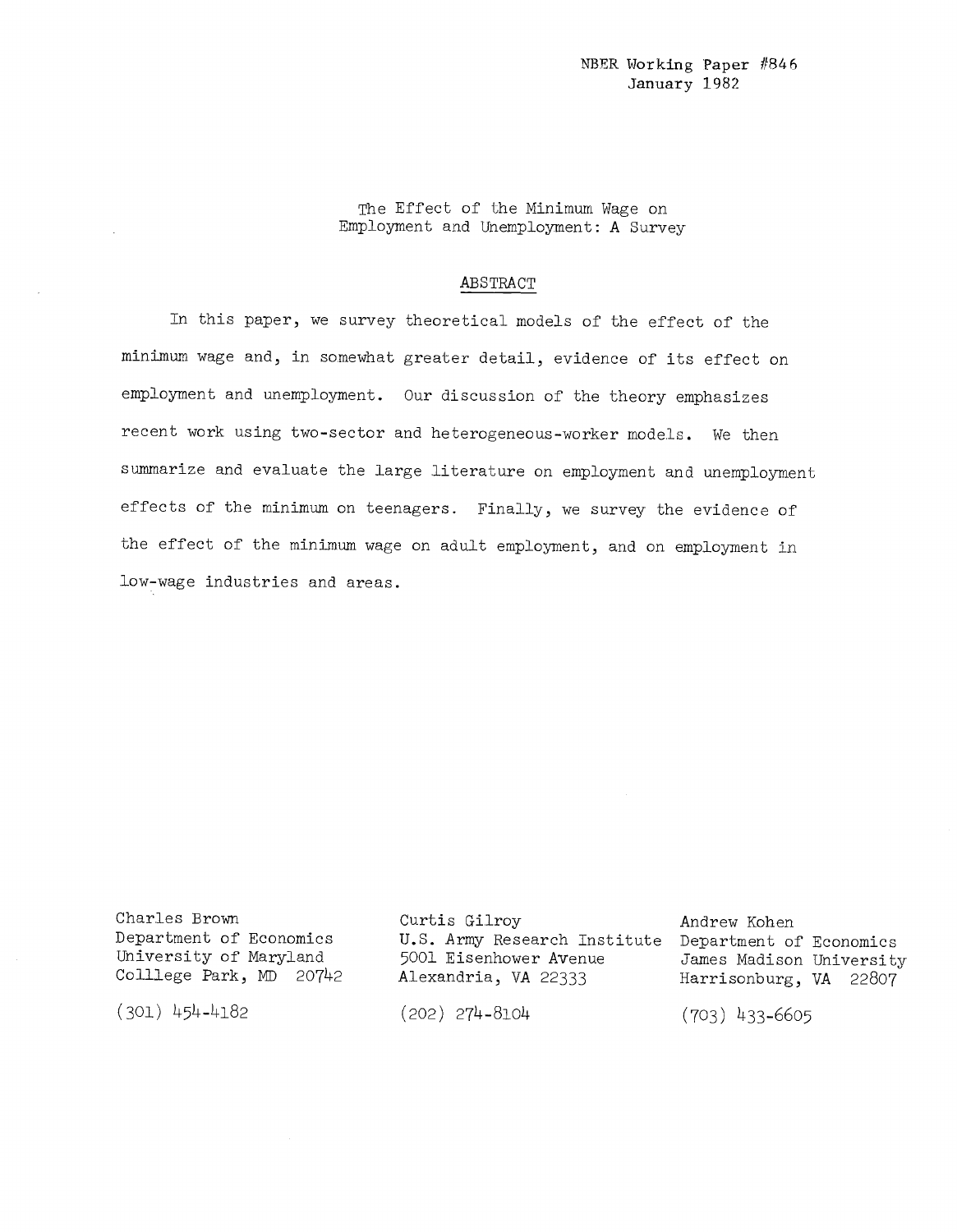#### INTRODUCTION

Although the arguments for and against the minimum wage are the same today as at the time of passage of the Fair Labor Standards Act forty years ago, they are now accompanied by more sophisticated approaches to the measurement of its impact. Moreover, the increase in  $minimum$  wage coverage makes the issue more important. The employment/ unemployment effect of the minimum wage continues to be a pivotal issue around which present-day debate centers (Robert Goldfarb, 1974; Steven Zell, 1978; and Sar Levitan and Richard Belous, 1979), and will be the focus of our attention.

Despite an abundance of studies of the employment and unemployment effects of the minimum wage in the U.S., there is no comprehensive review of their findings (although E.G. West and Michael McKee (1980a)have undertaken a broad assessment of some of the Canadian and American literature).The purpose of this article is to determine what generalizations this literature supports and, to the extent possible, diagnose the causes of the most important disagreements. This should assist both economists in identifying the directions for further research in this area and policy makers in interpreting the myriad of results.

Section I of this paper discusses the theoretical framework in which the minimum wage has been analyzed. Sections II and III contain an analysis of time-series and cross-section studies, respectively, of the effect of the minimum wage on teenagers, while Section IV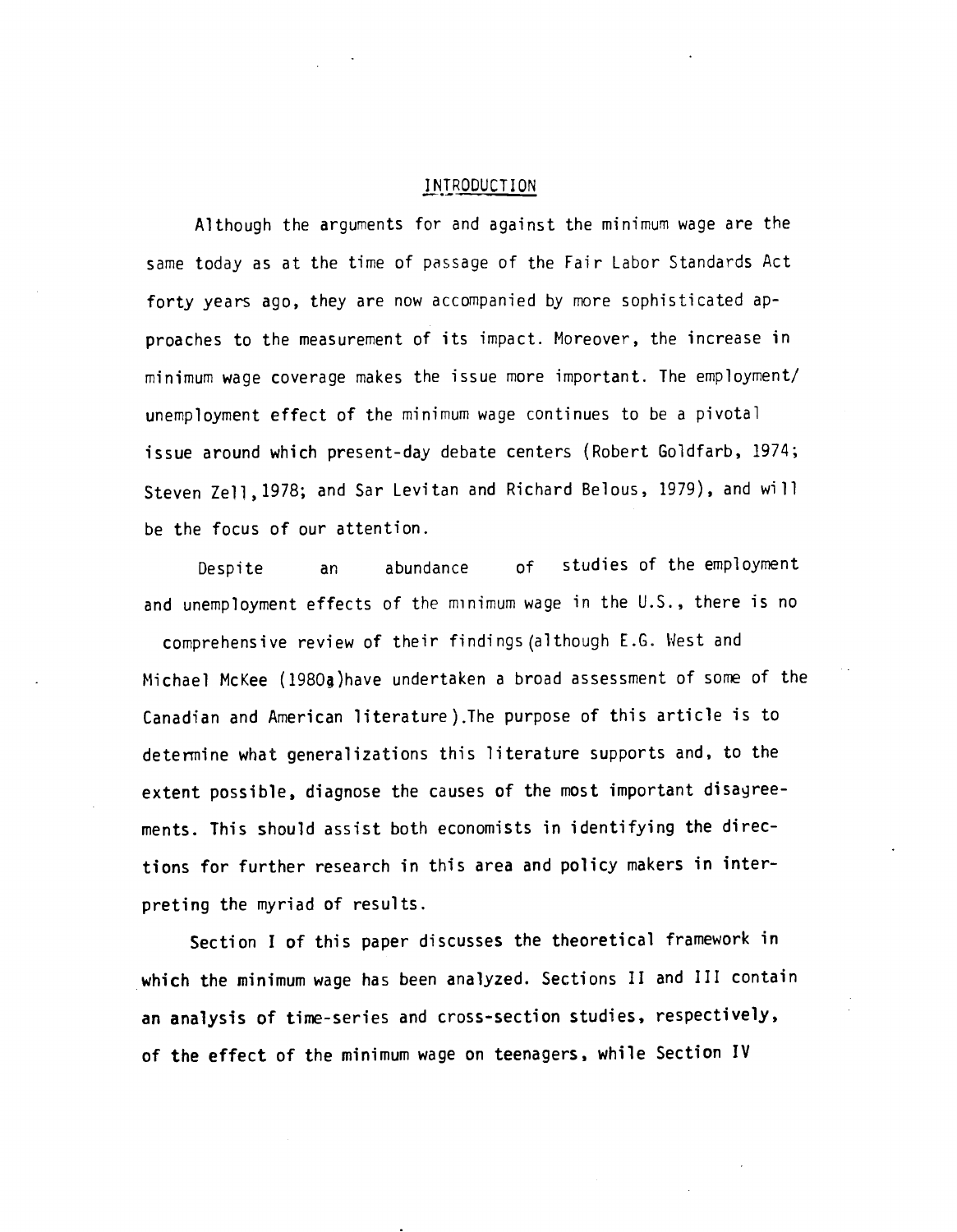focuses on the Impact on adults. Section V describes the effects on low-wage industries and labor markets. Conclusions appear in Section VI.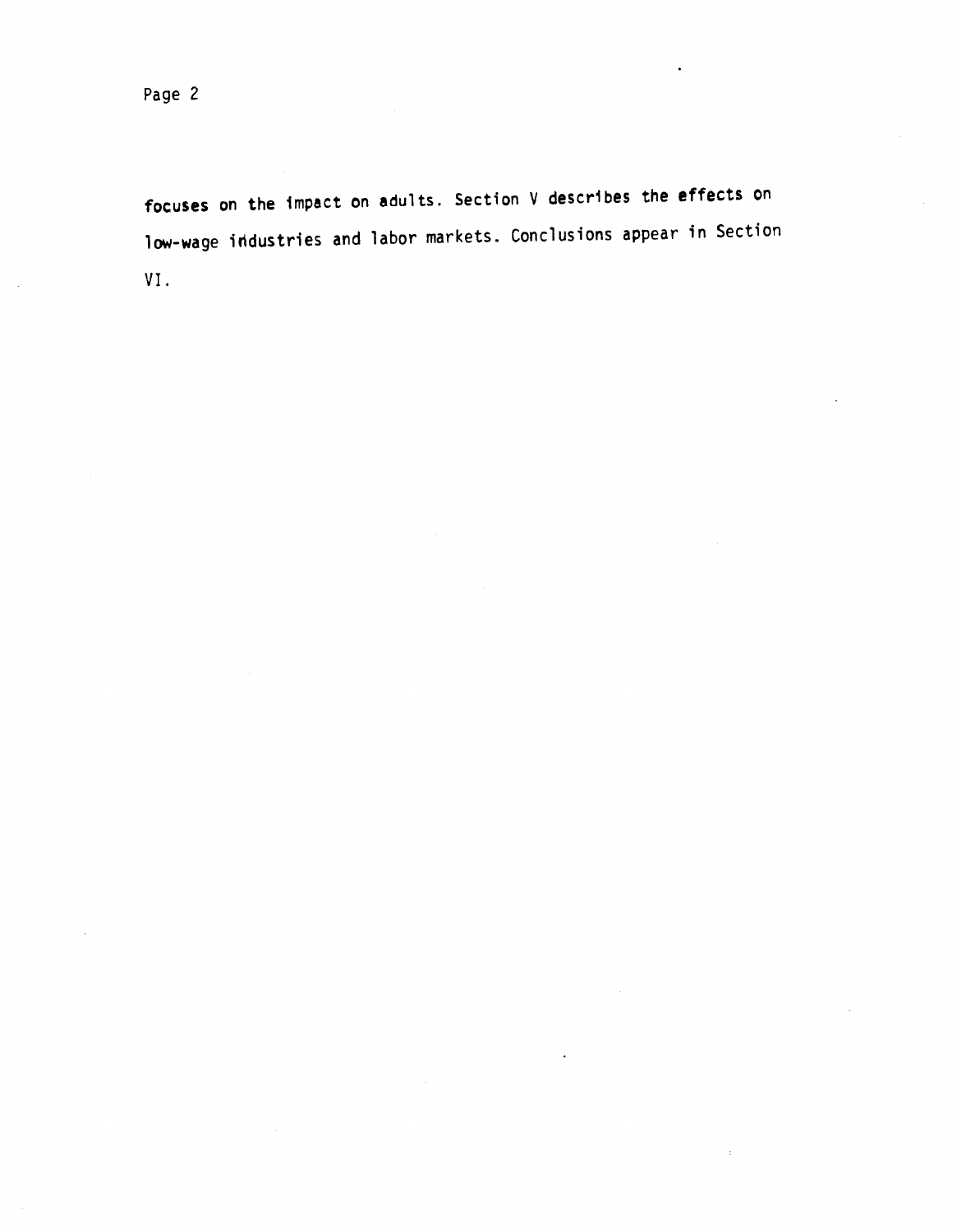#### I. THEORY

Most textbook treatments of the employment effects of the minimum wagerely on the simple supply-and—demand model of price floors, and the outcome is often contrasted with that which occurs under monopsony. In recent years, the analysis of the effects of a minimum wage in competitive labor markets has been significantly extended to include formal treatment of a minimum wage which applies to one sector of a two-sector economy, or which has no direct effect on some workers because they earn more than the minimum.

The first three parts of this section deal briefly with the traditional analysis, while the next four sections deal with more recent additions to the literature. A theme which runs through our treatment of these additions is how the employment and unemployment effects of the minimum are related to the parameters which each model introduces. The final part of this section deals with the implications of these models for the effect of the minimum wage on the efficiency of the labor market.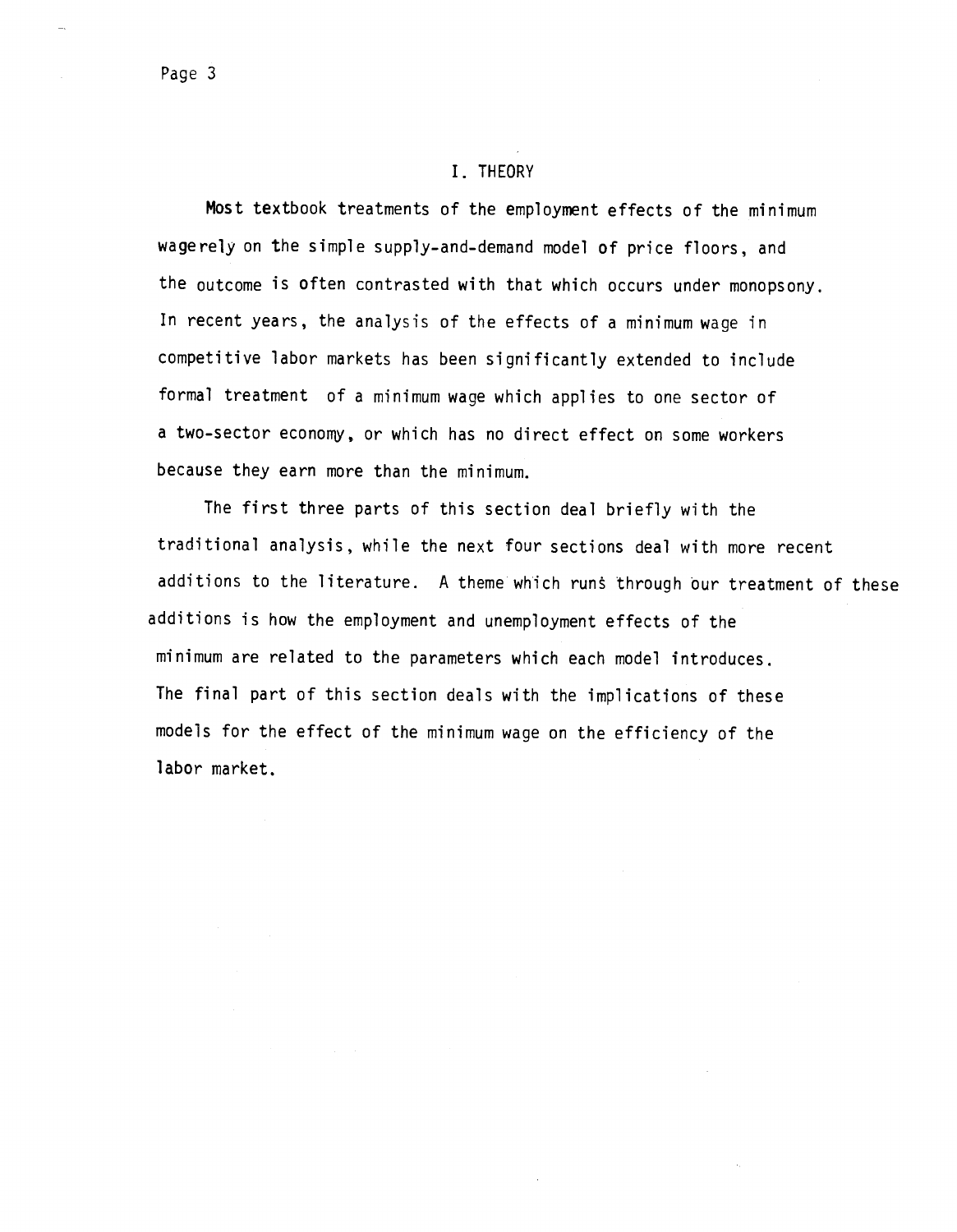# A. Simple Supply-Demand Model

The most basic model of the effect of the minimum wage on employment and unemployment focuses on a single competitive labor market with homogeneous workers whose wage  $W_{0}$  would otherwise fall below the legally set minimum wage  $W_m$ . Employers minimize costs both before and after the minimum wage law, workers' skills and level of effort are identical and given exogenously, and all workers in the market are covered by the minimum wage. Adjustment to the new equilibrium is not considered. In this model, initial employment  $E_0$  is determined by supply and demand; once the minimum wage is introduced, employment falls to  $E_m$ , the level demanded at wage  $W_m$  (Figure 1). The proportional reduction in employment (£n  $E_m$ -£n  $E_o$ ) is equal to the proportional wage increase ( $\ell$ n W<sub>m</sub>- $\ell$ n W<sub>o</sub>) times the elasticity of demand.

If employment would otherwise increase, the "reduction" in employment predicted by the model may take the form of a lower rate of employment growth rather than an actual decline in the number employed. If employment actually declines, it may take the form of not replacing workers who quit rather than discharging workers.<sup>1</sup>

While the model determines an excess supply of labor at the new minimum wage,  $S_m - E_m$ , this excess supply does not correspond to the official measure of unemployment (Finis Welch, 1976, p. 8), or even to the increase in such unemployment above some "frictional" level.  $S_m$ represents the number (or work-hours) of those persons willing to work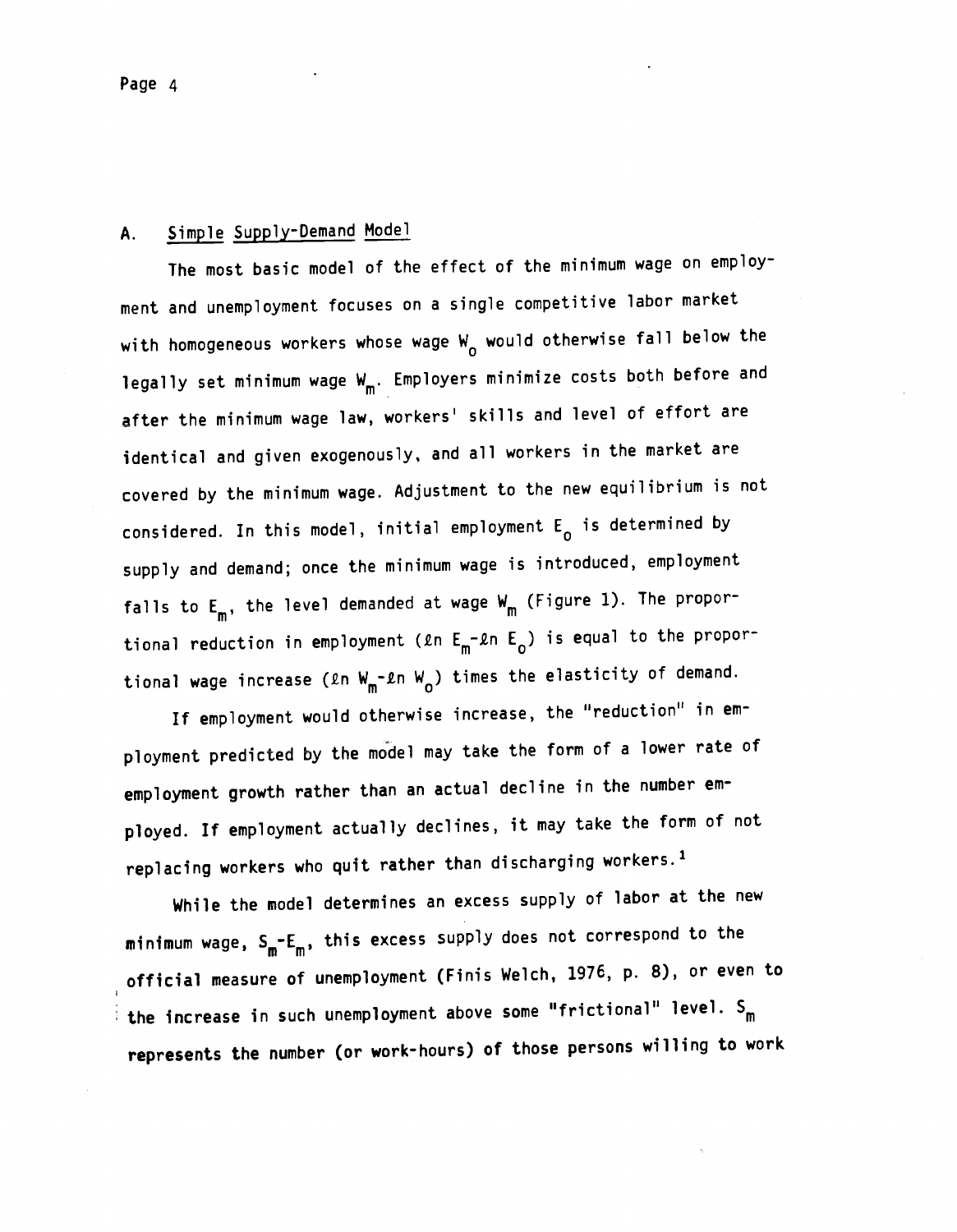

at  $W_m$ , but some of the  $S_m - E_m$  who are not employed may decide that prospects of finding work are too dim to make actively searching for work worthwhile. Those not actively looking for work are not included in the official unemployment count.

#### B. Monopsony

A well-known exception to the conclusion that the minimum wage reduces employment is the monopsony case (George Stigler, 1946). Without a minimum wage, the monopsonistjc employer's marginal cost of labor everywhere exceeds the supply price; labor is hired until marginal cost and demand are equal (Figure 2). A minimum wage makes the employer a price-taker, up to the level of employment  $S(W_m)$ . Thus, a minimum wage between  $W_{0}$  and  $W_{1}$  will increase employment (S. Charles Maurice, 1974); choosing  $W_m=W_1$  brings employment to its competitive level,  $E_1$ . Once  $W_m$  equals  $W_1$ , further increases would reduce employment below the competitive level. The monopsony model has not motivated much recent work, perhaps because there is little evidence that it is important in modern-2 day low-wage labor markets (West and McKee, 1980b).

### C. 'Shock" Effects

If employers do not minimize costs, there is the possibility that they will respond to a minimum wage increase by raising the productivity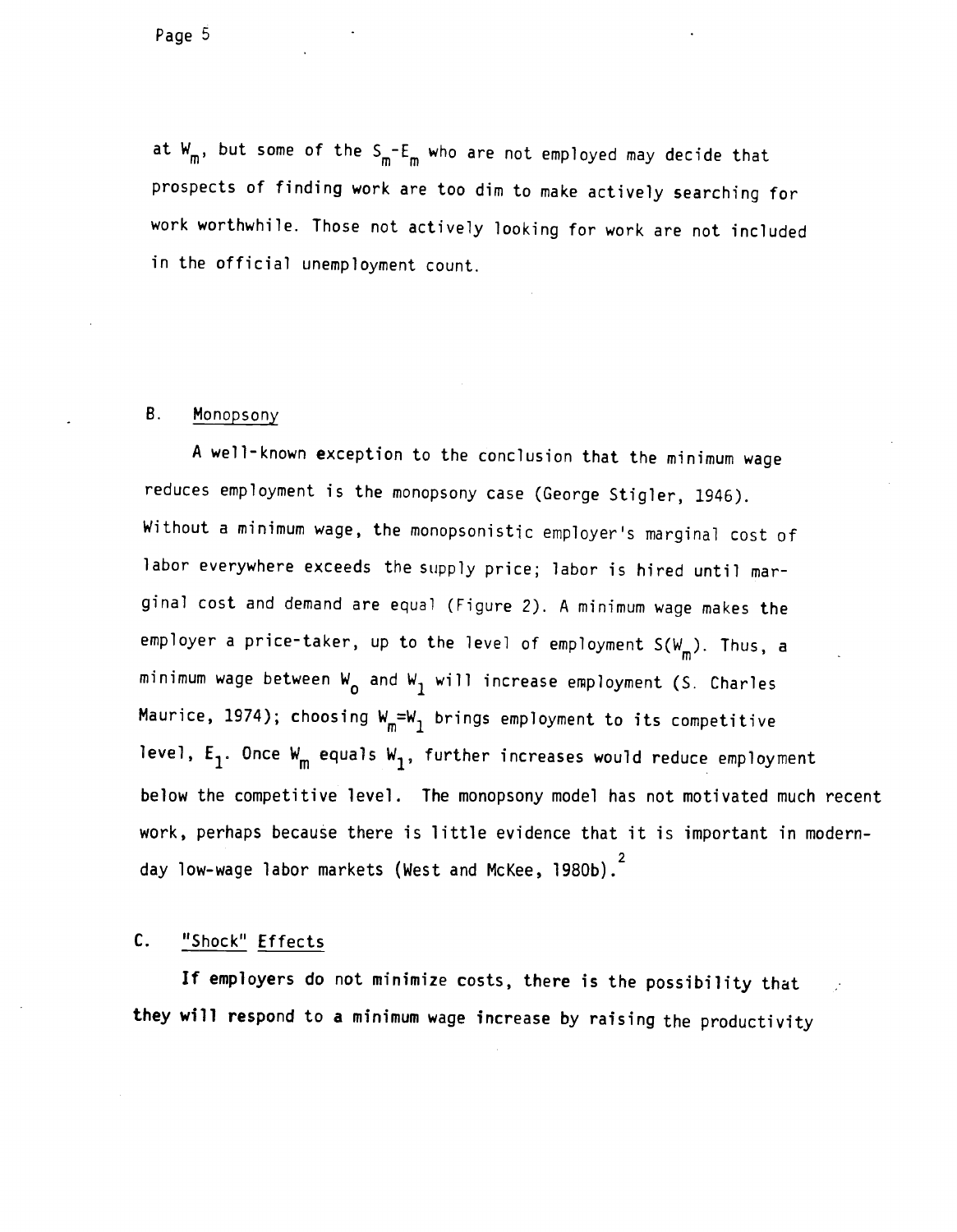of their operation to offset the increase (Lloyd Reynolds and Peter Gregory, 1965, p. 193). This possibility is often labeled a 'shock" effect  $-$  the minimum "shocks" employers into greater productivity.

Such a shock effect might reduce the disemployment from a minimum wage (increase) but is unlikely to eliminate it (West and McKee, 1980b).First, while some firms may be in a position to take advantage of previously unrealized economies, other firms may not be so fortunate. Surveys of employers find reports of such responses from some but not all firms (U.S. Department of Labor, 1959b).Second, firms may have failed to minimize costs by using too much labor at the previous wage  $W_{0}$ ; cost-cutting would, then take the form of discharging (or not replacing) the extra workers.

Presumably, the scenario most favorable to the shock argument is the employer being able to call forth greater levels of effort in response to the minimum. A formal model consistent with cost-minimizing employer behavior along these lines has been developed by John Petten gill (1981). Just as rent controls are thought to induce landlords to lower apartment quality in response to excess demand, competitive employers may raise the required level of effort in response to minimum-wage-induced excess supply. Higher effort levels can offset the effective increase in the minimum wage, depending on a parameter which tells how much workers will increase effort at  $W_m$  rather than not work at all.<sup>3</sup> For what appear to be plausible values of this parameter, effort reductions can offset much of the disemployment effect which would

Page 6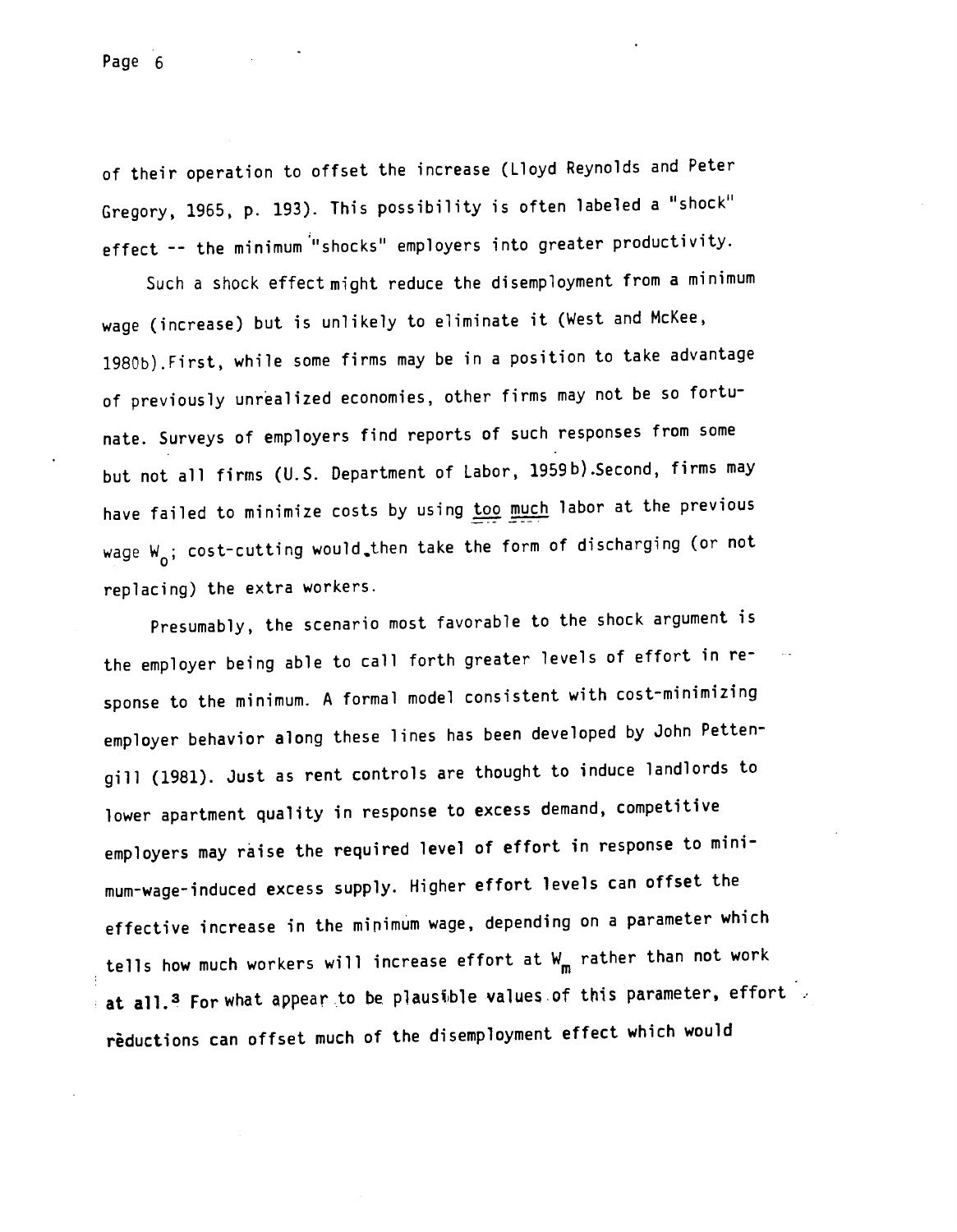Page 7

otherwise occur.4

#### D. Two-Sector Model

Coverage under the minimum wage provisions of the Fair Labor Standards Act has increased gradually, but even today it is not complete. Since the 1977 Amendments to the Act, roughly 84 percent of all private nonfarm nonsupervisory wage and salary workers have been subject to the minimum wage, compared with 53 percent in 1950 (Welch, 1978, p.3). Roughly 80 percent of low-wage workers (those with wages at or below the minimum) work in establishments subject to the minimum wage (Curtis Gilroy,1981). Thus it makes sense to consider a model in which coverage is incomplete, particularly in studying effects of the minimum wage in earlier periods when coverage was less extensive than it is today.

In Welch's (1974) model of a partial-coverage minimum wage, the covered sector reacts to the minimum as it would if coverage were universal. Workers displaced by the minimum wage "migrate" to the uncovered sector, shifting supply there outward. As a result, wages fall and employment increases in the uncovered sector.

Those displaced from the covered sector do not automatically become employed in the uncovered sector. As wages in the uncovered sector fall, some of those displaced by the minimum wage (as well as some of those originally employed in the uncovered sector) decide not to work in the uncovered sector because the wage there is less than their reservation wage. Therefore, the effect of the minimum wage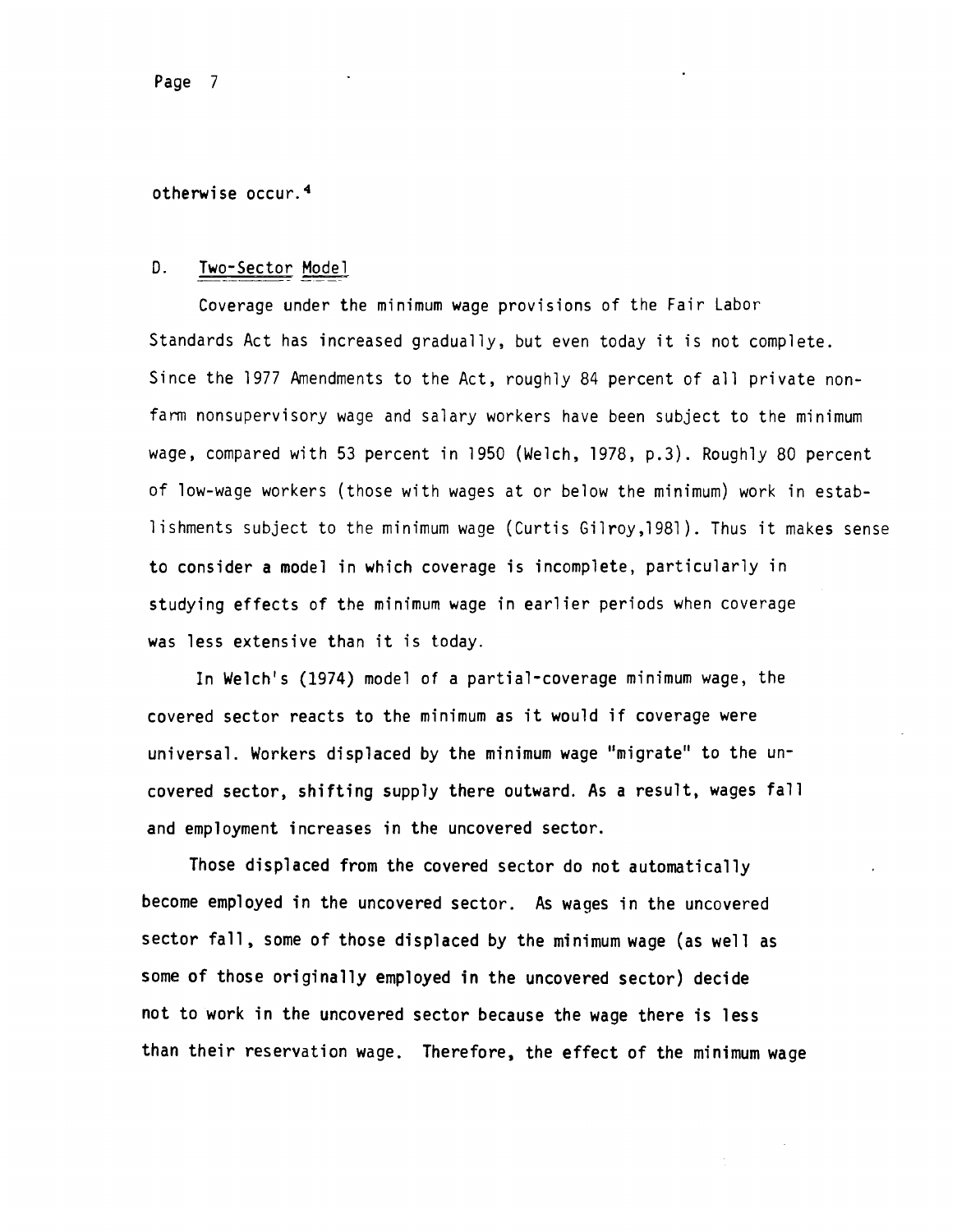on total employment depends on the elasticity of labor supply and the reservation wages of those who do not obtain covered sector work, as well as more obvious factors such as the size of the covered sector and the elasticity of labor demand.

Let S and D denote supply and demand, let the subscripts c and u refer to covered and uncovered industries, and let c be the proportion of employment before the minimum wage which is in industries about to become subject to it; i.e.,

(1) 
$$
c = D_c(W_0)/[D_c(W_0) + D_u(W_0)]
$$

Before the minimum wage is introduced, wages in the two sectors are equal, and the supply of labor in the uncovered sector,  $(1-c) S(W_0)$ , equals demand in the uncovered sector,  $D_{\sf u}(\tt W_o)$ .

Welch assumes that, after the minimum wage is introduced, each of the  $S(W_m)$  workers willing to work at the minimum wage has the same probability of obtaining one of the  $D_c(w_m)$  covered sector jobs. Therefore, this probability equals

(2)  $f = D_c(W_m)/S(W_m)$ 

If wages are measured so that  $W_0=1$  and  $ln(W_0)=0$ , the proportional increase in the wage in the covered sector is  $ln(W_m)$ . The uncovered wage W<sub>u</sub> must now equate the new uncovered sector supply,  $S_u^{\tau}(W_u) = S(W_u)(1-f)$ ,with demand,  $D_u(W_u)$ ,

After solving for  $W_{\textrm{U}}$ , one can find the overall level of employment (covered and uncovered sectors combined) as a function of the parameters  $n$ ,  $\varepsilon$ ,  $c$ , and  $W_m$ . If we measure employment so that  $E_0 = 1$ , the minimum wage elasticity of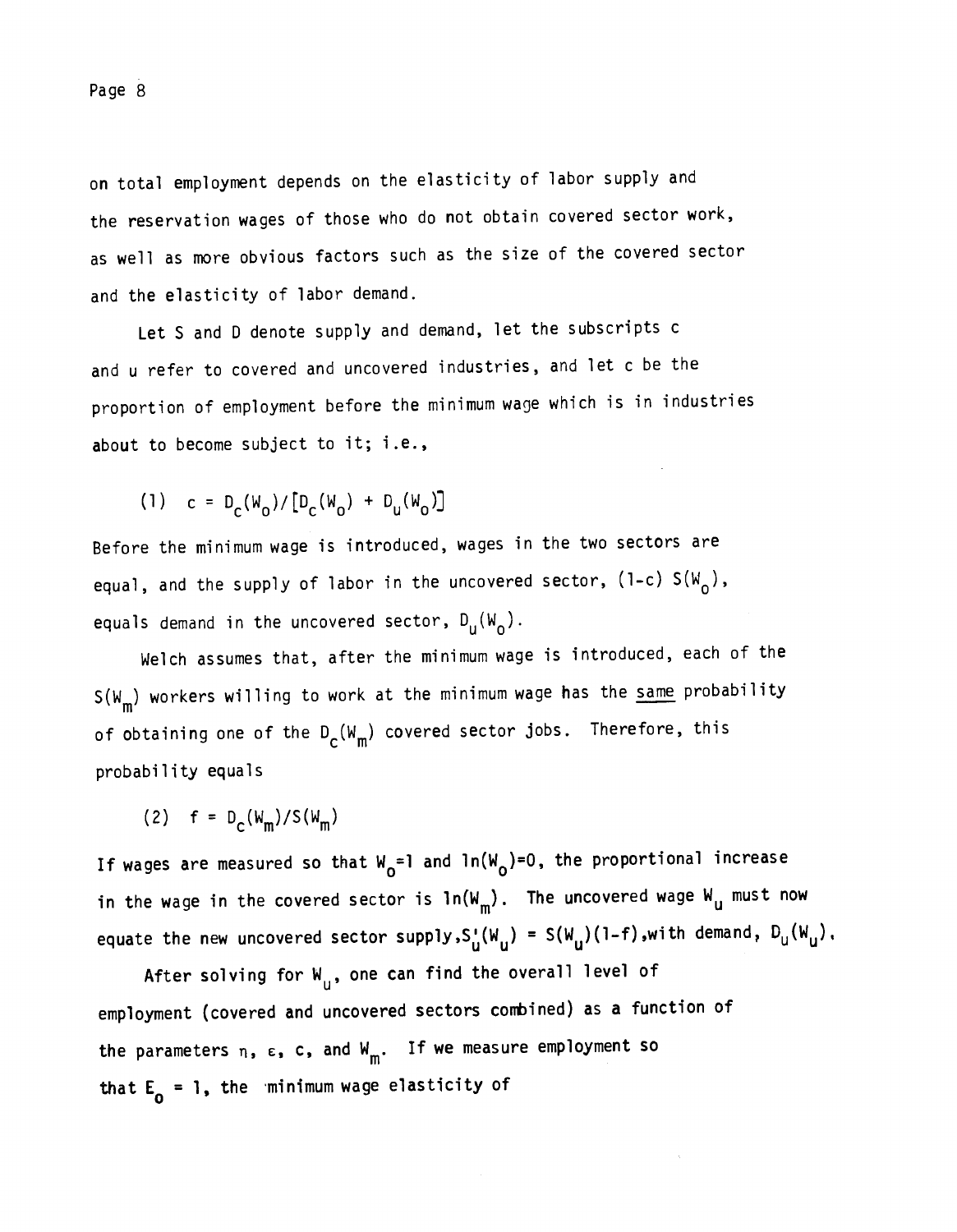employment  $\eta_m = \ln(E_m)/\ln(W_m)$  is equal to  $c_{n\epsilon}$  en(W<sub>m</sub>)/{l-c+ $\epsilon$ en(W<sub>m</sub>)]. Note that while  $\eta_m$  is proportional to the demand elasticity  $\eta$ , it is not likely to be close to  $\eta$ . If  $\varepsilon=0$ ,  $\eta_m = 0$ : covered-sector employment losses are exactly offset by uncovered sector gains. As  $\varepsilon$  increases, so does  $\eta_m$ , approaching  $cn$  as  $\epsilon$  approaches infinity. For "reasonable" values of the parameters,  $n_m$  can be much less than  $n$ ; e.g., if c=.7,  $\ln(w_m) = 6$  $\varepsilon$ =.3, and  $\eta$ =-1.0,  $\eta_m$ =-.26

A more convenient but perhaps less plausible assumption is that those with the lowest reservation wages find covered-sector employment. In this case,  $S_U(W_u) = S(W_u) - D_c(W_m)$ , and the employment elasticity  $n_m$  equals cn $\epsilon/[\epsilon-(1-c)\eta]$ . Thus,  $n_m$  no longer varies with the proportional wage increase for covered-sector workers  $W_{m}$ . It remains true that  $-n_m < -c\eta$ , approaching  $-c\eta$  as  $\varepsilon$  becomes larger. For the "reasonable" values used earlier,  $n_m$  equals only  $\sim$ .35. As one would expect, the disemployment effect is larger as coverage c is increased.

### E. Two-Sector Model with Queueing for Covered-Sector Jobs

Neither the simplest supply-demand model nor Welch's two-sector extension relate the minimum wage to unemployment. Jacob Mincer (1976) and Edward Gramlich (1976) provide such a link, by considering a fourth labor market status, remaining unemployed while searching for covered-sector employment, in addition to the three statuses identified by Welch (covered and uncovered employment, and labor force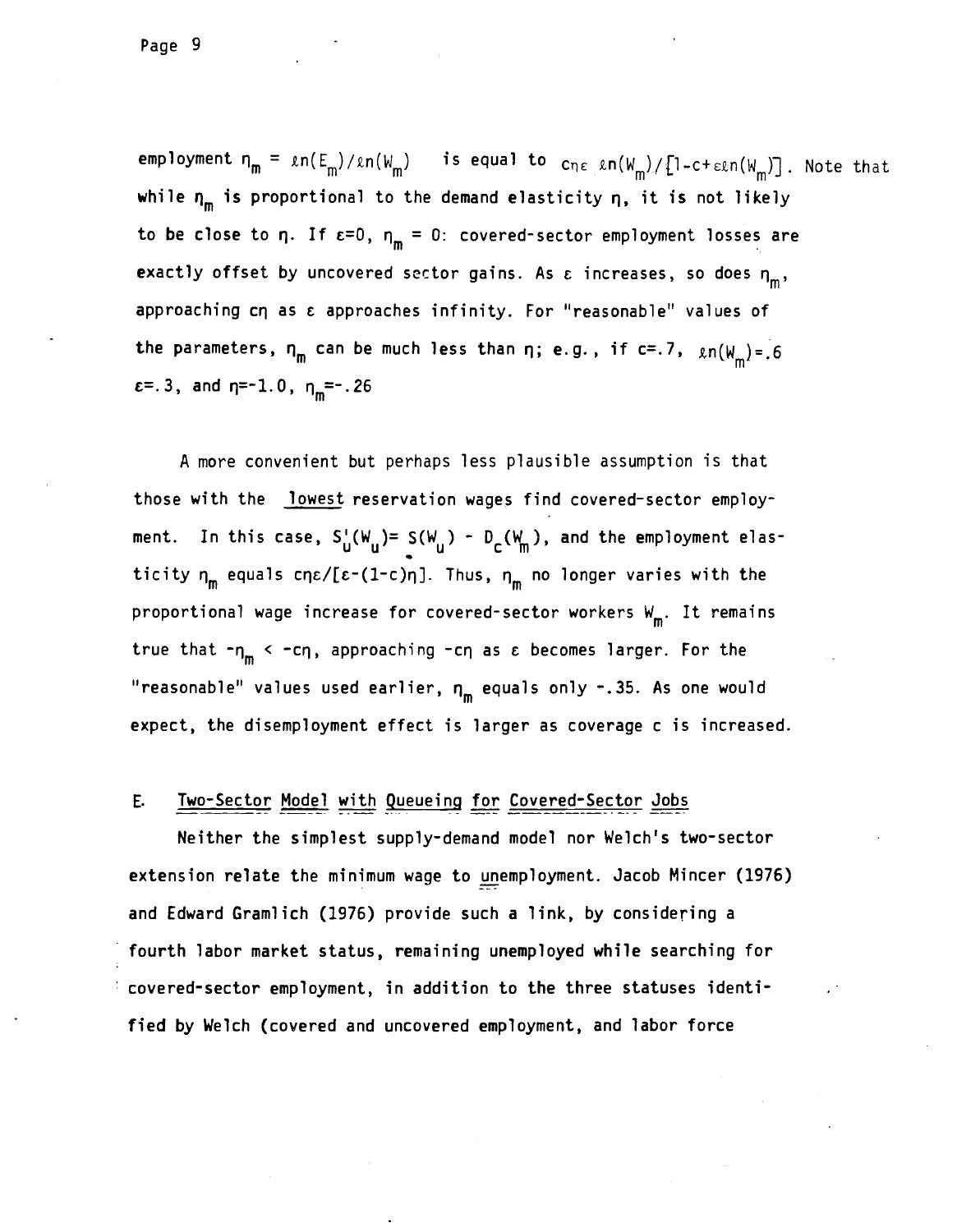nonparticipation). They assume that workers choose the sector which offers the highest expected wage. Those workers who choose the covered sector receive  $W_m$  if they are employed; if P is the probability of being employed, the expected wage in the covered sector is  $PW_m$ . (Gramlich [1976] allows transfers of  $rw_{m}$  to the unemployed, so the expected wage becomes  $[P + r(1-P)]W_m$ .) P depends on the number of unemployed looking for covered-sector jobs, U, relative to covered employment:

(3) 
$$
P = [1 + \alpha U/D_c(W_m)]^{-1}
$$

In Gramlich's model,  $\alpha$  equals one. Although Mincer argues that  $\alpha > 1$ , Gramlich's assumption is easiest to rationalize. If there is complete turnover(i.e. each covered-sector job is filled anew in any period), each of the  $D_{\rho}$  workers employed in the covered sector and the U unemployed workers looking for such jobs have identical probabilities of being employed in the covered sector in any period. That probability equals  $D_r/(U + D_c)$ , which simplifies to (3) with  $\alpha=1$ . Because the model includes no barriers to uncovered-sector employment, expected wages in the uncovered sector are equal to  $W_{\mathbf{u}}.5$  In equilibrium, expected wages in the two sectors must be equal:

(4)  $PW_m = W_u$ 

The supply of labor, which is equal to the number of labor force participants, depends on expected wages of labor market participants; by equation (4) this just equals  $W_{11}$ . By definition, this supply of participants is either employed in one of the sectors or unemployed: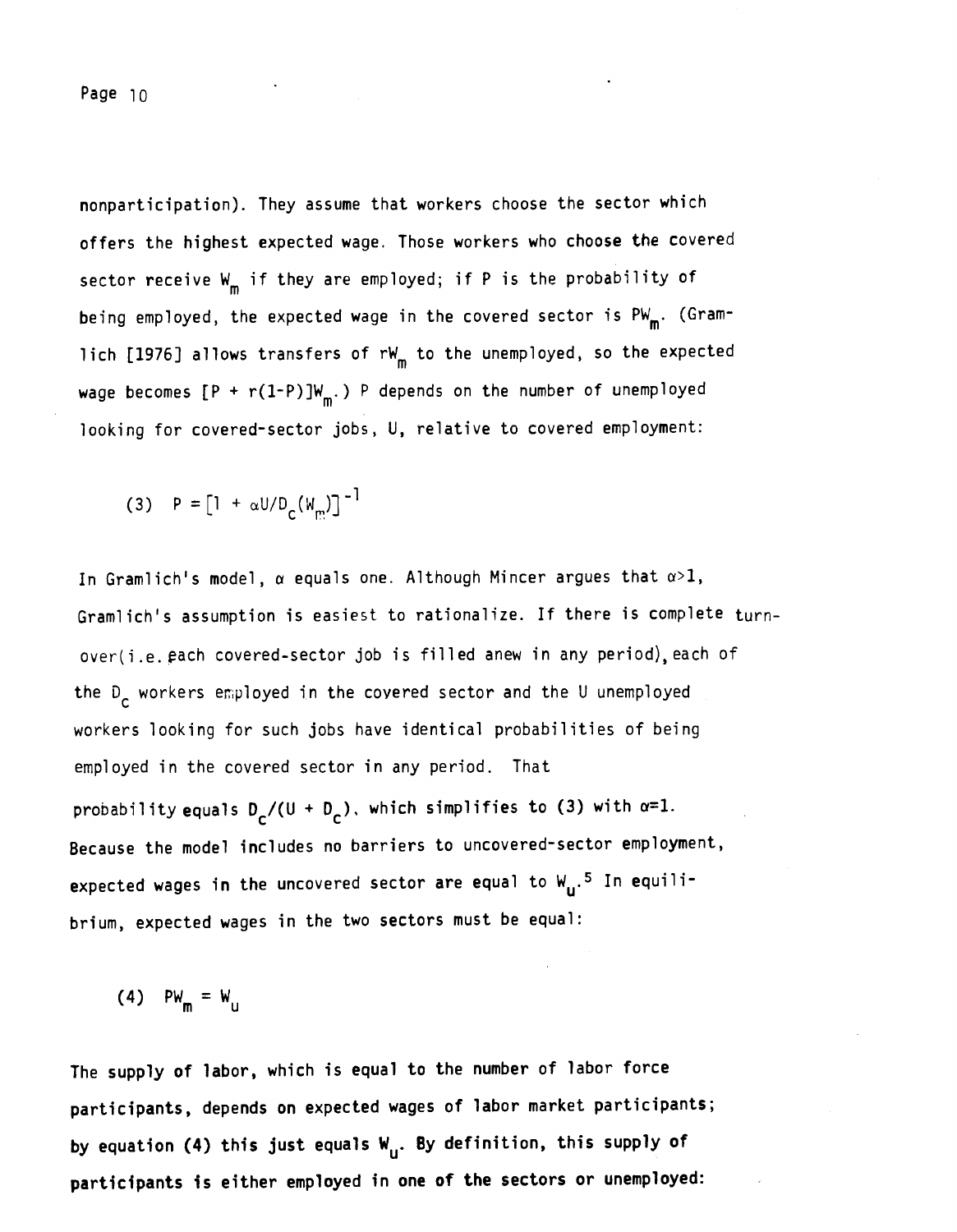Page ii

(5) 
$$
S(W_u) = D_c(W_m) + D_u(W_u) + U.
$$

The three equations  $(3)-(5)$  can be solved for the three endogenous variables  $W_{\text{u}}$ , P, and U, as functions of  $W_{\text{m}}$  and, implicitly, c. With no minimum wage, U=0 and labor force and employment are equal. Once again measure employment so that this initial level of employment is one. If one assumes that demand elasticities in the two sectors are equal, the resulting expression for the logarithm of total employment is:

(6) 
$$
\ln E = [c(\epsilon + 1/\alpha)\eta]/[\epsilon + c/\alpha - (1-c)\eta]
$$
  $\ln W_m$ 

f employment ine minimum wage elasticity n<sub>m</sub> is again less than n in absolute value; for  $\alpha=1$  and the parameter values used earlier,  $n_{\rm m}$  equals -.7 when rp-1. Not surprisingly, more complete coverage intensifies disemployment effects.

The model can also be solved for the level or rate of unemployment. The unemployment rate is the ratio of unemployed to labor force participants, the latter given by equation (5):

(7) 
$$
U/S(W_u) = [c(\epsilon-\eta)]/[c\alpha+c-\alpha(1-c)\eta]
$$
 *ln*  $W_m$ 

Thus, the measured unemployment rate is an increasing function of the minimum wage and (as can be seen by differentiating equation (7) with respect to c) an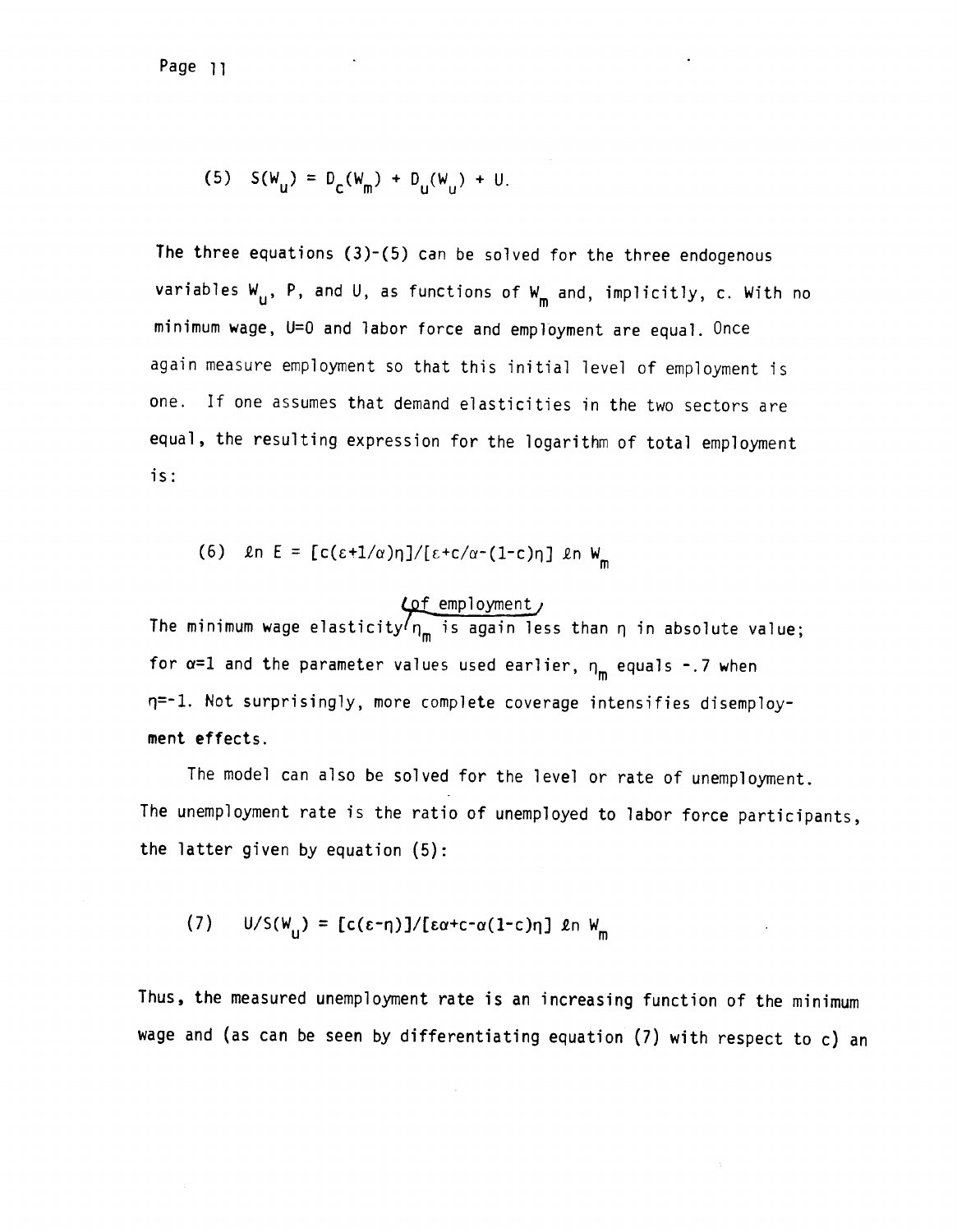increasing function of c.

One can show that the uncovered-sector wage rises if  $\eta+1/\alpha$  is positive and falls otherwise. Since this is the expected wage in both sectors, it is a convenient measure of the effect on those who remain employed. If W<sub>u</sub> rises (because workers leaving uncovered jobs to queue in the covered sector dominate the influx of workers from the covered sector),additional workers enter the labor market, If W<sub>1</sub>, falls, workers leave the labor force and measured unemployment is less than the employment reduction due to the minimum wage. If W<sub>u</sub> does rise, it rises by a smaller proportion than W<sub>m</sub>.

While the Mincer-Gramlich approach adds unemployment -- interpreted as queueing for covered-sector jobs -- to the two sector model, it makes the overly strong assumption that one cannot search for S covered-sector jobs while employed in the uncovered sector. If the two sectors are geographically separate, as might be true in developing countries (Michael Todaro, 1969), this assumption would be realistic. In the U.S., where coverage depends on industry and firm or establish ment size, covered and uncovered establishments may be next door to each other.

The simplest generalization of the Mincer-Gramlich model would allow those in the labor force two strategies. One strategy is to search for covered employment if not employed in the covered sector; the other is to work in the uncovered sector (perhaps searching for covered-sector work) if not employed in the covered sector. The first strategy gives a probability P of being employed in the covered sector, and a probability 1-P of being unemployed. The second strategy

٠,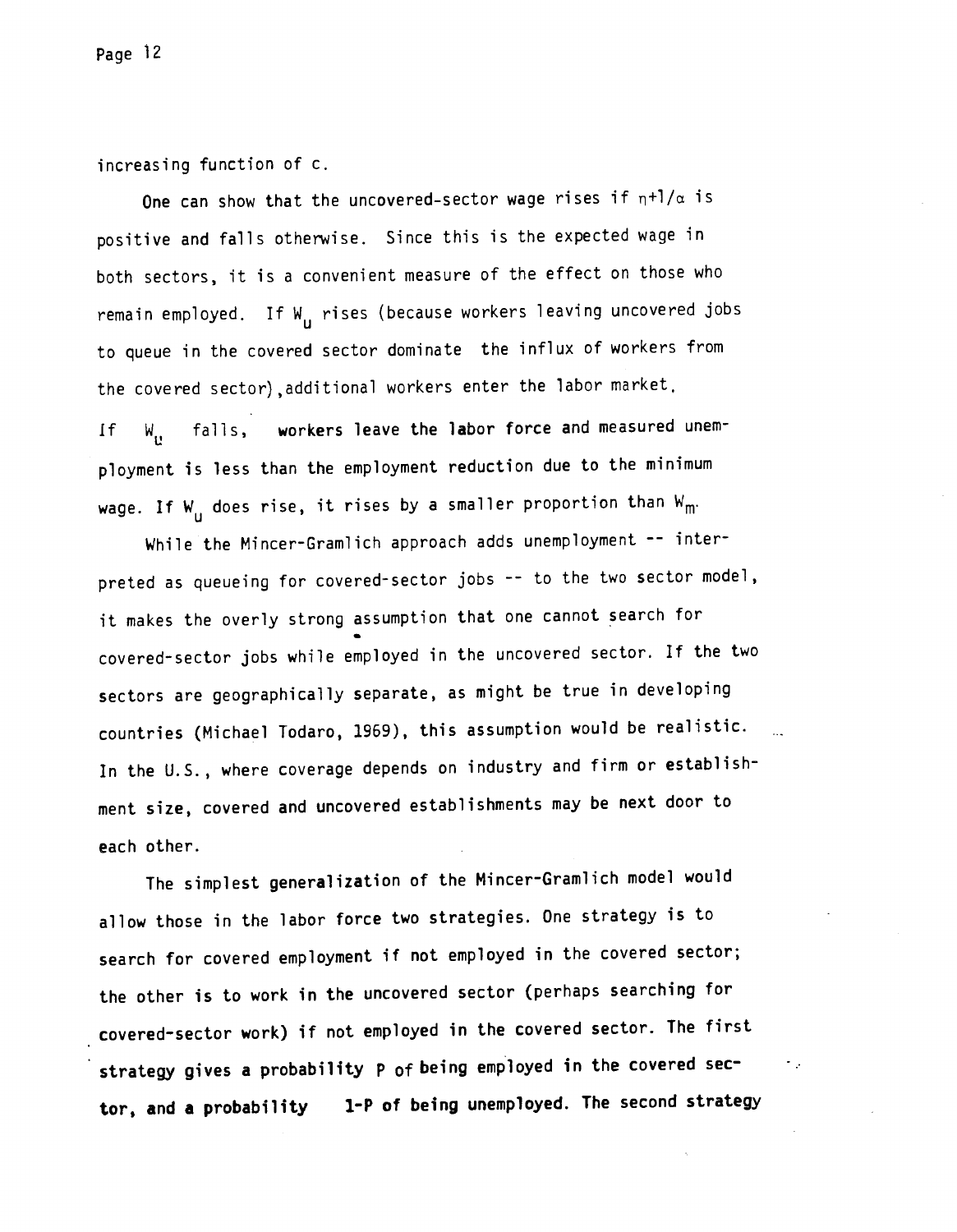gives a lower probability of covered-sector work, BP (B<I), and thus a probability of working in the uncovered sector equal to l-BP.

In general, this extension produces few unexpected conclusions. Larger values of B reduce the effect of the minimum wage on both employment and unemployment. This is because, as B increases, uncovered employment becomes more attractive compared with full-time search for a covered-sector job (unemployment). Perhaps the most surprising result is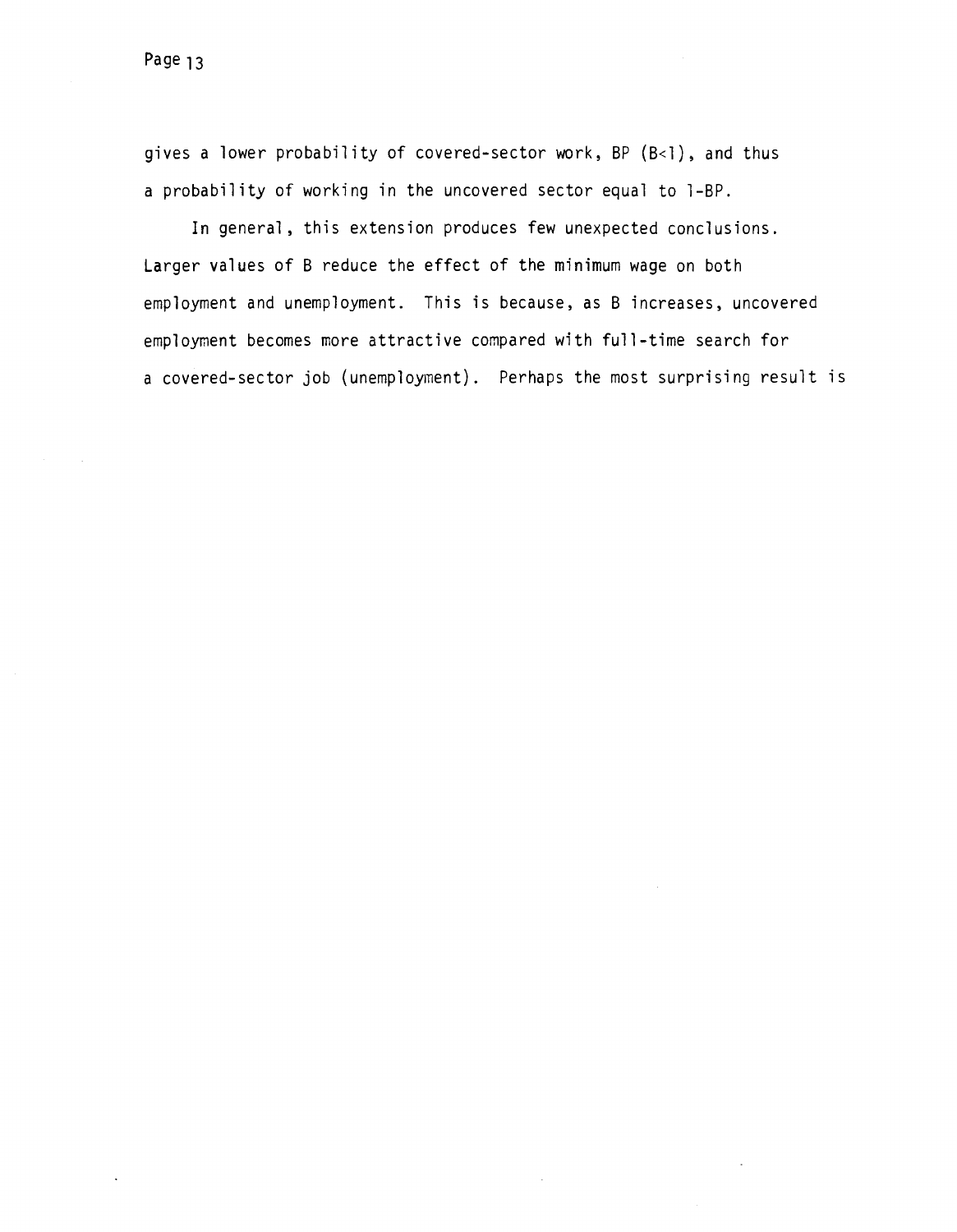Page 14

that, while 8=0 corresponds to the Mincer-Gramlich model, there does not appear to be a special case corresponding to the Welch model. This is because, regardless of the parameters, the attractiveness of the two strategies are equalized in the Mincer-Gramlich model, whereas covered jobs are rationed (by an unspecified mechanism) in Welch's model.

While the idea of queueing unemployment certainly corresponds more closely to the official concept than the supply-demand gap in the simplest model, the distinction between nonparticipation and unemployment is much sharper in the model than in the real world. Kim Clark and Lawrence Summers (1979, p. 9), for example, argue that many young people are not actively searching for work but are willing to work if an opportunity is presented.

### F. Heterogeneous Workers

While the theory outlined so far captures important aspects of the relationship between the minimum wage and employment, its applicability to empirical work is limited by the focus on a homogeneous group of workers earning the minimum wage. Given available data, empirical work has focused on groups of workers (usually demographic groups such as teenagers) in which a significant fraction earns more than the minimum wage -- and therefore is not "directly" affected by it. Models of labor markets with heterogeneous workers have been a subject of much recent work among labor economists in general, and the minimum wage literature is starting to reflect that development.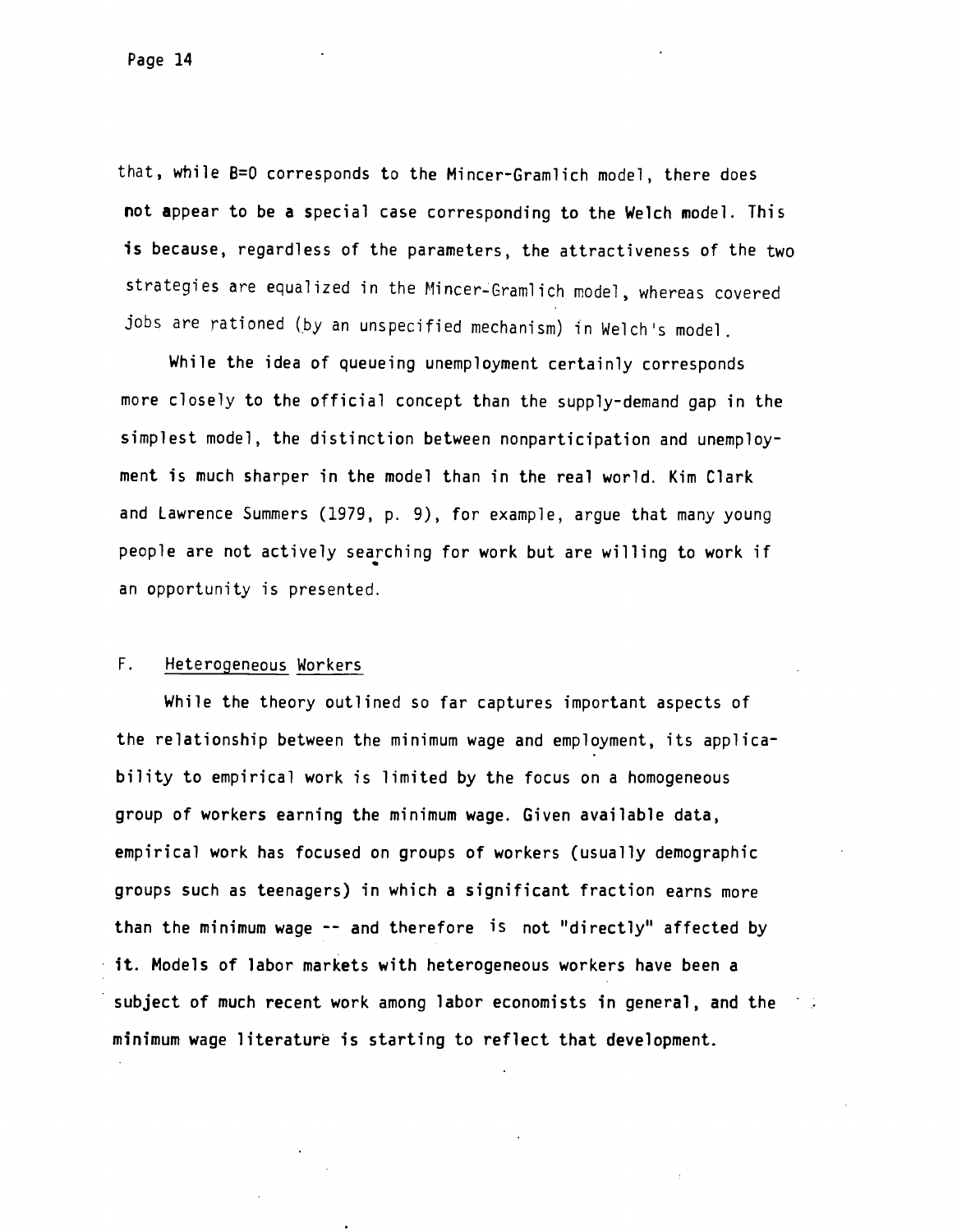The simplest heterogeneous-worker model allows for two types of workers, one of whom initially earns less than the new minimum wage. Let the subscripts 1 and 2 denote the directly affected low-wage and higher-wage workers, respectively, and let h be the proportion of workers who are initially in group 1. Group 1 workers receive  $W_m$  while group 2 workers receive  $W_2$ . For simplicity, the effect of  $W_m$  on both  $W_{\gamma}$  and output produced is neglected. This is a reasonable simplification where minimum wage workers are a fairly small proportion of the workforce. Finally, assume that group 1 workers are substitutes for both group 2 workers and the composite nonlabor input.

The key question is the relationship between  $n_{1+2}$ , the elasticity of  $E_1+E_2$  with respect to  $W_m$  (which is what is typically estimated), and  $n_1$ , the elasticity of E<sub>1</sub> with respect to W<sub>m</sub> (which corresponds to the conventional own-price elasticity of demand for group 1 workers). Clearly,  $n_{1+2}$  will be less in absolute value than  $n_1$ , because group 2 workers' employment is increased by the minimum wage. The assumptions made above are sufficient to prove a more interesting bound on  $\eta_{1+2}$ : 6

(8)  $\ln_{1}$  <  $n_{1+2}$  < h(1- $W_m/W_2$ ) $n_1$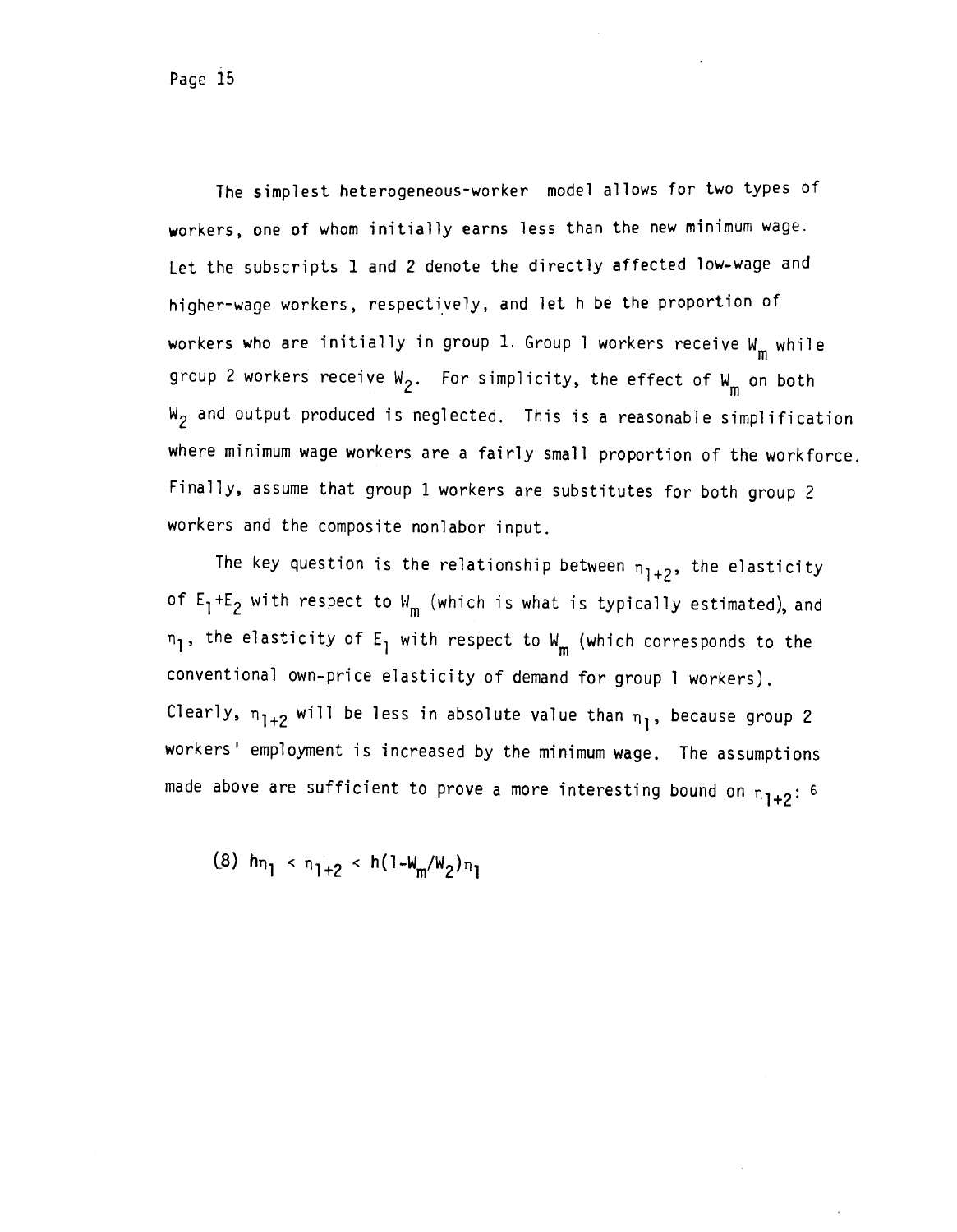This simple model suggests that, in comparing effects of minimum wages on employment of different demographic groups, those with a larger share of minimum wage workers (larger h) will face more severe disemployment. Thus, it is frequently predicted that minimum wage laws will have more negative effects on black teenagers than white teenagers, because a larger proportion of the black teenagers would be directly affected by the minimum wage.

An alternative model assumes a distribution of wages which mirrors the distribution of worker skill in the absence of the minimum wage. In the presence of the minimum wage, those with value of marginal product below that minimum are not employed, and the distribution of wages is truncated at the minimum (Marvin Kosters and Welch, 1972).

John Abowd and Mark Killingsworth (1981) generalize the two-skill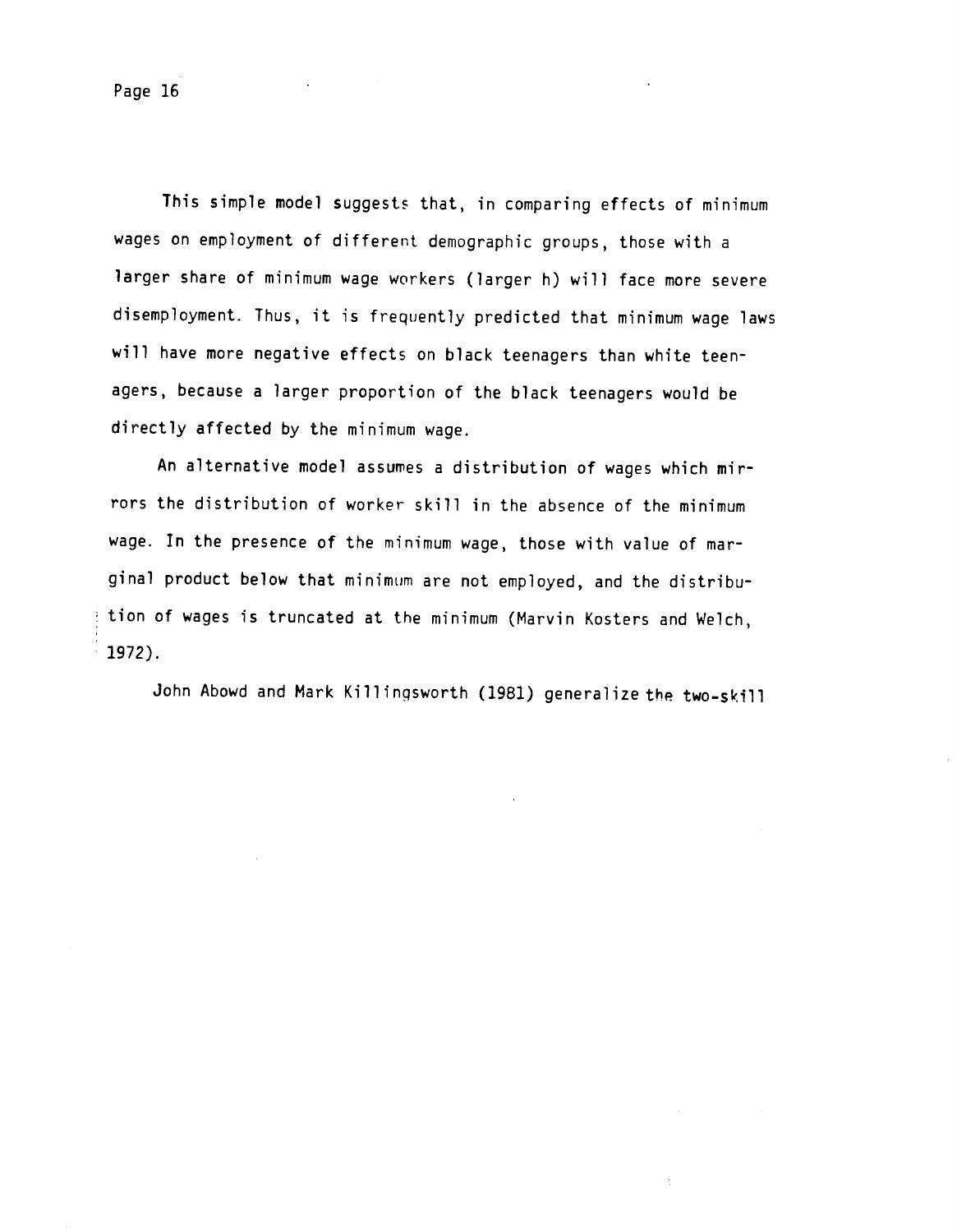model by allowing for covered and uncovered sectors, with low-wage workers faced with the same choices as in the Mincer-Gramlich model, and by allowing  $W_2$  to change in response to the minimum wage. They provide approximate reduced-form expressions for changes in employment of the two types of workers separately, but even these approximations prove quite cumbersome.

Two recent models of the minimum wage with heterogeneous workers (James Heckman and Guilherme Sedlacek, 1981; and Pettengill, 1981) allow for continuous distributions of worker skill, and hence relate the minimum wage to the wage distribution as well as to the level of employment.

Heckman and Sedlacek (1981) assume workers have two kinds of skill, one which is useful in each sector. These two skills may be positively or negatively correlated across workers. A worker is offered a wage in the covered sector  $W_c$  equal to the price of skill in the covered sector, times the covered-sector number of units of , skill possessed by the worker; offered uncovered-sector wages W<sub>11</sub> are determined analogously. Each worker chooses the sector where his offered wage is highest, so aggregate supplies of skill to each sector depend on the relative prices of the two skills. Employers hire skill to the point where the value of the marginal product of skill is equal to its price.

A minimum wage would, if skill prices were fixed, lead coveredsector employers to discharge all workers earning less than the minimum,  $W_c < W_m$ . However, this is equivalent to a reduced supply of skill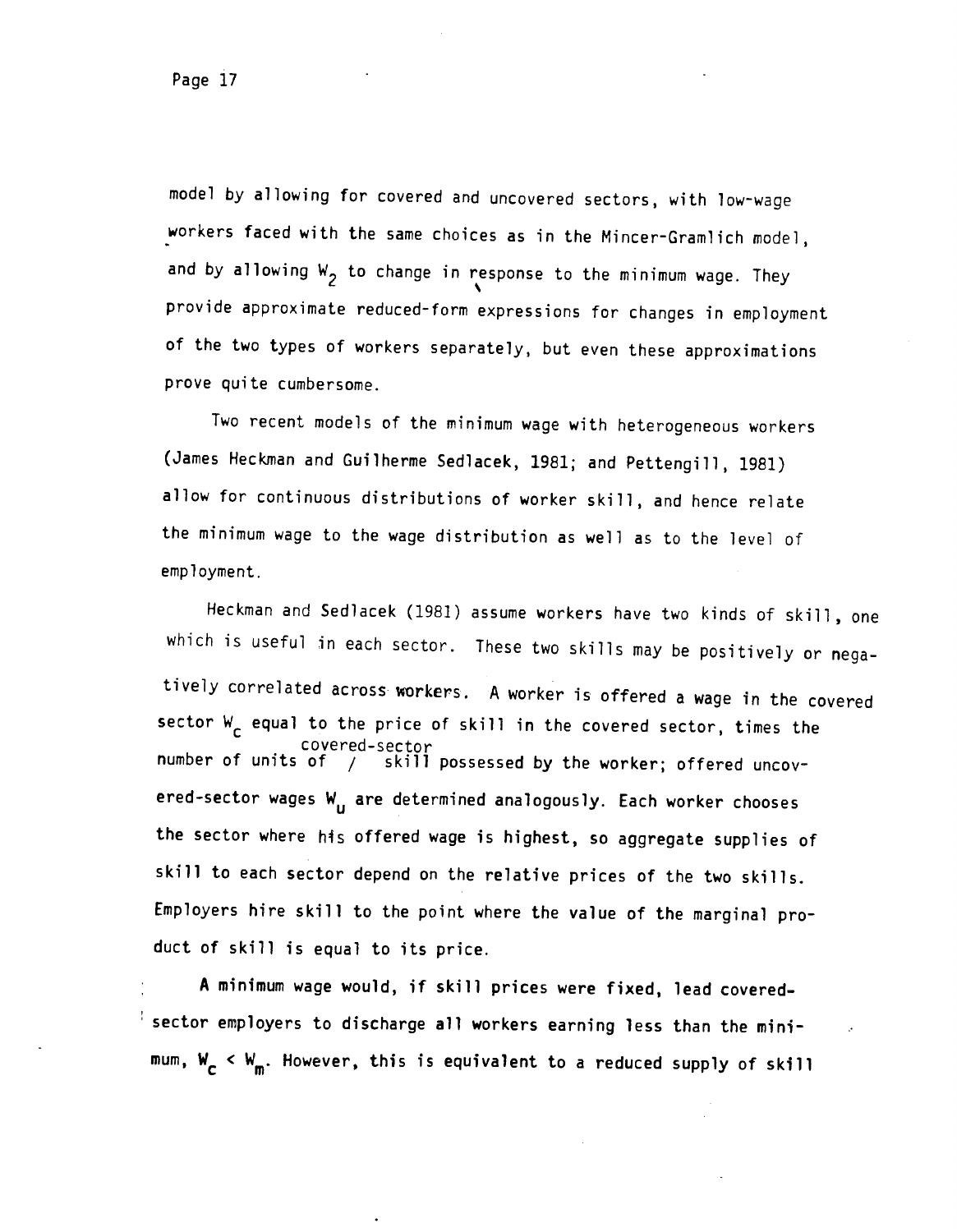in the covered sector, which leads to an increase in its price. The increased price of covered-sector skill raises the offered wage of some of those not employable with a minimum wage at the old skill price up to or above the minimum (i.e., they are "re-employed") and attracts some of those initially employed in the uncovered sector (those for whom  $W_{\text{c}}$  was "slightly" below  $W_{\text{u}}$  at the initial skill prices). The price of skill in the uncovered sector may rise or fall, but must fall relative to the price of covered sector skill. This is analogous to the result for covered and uncovered wages with homogeneous workers.

In order to limit the complexity of the model, Heckman and Sedlacek assume that each industry uses only one skill and that output depends on the simple sum of the skill levels employed. This imposes a very strong conclusion: wages of all workers who remain in an in—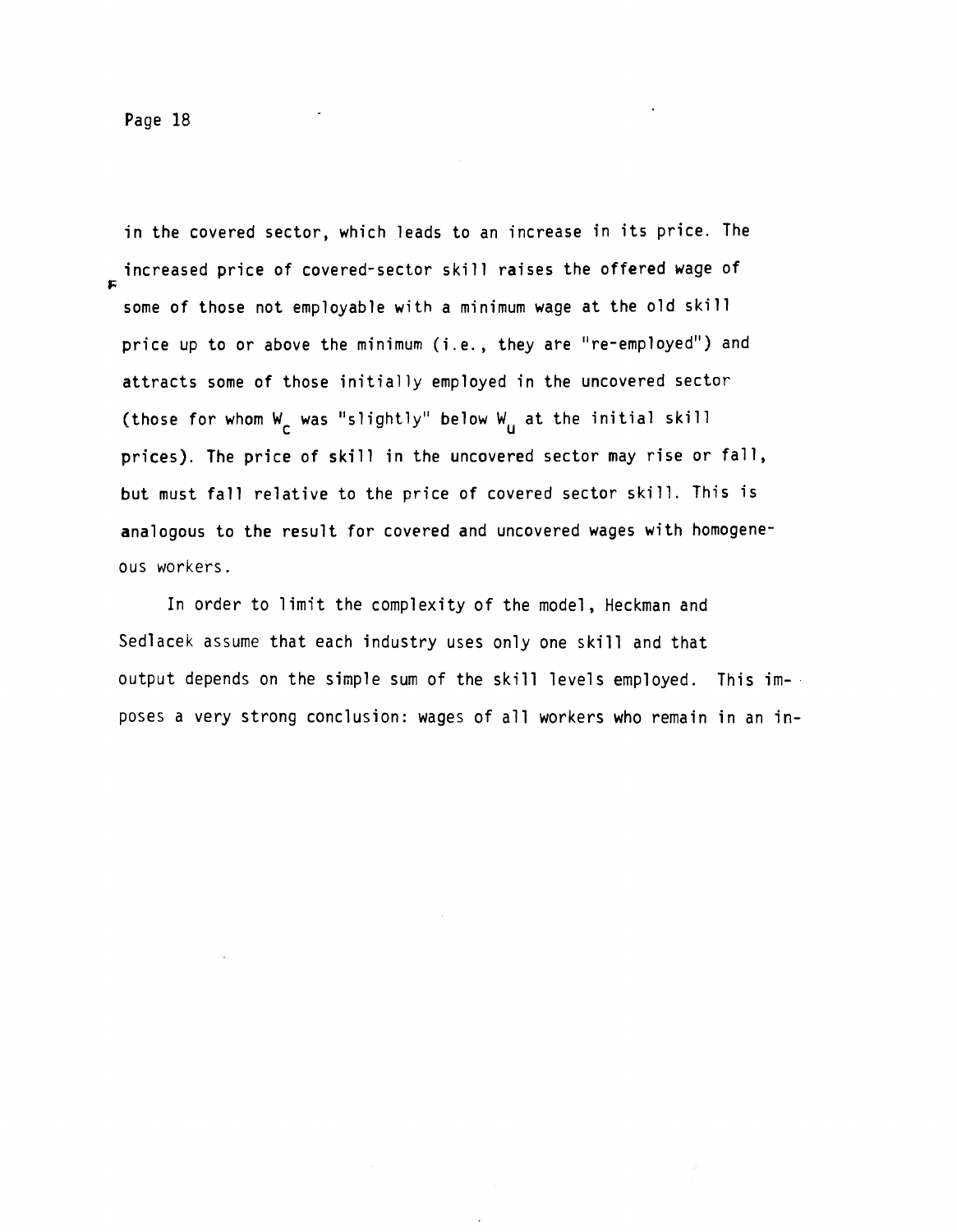dustry Increase (or decrease) by the same proportion in response to  $\star$  the minimum. This contradicts the conventional wisdom on the subject, which holds that such wage changes are largest for those initially just above the minimum.?

Pettengill's (1981) model also focuses on the continuous distribution of worker qualities. As in the Heckman-Sedlacek model, worker quality is taken as predetermined, and workers seek the employment opportunity offering the highest wage. However, each worker has a unique quality (skill) ranking q, rather than a set of (possibly negatively correlated) skills.

The demand side of the market is also quite different. Industries are identified with a continuous distribution of production "tasks" which differ in their sensitivity to worker quality. While a higher-rated worker is assumed more productive than a lower-rated one on all tasks, the relative productivity of the higher-rated worker will be largest on the tasks with the greatest quality sensitivity. Competition insures that the highest quality workers are employed to perform the highest quality tasks. Substitutability between different types of labor is not explicitly modelled, but is implicit in the notion of tasks arrayed according to their quality sensitivity. The minimum wage is seen as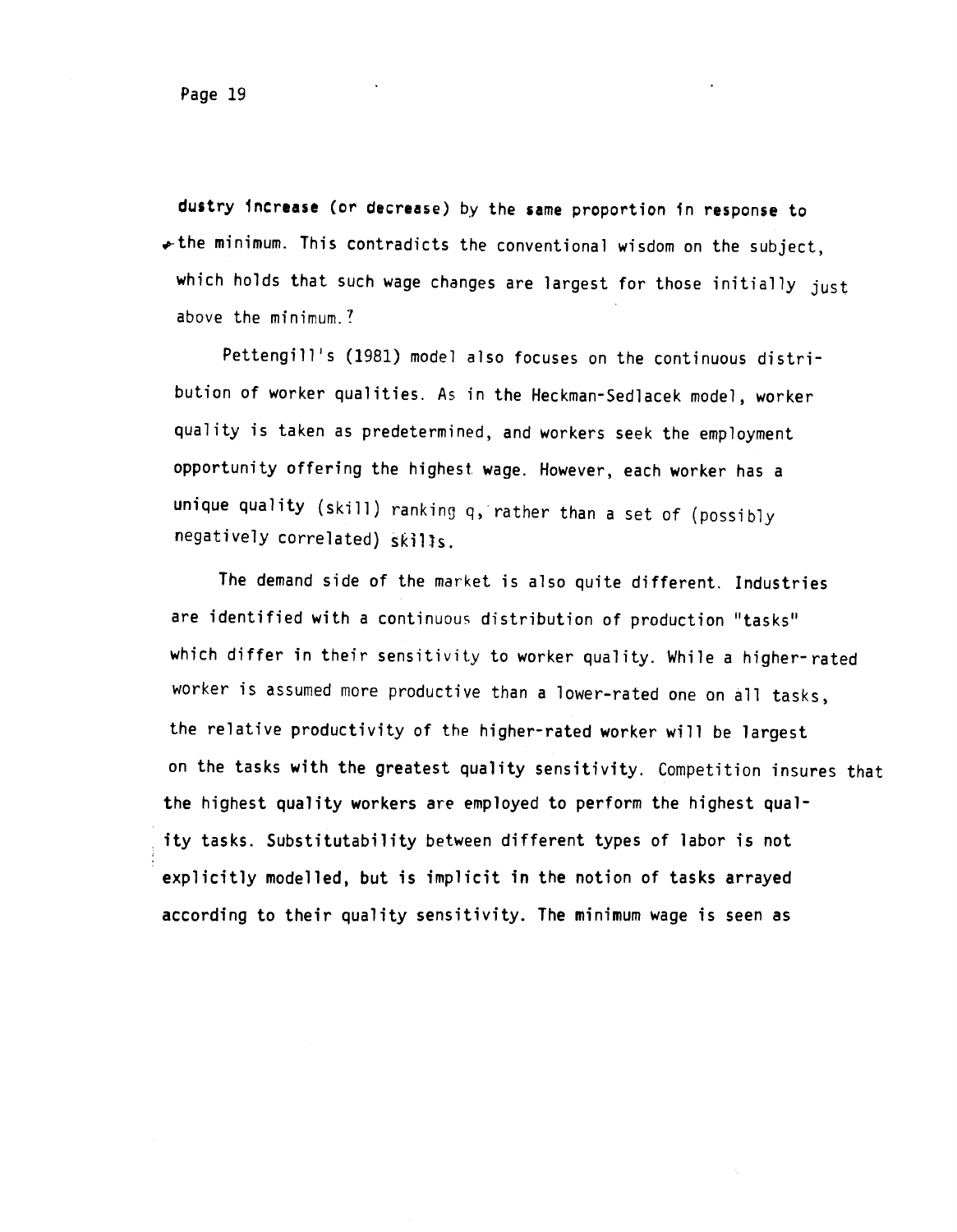eliminating the lowest-quality labor from the market, which potentially alters the entire wage distribution. The resulting level of employment and distribution of wages depend on the elasticity of substitution between labor and capital on each task and the elasticity of demand for output on each task (both of these elasticities are assumed constant across tasks), the elasticity of supply of each quality of labor, labor's share of total income, and the rate at which quality sensitivity varies across tasks.

Effects of the minimum wage must be calculated numerically, since no reduced-form employment equation can be derived. For a full—coverage minimum wage set at 55 percent of the median wage, the results are surprisingly insensitive to the wide range of parameters chosen. Total employment declines by 6 to 10 percent, and the wage of the lowest quality worker who remains employed rises 7 to 20 percent above its pre-minimum level. This wage increase is analogous to Heckman and Sedlacek's increased price of covered-sector skill, but wage increases diminish as one considers successively higher quality workers. Pettengill also considers a partial—coverage minimum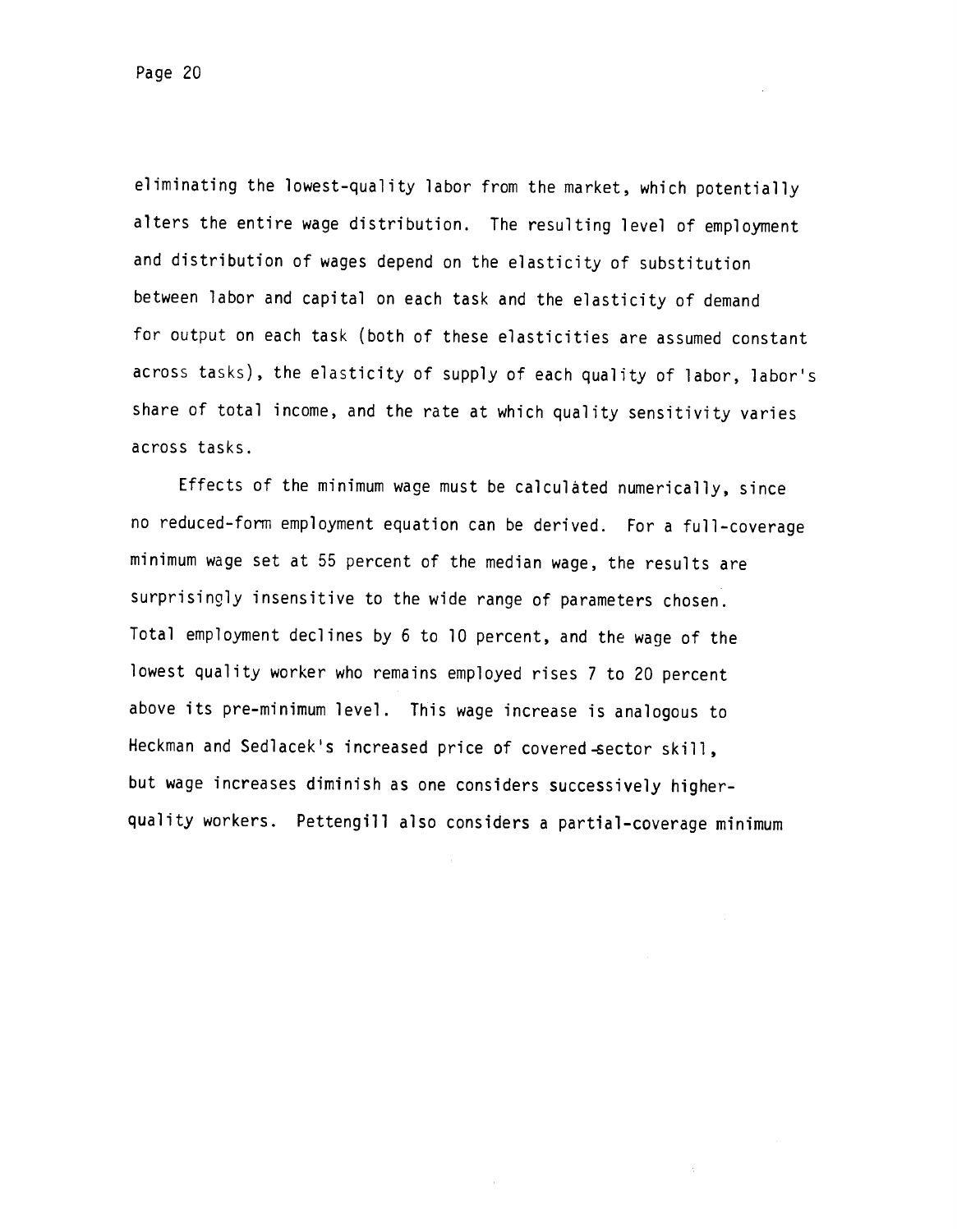wage and endogenous worker effort; as noted earlier, these greatly reduce the calculated disemployment.

With worker effort endogenous, different quality workers can receive the same (minimum) wage, because greater effort is required of the lower-quality workers. Thus, this version of the model predicts a spike in the wage distribution at. the minimum wage. That spike is a striking feature of observed wage distributions<sup>8</sup> and is not explained by most competing models including those which emphasize truncation at the minimum wage (Kosters and Welch, 1972; Hecknan and Sedlacek, 1981).

### G. Lagged Adjustment

While lagged adjustment is often assumed in empirical studies of the effect of the minimum wage, the theory underlying this assumption is virtually undiscussed. Lagged adjustments to minimum wage increases are probably less plausible than in most other contexts where such lags are routinely assumed.

One important consideration is the fact that plausible adjustments in employment of minimum wage workers can be accomplished simply by reducing the rate at which replacements for normal turnover are hired. Employers report that separation rates among minimum wage workers averaged 13 percent per month (Converse, et al., 1981).

Of course, inability to adjust other inputs instantaneously would create lagged responses in employment of even a perfectly flexible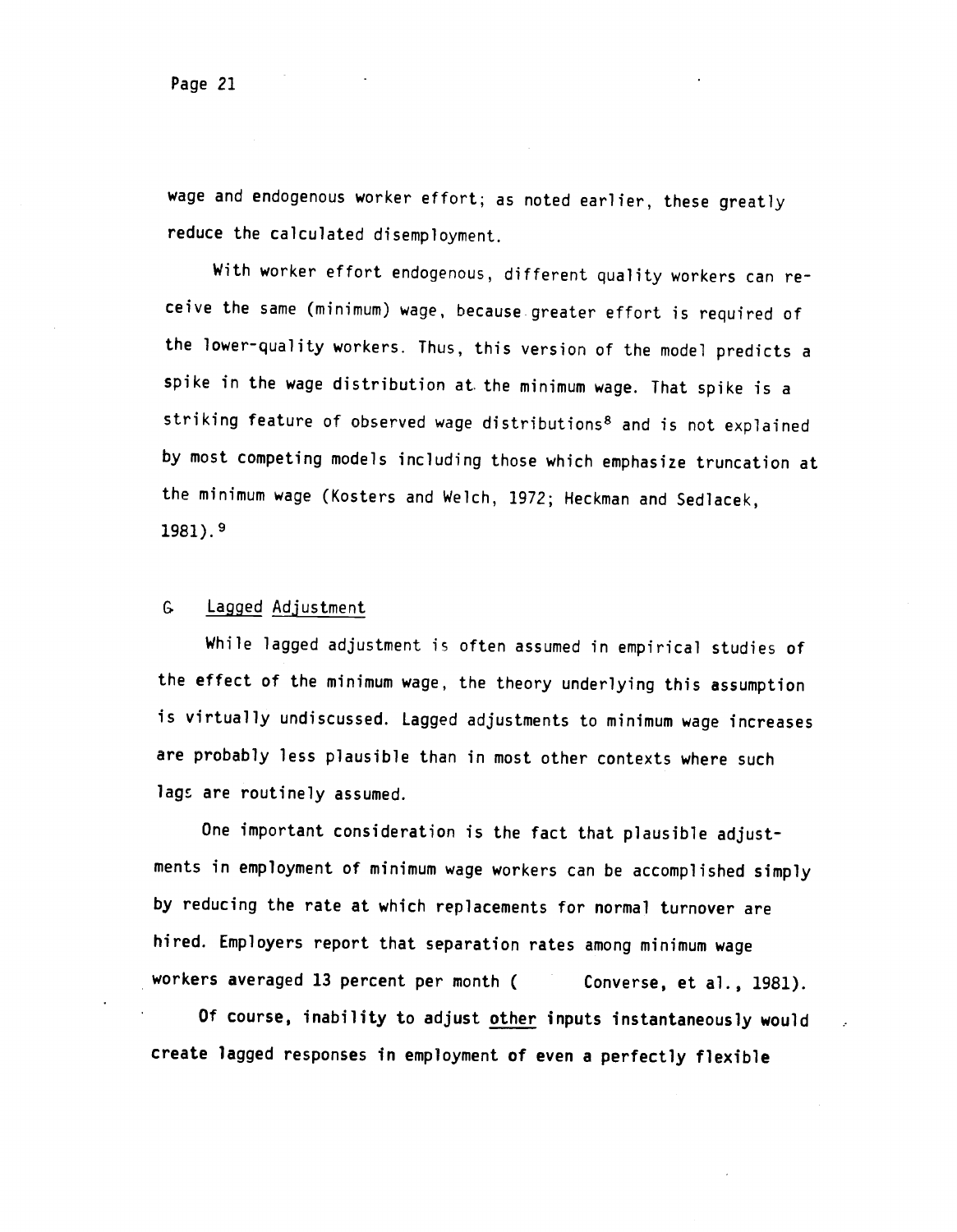input (M. Ishaq Nadiri and Sherwin Rosen, 1969, p. 462). It is not clear, however, that the required adjustments of other inputs are large enough to generate appreciable lags. Let subscript 1 denote minimum wage labor and 2 refer to the composite of other inputs. and let  $k_1$ ,  $\sigma_{12}$  and g be input l's share of costs, the elasticity of substitution, and the elasticity of demand for output, respectively. Then the proportional change in demand for input 2 equals  $k_1(S_{12}-g)$  times the proportional change in the minimum wage. Since  $k_1$  is quite small,  $^{10}$ and the demand elasticity g offsets at least part of the substitution toward input 2, the indicated change in other inputs is likely to be  $small.$ 

A final consideration is the fact that minimum wage increases are enacted months or even years before they take effect.<sup>11</sup> Thus, "leads" are as plausible as "lags," and the lag may be very short.

## H. Welfare Effects

The effect of the minimum wage in the simplest competitive market is straightforward: employment is reduced, and the efficiency of the labor market is impaired, because some individuals whose marginal product exceeds their reservation wage are unable to work. Under monopsony, a minimum wage could increase employment and enhance the efficiency of the labor market.

The remaining models often identify factors which could reduce the disemployment effects of a minimum wage-- improved managerial efficiency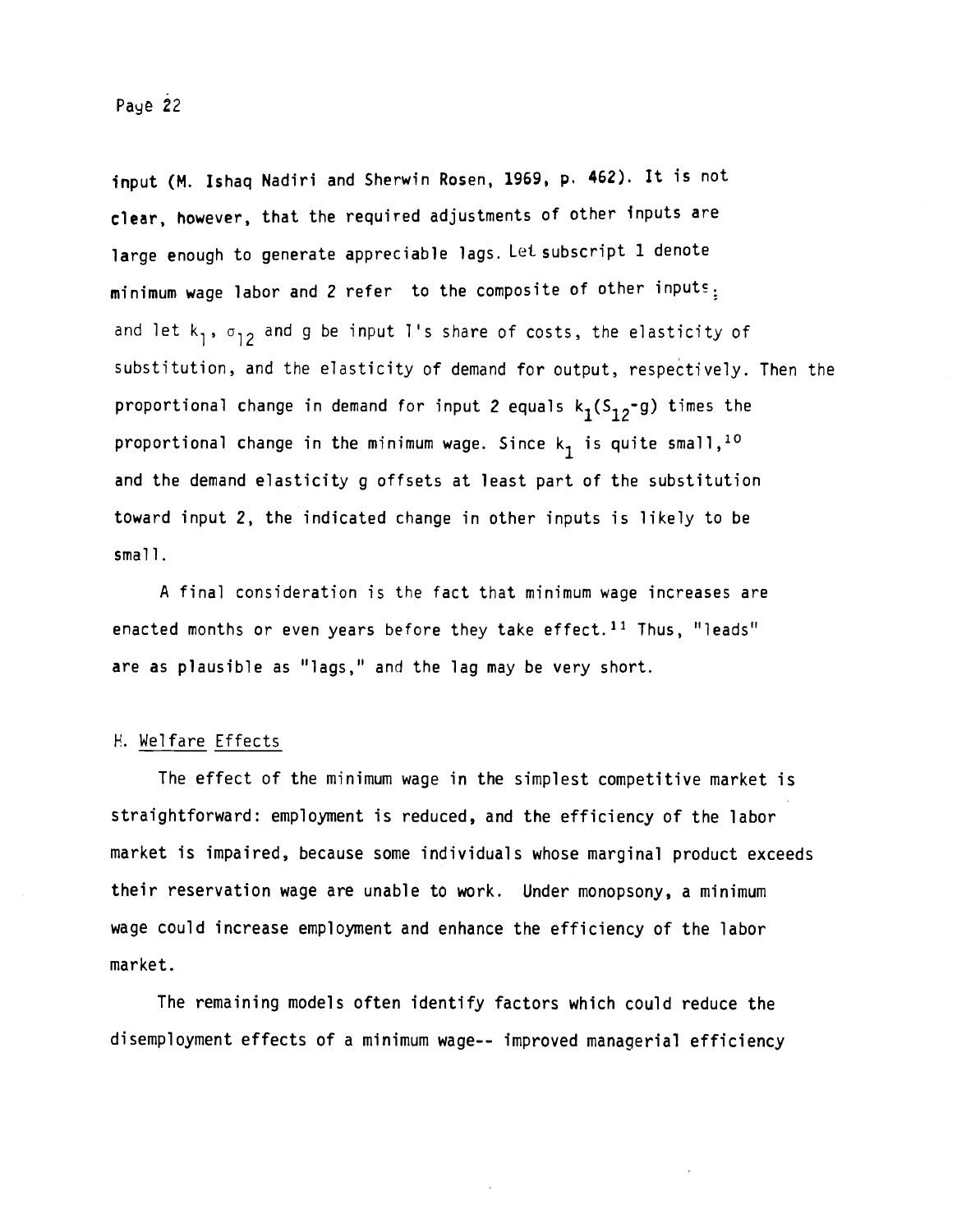(or additional worker effort), movement from the covered to the uncovered sector, or (partially) offsetting increases in employment of better-paid workers. Each of these mitigating factors, however, has a welfare cost of its own. For example, workers displaced into the uncovered sector end up working in jobs where their marginal product is less than it was in the covered sector. Thus, a zero employment loss would not imply that welfare costs were negligible. The welfare economics of these more complicated models has not received much formal development. As we shall see, the more refined models of minimum wage effects have served to interpret the empirical results, but the estimating equations have rarely served to identify the refinements (e.g. , the supply and demand elasticities embedded in equation 6 are not separately identified). Thus, even if formal welfare treatments were available, key parameter estimates would be largely conjectural.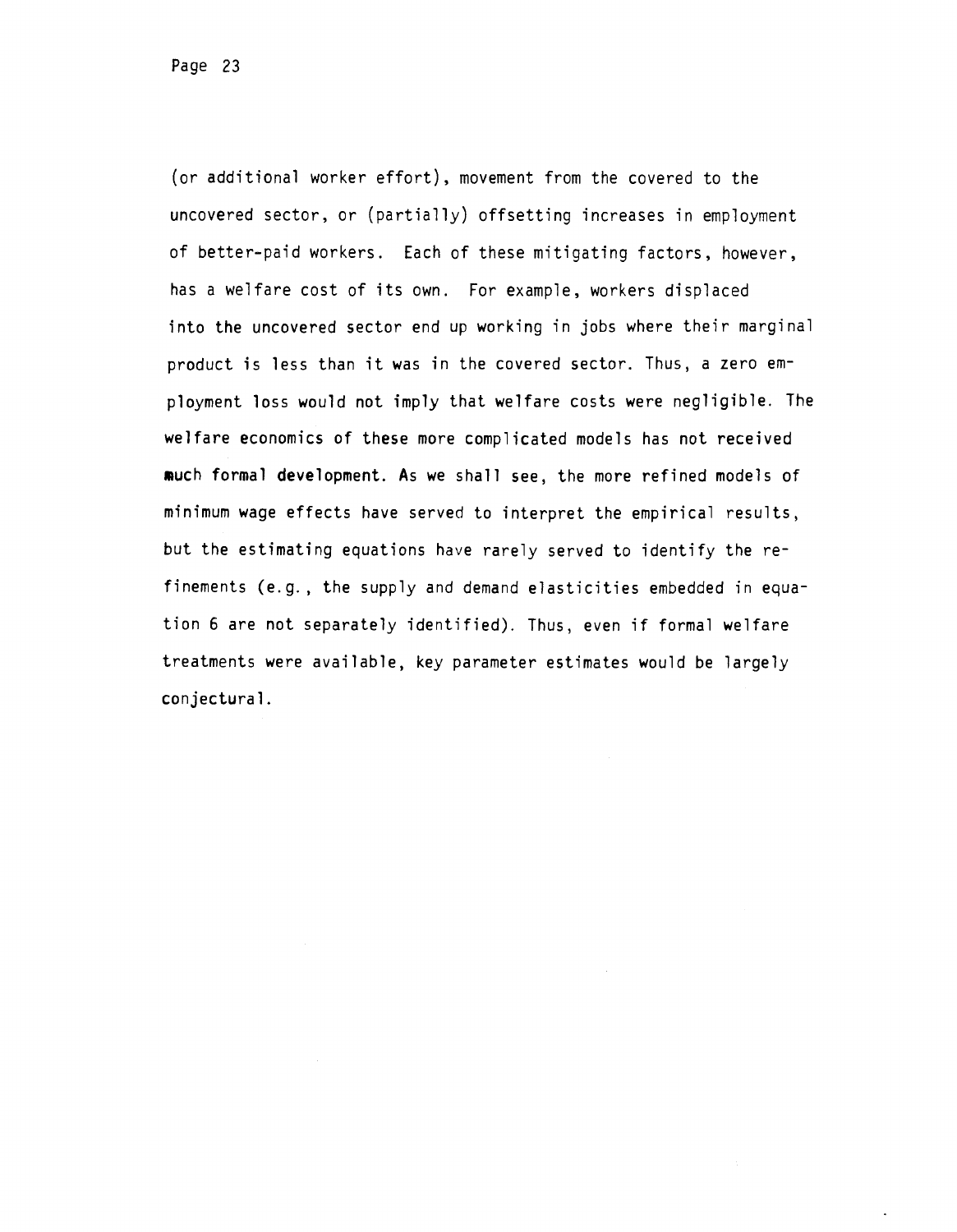#### II. TIME-SERiES STUDIES OF TEENAGERS AND YOUTH

Most of the time-series studies present estimates of minimum wage effects only for youth and some only for teenagers. These groups are most often disaggregated by age (16-17, 18-19, and 20-24 years), sex, and race. Peter Mattila (1978 and 1981) and James Ragan (1977 and 1981) further disaggregate by school enrollment status. Gramlich (1976) estimates effects on full- and part-time workers separately while Welch (1976),<sup>12</sup> Daniel Hamermesh (1981), and Robert Cotterman (1981) consider the distribution of employment of teenagers by industry. However, limitations of time-series data have precluded disaggre gation by region and detailed industry.

#### A. Basic Equations Estimated

Time-series studies which attempt to estimate the effect of minimum wages on the labor force status of youth have relied upon single equation models of the type

$$
Y = f(MW, D, X_1 \dots X_n)
$$

where the dependent variable Y is a measure of labor force status. Independent variables include MW as a measure of the minimum wage; 0 as an aggregate demand (business cycle) variable to account for changes in the level of economic activity; and  $X_1 \ldots X_n$  representing a host of other exogenous explanatory variables to control for labor supply,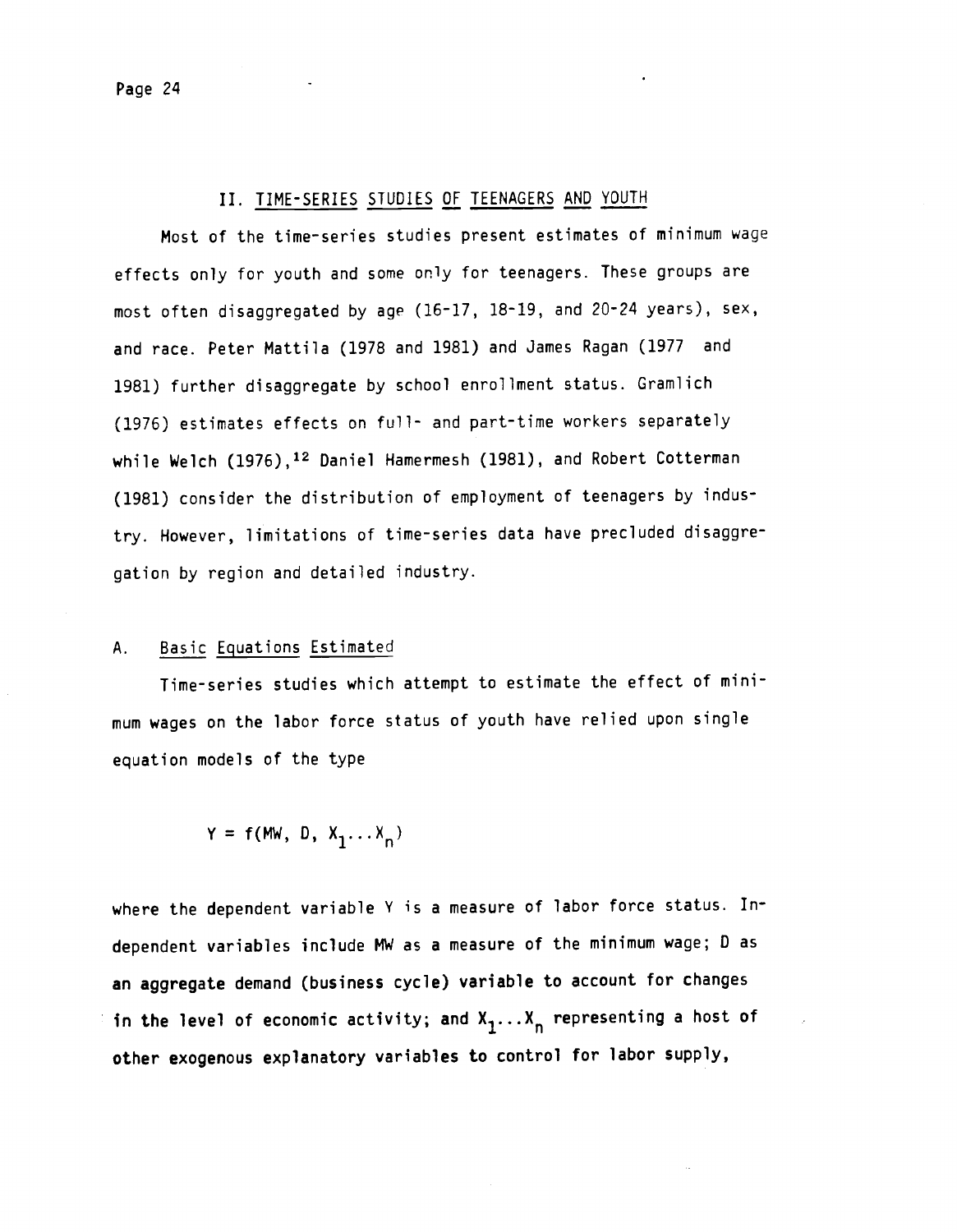school enrollment, participation in the armed forces, and the like (Table 1).

To measure the "employment effect" of the minimum wage, the ratio of employment to population is used most often as the dependent variable. "Unemployment effects" are usually measured as the effect of the minimum wage on the proportion of the labor force (or of the population) unemployed. Unemployment equations were a characteristic of the earlier studies; the more recent research has estimated the effects of the minimum wage on the employment-population and labor force-population ratios, and has derived the unemployment effects from these. Several of the most recent studies (Abowd and Killingsworth, 1981; Charles Betsey and Bruce Dunson, 1980; John Boschen and Herschel Grossman, 1981; and Hamermesh,198l) focus on employment effects to the exclusion of any unemployment considerations. The shift in emphasis from "unemployment" to "employment" effects is important. In our view, it is a positive development, for four reasons.

First, the "employment" effects more nearly measure the extent of harm if the minimum wage does restrict job opportunities. Suppose that an increase in the minimum wage were known to have reduced employment by 10 jobs, compared with what employment would otherwise have been. Some of those who would otherwise have been employed may give up looking for jobs, and hence not be counted as "unemployed." But the harm done is not reduced on this account. Furthermore, if additional individuals enter the labor force to search for the now-more-attractive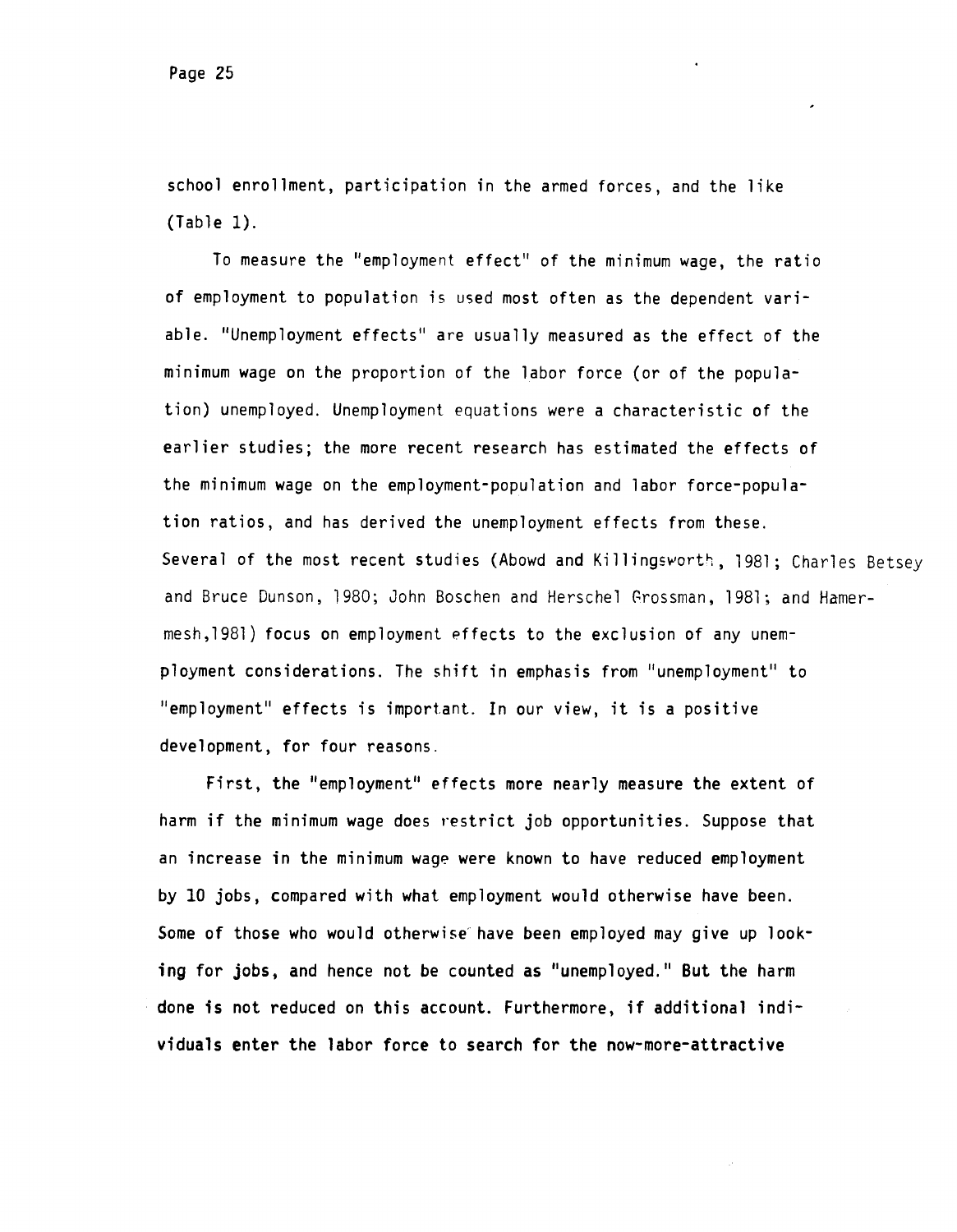jobs (leading unemployment to increase by more than 10), the harm of the job-loss is not increased. Consequently, the "employment effects" more nearly measure the "cost' of the minimum wage in terms of job opportunities.

Second, the concept of unemployment is not precise, simply because the job search process is necessarily nebulous. While the official classification of individuals as employed is quite straightforward, the classification of persons as unemployed depends upon their having made some active effort (however serious) to seek work within the past four weeks. In other words, the line between unemployment and not-in-the labor force is not well drawn. Hyman Kaitz (1970) and Alan Fisher (1973) make this point explicitly.

Third, focusing on employment status allows one to distinguish between full-time and part-time employment. However, the impact of the minimum wage on length of workweek has received relatively little attention in the literature.13

Finally, the changes in the methods for measuring labor force status introduced to the Current Population Survey (CPS) in 1967 affected the count of the unemployed significantly more than that of the employed (Robert Stein, 1967).<sup>14</sup> This discontinuity in the unemployment series renders the unemployment effect estimates less reliable than the estimates of employment effects.

The key variable, minimum wage, has generally been measured by the ratio of the nominal legal minimum wage to average hourly earnings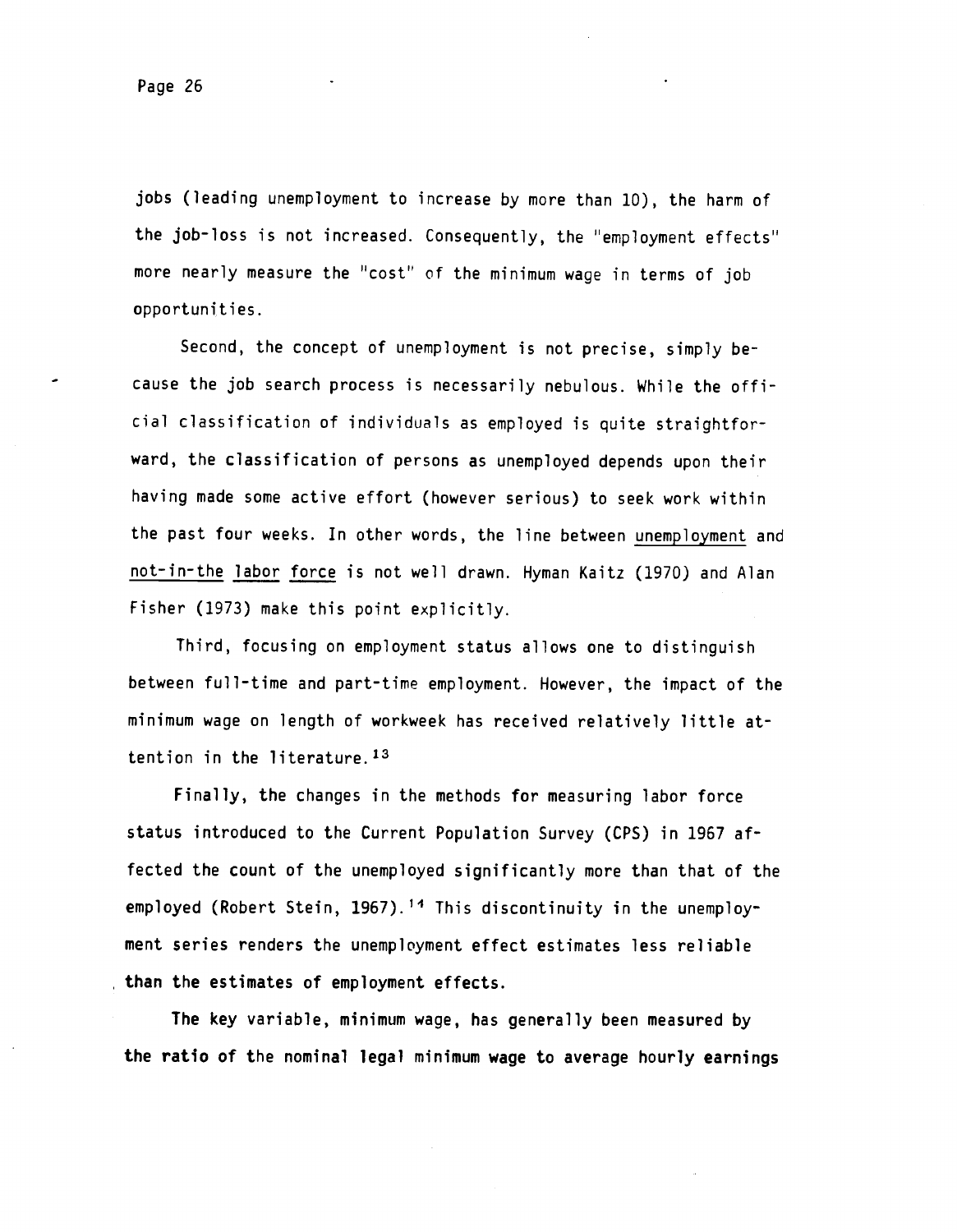weighted by coverage, as devised by Kaitz (1970). Ratios of minimum wage rates to average hourly earnings are calculated for each industry, weighted by the proportion of workers covered. These are combined into an index in which the weight for each industry ratio is the number of persons employed in the industry as a proportion of total employment (Thomas Gavett, 1970). Specifically, the index takes the form

$$
\Sigma(E_i/E_t)\{\text{(MW}_i/\text{AHE}_i)(C_i) + (\text{MW}_i^{\star}/\text{AHE}_i)(C_i^{\star})\}
$$

where

| E.           | $=$ $-$           | nonagricultural employment                            |
|--------------|-------------------|-------------------------------------------------------|
| MW           | $\equiv$ $\equiv$ | basic minimum wage rate                               |
| <b>AHE</b>   | $=$               | average hourly earnings of nonsupervisory workers     |
| $\mathsf{C}$ | $=$               | proportion of nonsupervisory workers covered by the   |
|              |                   | basic minimum wage rate                               |
| $MW^{\star}$ | $=$               | minimum wage rate for newly covered workers           |
| $C^{\star}$  | $=$               | proportion of nonsupervisory employees covered by the |
|              |                   | minimum wage applicable to newly covered workers      |
| $\mathbf{i}$ | $=$               | major industry division                               |
| t            | $\equiv$          | total private nonagricultural economy                 |

Most studies which use this index use teenage employment ratios as weights.

The Kaitz index has the advantage of summarizing a great deal of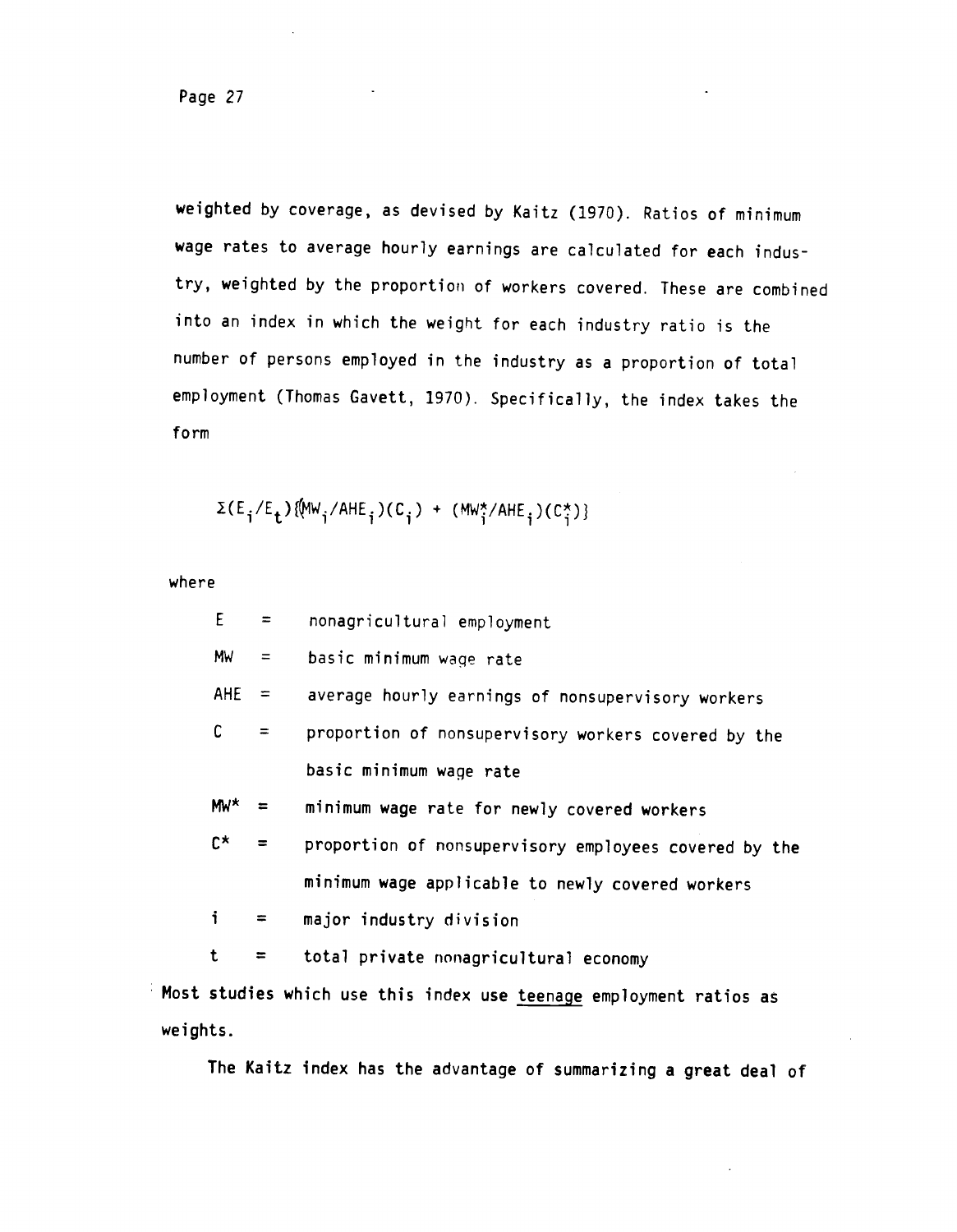information about the minimum wage law in a single variable. Consistent with the models discussed in Section I, it includes information about both the relative level of the minimum wage compared with market-determined wages and the degree of coverage; it also reflects the existence of lower minimums in newly covered industries. It thus seems superior to three alternatives which have appeared in the literature-dummy variables for changes in the level or coverage of the minimum wage (Hugh Folk, 1968; James Easley and Robert Fern, 1969; Peter Barth, 1969; and Yale Brozen, 1969),<sup>15</sup> the "real" minimum wage (Douglas Adie and Gene Chapin, 1970; Adie, 1973; Gramlich, 1976; and Abowd and Killingsworth, 1981), or the ratio of the minimum wage to average hourly earnings ignoring coverage (Arthur Burns, 1966; Lester Thurow, 1969; and Adie, 1971). As a result, most studies have used the Kaitz index, or some variant of it, to represent the provisions of minimum wage laws.<sup>16</sup>

Hamermesh (1981) departs from the standard Kaitz index in two quite different ways. First, he uses an estimate of average hourly earnings of teenagers instead of an economy-wide average in the relative minimum wage portion of the index. (He then includes the teen/ adult average wage ratio as a separate variable. )<sup>1?</sup> Second, he corrects hourly wage data to better reflect hourly compensation by including costs such as Social Security taxes, pension contributions, vacation pay, and training, and corrects the minimum wage for the first two factors.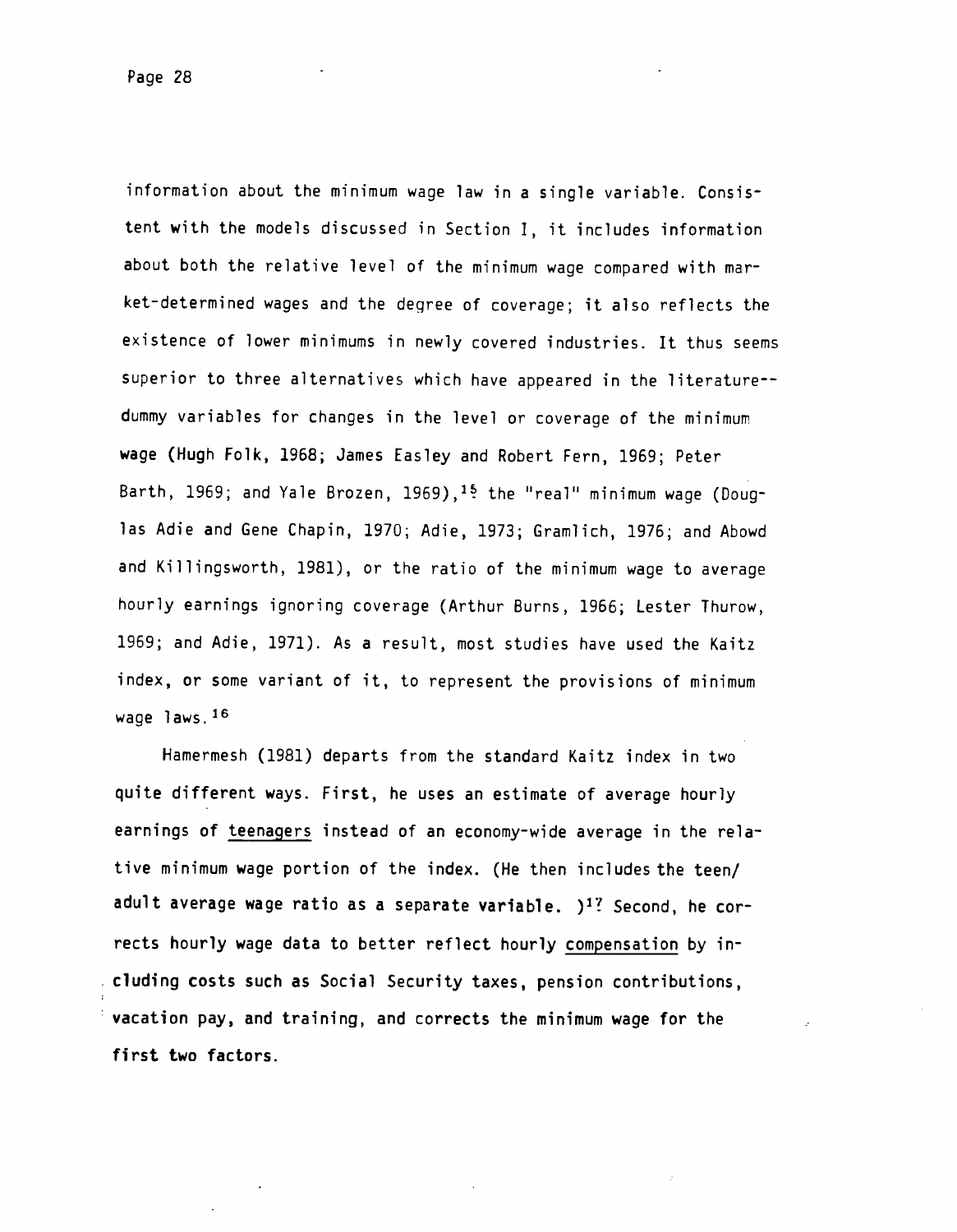An alternative strategy is to include separate measures of the level and coverage of the minimum wage. As Gramlich (1976) has observed, the Kaitz variable assumes that a 10 percent increase in the level of the minimum wage has the same effect as a 10 percent increase in coverage -- an assumption which has no theoretical justification. Fisher (1973) also argues against using a variable which makes these separate effects indistinguishable. As a statistical matter, however, the tendency for minimum wage increases and coverage extensions to occur simultaneously makes separate estimation of level and coverage effects difficult.

The business cycle variable common to all studies is a measure of the overall demand for labor, although many proxies are used: adult unemployment or prime-age male unemployment rates, the Federal Reserve gap between actual and potential GNP. Board's index of industrial production, and the / There is wide variation in the choice of other control variables in these studies. Nearly three quarters of the studies use a time trend variable. Half of the studies incorporate a variable to control for participation in the armed forces as well as an overall potential labor supply variable, most often measured by the ratio of a particular group's population to the total working-age population. About one third of the studies control for school enrollment and/or participation in employment and training programs (Table 1).

The most extensive discussion has focused on the inclusion of the youth population share variable. Adie and Gallaway (1973) and Fisher(1973)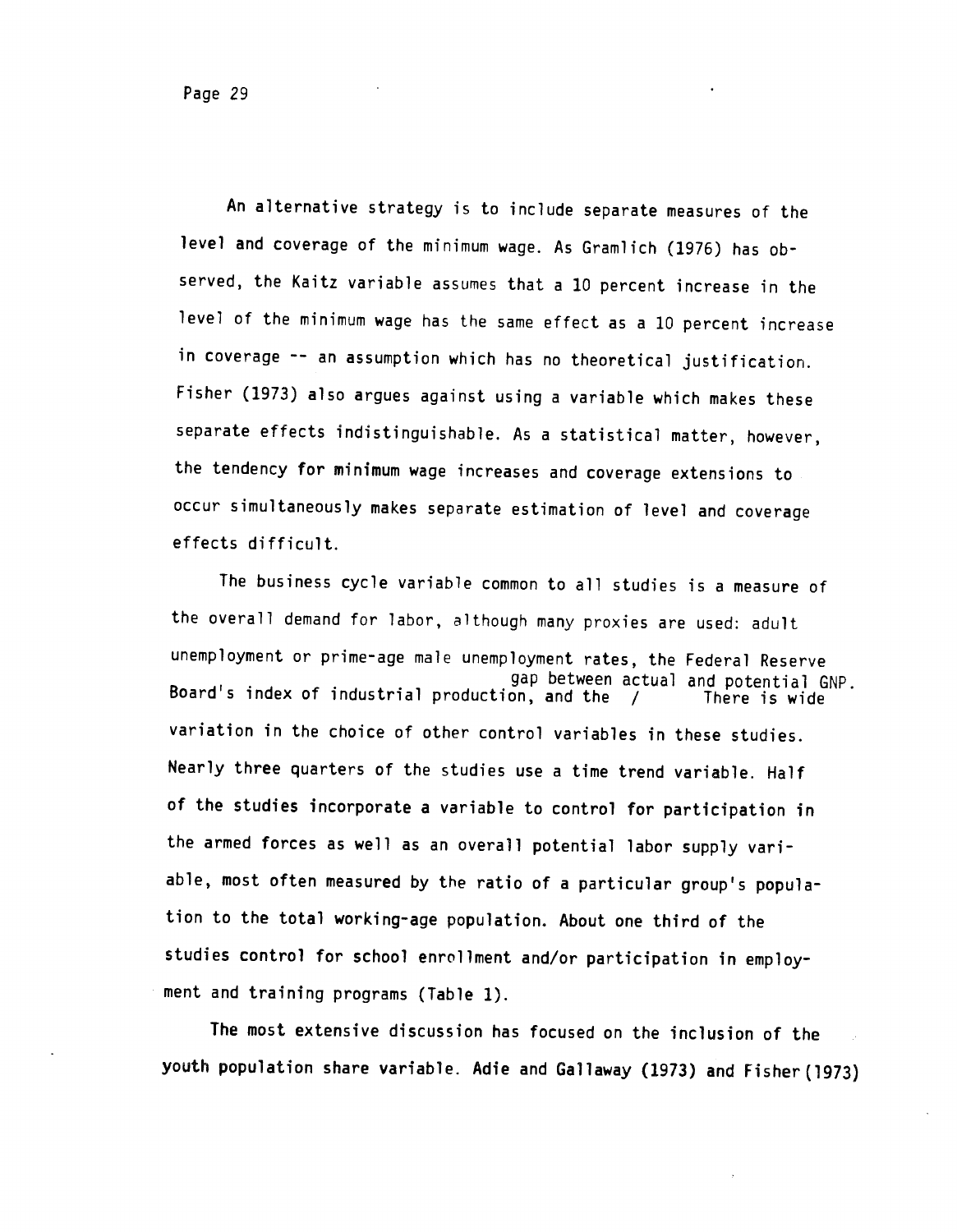have argued that this variable should not be included in either employment or unemployment equations estimating minimum wage effects. Because the simple supply-demand model suggests that employment is demand-determined in the presence of the minimum wage, excess labor supply is irrelevant; as a result, supply side variables (such as the population share) do not belong in the employment equation. Furthermore, because supply and demand would equilibrate in the absence of the minimum wage, increases in the supply of teenagers which increase teenage unemployment are really "minimum wage" effects as well, and are mistakenly attributed to the impact of supply-side variables.

Once the overly restrictive assumptions of the simple model are relaxed, this view loses much of its attractiveness. For example, the view that employment of teenagers is demand-determined may be correct for the half of teenagers who earn the minimum wage, but is difficult to accept for the remaining half who earn more than the minimum. Their employment must depend on the relative supply as well as the demand for teenage labor. Morever, even if the demand-determination argument were correct, including truly exogenous supply-side variables would not bias the minimum wage coefficient in the employment equation, although the precision with which it can be estimated may be reduced  $\pm$  to some degree.<sup>18</sup>

Excluding supply-determining variables from equations explaining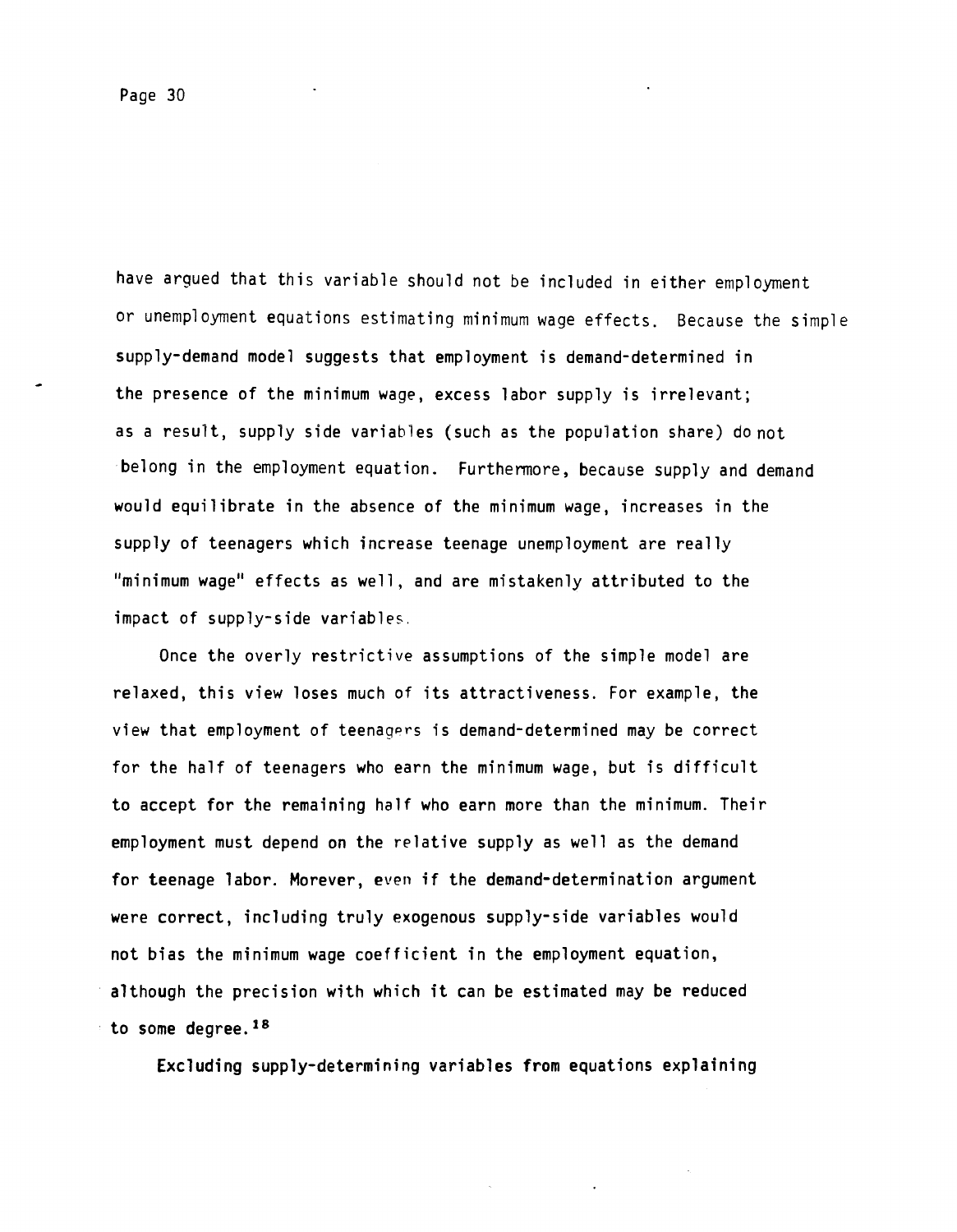teenage unemployment also seems incorrect. Contrary to the apparent message of the simplest supply-demand model, some teenagers would still be counted as unemployed in the absence of the minimum wage (Michael Lovell, 1973; pp. 531—2; Goldfarb, 1974; pp. 264-5), as is obvious from the unemployment statistics of teenagers who ordinarily earn more than the minimum. Hence, the extent of unemployment not caused by the minimum wage must be held constant, and including variables which reflect relative supplies is necessary. This does, perhaps, introduce some ambiguity into estimates of the effect of the minimum wage on teenage unemployment -- how much teenage unemployment would be reduced if the minimum wage were repealed. However, the relevant policy issue is the effect of marginal changes in the minimum wage, and holding the relative supply of teenagers constant is certainly necessary to make that evaluation.19

The majority of studies use quarterly observations. This permits the capture of short-term cyclical fluctuations in aggregate demand (considerably more difficult with annual data) and mitigates the adverse effects of severe short-term variations in the values of variables, particularly sampling variation for small age-sex-race cells (a characteristic of monthly data). Linear and double-log specifications (in which the logarithm of the dependent variable depends on the logarithm of the minimum wage variable) are about equally common. About one half employ some form of lag structure in their analyses.

All studies use labor force data from the Current Population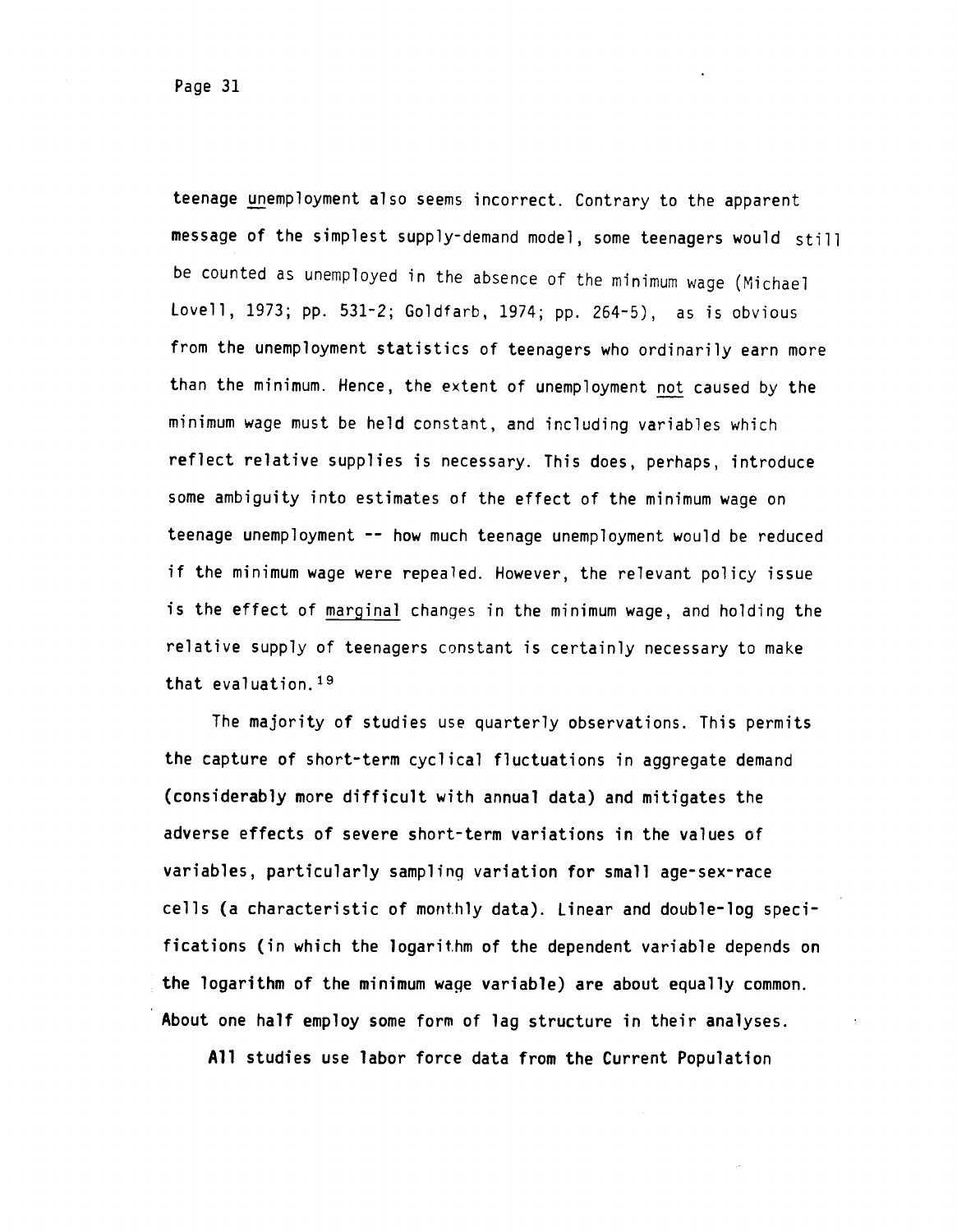Survey. As a result, one could argue that there really are not 25 independent studies. Since the earlier studies include about 15 years of data and the later studies about 25, the later ones can be thought of as replications of the earlier ones. However, subtle differences exist in the variables included, the form they take, functional form of the equation, and lag or lead structure utilized.

While most studies present estimates for several subgroups (necessitating the aggregation discussed  $be1ow$ ), most present only one specification. Where more than one specification was presented, we have tried to include the one which seemed most preferred by the author, or for which conversion to the 10-percent-increase format used 20 below was most straightforward.

### B. Results

Only the findings of those studies which attempt to measure the employment and/or unemployment effects of a minimum wage are reported here. In order to enhance the comparability of these studies, their results are displayed in terms of elasticities for employment and percentage point increases for the unemployment rate. To measure employment effects, Tables 2 and 3 present the percent change in employment due to a 10-percent change in the minimum wage; i.e., 10  $\cdot$  times the employment elasticity of the minimum wage  $\eta(E)$ . For studies which regress the logarithm of an employment measure (the employmentpopulation ratio (E/P), for example) on the logarithm of the minimum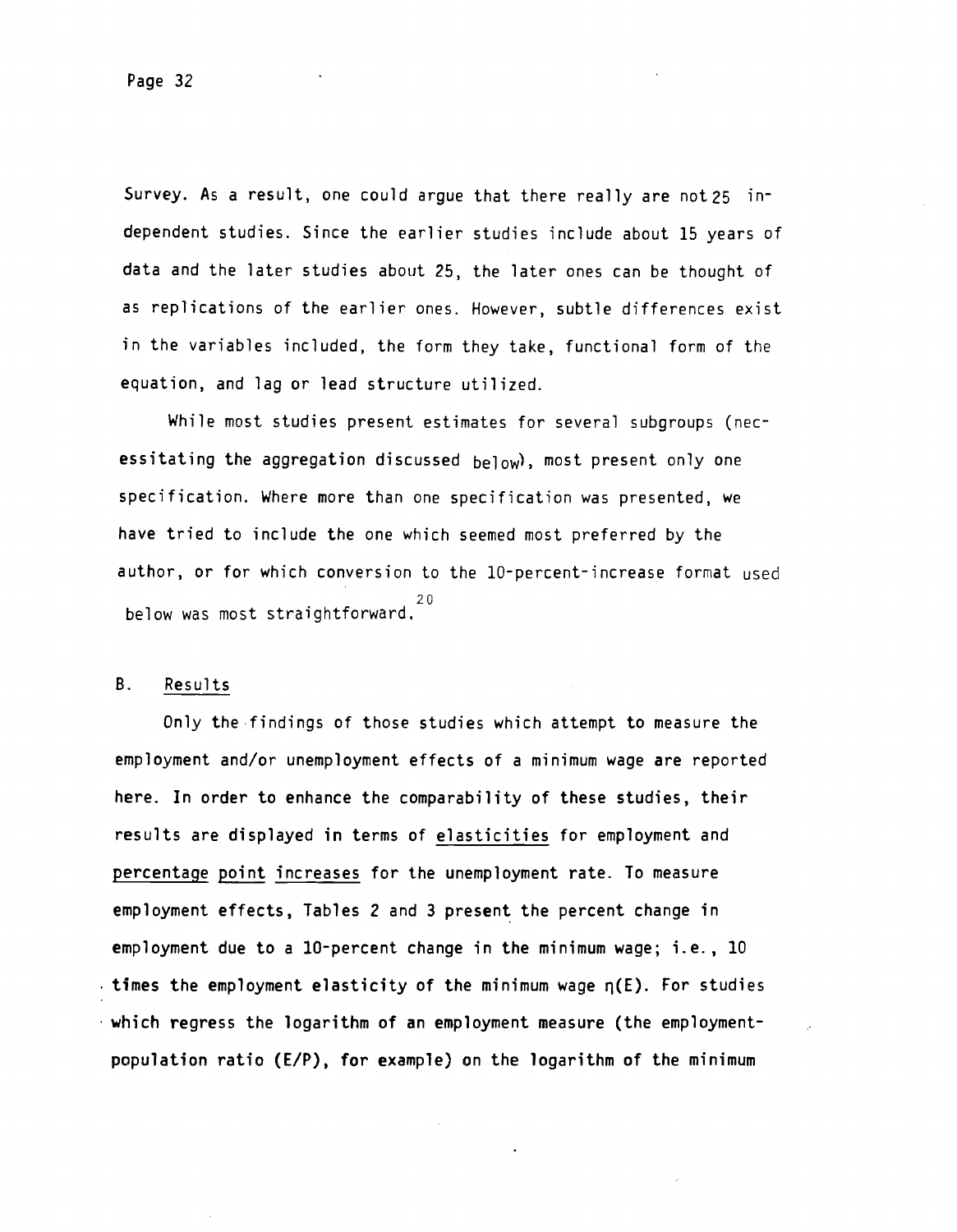wage  $(W_m)$ , the coefficient of the minimum wage variable is simply q(E). For studies which use a linear rather than a double-logarithmic specification,  $\eta(E)$  equals the regression coefficient times  $\overline{W}_{m}/(\overline{E/P})$ , where the bar indicates the mean value over the sample period.

To further enhance comparability of results, several types of aggregation are necessary, particularly in calculating impacts for all teenagers in Table 3: combining (1) separate estimates for 16-17 and 18-19 year olds when estimates for the 16-19 group are not presented; (2) esti $mates$  fordifferent race-sex groups when results for teenagers as a whole are not reported; and (3) separate estimates for enrolled and non-enrolled individuals. For any two groups, elasticities are aggregated according to the formula:

> $\eta(E_1+E_2) = \overline{S} \eta(E_1) + (1-\overline{S}) \eta(E_2)$ where S =  $E_1/(E_1+E_2)$

The unemployment effects in Tables 2 and 3 represent the change in the unemployment rate due to a 10-percent change in the minimum wage. For example, a .500 would indicate that a minimum wage increase of 10 percent is estimated to raise the unemployment rate from, say, 6.0 to 6.5 percent. For the studies which estimate separate employment and labor force equations in logarithmic form using the employment population ratio (E/P) and labor force participation rate ( $L/P$ ) as dependent variables, the minimum wage coefficients are the employment and labor force elasticities  $\eta(E)$  and  $\eta(L)$ . Where the equations are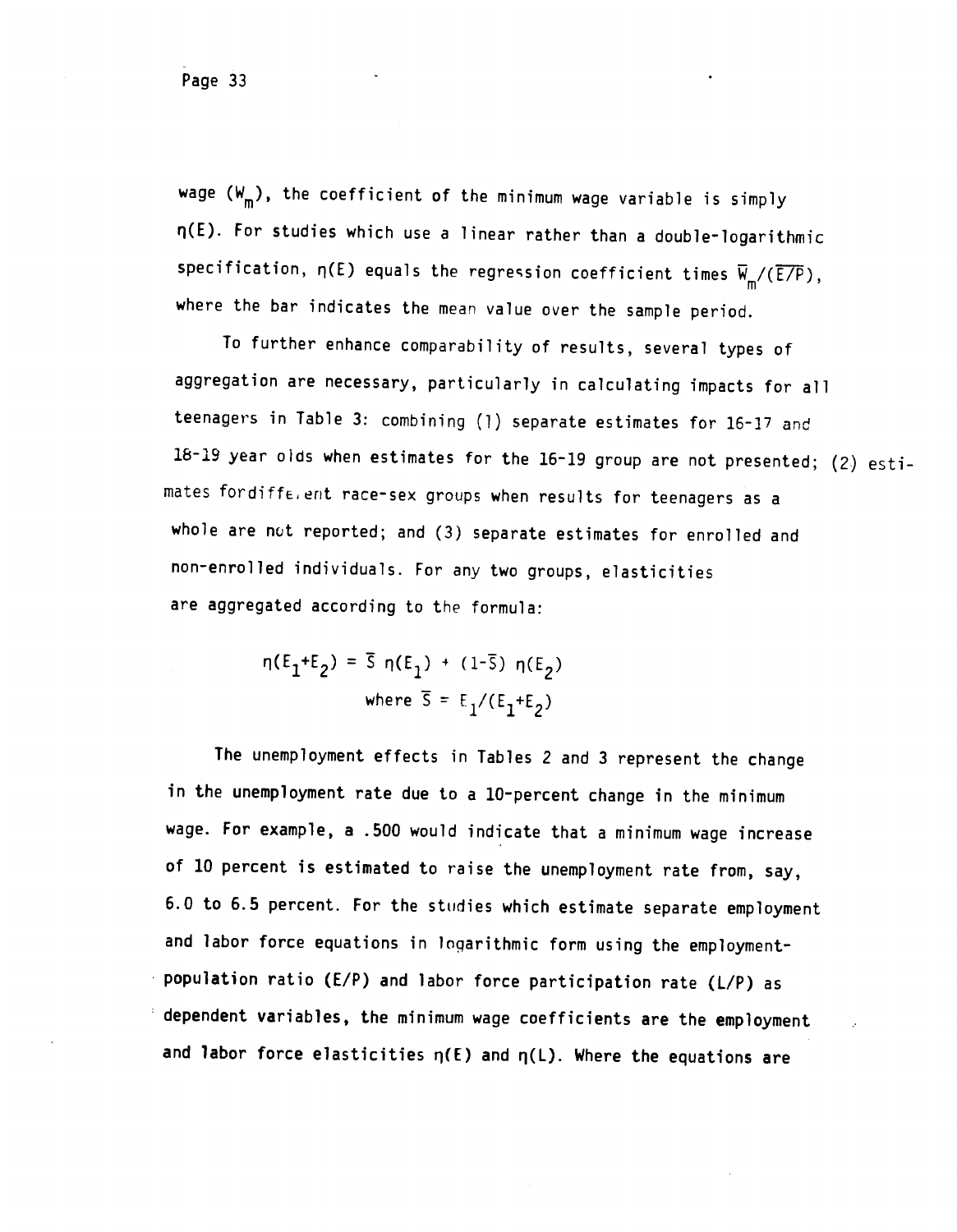linear, the regression coefficients must be multiplied by  $\overline{W}_{m}/(\overline{E/P})$  and  $\overline{W}_{m}/(\overline{L/P})$ , respectively, to derive  $\eta(E)$  and  $\eta(L)$ . The impact, x, of a change in the minimum wage on the unemployment rate can then be derived as follows:

$$
u = 1 - (E/L) = the unemptyment rate
$$
\n
$$
\Delta u = (L\Delta E - E\Delta L)/L^2 = E/L(\Delta L/L - \Delta E/E) = (1-u)(\Delta L/L - \Delta E/E)
$$
\n
$$
x = \Delta u/(\Delta W_m/W_m) = (1-u)(\eta(L) - \eta(E))
$$
\n
$$
= the impact on the unemptyment rate (in percentage points) of a 1 percent change in the minimum wage
$$

Thus, if the minimum wage increases by 10 percent  $(\Delta W_m/W_m = .10)$ ,  $\Delta$ J expressed as a decimal is .10x, and the change in the unemployment rate in percentage points is lOx. For studies in which the dependent variable is the unemployment rate expressed in percentage points, x is calculated as the regression coefficient for the minimum wage multiplied by  $\overline{w}_{m}$ . Just as the employment elasticities were aggregated as described earlier, so the labor force elasticities were similarly weighted using labor force shares.

On balance, the effects of a 10-percent increase in the minimum wage are estimated to result in about a 1-3 percent reduction in total teenage employment (Table 3). All studies find a negative employment effect for all teenagers together, and the signs are almost exclu sively negative for the various age-sex-race subgroups. Since it is necessary to compute many of the overall "effects" from the disaggre-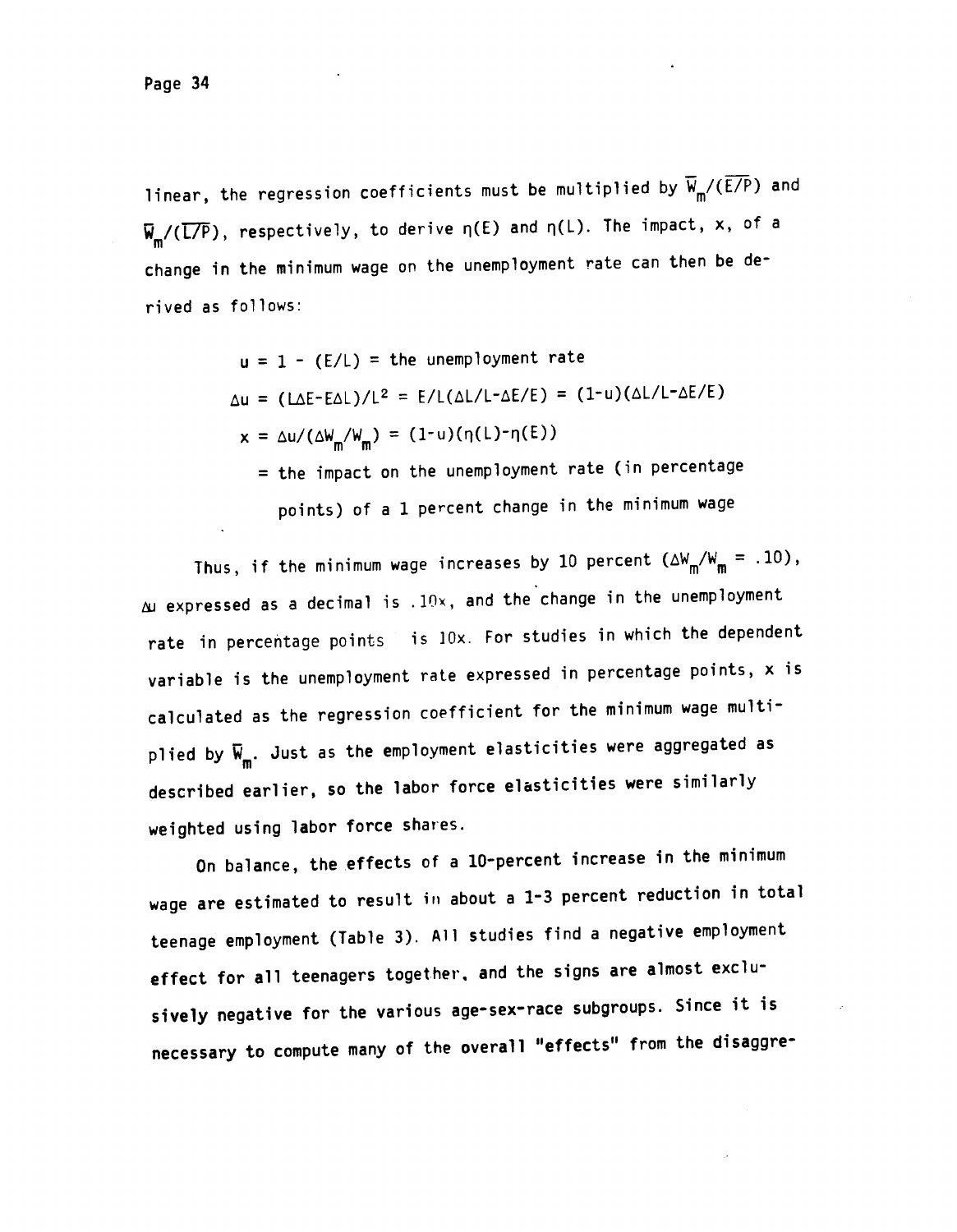Page 35

gated equations, it is not possible to conduct tests to determine whether they are statistically significant. The coefficients from these disaggregated equations are mostly negative, with about half being statistically significant.

Although the research is consistent in finding some employment reduction associated with minimum wage increases, the estimated effects on unemployment appear to be considerably more varied. Of particular note are the large positive unemployment effects estimated by Adie (1971) and Thomas Moore (1971) on the one hand, and the negative unemployment effects estimated by Lovell (1973) on the other in response to a 10 percent increase in the minimum wage.

Yet, excluding these studies, the unemployment effects for all teenagers of the remaining nine studies reported in Table 3 are within a relatively narrow band -- ranging from very small negative effects (virtually zero) to 0.75 percentage point. Implicitly or explicitly, studies finding disemployment effects but little or no unemployment impacts are finding labor-force withdrawal in response to minimum wage increases.

"Wrong-signed" coefficients are somewhat more common among the demographic subgroups in Tables 2 and 3 for the unemployment effects than was true for the employment effects. Because many of the unemployment effects are calculated from employment and labor force equattons, their statistical significance could not be determined.

It is extraordinarily difficult to determine a few critical specification choices which explain the range of results. The over-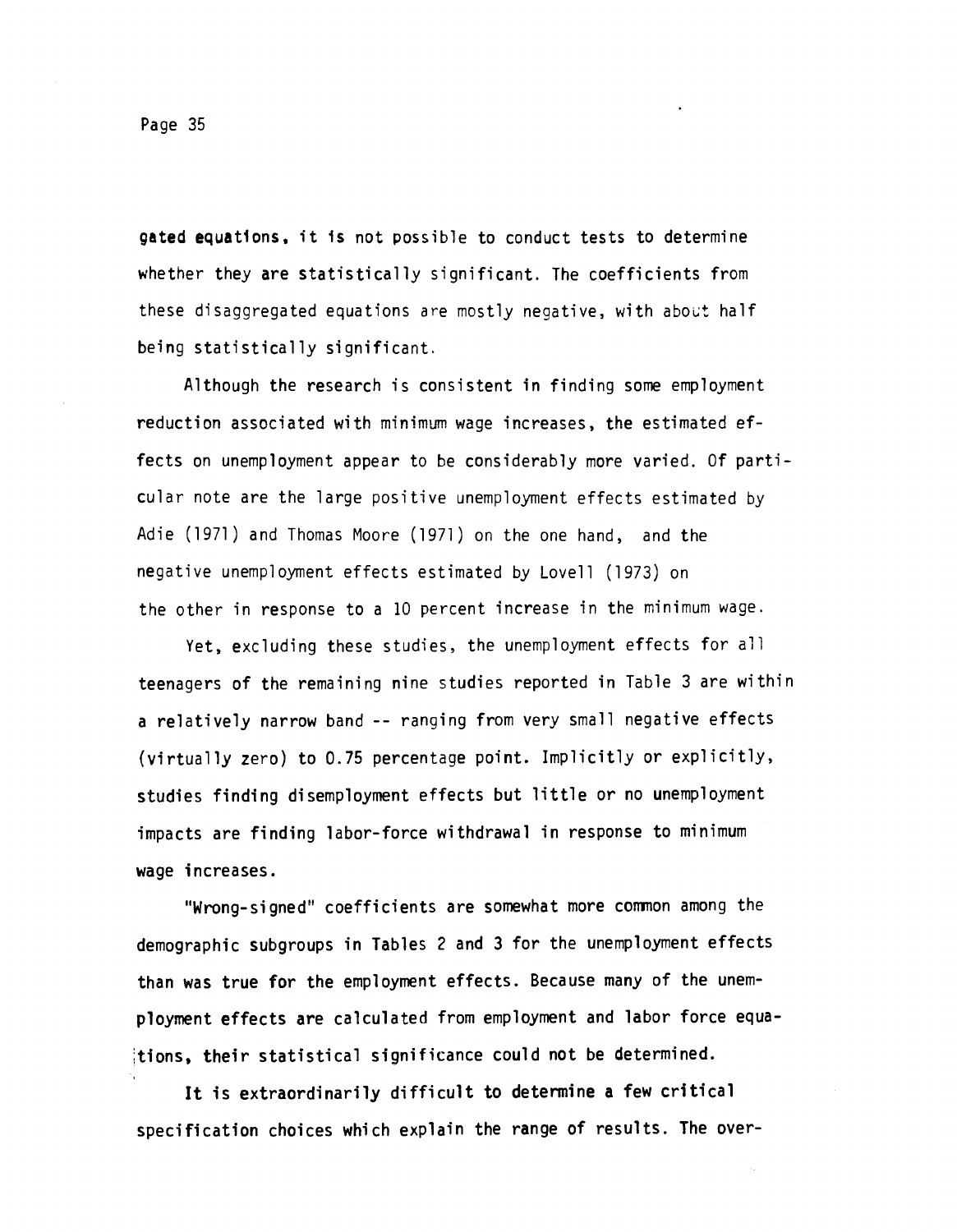whelming majority of the studies in Tables 2 and 3 contain no sensitivity analyses whatsoever. Moreover, the limited evidence available suggests that the effects of various choices are not necessarily additive -- how the results are affected by one choice may depend on how another choice has been resolved.

The sample period chosen seems to have relatively minor effects on the estimated employment impacts. Both Hamermesh (1981) and Charles Brown, Curtis Gilroy, and Andrew Kohen (1981) report that the estimates are not appreciably affected by extending the sample period from 1954-69 (roughly the sample period of the eight earliest studies in Table 1) with more recent data. However, Betsey and Dunson (1981) find considerably smaller effects over the full sample period than in the earlier period alone. There is a tendency for unemployment effects to be smaller in studies using data which includes the experience of the 1970s, although the differences between the three largest estimates (Moore, 1971; Adie, 1971 and 1973) and the others in Table 3 is probably due to other differences as well (see below).

The treatment of coverage has led to some interesting, if disturbing, results. Of those studies which allow for separate estimates of the effects of changing the level of the minimum and the proportion of workers covered, the general tendency is for coverage effects to be weaker, both in statistical significance and magnitude (Moore, 1971; Gramlich, 1976; Boschen and Grossman, 1981; Brown, Gilroy and Kohen, 1981; an exception is Al-Salam, Quester, and Welch, 1981). The mprecision of the estimates does not allow for confident rejection of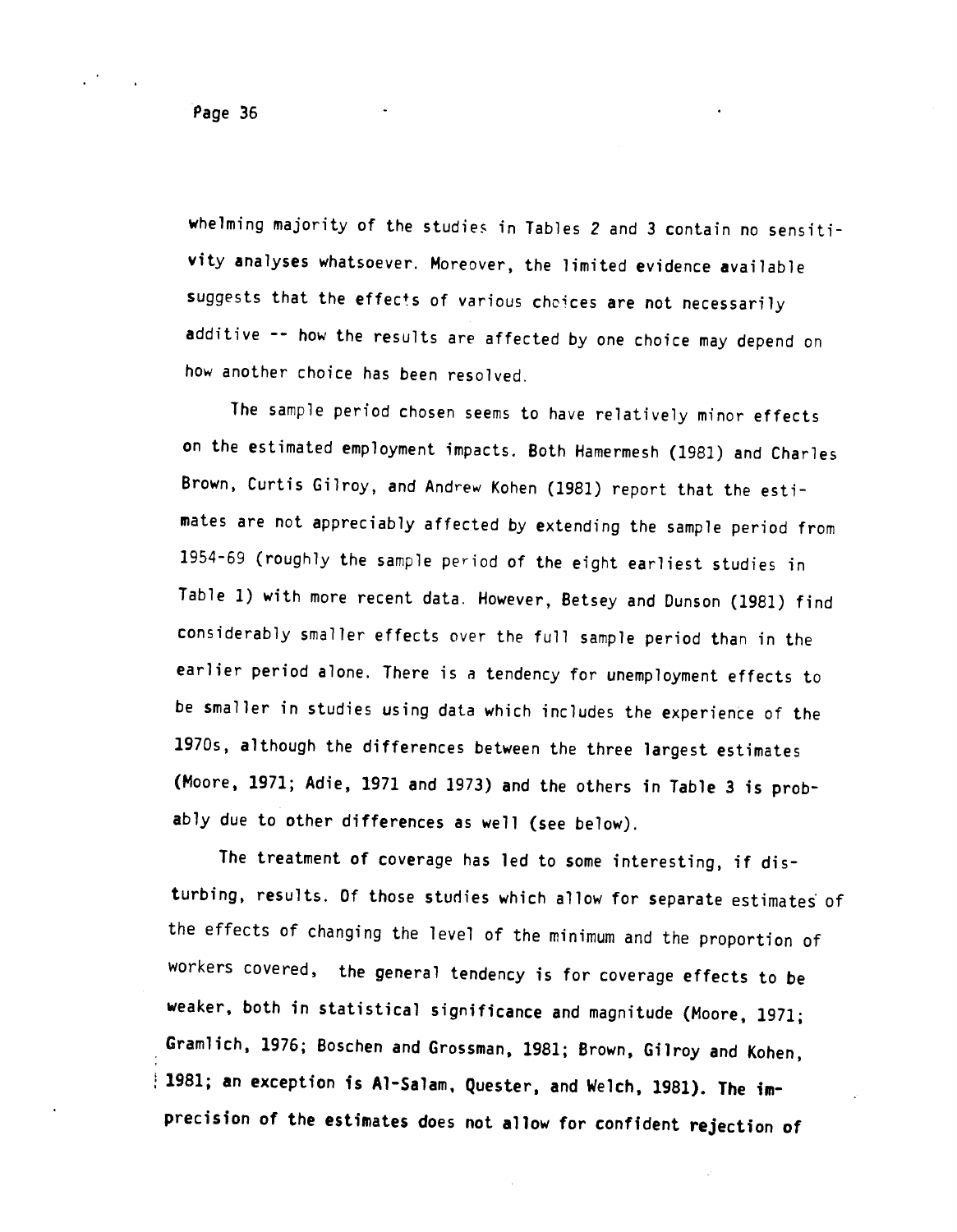the Kaitz restriction, or of the hypothesis that coverage effects are zero. Studies which ignore coverage altogether in creating the minimum wage variable (Freeman, 1979; Wachter and Kim, 1979; and Abowd and Killingsworth, 1981) tend to report larger estimated employment effects, but we can see no justification for this omission.<sup>21</sup> Hamermesh (1981) concludes that his refinements of the Kaitz index have little impact on the estimated effect of the minimum wage.

Given the wide variation in control variables which reflect the supply or composition of teenage labor, relatively few confident judgments can be made about the impact of these supply-side control variables on the estimated effects of the minimum wage on employment. Betsey and Dunson (1981) report that controlling for welfare benefits reduces estimated minimum wage impacts, although the resulting estimates are not very stable across sample periods.<sup>22</sup> Al-Salam, Quester, and Welch (1981) note that the estimated minimum wage effects are higher (by about -0.5 in the measure in Table 3) when three "potentially endogenous" factors (fraction of teenagers in training programs, in school, or in the armed forces) are not held constant. Abowd and Killingsworth (1981) find little impact of including or excluding training enrollments, while Brown, Gilroy, and Kohen (1981) find that the estimates are insignificantly affected by adding or deleting these or similar variables, at least with a double-log functional form.<sup>23</sup> Ragan (1977 and 1981) and Mattila (1978 and 1981) control for school enrollment, either directly or with exogenous variables thought to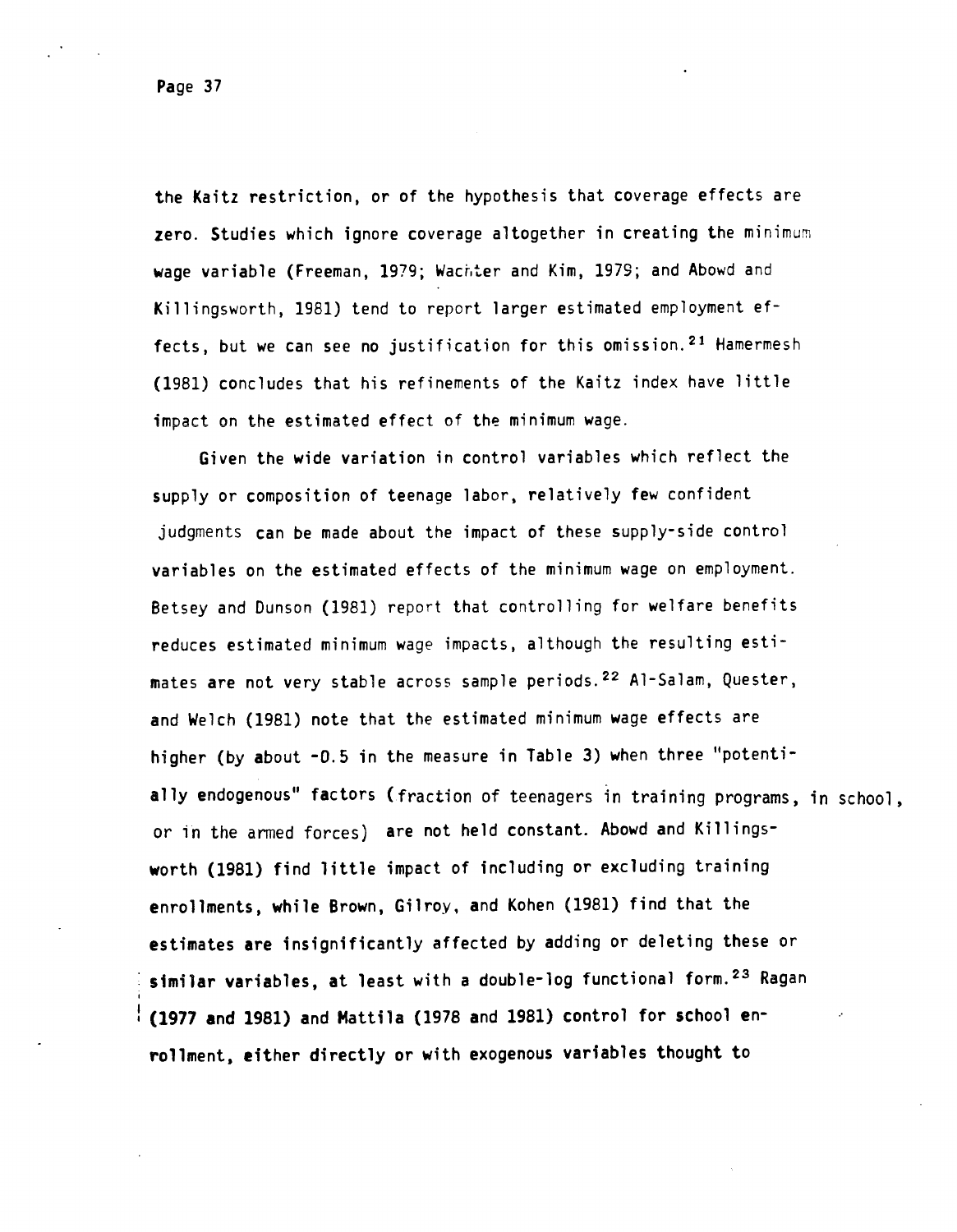Page 38

affect the enrollment decision, and their estimates are among the smaller ones in the literature.

Control variables appear to be more of a factor in the unemployment equations. Lovell (1973) reports that nearly the entire difference between his estimates and those of Moore (1971, pp. 534-5) are due to his including the teen population share as a control variable. In general, the results of others confirm this conclusion. Four of the five largest unemployment estimates appear in studies which exclude the population share (Adie, 1971 and 1973; Moore, 1971, who includes the share variable only in the nonwhite equation; Hashimoto and Mincer, 1970) while the five smallest estimates are all found in studies which include it (Kaitz. 1970; Lovell, 1972 and 1973; Freeman, 1979; and Brown, Gilroy, and Kohen, 1981). However, the results appear less sensitive to this specification choice as the sample period is extended. 24

Table 3 also reveals few differences between those studies which assume that the effect of the minimum wage is instantaneous and those which assume a lagged response (usually of the Almon lag form). $25$ Soschen and Grossman argue that responses to the minimum wage should depend on future values of the minimum wage and coverage, both increases which are announced in advance and the expected values of the minimum when increases have not been announced. Empirically, they assume that next year's value of the minimum is known, and beyond one year, the ratio of the minimum wage to average wages is expected. to equal the average value of this ratio over the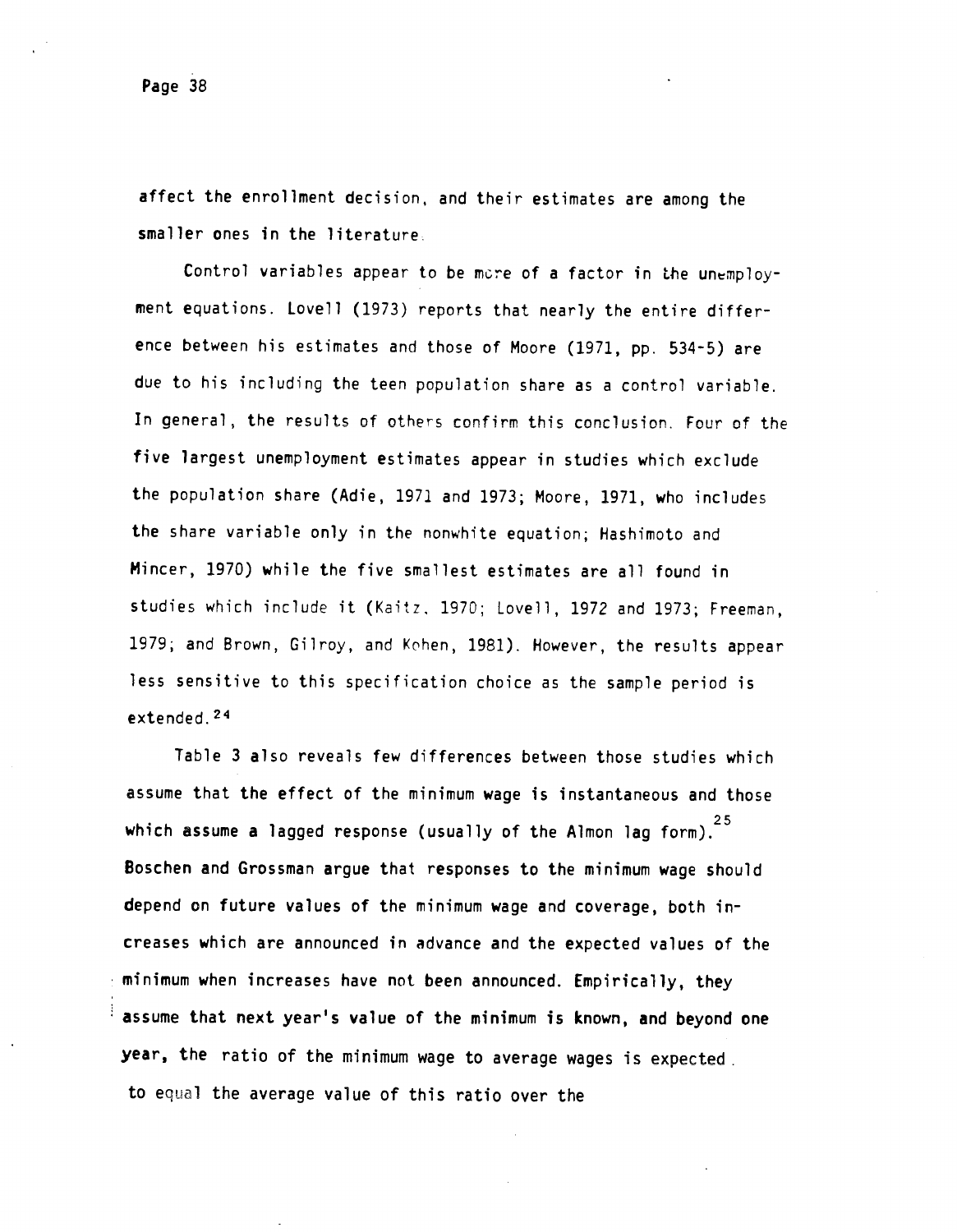sample period. The combined effect of a change in current and next—year values can be calculated from their coefficients; it is shown in Table 3, and is not very different from the median value in the table. The "long-run" impact of a "permanent" change is not calculated.

Because it is difficult to explain the range of estimates in the literature by a few critical specification choices, it is not easy to produce a "best' estimate of the employment and unemployment effects. We are inclined to assign greater weight to those papers which include a significant portion of the experience of the 1970s in the sample, include coverage (either separately or in the Kaitz form) as well as the level of the minimum wage and control for exogenous factors  $gov$ erning the relative supply of teenagers. The impact of that preference is to concentrate the "preferred" estimates at the lower end of the range found in the literature, for both employment and unemployment effects.

The theory suggests that the disemployment effects would be larger for those whose wages would otherwise be the lowest -- blacks, women, and young teenagers. Tables 2 and 3 show some tendency for disemployment and unemployment effects to be more serious for 16-17 year olds than older teenagers; unemployment effects are more often larger for females than males, but disemployment effects vary the  $\overline{a}$  opposite way.

The most often discussed differences among teenagers are the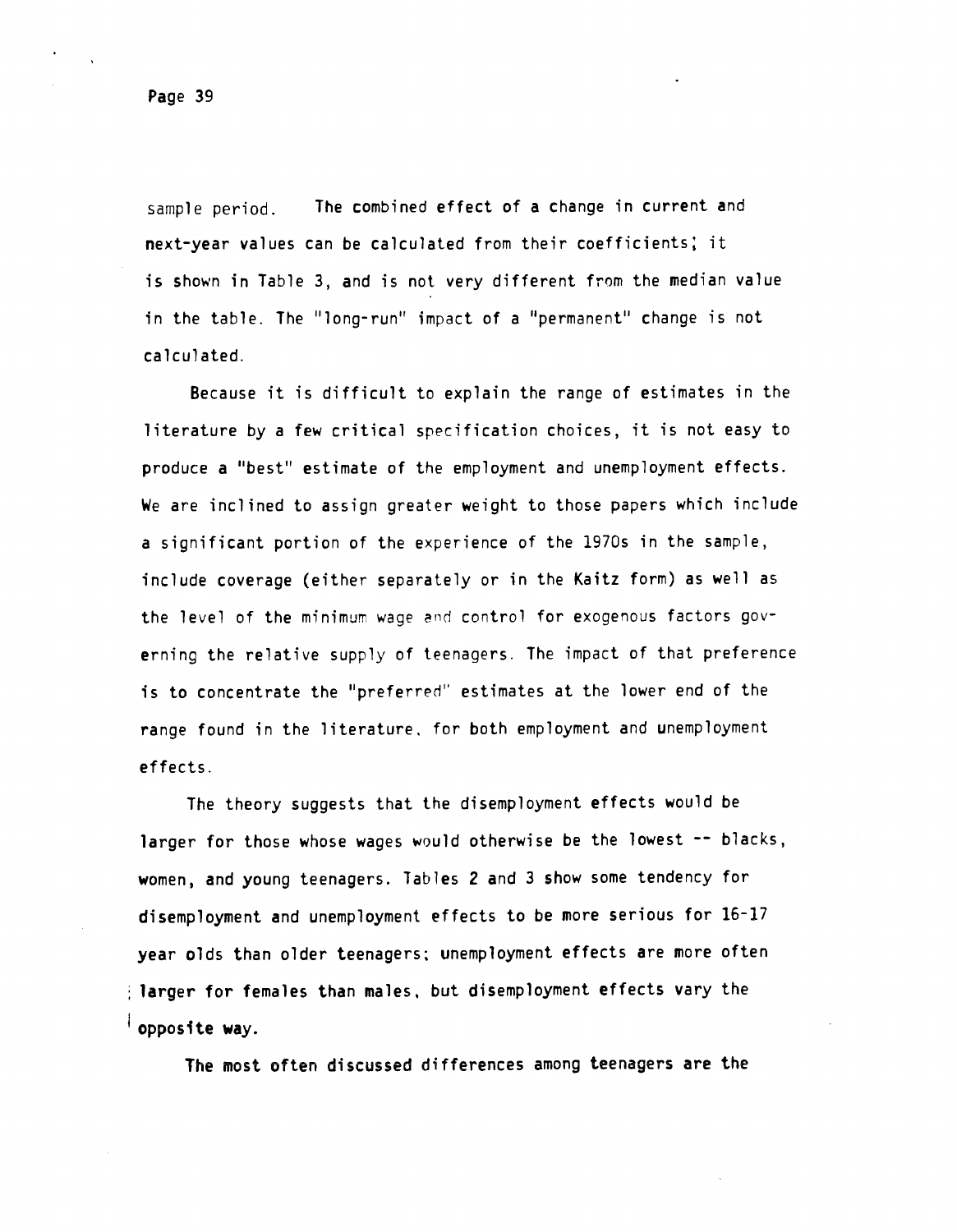black—white comparisons. A narrow majority of the comparisons in Table 3 show larger employment and unemployment effects for blacks. But the pattern is reversed among studies which include the 1970s: Wachter and Kim (1979) and Iden (1981) find larger minimum wage effects among blacks than whites; Ragan (1977), Betsey and Dunson (1981) and Brown, Gilroy and Kohen (1981) find the opposite. Ideri's black and white equations are not strictly comparable since the time trend variable (generally significant in minimum wage studies) is not the same in both equations. These mixed results erode much of the confidence we place in a black-white or even male-female comparison of minimum wage effects.

There may also be a problem with the reliability of some of these estimates because of the relatively small sample size of the population and labor force estimates of nonwhites (Welch, 1976, p. 13). More generally, many of the disaggregated effects cannot be calculated precisely, and the differences in such effects are likely to be estimated with even less precision.

Since the size of the CPS sample has grown over time, weighting the observations by the estimated number of nonwhite teenagers actually surveyed seemed desirable. This would place greater weight on the more recent observations, which are presumably subject to smaller sampling errors. Having done this, we found the resulting estimates to beonly slightly closer to the white teenage results (Brown, Gilroy and Kohen, 1981).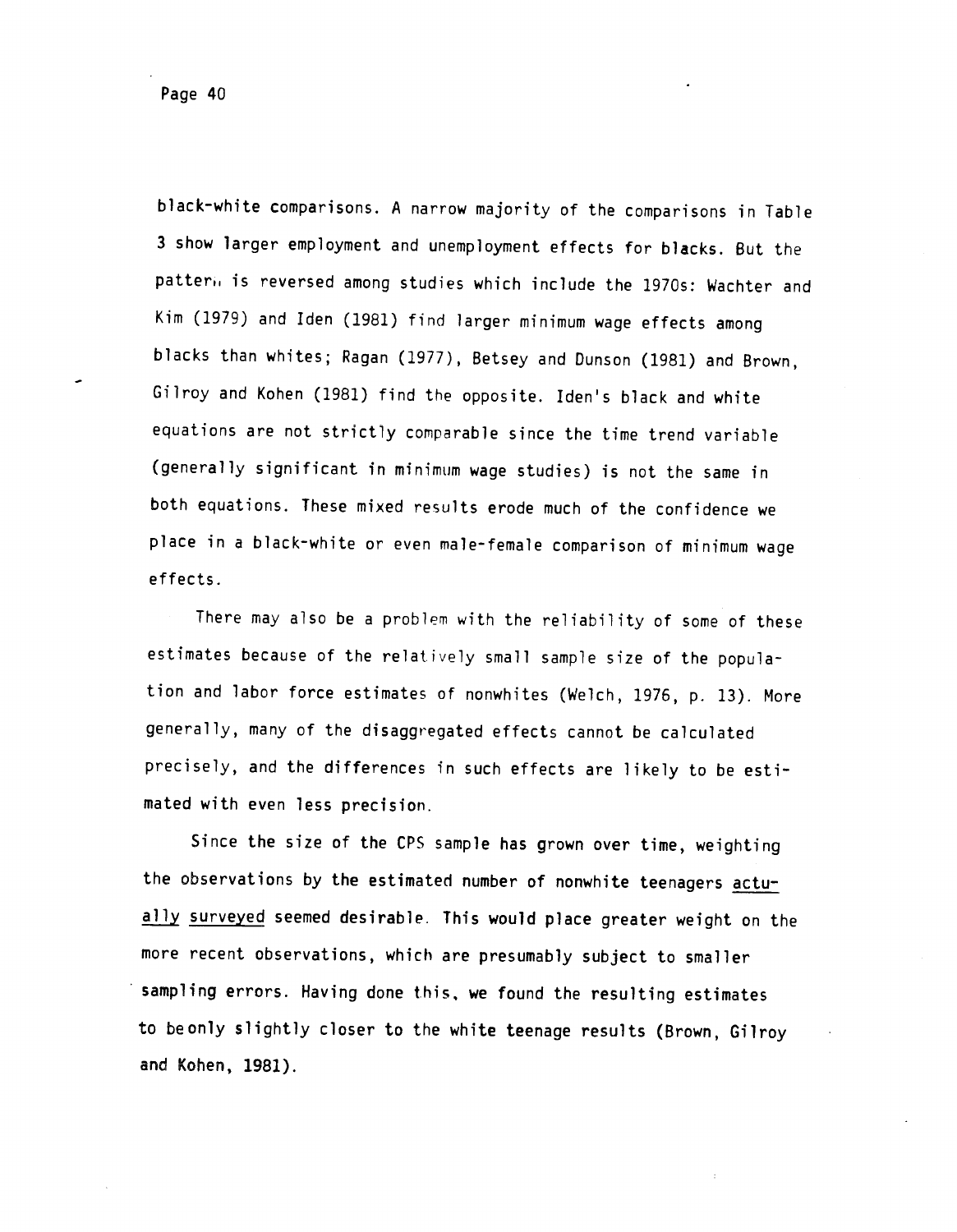Page 41

While it is often asserted that blacks are more adversely affected than whites by the minimum wage, previous studies provide conflicting evidence on the issue. In any case, while these studies do not disprove the claim that nonwhites are more adversely affected, we would conclude from the body of literature that such an assertion must rest on theoretical rather than empirical grounds, at least insofar as the time-series evidence is concerned.

In summary, our survey indicates a reduction of between one and three percent in teenage employment as a result of a 10 percent increase in the federal minimum wage. We regard the lower part of this range as most plausible, because this is what most studies which include the experience of the 1970's and deal carefully with minimum-wage coverage tend to find. The other consistent finding is a notable withdrawl from the labor force by teenagers in response to an increased minimum, to the extent that unemployment effects of the higher minimum are considerably weaker than the disemployment effects.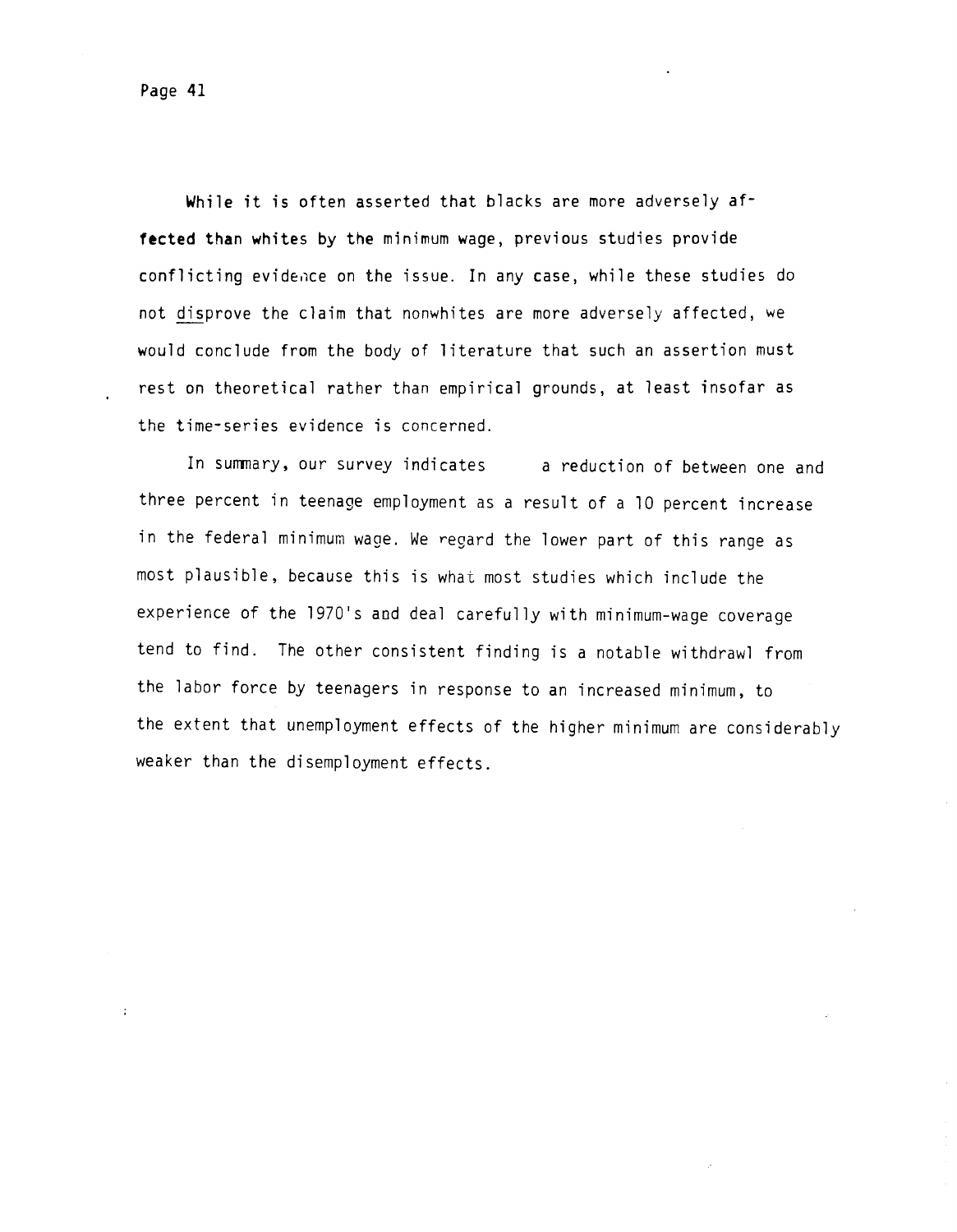#### III. CROSS-SECTION STUDIES OF TEENAGERS

-

The studies reviewed thus far have relied on differences over time to estimate minimum wage effects -- how did employment of teenagers change when the minimum wage changed? An alternative approach is to rely on cross-section data, usually by making comparisons between states or metropolitan areas which differ in the importance of the minimum wage.

A basic question which must. be confronted with the cross-section approach is how one can identify differences in degree of importance of the minimum wage when, at one point in time, a single Federal minimum wage law applies to all states? If all the observations have the same value for the "minimum wage variable," one cannot estimate the minimum wage's effect. Several answers to this question have been provided in the literature on youth. Early studies, using 1960 Census data, asked whether state minimum wage laws lowered teenage employment. With the extension of Federal minimum wage coverage in retail trade and services in the 1960s, the importance of state laws was reduced, and later studies relied on the argument that the impact of the Federal minimum depends on average wage levels in the area (high-wage areas being less affected) and on the extent to which the area's industries are subject to the Federal law. 26

Studies which focus on differences in state laws generally determine the impact of these laws on (average) wages of teenagers, and the Impact of higher wages on teenage employment. The latter impact Is of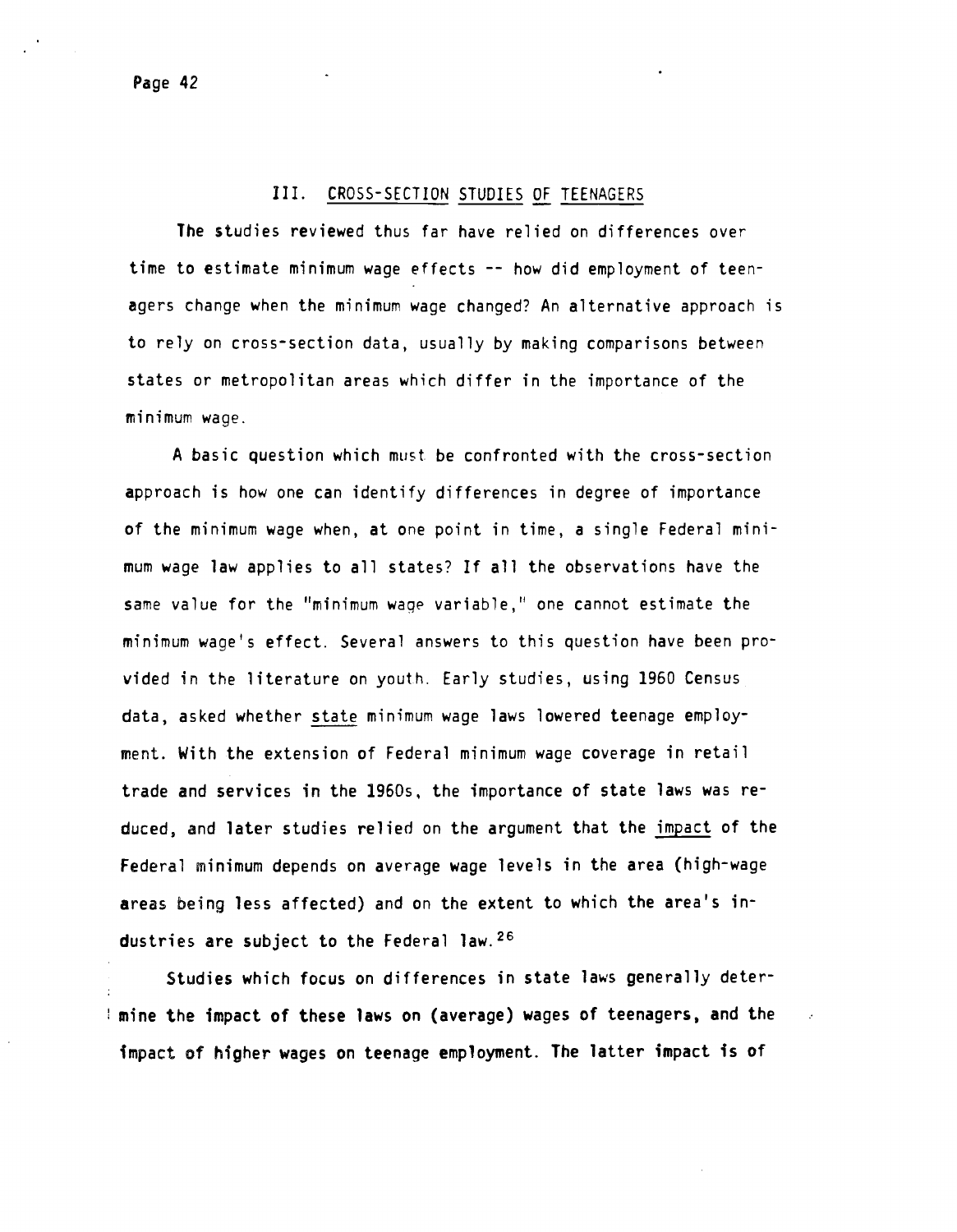'Page 43

greater interest for studying effects of Federal minimum wage increases.

Generally speaking, the three studies surveyed (Edward Kalachek, 1969; Arnold Katz, 1973; Paul Osterman, 1979) found that higher wages reduced teenage employment; these effects were fairly small for white teens (a 10 percent increase in average wages reducing their employment by a few percentage points), but perhaps larger for black teens. The lack of precision in this summary reflects the large differences in estimates among studies.

Cross-section studies of the effect of the Federal minimum wage are a recent addition to the literature (Table 4). As in the timeseries studies, youth employment is assumed to depend on the minimum wage, the demand for labor (as reflected in the area unemployment rate) and other factors. As can be seen from Table 4, there are significant differences between studies in the extent of attempts to control for these other factors. Studies which distinguish between student and nonstudent employment, or part-time and full-time employment (Ronald Ehrenberg and Alan Marcus, 1979; James Cunningham, 1981) include a more extensive list of control variables.<sup>27</sup>

Estimates of the employment effects of a 10 percent change in the minimum wage based on these cross-section studies are presented in Table 5. These estimates vary much more widely than the time-series • results in Tables 2 and 3.

Unfortunately, it is difficult to determine which differences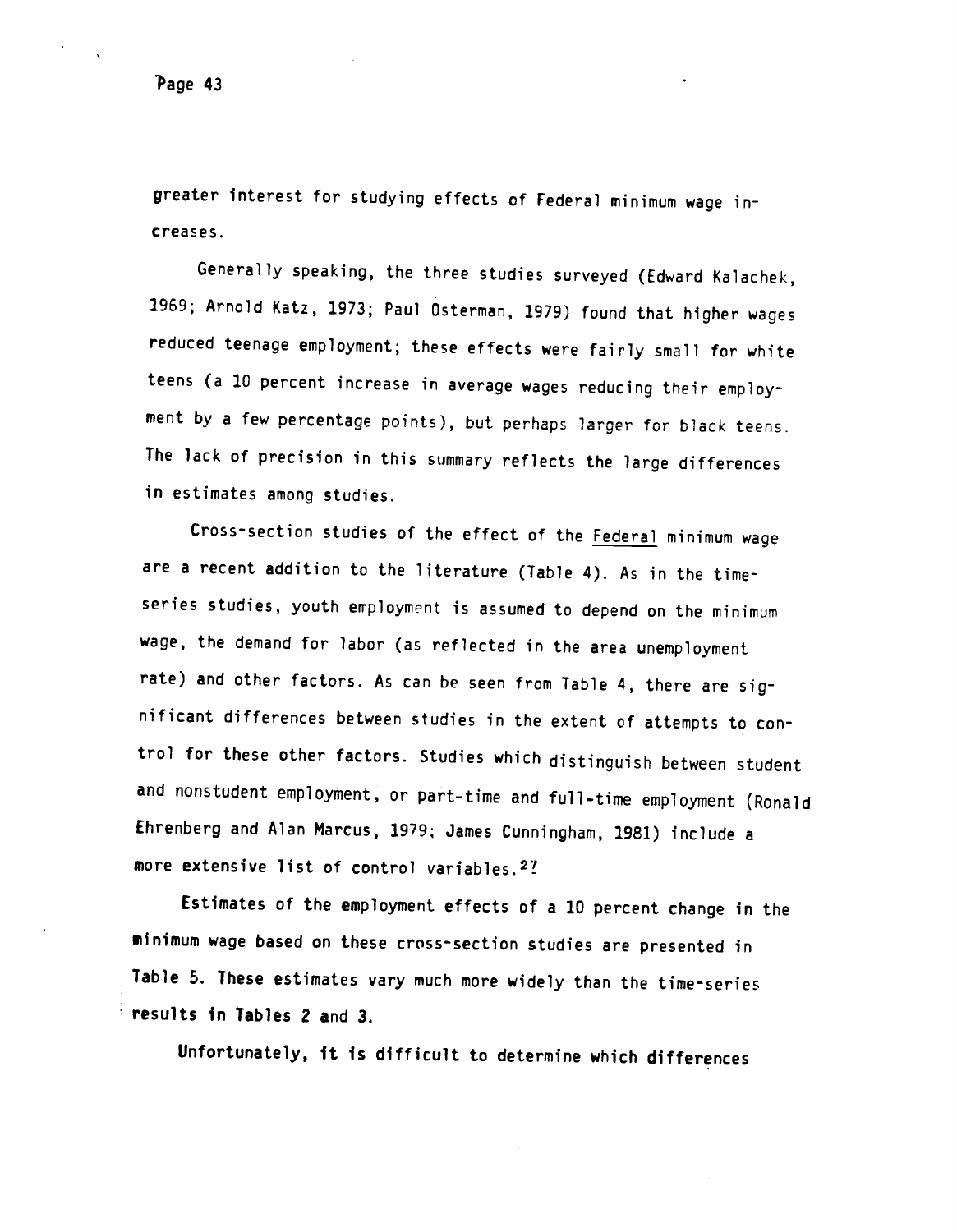Page 44

among studies are responsible for the different results. As was true of the time-series analyses reviewed in Section II, the studies rarely report how their estimates of minimum wage effects are altered by modifying the list of control variables, or other changes. The one generalization which appears to be supported by Table 5 is that studies which attempt to control for many other determinants of youth employment (Ehrenberg and Marcus, 1979; and Cunningham, 1981) find smaller minimum wage effects than those which include few controls (Welch and Cunningham, 1978; Freeman, 1979) for all teenagers (or all white teenagers). However, this relationship does not hold for individual race-sex groups, and there are no indications which control variables are primarily responsible for these changes.<sup>28</sup>

Because most of the variation in the 'minimum wage' variable (usually the fraction of workers covered times the ratio of the minimum wage to average wages) comes from variation in wage levels across states or areas, one is usually not certain whether the estimated effects are "minimum wage" effects or "state average wage effects." As a result, Freeman (1979, p. 8) concludes that the cross-section approach provides "at most a weak test of the effect of the minimum." Cunningham (1981) and John Cogan (1981) provide more reassurance on this score than do the other studies, because they include the value of the dependent variable from the previous Census as a control variable.<sup>29</sup>

Two cross-section studies of teenage employment are not included  $\pm$  in Table 4 because they used quite different approaches to the problem of estimating the effects of the minimum wage. Karl Egge et al. (1970)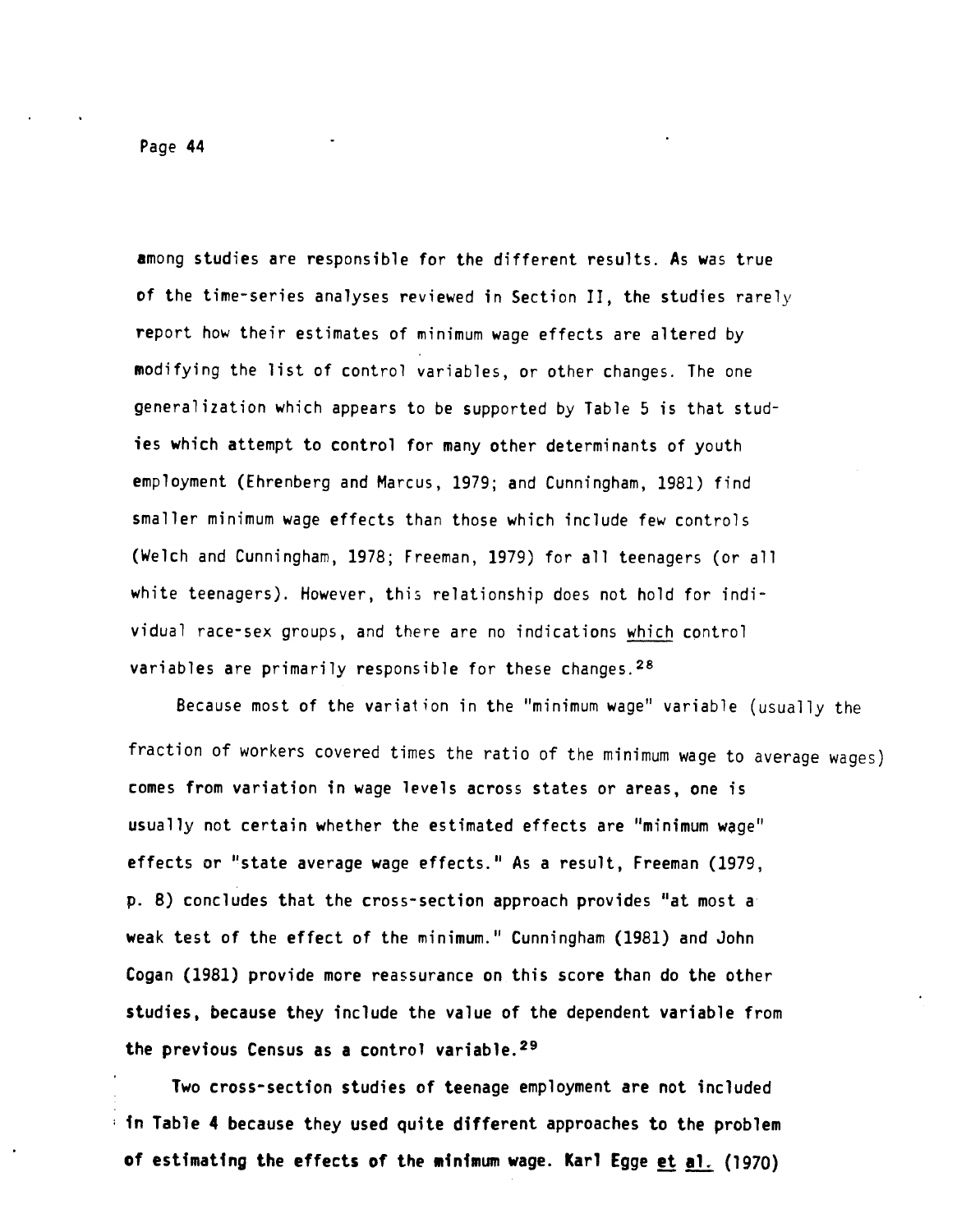used cross-section data to analyze changes in the employment status of young men before and after the 1967 increase in the Federal minimum wage. They compared those whose 1966 wage was below the mandated minimum with other young men who were, presumably, not affected by the minimum, Their hypothesis was that if the minimum wage reduced employment opportunities, those earning less than the new minimum should have less favorable changes in employment status. They did not consistently find such a pattern.

Robert Meyer and David Wise (1981) use a quite different approach to estimating employment effects of the minimum wage, inferring them from the distribution of wages at one point in time, They assume that, in the absence of the minimum wage, the wage distribution for out—of-school teenagers would be given by

$$
ln(w) = BX + e,
$$

where X is a vector of worker characteristics and e is a normally distributed error term. Assuming that  $P_1$  of those who would have wages less than the minimum remain in subminimum wage jobs while  $P_2$  are raised to the minimum and  $(1-P_1-P_2)$  are disemployed, they estimate  $P_1$ ,  $P_2$ , and B using maximum likelihood methods. They find that a  $10$  percent increase in the minimum waqe would reduce employment of nonenrolled teenagers by 3.6 percent.

This estimate depends on t.he assumed functional form relating the wage to the personal characteristics and on the assumed distribution of the error term. Perhaps the main concern is that even if the Meyer and Wise model correctly specified the "uncensored" wage distribution,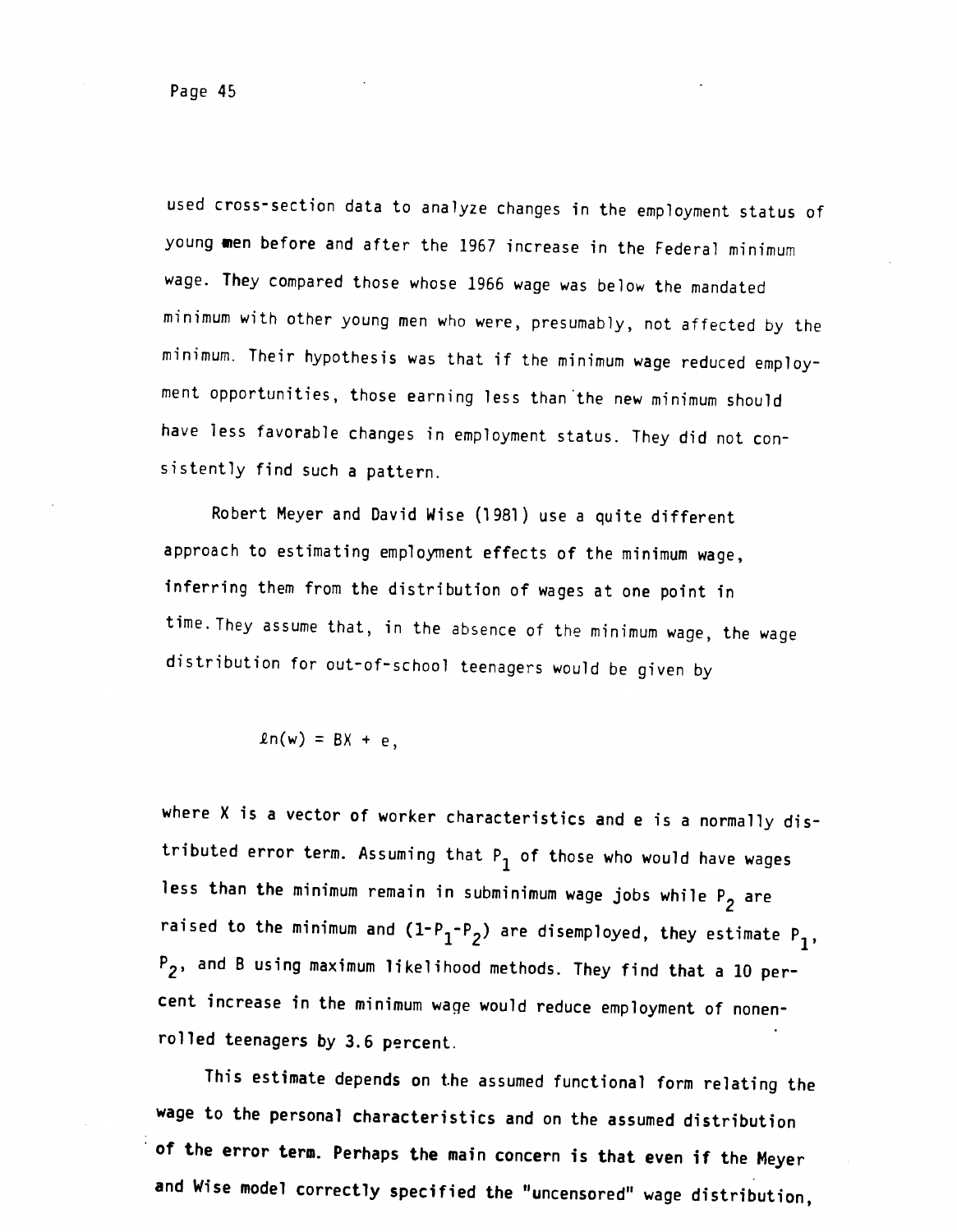censoring of low-wage workers for reasons unrelated to the minimum wage might distort the distribution in a way which looked (to the eye and, presumably, to a maximum-likelihood algorithm) like a minimumwage induced thinning of the 'ower tail. Teenagers who receive the lowest offered wages deciding not to work would potentially have this effect.

It is more difficult to neatly summarize the principal findings of the cross-section studies than those of the time-series studies. The range of estimates is wider, and the number of studies smaller. On the basis of the cross-section studies alone, one is able to say little with confidence. The broader range of estimated employment effects does, however, roughly center on the 1-3 percent range which we found in the time-series studies. In that sense, one can fairly say that the cross-section evidence is not inconsistent with the timeseries estimates.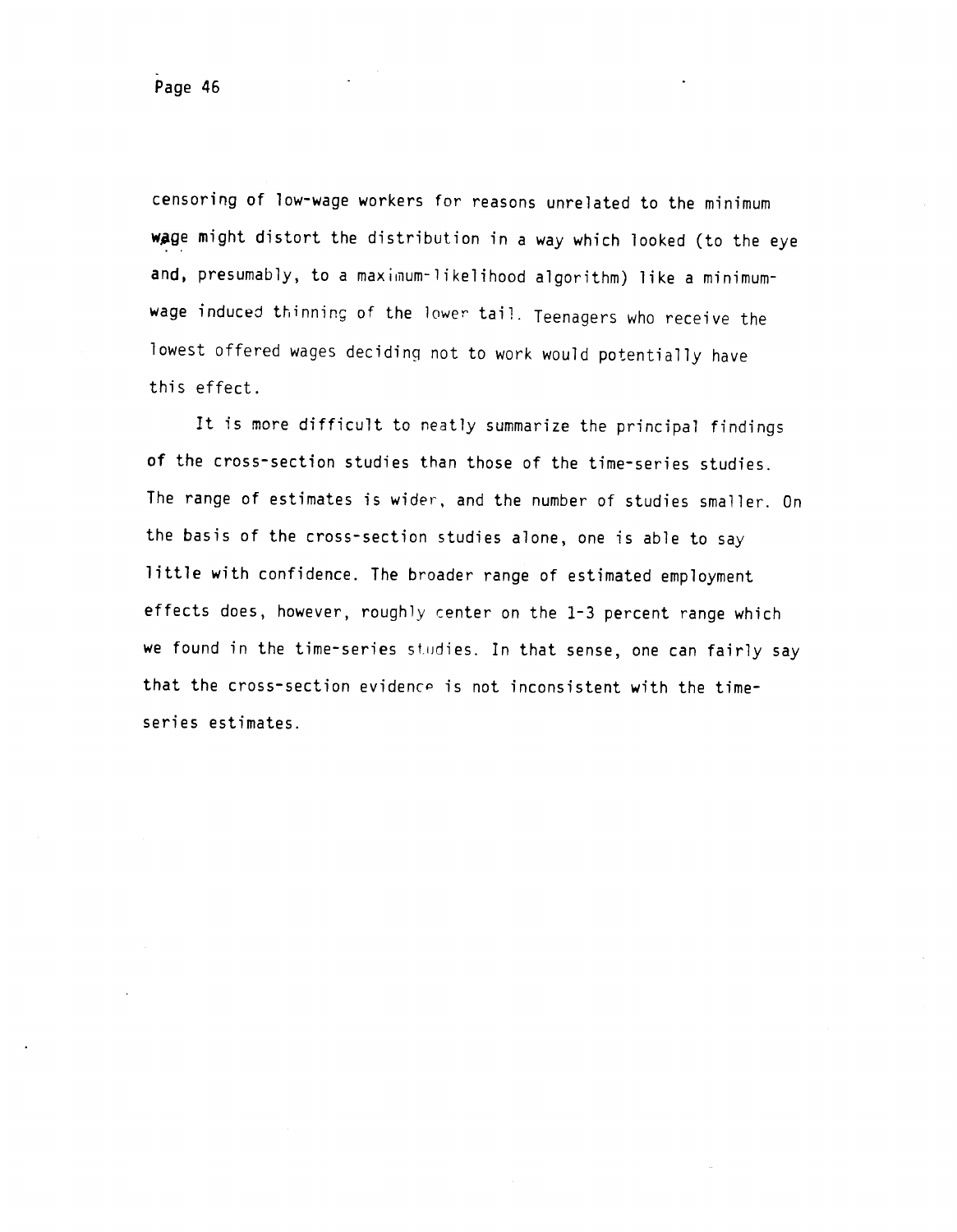# IV. THE MINIMUM WAGE AND ADULT EMPLOYMENT

When we turn from teenagers to other population groups, we find a dramatic reduction in the number of studies of minimum wage effects on employment and unemployment, Those studies which provide estimates of the effect of the minimum wage on young adults (those aged 20-24) show fairly consistent negative employment effects and positive unemployment impacts (Table 6). They tend to find smaller effects than those estimated for teenagers (e.g., generally less than a 1 percent reduction in their employment in response to a 10 percent increase in the minimum) although the effects vary somewhat across sex-race groups. Mincer (1976) and Wachtec and Kim (1979) find larger effects for black than white males, but Wachter and Kim find large positive effects for black females.

The three available cross-sectional studies of young adults (Freeman, 1979; Cunningham, 1981; Meyer and Wise, 1981) also find smaller disemployment effects for young adults than they find for teenagers. However, the range is once again somewhat wider(from 0.2 to 2.2 percent) than in the time-series studies.

As noted in the discussion of the theory of the minimum wage, one expects to be able to detect effects of the minimum wage most readily if the group studied contains a relatively large fraction of workers who would have earned less than the mandated wage in the absence of minimum wage legislation. While teenagers and, to a lesser extent, young adults fit this description, adults generally do not. As a re sult, the minimum wage could increase or reduce adult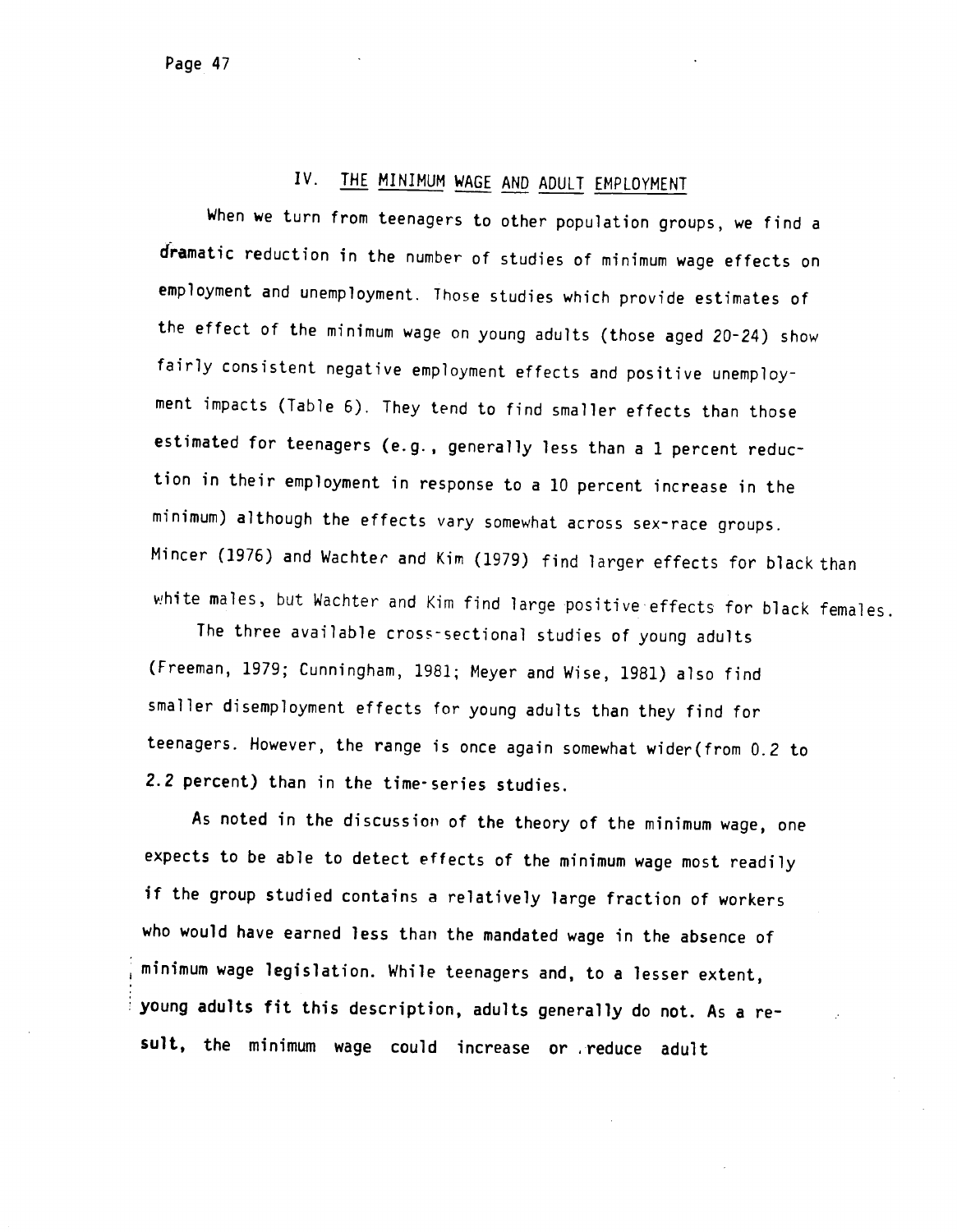employment and in either case, the effect may be so small compared to total adult employment that it will not be detected with precision.

Time-series studies on the subject produce quite mixed results. Mincer (1976) reports statistically significant employment reductions among white males over age 65 and white female adults but not for other age, sex, and race combinations. Gramlich (1976, pp. 438-443) finds statistically insignificant reductions for adult males and no effect for adult females. Hamermesh's (1981) results imply a small and statistically insignificant increase in adult employment because the minimum wage raises the wages of competing teenagers. Boschen and Grossman (1981) find that employment of adult women is significantly increased as the level (but not coverage) of the minimum wage is raised. The only conclusion emerging from these studies is that it is difficult to estimate the effect of the minimum wage on adult employment with any precision from time-series data.

<sup>A</sup> cross-section Study by Peter Linneman (1980) adopts <sup>a</sup> quite different approach to estimating adult disemployment effects. Given data on wages and other characteristics such as age and education of workers in 1973, he estimates the wage such workers would have earned in 1974, had the minimum wage not been increased. He argues that those directly affected by the minimum wage are those whose predicted wages would have been less than the new 1974 minimum and that the negative employment effects should be greatest for those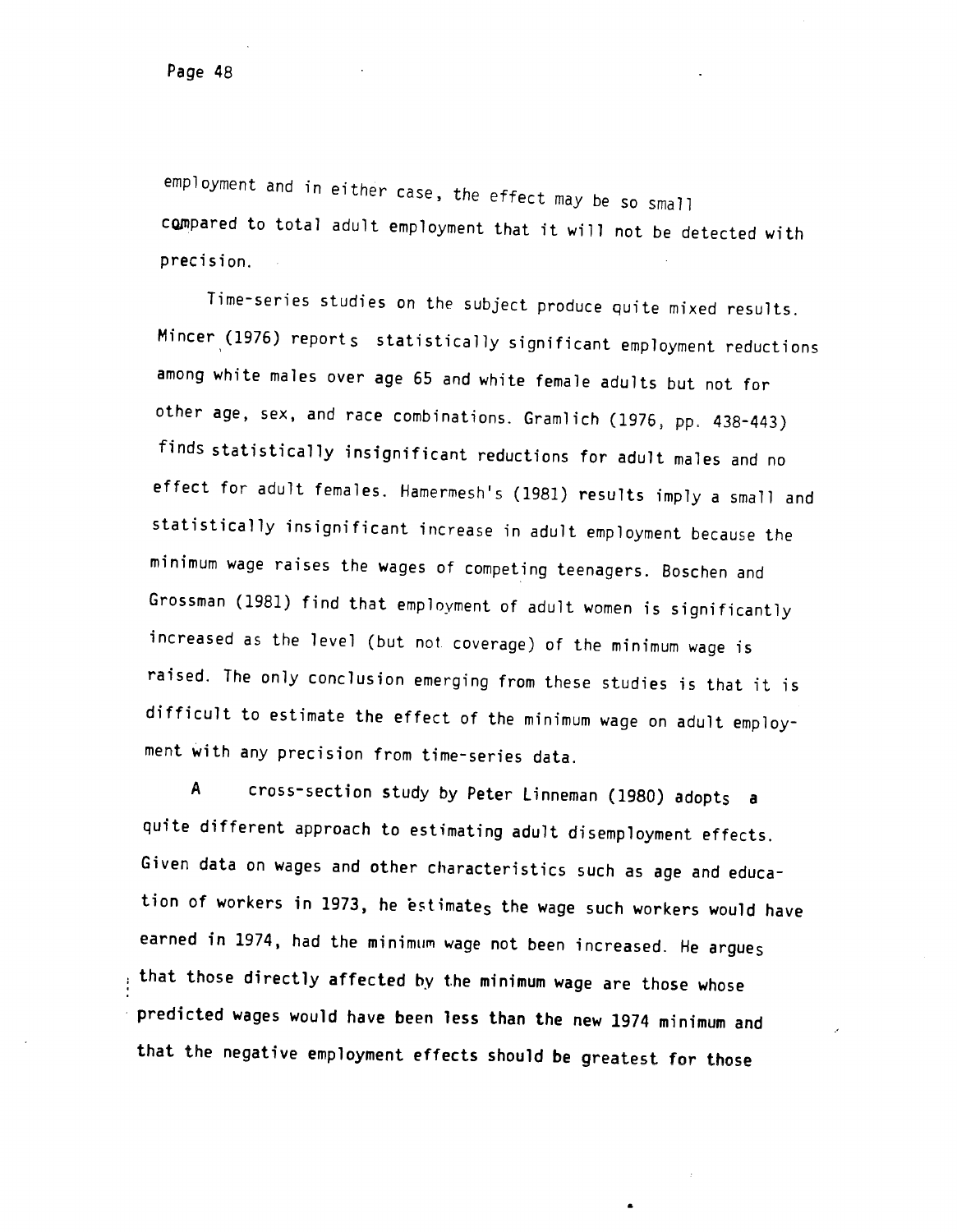whose predicted wage was furthest below the minimum. Linneman finds that this was indeed the case. While he does not estimate the overall reduction in adult employment due to the minimum wage increase, his results permit the inference that it is substantial.<sup>30</sup> However, Linneman also finds that those with wages well above the minimum suffered lower employment than they would have with a constant minimum wage, while most theoretical predictions would have yielded the opposite result. This raises the possibility that his results reflect the fact that low-wage workers are less likely to be employed without convincingly implicating the minimum wage as a cause of this problem.31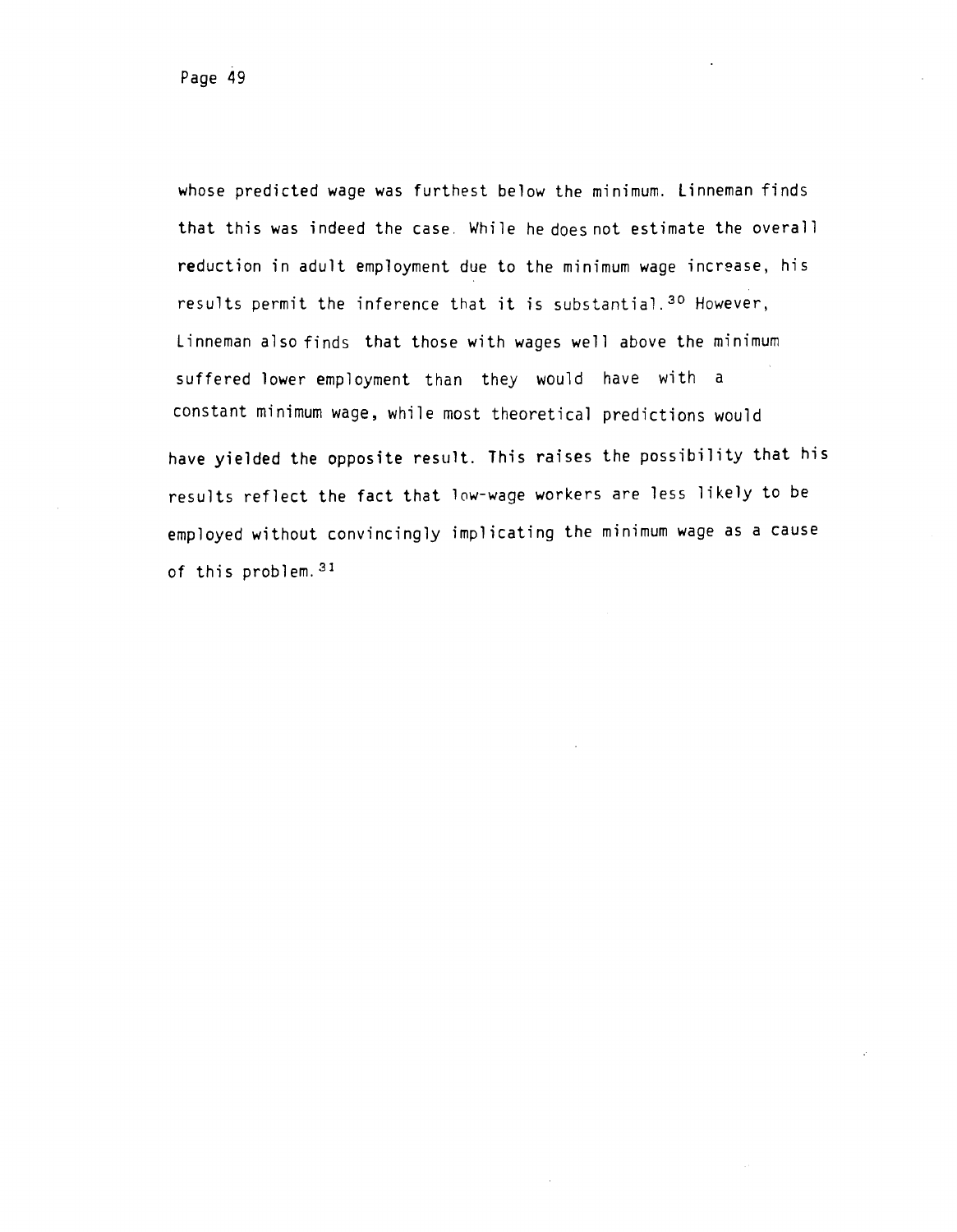### V. EVIDENCE FROM LOW-WAGE INDUSTRIES AND AREAS

In contrast to the studies reviewed thus far, which focus on the effect of the minimum wage on subgroups of the population classified by individual or demographic characteristics, a smaller set of studies focuses on the effect of the minimum wage on different industries or areas. In line with the observation that such effects will be most reliably detected when a significant fraction of workers in the sample studied are directly affected by increases in the minimum wage, these studies focus on low-wage industries or low-wage areas.

Most studies isolate the impact of the minimum wage by comparing changes in employment, over a period which brackets an increase in the minimum, between units of observation which differ in the extent to which wages initially fell below the new minimum. Implicitly, this assumes that, in the absence of the minimum wage increase, observations with high concentrations of workers initially paid less than the new minimum would have experienced roughly the same employment growth as observations with fewer low-paid workers. As noted below, this assumption is often open to challenge. Compared to the studies reviewed earlier, the studies in this section tend to have fewer explicit control variables to capture the effect of factors besides the minimum wage, and so lean more heavily on pre-increase employment to implicitly control for these differences.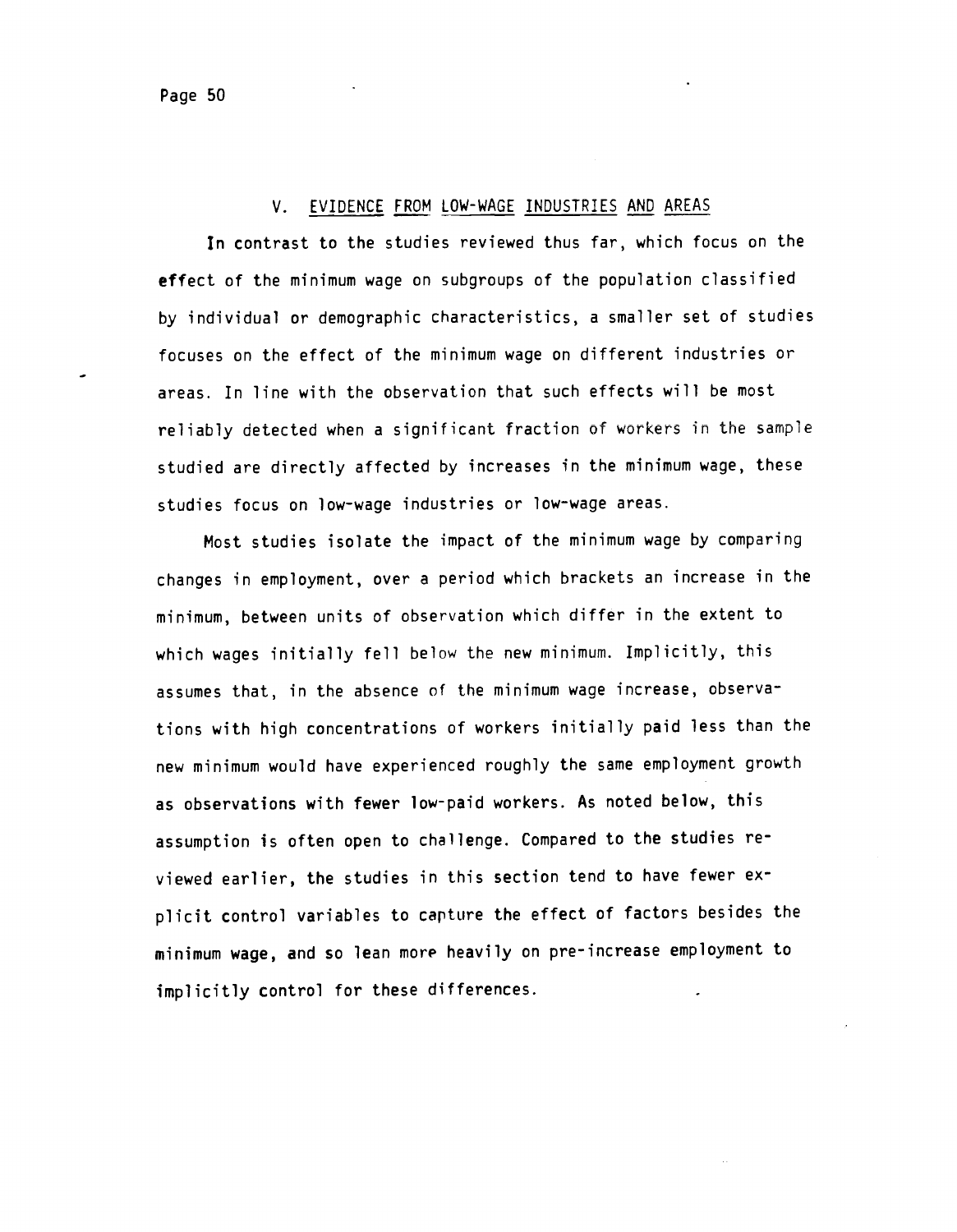### A. Employment Effects in Newly Covered Sectors

Most of the six amendments to the FLSA have included changes in cA.werage of minimum wage workers. The 1961 and 1966 amendments, in particular, resulted in coverage increases for retail trade and services, while the 1966 amendments provided for significant increases among agricultural workers. Studies which have focused on these lowwage industrial sectors are reviewed below.

Agriculture. The statutory minimum wage for covered farm workers has risen in seven steps from \$1.00 per hour in February 1967 to eventual parity with other covered workers at \$2.65 in 1978. The studies which measure the impact of minimum wages on employment in the agricultural sector build upon earlier econometric analyses of the farm labor market (G. Edward Schuh, 1962; and Edward Trychniewicz and Schuh, 1969) and tend to support the competitive hypothesis that increases in the minimum wage result in adverse employment effects. 32

In an aggregate time-series study of U.S. agriculture over the 1946-78 period, Bruce Gardner (1981) finds significant disemployment effects, with the minimum wage reducing the number of hired farm workers by 60,000 (about 5 perrent of its 1979 level). He also reports that disaggregated regional estimates, although not statistically significant, exhibit some adverse employment effects. Unfortunately,  $\pm$  the individual regional estimates are not reported making it impossible to compare their relative sizes.

Earlier time-series analyses are based on fewer years experience with the minimum wage in agriculture, during a period when that minimum was lower relatiye to other wages. These studies find larger reductions in employment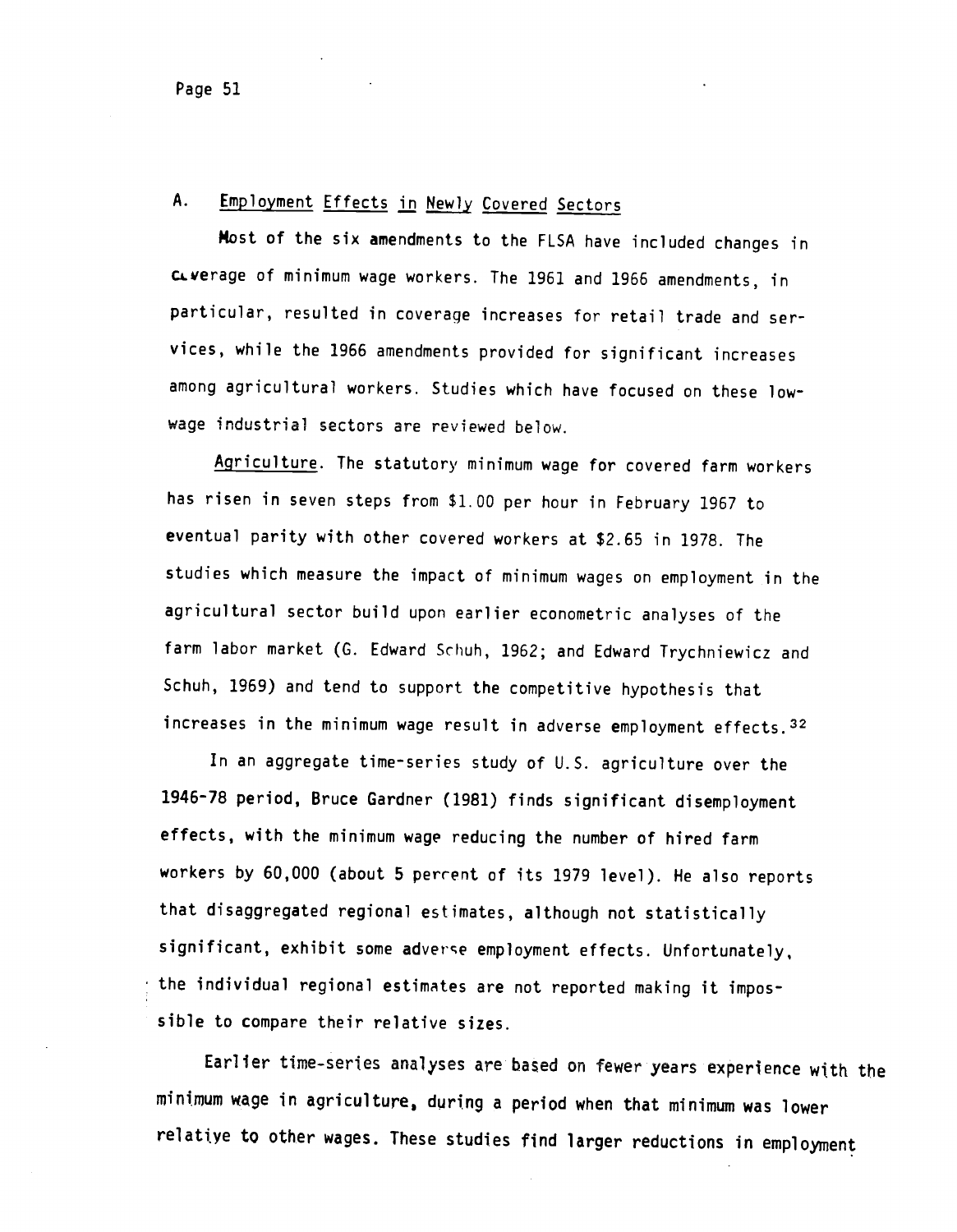due to the minimum than Gardner's five percent estimate. For example, Gardner (1972), using annual data over the 1947-70 period, estimates that the 1966 FLSA-extended minimum wage coverage reduced hired farm employment by about 18 percent from what it would otherwise have been in the 1967-70 period. Theodore Lianos (1972), studying twelve southern states forming three regions over the 1950-69 period, finds that both total and hired farm employment decreased with the imposition of a Federal minimum wage on the agricultural sector. Over the years 1967 to 1969, the reduction in employment under various assumptions is estimated to have been between 24 and 51 percent. F.H. Gallasch (1975), using pooled cross-section data, also finds significant disemployment effects associated with the imposition of a minimum wage, i.e., that over the 1951-71 period, a 10 percent increase in the agricultural minimum wage resulted in a 6 percent decrease in the employment of hired farm workers.

In a more specialized study, John Trapani and J.R. Moroney (1981) estimate the effect of the 1966 FLSA amendments on employment of seasonal cotton workers, as the difference between actual employment and that predicted (based on 1960-66 data) to have occurred in the absence of the 1966 introduction of a minimum wage. Using pooled cross-section data on 14 cotton-producing states, they find that extended minimum wage coverage accounts for 65 percent of the decline • in peak-month cotton-farming jobs between 1967 and 1969. With emplovment on cotton farms plummeting from 193,000 to 47,000 between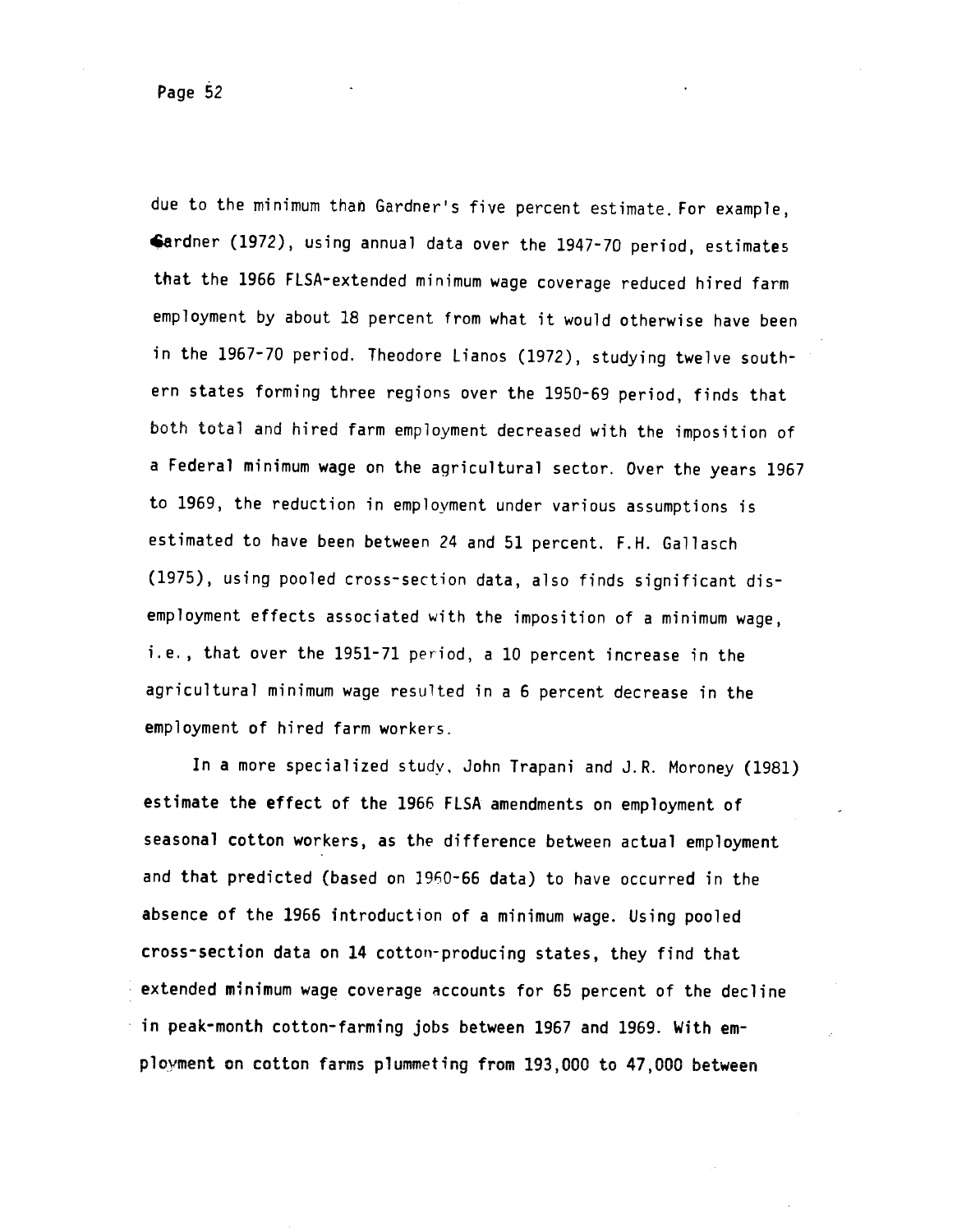these years, the authors' estimates indicate tht the minimum-wagenduced employment decrease would be about 40 percent. As might be expected, the greatest effects are found in regions where wages, on average, are lower -- the south central and southeastern states.

Although the results of these studies are consistent in finding significant disemployment effects, they must be interpreted with care. First, the effects of the agricultural minimum wage are made difficult to interpret by the heterogeneity of the farm labor force, which includes low-skill manual laborers and high-skill managers, children and retired persons, full-time workers and seasonal/part-time laborers.33 Additional problems arise with both the measurement and classification of agricultural employment. Although nearly all studies use the number of hired farm workers as the dependent variable, there is evidence that a number of family farm workers (for whom data are also collected in the agricultural survey) should be included as hired labor. This exclusion could lead to an overestimate of the proportionate minimum wage effects. The distinction between self-employed and hired labor is also sometimes difficult to make. Sharecroppers, for example, are counted as self-employed, but may work for wages at certain times, and many farm owner-operators work for wages on other farms.

Second, the minimum wage effects are difficult to interpret because of the exempt status of many employers and employees, serious doubts about the degree of FLSA enforcement, and the questionable knowledge of the legal requirements among both farmers and farm work-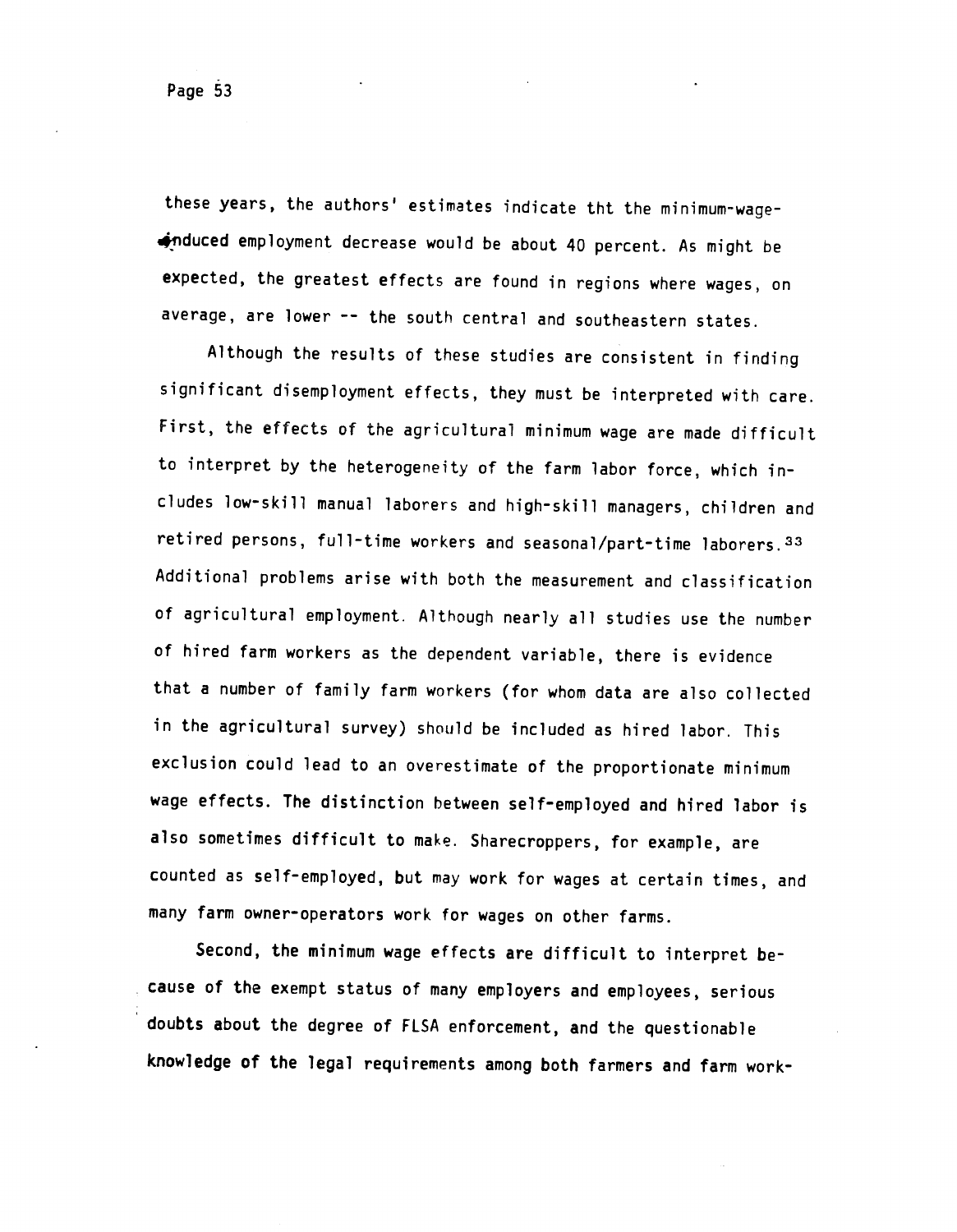ers. For example, immediate family members of a farm operator are exempt, but more distant relatives often do farm work on the "family" farm. Formally, they are subject to the provisions of the FLSA, if they are paid a wage, but there is doubtless great temptation to forego the formality in such cases. There is also reason to believe that the formality is ignored in the case of nonrelative neighbors with whom there are long-standing work relationships.

Third, although all studies include one or more trended variables (e.g., "time" or nonfarm wages) which should yield more confidence in the interpretation of the effects of the minimum wage variable, the specification of the minimum wage variable itself is open to question. Trapani and Moroney (1981) do not include an explicit minimum wage variable in their study, Lianos (1972) uses a crude dummy-variable proxy, and Gardner (1972) employs the nominal value of the minimum wage. Gallasch (1975) and Gardner (1981) deflate the nominal minimum by economy-wide (not agricultural) price indices, although the reason for this specification is unclear. Although coverage data are not rich, none of the studies attempts to account for changes in coverage, nor is there any mention in the studies of its potential impact. This omission may have relatively minor consequences, however, because coverage has not varied greatly since agriculture was first covered in 1967.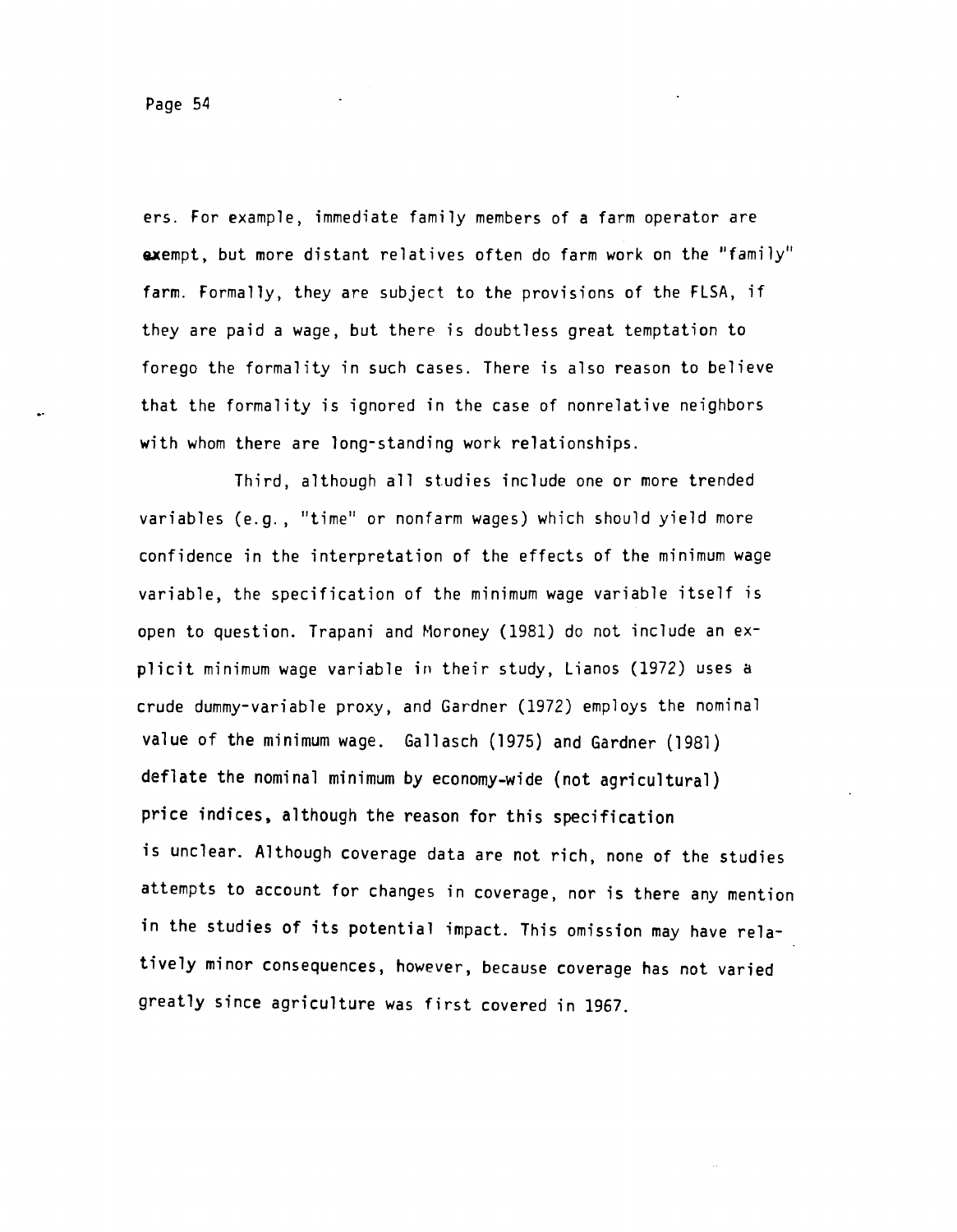Finally, apart from Gardner's 1981 paper, no study includes more than five observations in the post-1966 period. Pooling cross-section data is one way to circumvent this problem (Gallasch, 1975).

On balance, these problems do not lead one to conclude that the estimates are biased in a known direction. Rather, they raise questions about the reliability of the estimates in that the problems could lead toeither over- or under-estimates of the "true" minimumwage effect.

In a descriptive study of the extension of coverage to certain hired farm workers, the U.S. Department of Labor also acknowledges a sharp drop in agricultural employmenton covered farms after the introduction of the \$1.00 minimum in 1967 (U.S. Department of Labor, 1972, p. 23). However, the relative drop was smaller among covered than among uncovered farms. The analysis is weakened by the failure to disentangle the comparison of covered and uncovered farms from that of large and small farms. Thus, if employment on larger farms would have grown more rapidly or fallen less rapidly than on others in the absence of minimum wage coverage, the comparisons between covered and uncovered farms will understate any negative employment impact of the minimum wage.

Retail Trade. There are several published studies of the impact of extending (partial) minimum wage coverage to the heterogeneous, low-wage retail trade sector. According to a U.S. Department of Labor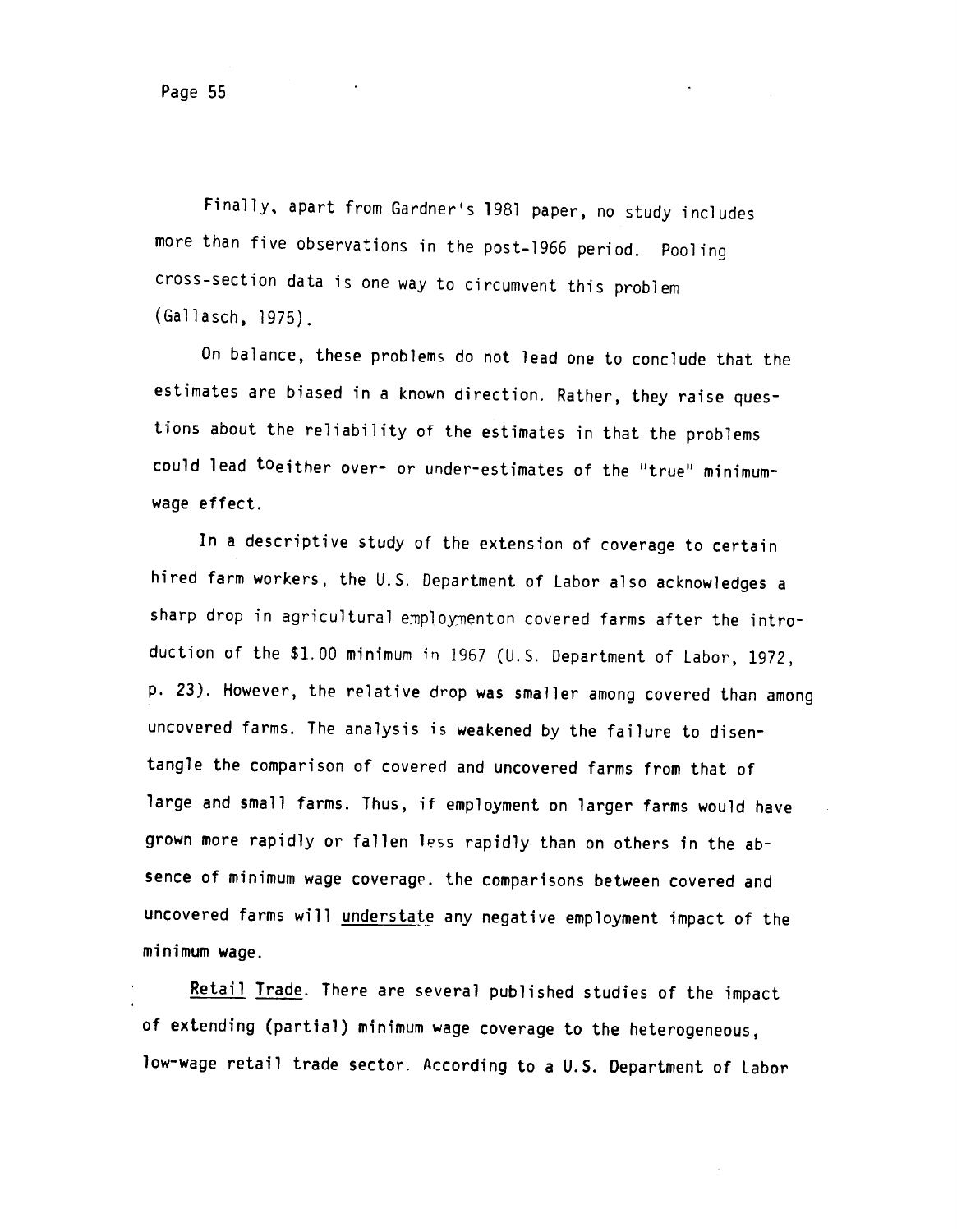analysis (U.S. Department of Labor, 1963, p. 40), employment in covered establishments in the South (where the impact of a \$1.00 minimum imposed in September 1961 was greatest) fell by 10.6 percent between June 1961 and June 1962, while employment in uncovered establishments rose by 4.8 percent. Analogously, another Department of Labor study (U.S. Department of Labor, 1966b, p. 49) reports that nationally uncovered employment grew slightly faster than covered employment during this period. However, the same study indicates that the covered sector grew more rapidly in the succeeding three years, during which there were two increases in the minimum applicable to retail trade.

In a later study of a large segment of the retail trade industry--eating and drinking establishments--the degree of impact of the 1966 extension of minimum wage coverage is measured by the increase in average wages necessary to bring all workers in an establishment up to the minimum (U.S. Department of Labor, 1968a). Establisments are categorized as either "high-," "low-," or "no-impact." In this case, the Department of Labor finds no clear correlation between the degree of impact and the employment changes that followed the 1966 extension of coverage.

Subsequent studies of the retail trade industry have reached conflicting conclusions. William Shkurti and Belton Fleisher (1968) conclude that while the adverse effect of the minimum wage on the economy as a whole was probably small, some segments have experienced substantially less employment growth than would otherwise have oc-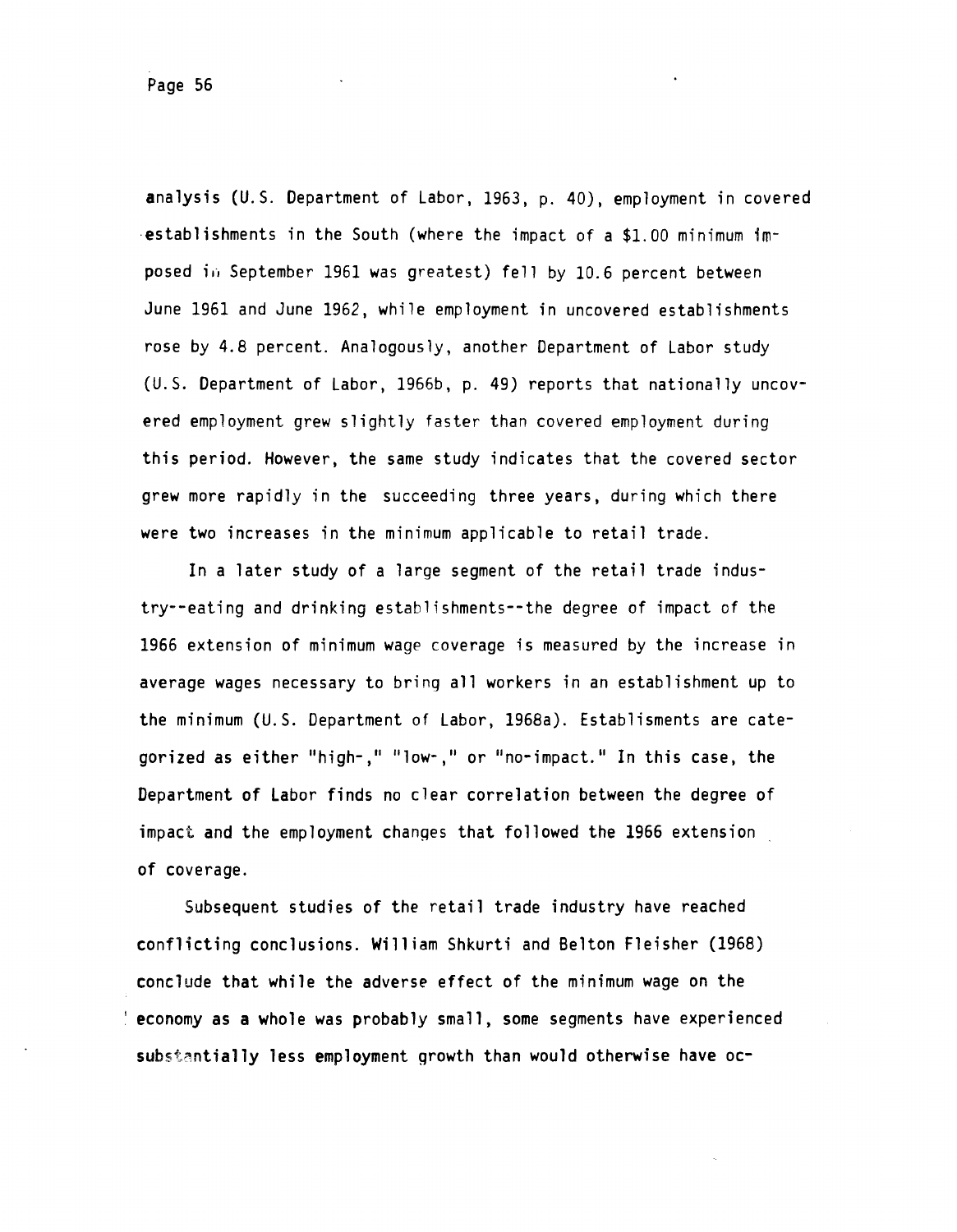curred. Analyzing employment changes from 1961 to 1965 (a period which Includes the effective dates for the \$1.00 and \$1.15 minima in retail trade), they find that employment grew most slowly in those 'lines of business" (e.g., variety stores) in which the wage impact of the minimum was the largest. Moreover, within some lines of business, the rate of increase of employment was smaller in the South (where the impact of the minimum wage was the largest) than elsewhere. However, Jack Karlin's (1967) analysis of the 1961-1966 employment changes (which included the September 1965 increase to \$1.25) reaches very different conclusions. Specifically, he finds that covered retail trade employment rose more rapidly in the South than elsewhere and that the larger increases in employment occurred in those lines of retail trade where the wages of a considerable fraction of the workforce would have to have been raised to the level of \$1.25 per hour. These divergent conclusions appear to reflect differences in judging whether two columns of numbers (minimum wage impact and employment growth) are or are not related, as well as differences in the time periods studied and other differences in the data utilized. Neither of these studies presentsformal measures of statistical association to support the qualitative inferences; neither controls for pre-existing trends.

In partial response to the shortcomings and inconsistencies of these studies of retail trade employment, we have applied conventional regression techniques to the same data. Two alternative dependent variables (percentage change in hours and persons employed) were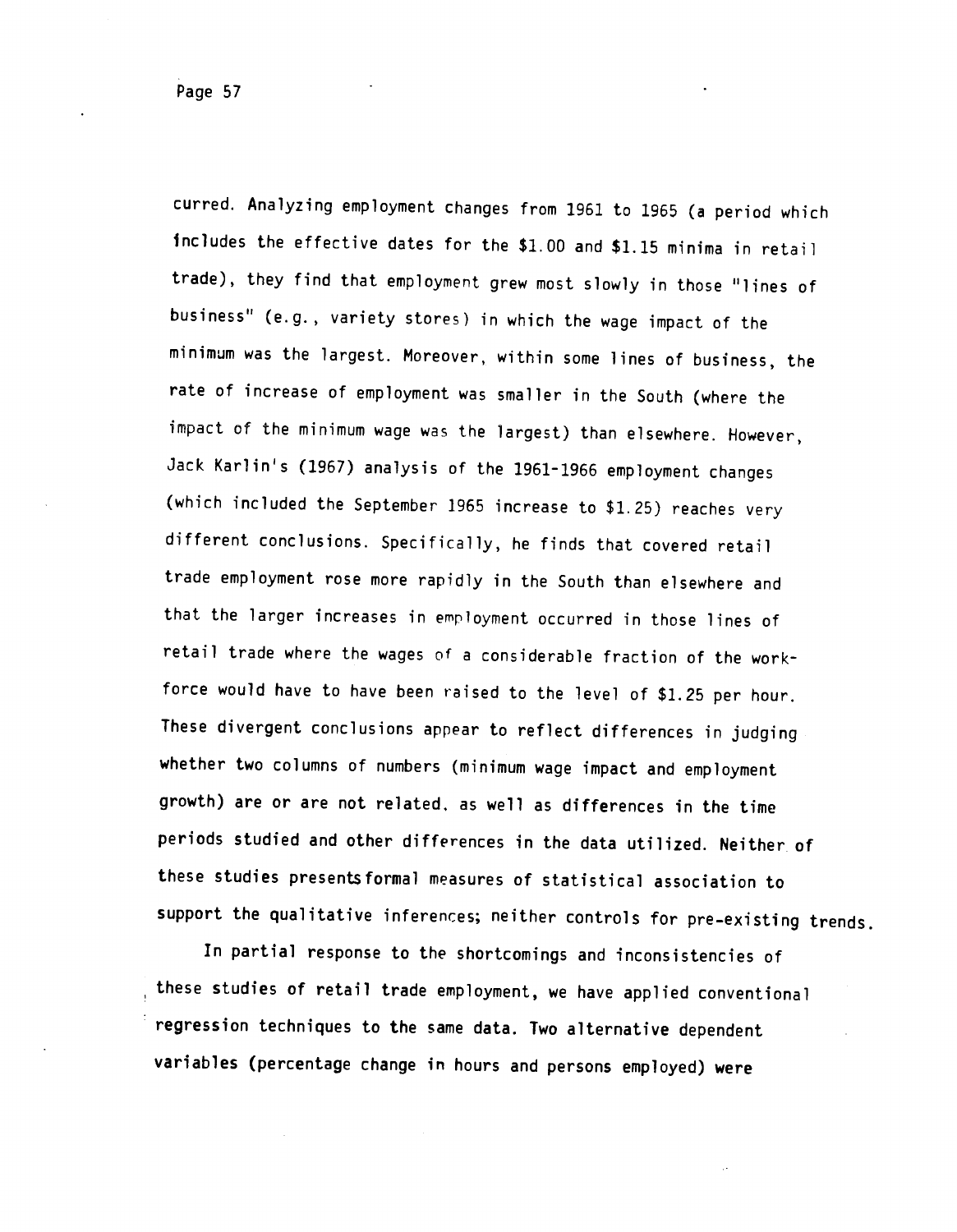regressed on a minimum wage variable (the percent of workers in covered establishments in 1961 who were earning less than the 'new" minimum wage) for three alternate time periods (1961-62, 1961-65, and 1961-66). In addition, alternate specifications of the equation contain differing combinations of the following control variables: region of the country, line of business, and percentage change in employment in the uncovered sector (coefficient constrained to 1.0). Because the number of observations is limited to 26 (seven lines of business x four regions, minus two cells too small to report), none of the coefficients can be estimated with much precision and none of the minimum wage effects would be judged statistically significant by conventional standards. However, in all versions of the equation containing the full complement of control variables, the minimum wage variable's coefficient carries a negative sign. Nonetheless, as noted in assessing the studies of agriculture, the value of even careful statistical anaysis is weakened to the extent that the covered-uncovered comparison really reflects an underlying "large-small" comparison. If larger retail trade establishments would have grown more rapidly than others in the absence of minimum wage coverage, then comparisons between covered and uncovered firms will understate any negative impact of the minimum wage, unless size of establishment is held constant.

Based on annual data covering the period 1948-1979, Boschen and Grossman (1981) use time-series regressions to estimate a significant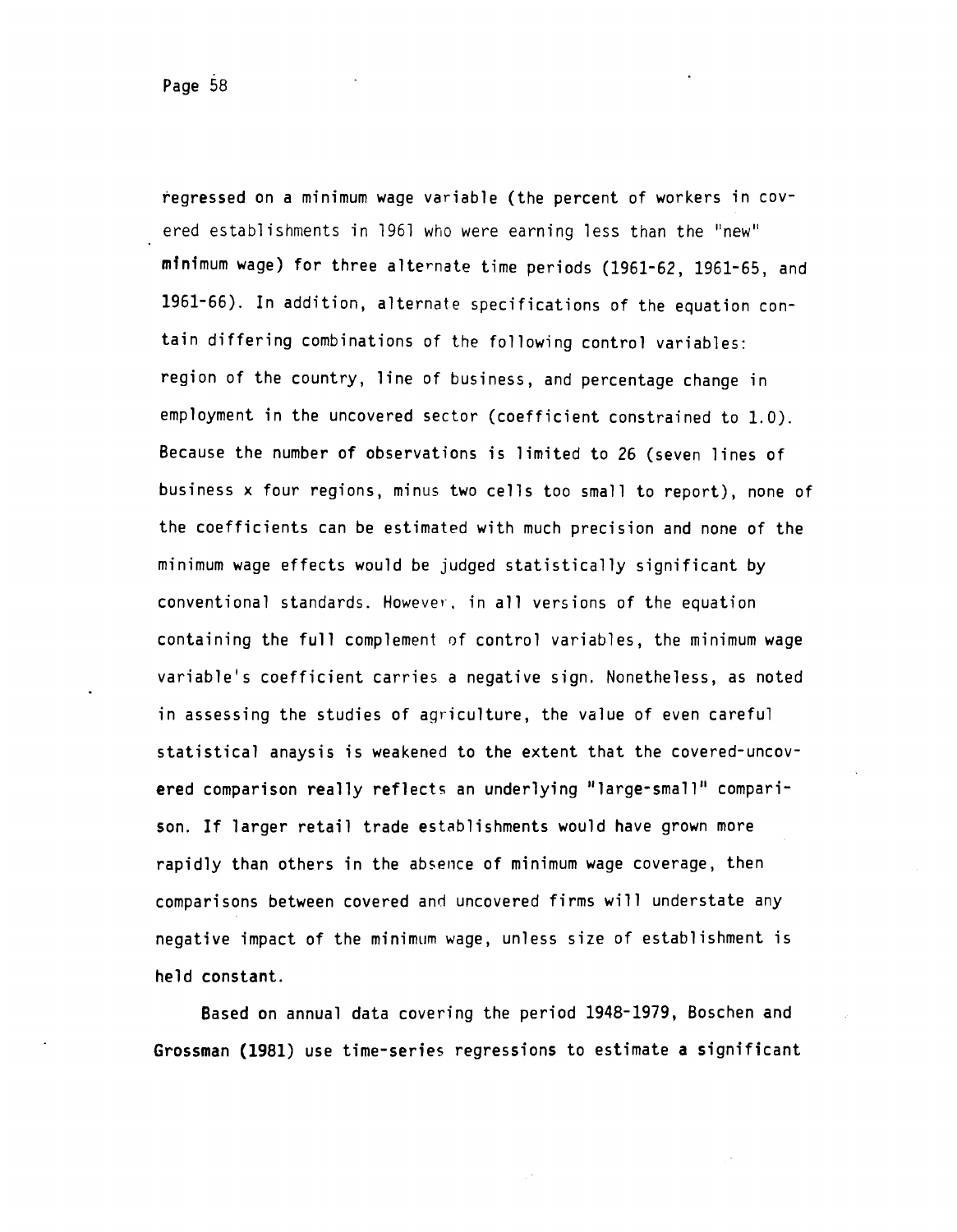disernployment effect of the minimum wage in the retail trade sector. Although their results do not present an estimate of disemployment due directly to the 1961 imposition of the minimum, their methodology does produce an estimated (short-run) elasticity of employment with respect to the minimum of -.03. For comparison purposes, this is about onefifth as large as their estimated elasticity of employment of all teenagers.

Instead of focusing on the effects of the minimum wage on the level of employment, Janice Madden and Joyce Cooper (1981) ask whether the minimum wage affected states' share of output and employment in wholesale and retail trade. To the extent that firms' decisions on where to locate are based on labor costs, increases in the minimum wage should make states with larger concentrations of low-wage workers or a larger fraction of workers subject to minimum wage laws less attractive locations. Low-wage states may be growing because their wages are low, and this would increase their share of wholesale and retail trade employment. Madden and Cooper deal with this to some extent by controlling for the growth of state population and income. They report no consistent evidence of the hypothesized effects in either industry. They note, however, that limitations of the state—by-industry data base they constructed back to 1958 may have obscured such effects.

In a study of the age composition of retail trade employment, Philip Cotterill and Walter Wadycki (1976) use 1967 Survey of Economic Opportunity cross-section data to analyze the effect of minimum wage coverage on the substitution between teenage and adult labor. Although they conclude that there is no evidence that employers substituted for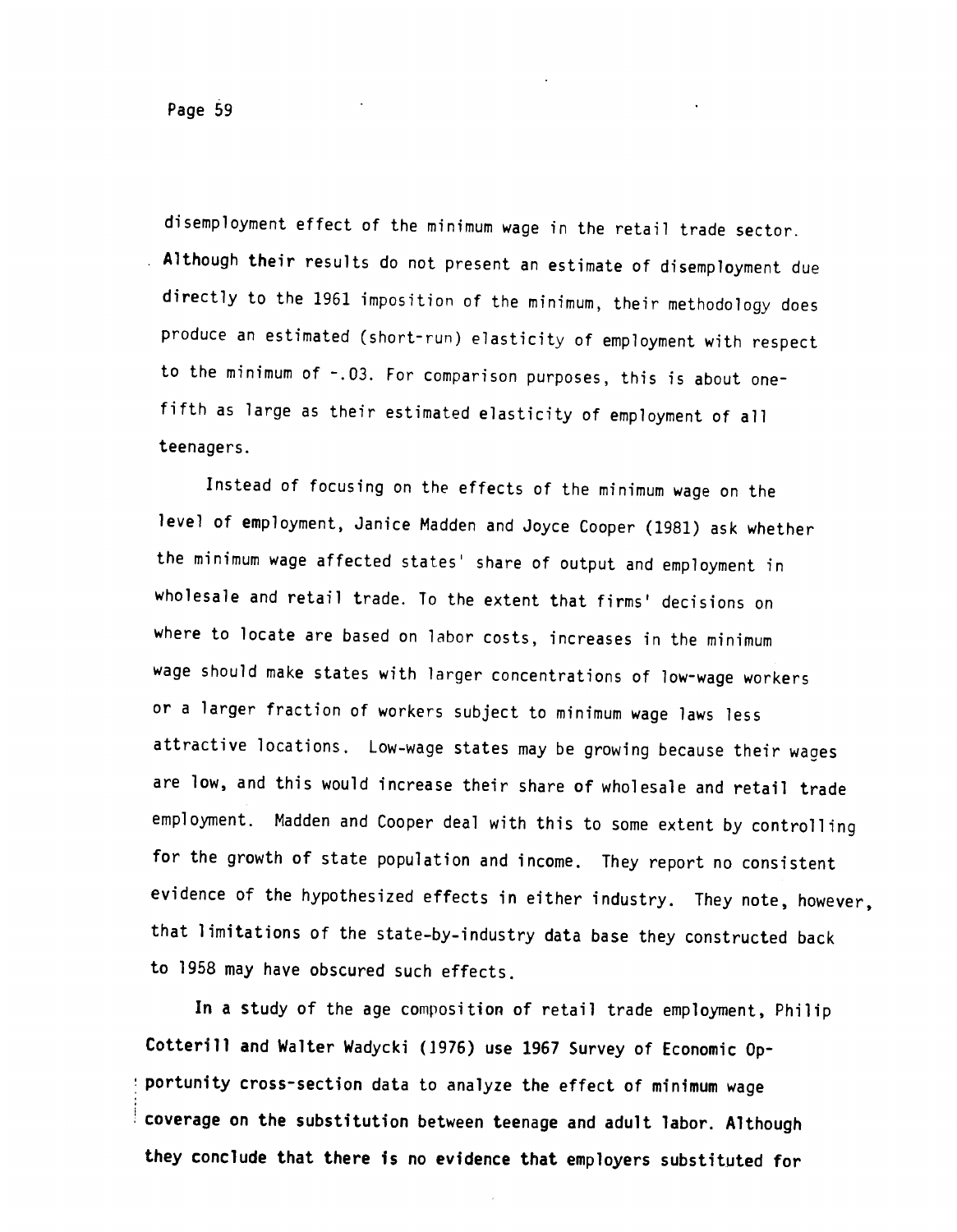Page 60

teenage labor, the study clearly suffers from the inability to measure what would have been the utilization rate of the two groups in the absence of the minimum wage. In addition, their conclusion runs counter to the findings in David Kaun's (1965) study of substitution in lowwage manufacturing industries. He is able to show that as a result of a change in relative factor costs, due to a minimum wage increase, firms alter relative factor inputs, with the greatest change taking place where the minimum wage requires the greatest upward wage adjustment (most notably among small producers).

In probably the most thorough statistical study of a specific industry, Fleisher (1981) concludes that employment in retail trade has been significantly curtailed as a result of the 1961 imposition and the subsequent increases in the Federal minimum wage. Using an admixture of time-series regressions, forecast relative wages in retail trade, and estimates of consumer demand equations for retail trade services, he infers that during the 1960s retail trade employment was about 5 percent lower than it would otherwise have been for each 5 percent that the average hourly labor cost in retail trade was raised by increases in the minimum wage. Further, he finds that employment measured by hours of wrrk was reduced in greater proportion than was employment measured hy persons working. It should be noted that this implied 'elasticity' with a value approximately equal to one, is not comparable to the economy-wide minimum wage elasticities of employment discussed in preceding sections of this paper. In fact,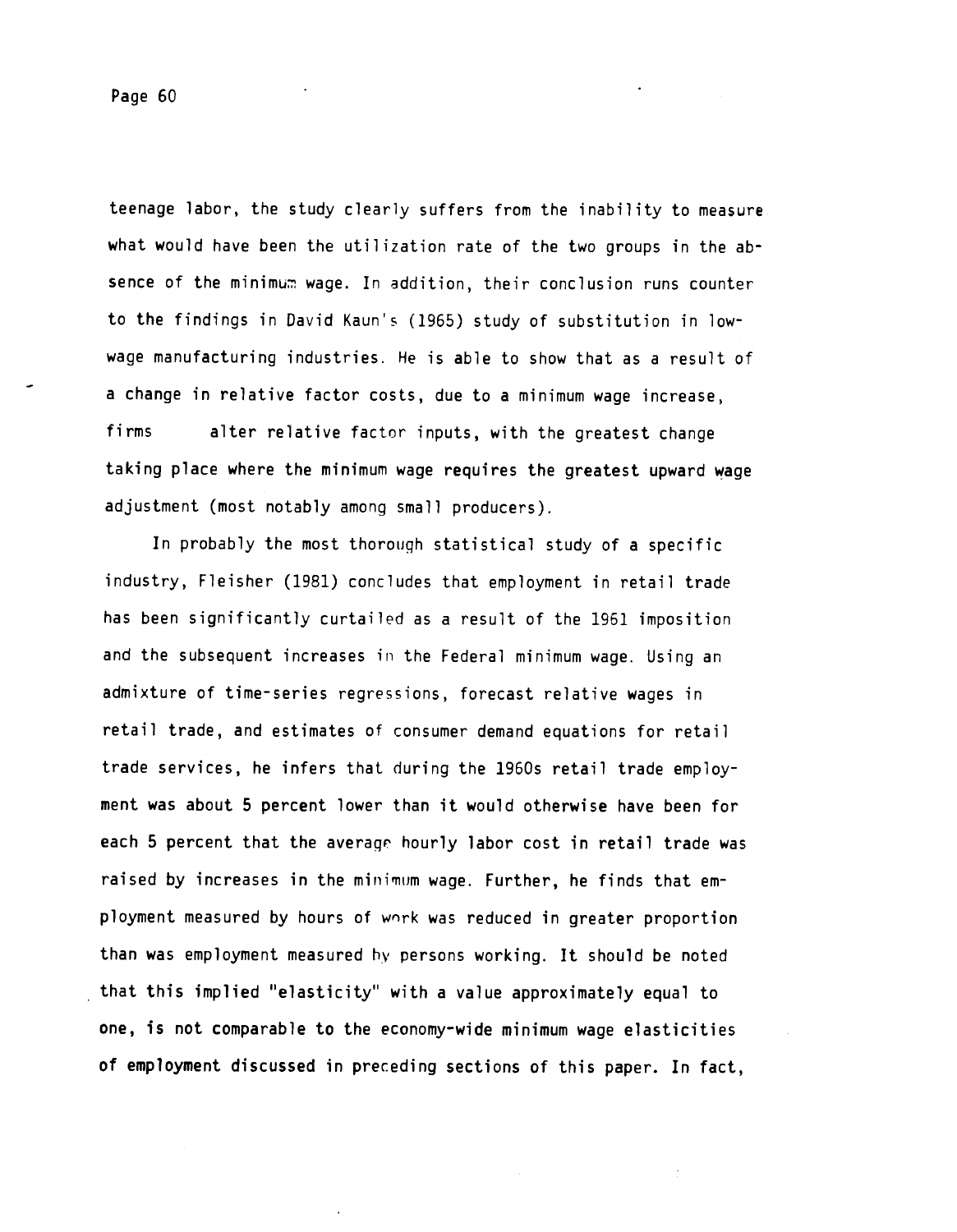Fleisher opts for a minimum wage variable different from any of those utilized in other time-series studies; namely, 'the proportionate increase in the forcast wage needed to bring all workers at least to the minimum wage' (p. 85).

Despite the general confirmation of significant disemployment in retail trade resulting from the imposition of the legal wage floor, Fleisher finds notable variation within the industry. Specifically, his disaggregated results point to a negligible (nonsignificant) effect on department store employment and particularly strong effects on variety stores and food stores, although in the latter case, the impact on hours of work is much weaker than on number of persons working. This nonuniformity of findings and their consequently limited generalizability is compounded by the omission from the multivariate analyses of eating and drinkinq places, many of which are major employers of minimum wage workers.

Service Industries. Analogous to its study of eating and drinking establishments in the retail trade sector, the U.S. Department of Labor has issued reports on several service industries in which minimum wage coverage was extended by the 1966 FLSA Amendments; namely hospitals, hotels and motels, and laundries and cleaning establishments. In each of thesethree cases the report finds no clear evidence of a correlation between the degree of impact of extending minimum wage coverage (i.e., the increase in average wages necessary to bring all workers in an establishment up to the minimum) and the employment changes following the extension (U.S. Department of Labor, 1970, P. 27; U.S. Department of Labor, 1968b, p. 18; U.S. Department of Labor, 1969, P. 18). The conclusion in the

Page 61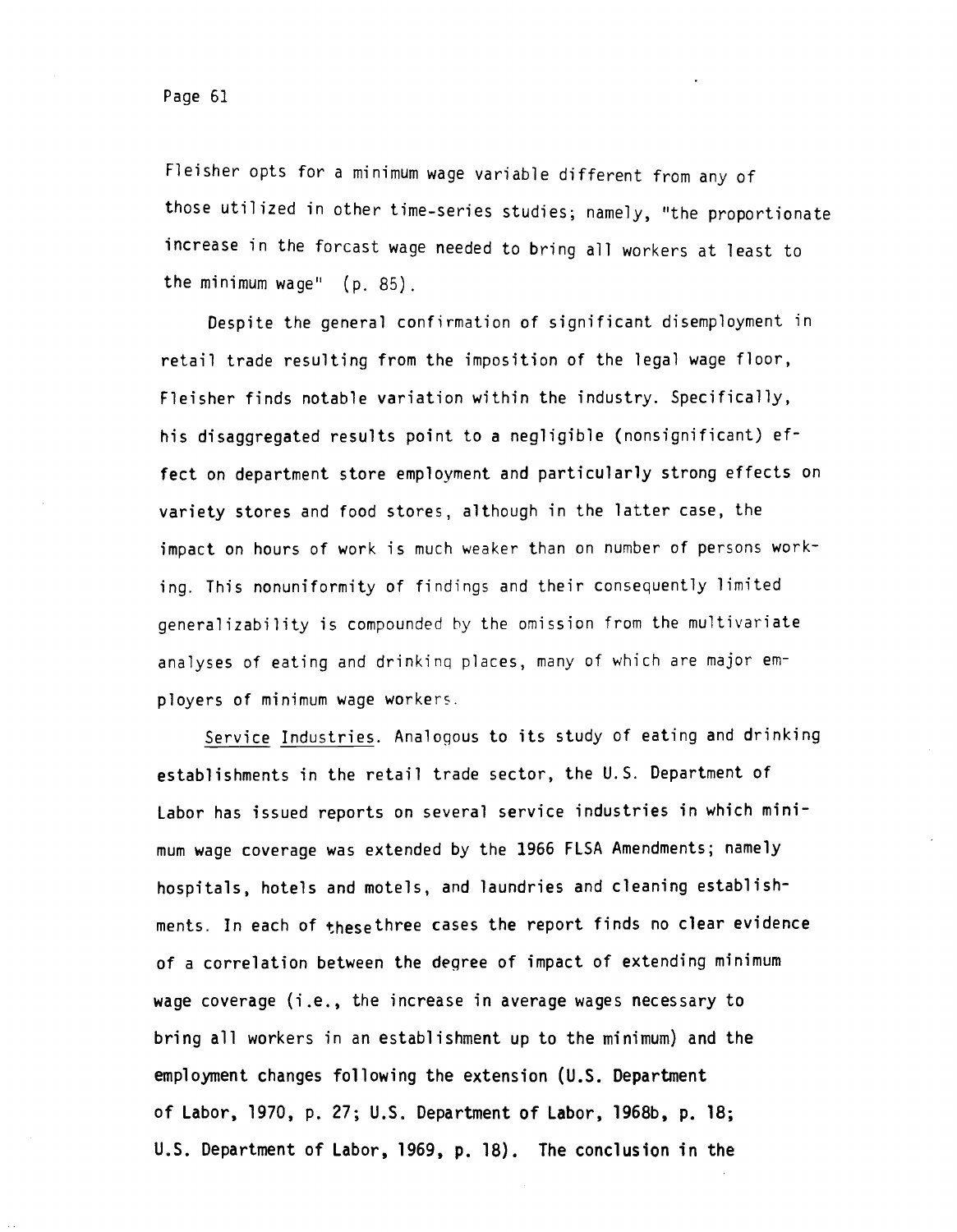Page 62

laundry and cleaning services study, however, is incorrect.<sup>34</sup> It is noteworthy that these studies are focused only on determining whether high-impact establishments had smaller employment increases (or larger employment declines) than low-impact establishments. There are additional important, if subtle, questions that might be addressed with these data: (1) Is it likely that any observed relationship between the degree of impact and employment changes could be due to chance alone? (2) How large is the relationship (if any) between degree of impact and employment change?

Both questions can be answered by combining the data for various industries from these studies and computing the average 'elasticity" of employment to minimum wage impacts. The basic assumption underlying this procedure is that, apart from the minimum wage increase, employment in high-, medium-, and low-impact establishments in a particular industry would have grown or declined by approximately the same proportion. We allow growth rates in different industries to differ. Because we are computing an average elasticity, differences in degree of responsiveness among establishments are ignored.

Our preferred estimates of the employment elasticity are in the -.05 to —.12 range, implying that a minimum wage increase which had a "direct" wage impact of 10 percent would reduce employment by about 1 percent.35 However, these estimates are not very precise, owing to the small number of observations (four industries times four impact groups) and would not pass conventional tests of statistical signifi-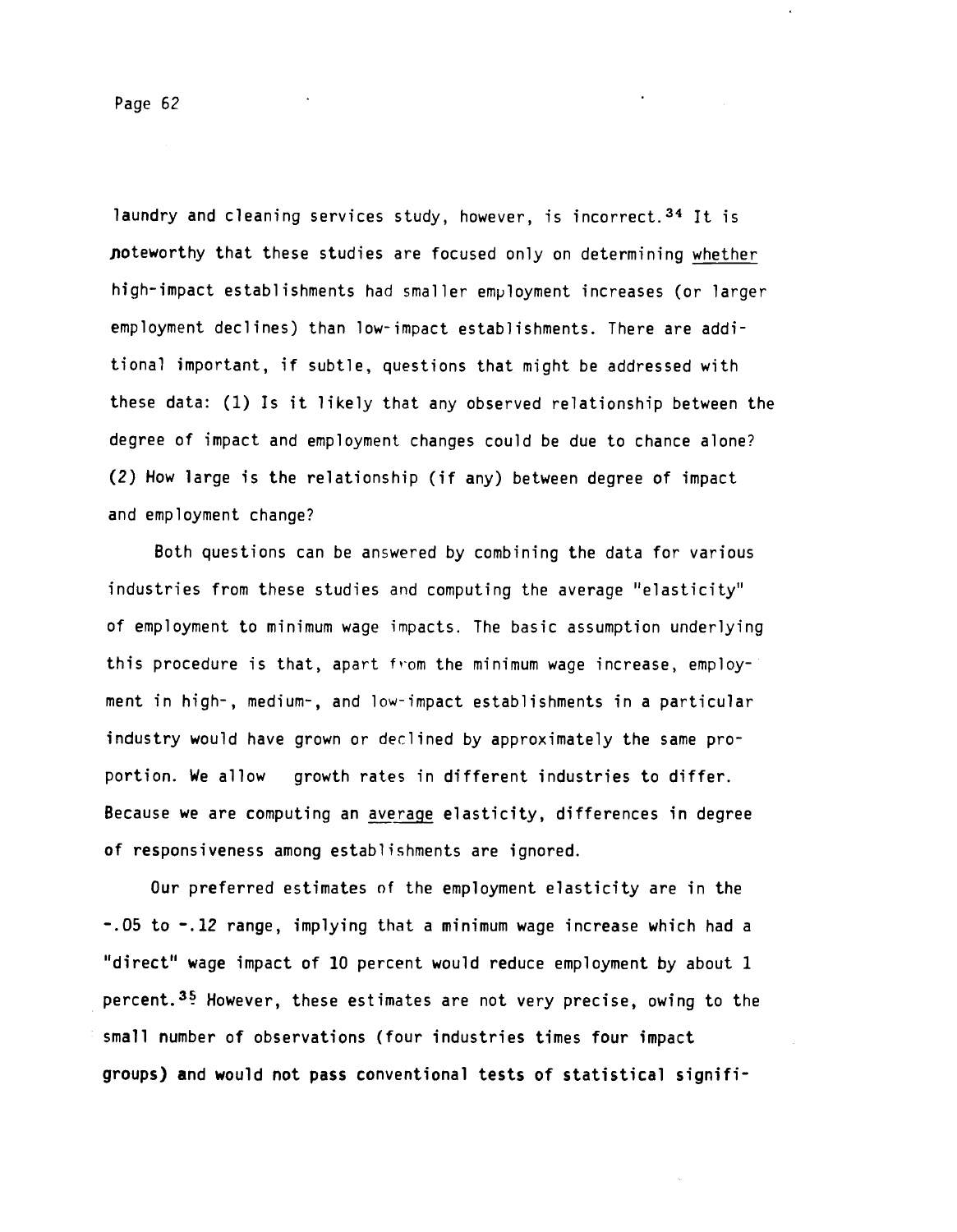cance, i.e. , estimates of this size could arise due to chance alone when the "true" elasticity was zero. On the other hand, it is well to bear in mind that these estimates are probably biased downward by virtue of the low-wage high-impact establishments being concentrated in the South, where employment would have grown more rapidly in the absence of extended minimum wage coverage.

In a descriptive study, Kenneth Gordon (1981) focuses on the private household service sector's response to the 1974 minimum wage coverage extension by comparing the rate of change in employment of private household workers (defined to exclude employees of firms offering cleaning or similar services) before and after 1974. He finds that since 1974 the long-term decline in the absolute number of household workers has slowed dramatically, precisely the opposite of what one would expect to observe if the minimum wage were having an adverse effect on employment in this sector. 36 Gordon does find that black women in this industry experienced large employment losses over the 1974-78 period, although he concludes that this is probably not related to the extension of minimum wage coverage since wages for blacks are considerably higher than those for whites. Nevertheless, he points to other ways in which a disemployment effect of the extension of coverage has been manifested. There is some evidence that hours of work have been slightly reduced and that the amount of involuntary part-time work has increased. Gordon concludes that one principal reason for the modest observed effects in this sector is the even more modest levels of compliance with and enforcement of the law.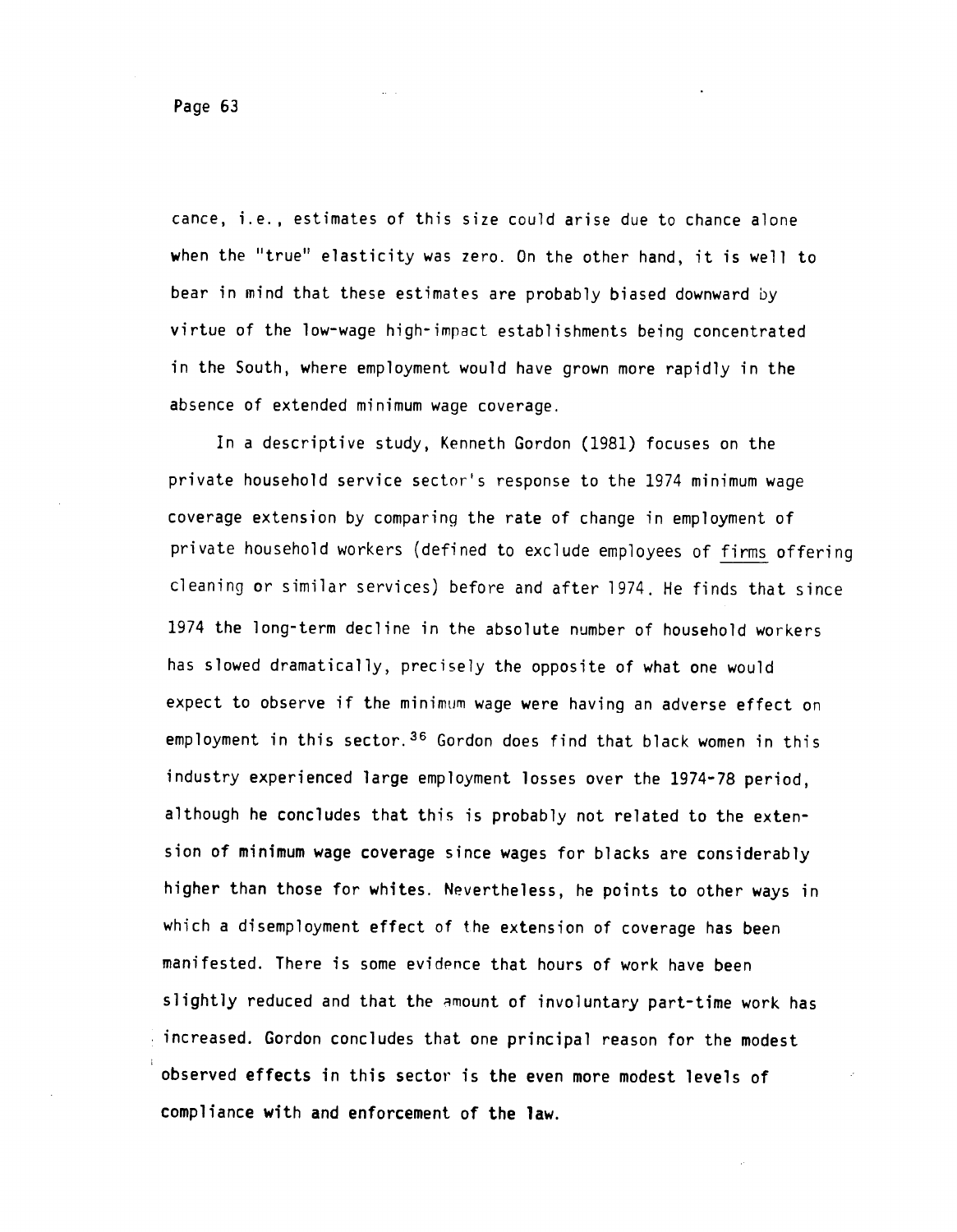### B. Employment Effects in Low-wage Manufacturing

In connection with the 1956 increase in the minimum wage, the U.S. Department of Labor studied several manufacturing industries in which it could reasonably be expected that employment effects would be discernible. The analyses are based on establishment-level employment data from before and after the date of the increase in the minimum wage, as is described above in the discussion of newly covered service industries. Twelve low-wage industries have been studied, and in some cases the industries are further subdivided according to geographic region. In general, the studies focus on the Southern portion of low-wage industries, because the greatest impacts were expected to occur there. In each industry, establishments are categorized into "high-," "medium-," and "low-impact" groups according to the increase in average wages needed to bring all workers in the establishment up to the minimum, relative to other establishments in that industry. In general, the percentage change in employment is found to be more positive (or less negative) in the low—impact than in the high-impact establishments.  $3<sup>2</sup>$  On average, the increase in employment in highimpact firms is 5 percent lower than that in low-impact firms (U.S. Department of Labor, 1959a, p. 9).

Once again, the failure to fully exploit the available data prompts us to reanalyze them in search of somewhat more precise answers to the question of the employment impact of the change in the minimum wage. Unlike the case of the service industries, analysis of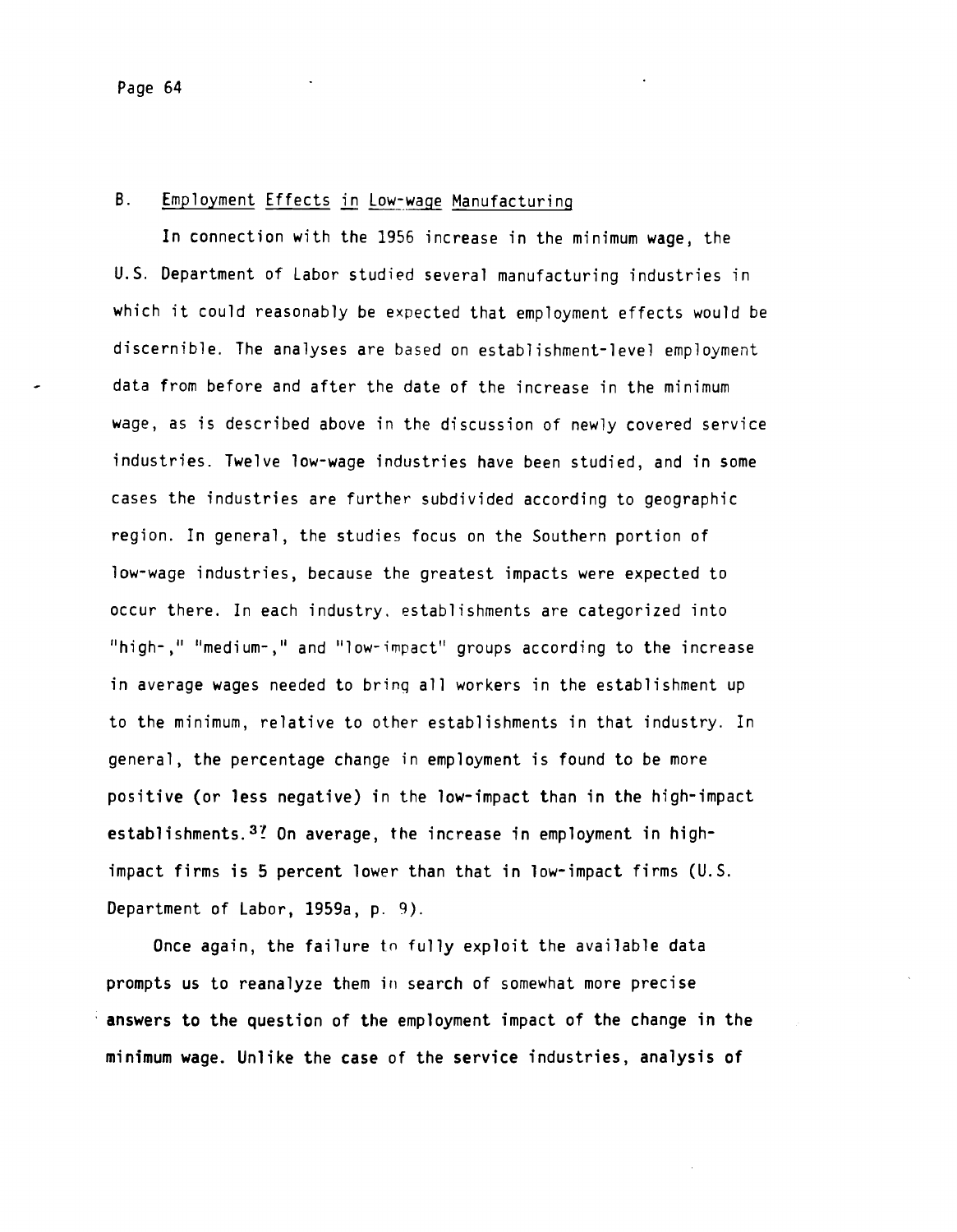Page 65

the low-wage manufacturing sector is complicated by the fact that employment was measured in different months in different industries. On the other hand, more observations in the manufacturing data increases the precision of our estimates in comparison to the service industries. Our preferred estimate<sup>38</sup> is -0.24, suggesting that a minimum wage increase with a direct 'impact' of 10 percent would reduce employment by 2.4 percent. The alternate specifications of the equation suggest employment losses which are larger than the preferred estimates, but not dramatically so (the median estimate is -0.36). The preferred estimate is statistically significant, i.e., it is quite unlikely that the result would arise from chance alone.

In the broader context of estimating labor demand equations, Zucker (1973) uses quarterly time-series data to analyze the impact of minimum wage changes on employn'ent. in seven low-wage, nondurable-goods manufacturing industries during the period 1947-1966. By and large, the empirical results are in conformity with the theoretical expectations that increases in the minimum wage (relative to the actual average wage) lead to reductions in employment. This disemployment impact is found to prevail for both number of workers and number of hours worked, and the results imply that the latter were adjusted both more rapidly and to a larger extent than was the former. 39

Mixon (1975) also uses time-series data to investigate the impact of minimum wage changes on employment in twenty (three-digit) low-wage manufacturing industries during the period 1958-1969.<sup>40</sup> Using the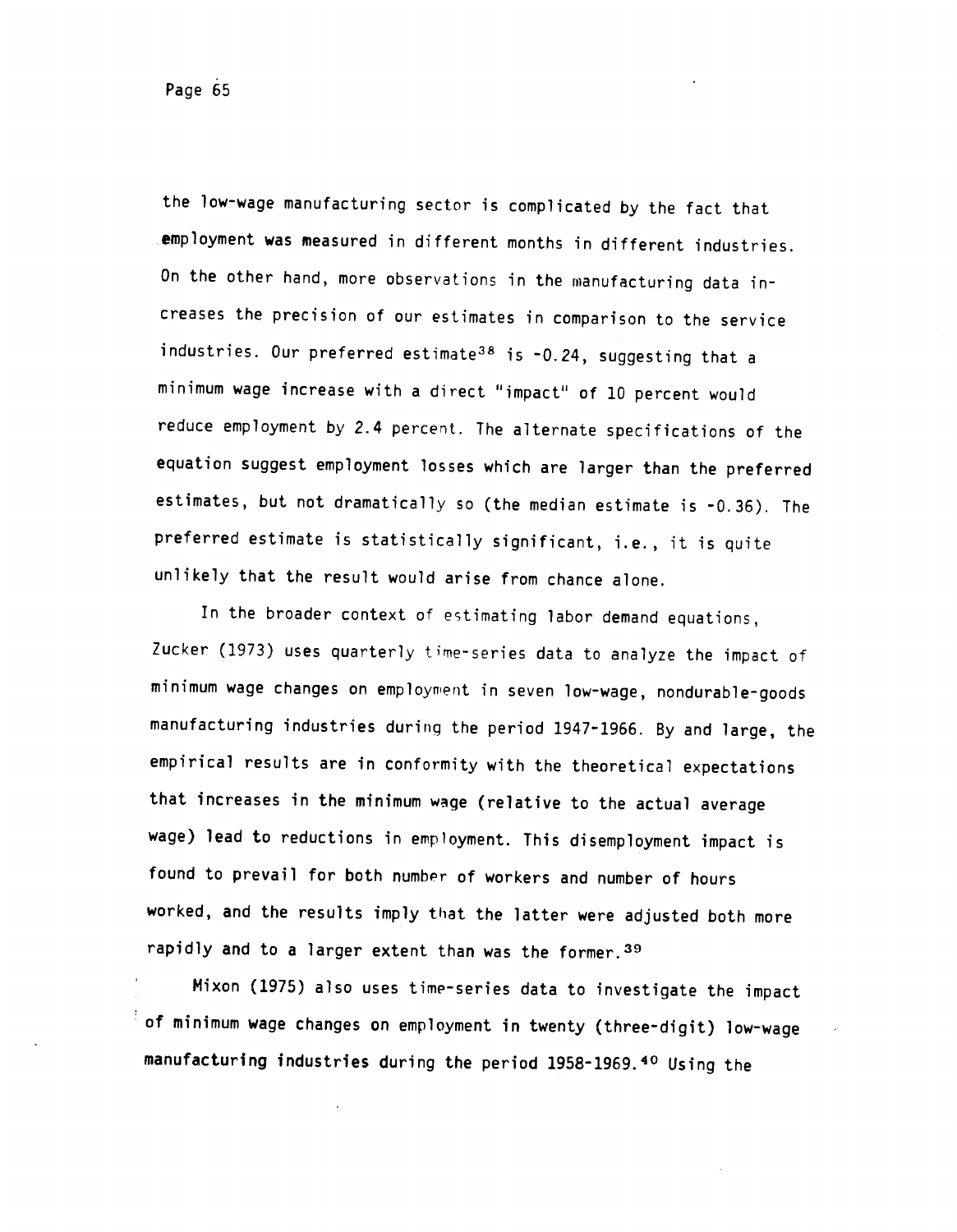length of the average (regular) workweek as the measure of employment, the minimum wage is found to have the expected effect in but 6 of the 20 industries. Moreover, in only 2 of the 20 is there evidence that increasing the minimum resulted in a significant decrease in the average amount of overtime worked per week.

Similarly mixed but somewhat stronger results are reported in Boschen and Grossman's (1981) study of eight low-wage manufacturing industries based on annual data for the period 1948-1979. The composite minimum wage effect on employment is found to be negative in six of the eight industries and, in half of these cases, the coefficient is statistically significant. On average, the results imply that a 10 percent increase in the minimum wage would diminish employment by just less than 1 percent.

## C. Evidence from Low-Wage Areas

In pursuit of the impact of the increase in the minimum wage to \$1.00, effective March 1956, the U.S. Department of Labor also collected data on employment before and after the increase in seven low-wage areas. Comparisons of the change in covered employment with the "degree of impact" of the increased minimum show (1) larger employment gaingin high-impact areas when comparing February 1956 with April 1956 and (2) no relationship when comparing April 1956 with April 1957 (U.S. Department of Labor, 1959b, pp. 250 and 254).<sup>41</sup> A later analysis compares the growth of covered employment relative to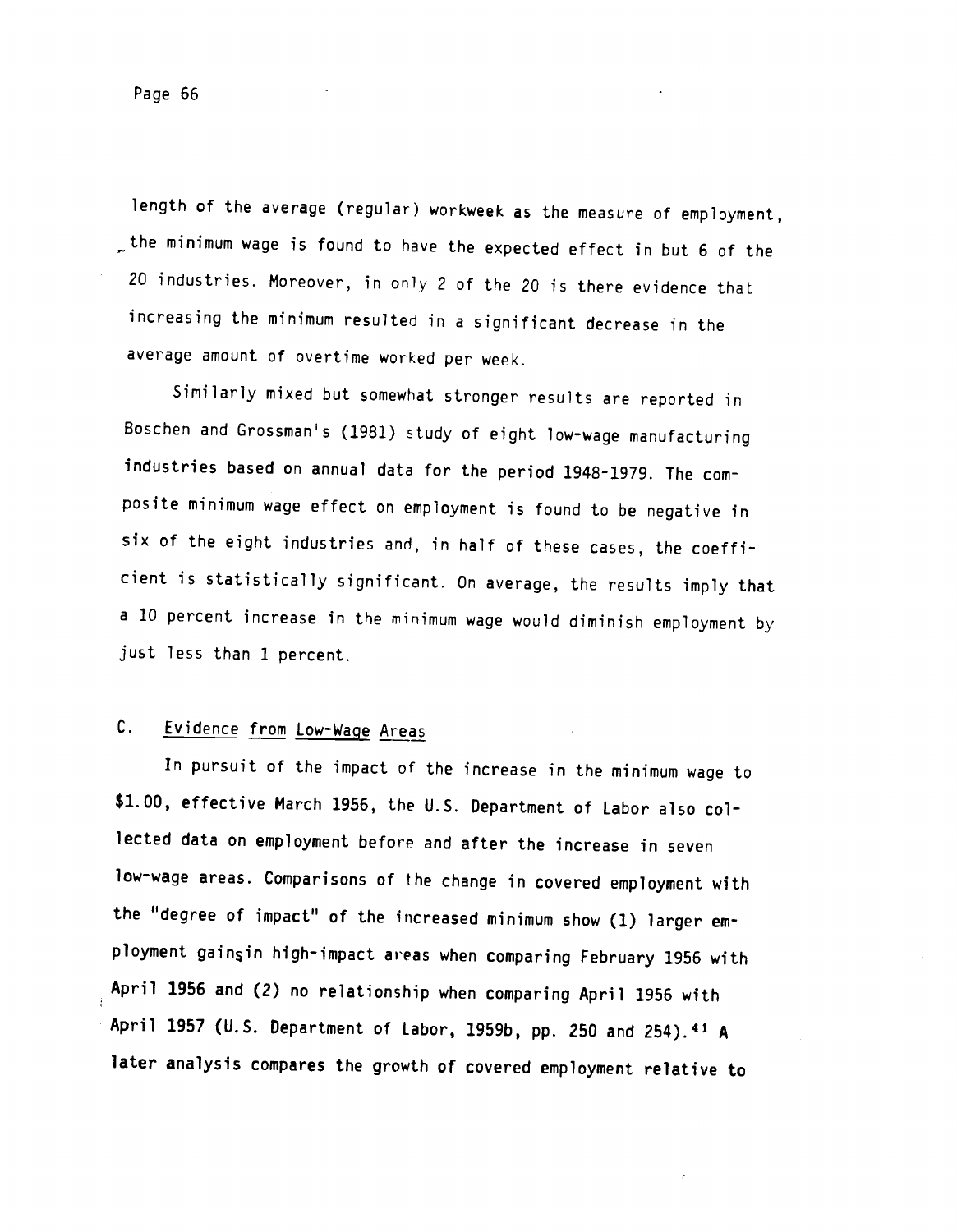uncovered employment. Covered employment is found to have grown faster, - although the reverse is found when the analysis is restricted to those establishments included in both the pre- and post-increase surveys (U.S. Department of Labor, 1959a, p. 11).

Similar data have been collected to study the effects of the 1961 and 1963 increases in Southern metropolitan, Southern nonmetropolitan, and North Central nonmetropolitan areas. An early analysis (U.S. Department of Labor, 1965, p. 14) of the Southern nonmetropolitan areas uses the high- versus low-impact comparison and finds no employment effects.

A later report which analyzes data for all three types of areas places much less reliance on the degree-of-impact comparisons (U.S. Department of Labor, 1966a, pp. 64, 97, 130-131). While some problems are noted in newly covered retail trade establishments (U.S. Department of Labor, 1966a, pp. 66-67, 98, 131), the general conclusion is that there were no harmful employment effects. But this conclusion rests largely on the (virtually irrelevant) fact that covered employment generally rose after the minimum wage increases.

Marshall Colberg (1960) analyzes the growth of manufacturing employment in Florida from January 1956 to April 1956 by studying a matched sample of plants, but the data are aggregated so that the county is the unit of observation. He finds a negative relationship • that is marginally statistically significant between the rate of increase in hourly wages and employment growth.<sup>42</sup> Generally, there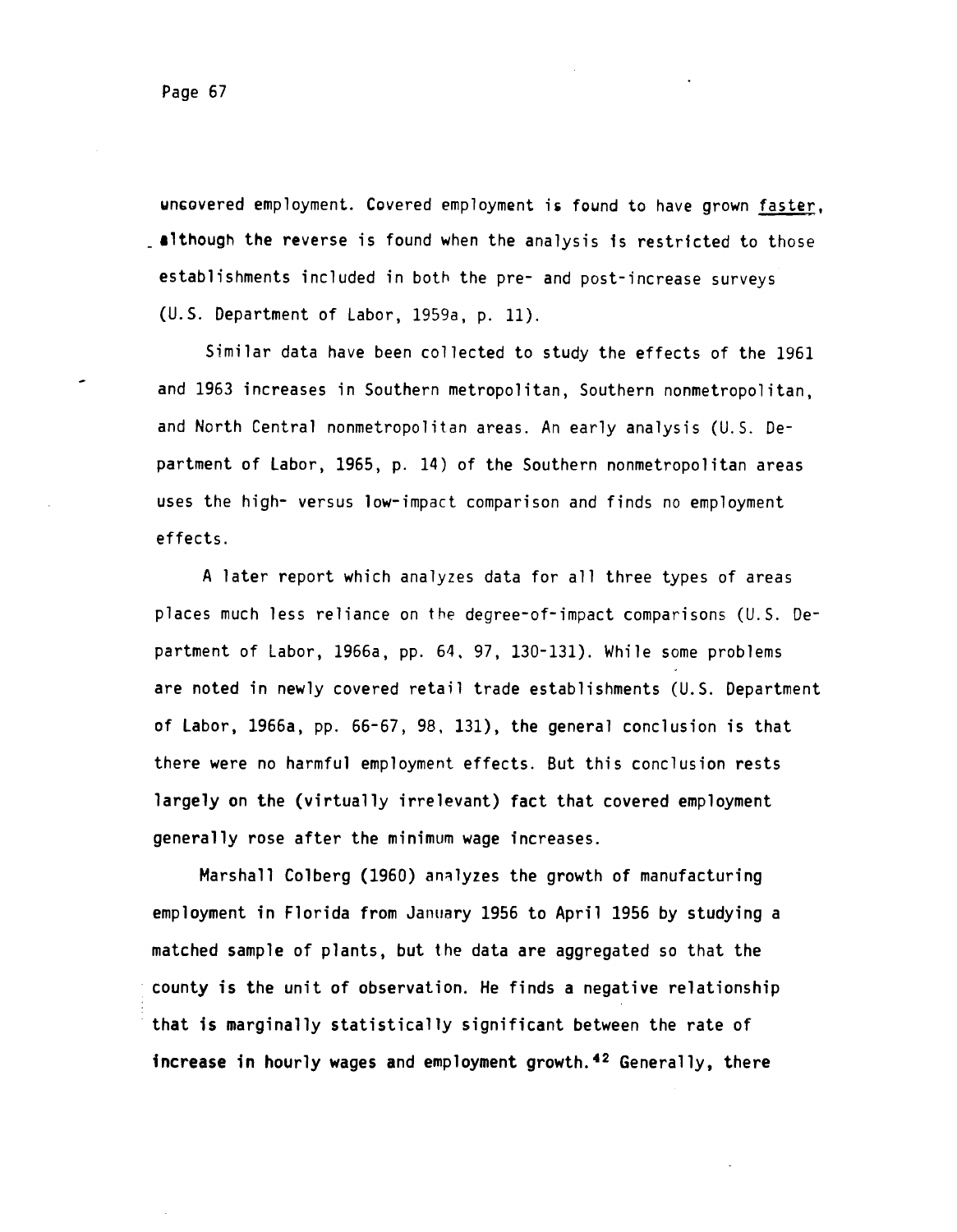are, however, some hints that high-wage counties would have grown more rapidly even in the absence of the minimum wage (p. 114).

In a time-series study over the 1970-1977 period, Charlie Carter (1978) finds that increases in the minimum wage have adverse effects on unemployment rates, with the degree of impact greater in low-wage regions like the Southeast. Specifically, his equation implies that a 10 percent increase in the minimum wage (Kaitz) variable would raise the jobless rate in the eight Southeastern states together by half a percentage point.

The most methodologically sophisticated study of the effect of the minimum wage in low-wage industries and areas is that of Heckman and Sedlacek (1981). They apply their model (discussed in Section I) to manufacturing employment in South Carolina from 1948-71. They estimate the employment effects of the minimum wage separately for the four race-sex groups, but do not. report estimates for black females.43 They find that the "direct" effect of a 20 percent increase in the minimum wage would be to reduce employment by 22, 36 and 34 percent for white males, white females, and black males, respectively. The "indirect" effects of risinq skill prices on employment are positive, but small (no more than 3 percentage points for any group).

As noted in Section I, the assumption of the model that all those who remain employed in the covered sector experience the same proportional wage increase is questionable. Moreover, the wage distribution predicted by the model does not have the spike at the minimum wage we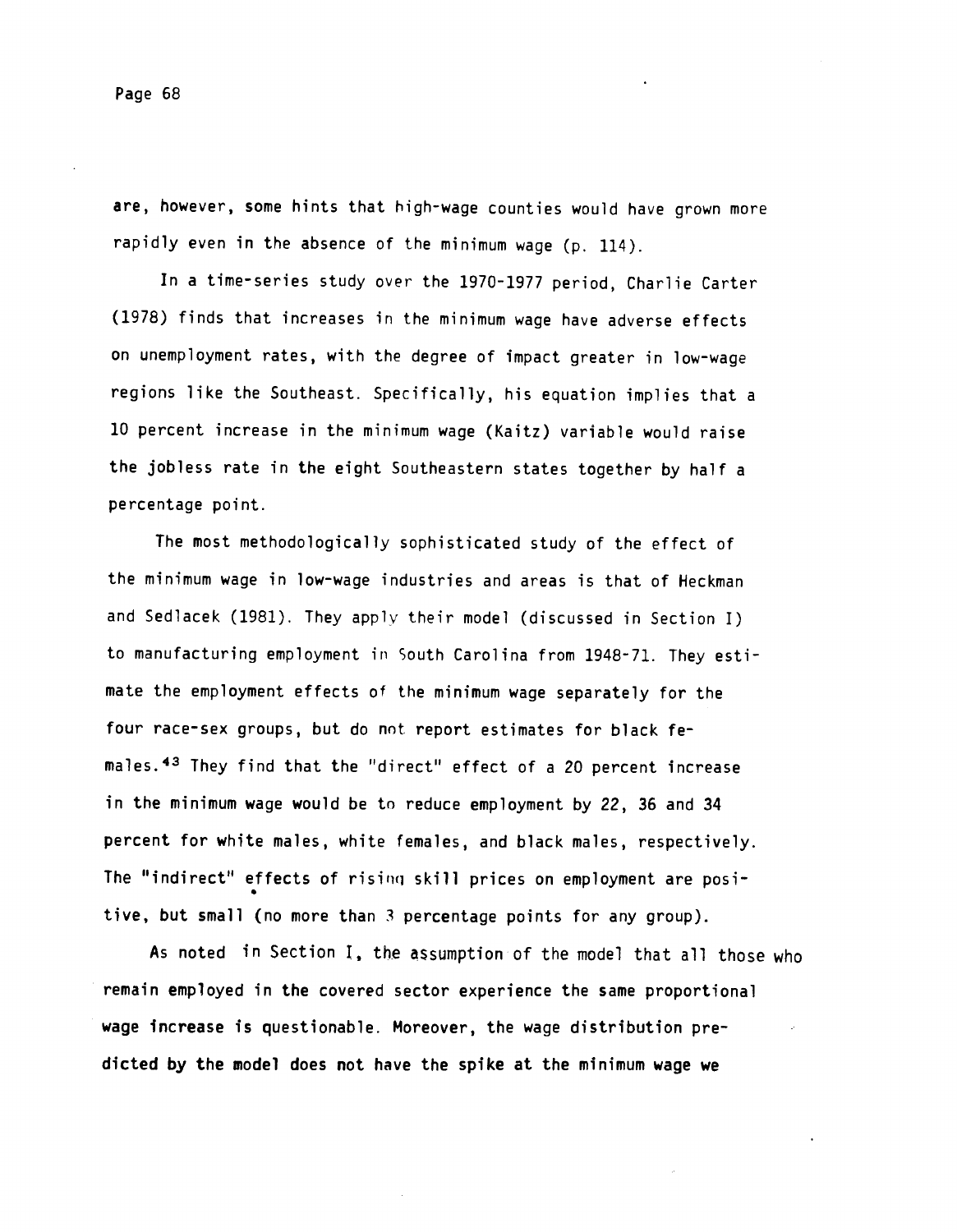$\mathbf{I}$ 

observe in real world data. These issues are worrisome because Heckman and Sedlacek (unlike nearly all other papers on this subject) use these theoretical models in deriving rather than in interpreting the results. The highly nonlinear model makes it impossible, for us at least, to trace through the consequences of these specification choices for the estimates.

 $\overline{\mathbf{r}}$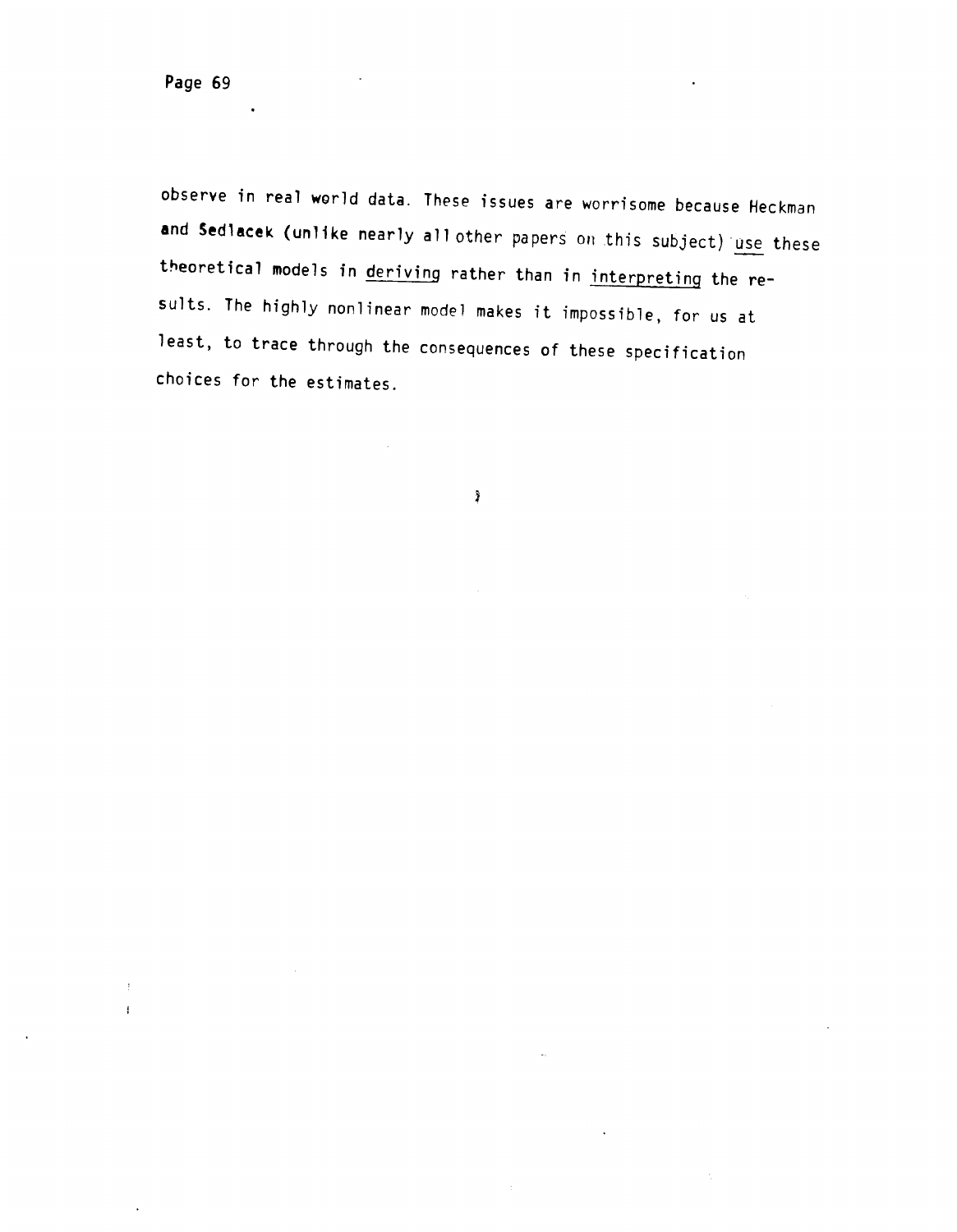#### VI. CONCLUSIONS

Our survey has focused on the effects of the minimum wage on employment and unemployment. These effects are relevant to, but do not uniquely determine, its efficiency and distributional consequences. Thus, one cannot easily infer the deadweight loss due to the minimum wage from its effects on labor force status.<sup>44</sup> Moreover, the effect of the minimum wage on the distribution of income depends on its impact on the wage distribution and the position of low—wage workers in the income distribution, as well as the employment effects we have surveyed. The impact on wages includes both the relatively straightforward raising of the wages of some workers up to the minimum and the effect on wages above the minimum (which is presumably positive for those just above the minimum, who are good substitutes for minimum-wage workers). The impact on wages would itself be the subject of a separate (though shorter) survey. The relatively weak correlation between low wages and membership in lowincome households (Granilich, 1976; Kelly, 1976) weakens the impact of the minimum wage on the distribution of household income, whatever its effect on the distribution of earnings. $45$ 

Theoretical analysis of the relationship between the minimum wage and employment and unemployment has been extended considerably in the last decade. A major development has been the formal treatment of a minimum wage with partial coverage, and of workers' decisions to search for covered employment rather than work in the uncovered sector. Extending that theory to deal with continuously variable labor quality is a rather recent addition to the literature and has many applica-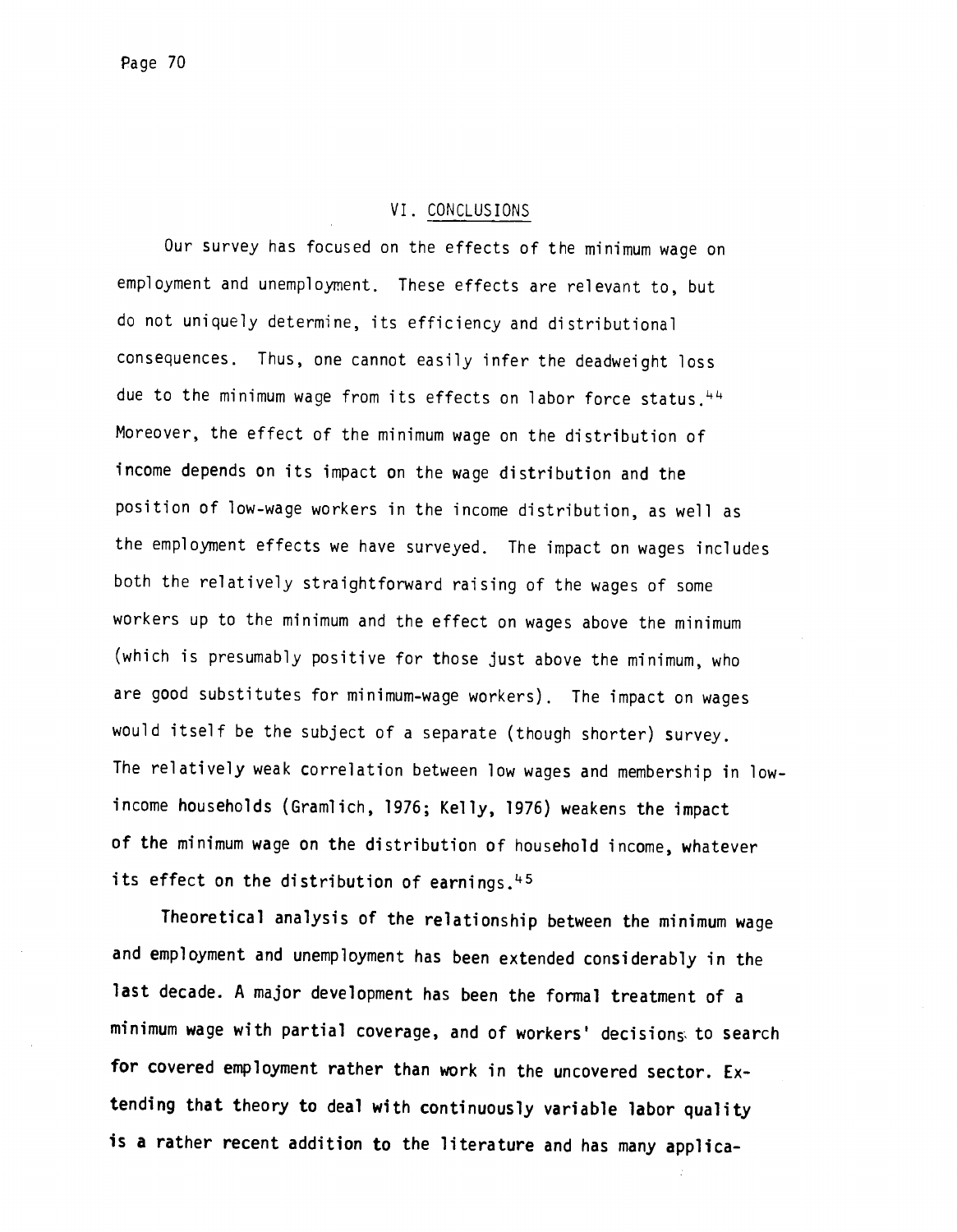tions beyond the minimum wage. Thus far, at least, theoretical models which take account of continuously variable labor quality are relatively complex, and that complexity is a decided drawback in empirical work based on these models. An unanswered question is whether this complexity can be reduced without losing much of the realism of the models.

The most frequently studied group in the empirical literature is teenagers. Time-series studies typically find that a 10 percent in<sup>i</sup> crease in the minimum wage reduces teenage employment by I to 3 percent. This range includes estimates based on a wide range of specifications and on different sample periods, but all used the same basic data source, the CPS. We believe that the lower half of that range is to be preferred; to the extent that differences in results can be attributed to differences in the specification chosen, the better choices seem to produce estimates at the lower end of the range. There may well be problems common to all the studies which lead to understating this impact, but that possibility remains to be shown. Cross section studies of the effect on teenage employment produce a wider range of estimated impacts, which are roughly centered on the range found in the time-series research. Estimates of the minimum wage effect of a 10 percent increase on teenage unemployment rates range from zero to over three percent, but estimates from 0 to .75 percentage points are most plausible.

The effect of the minimum wage on young adult (20-24 years) employment is negative and smaller than that for teenagers. This conclusion rests on much less evidence than is available for those 16-19 years. The direction of the effect on adult employment is uncertain in the empirical work, as It is in the theory. While some adults are un-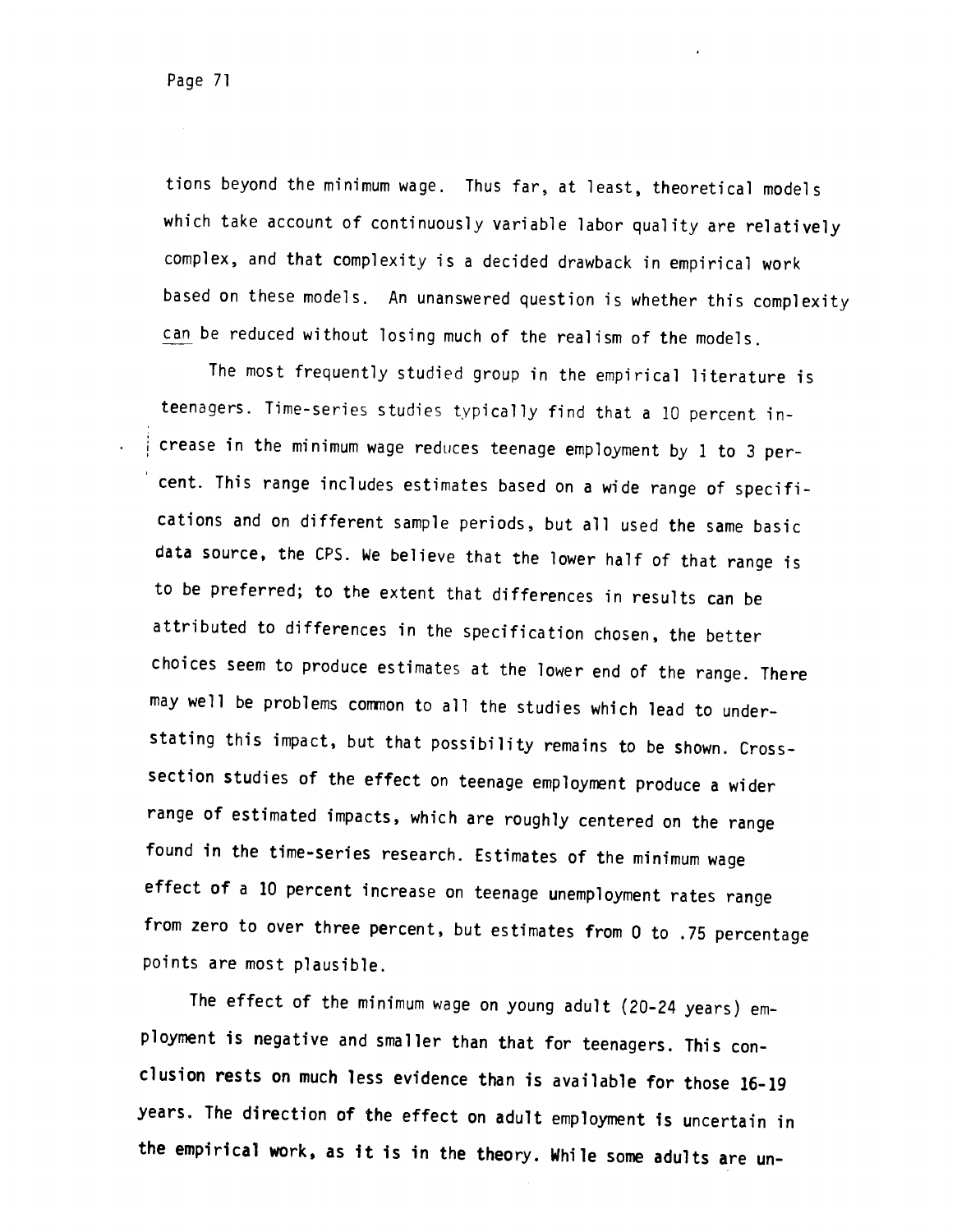doubtedly displaced by the minimum wage, others may be employed because the minimum wage protects them from teenage competition. Uncertainty about the effects on adults is a serious gap in the literature, since half of all minimum wage workers (and, of course, a larger fraction of all workers) are adults.

Less can be said with confidence about the effect of the minimum wage on employment in low-wage industries and areas. In part, this reflects a smaller number of studies and the fact that there is less recent work (and therefore less work with now-common statistical tools) to survey. Negative employment effects are a consistent feature of the studies of low-wage manufacturing and agriculture, but findings are quite mixed elsewhere. In several studies, minimum wage effects are reported as the ratio of the percentage change in covered employment to the percentage increase in average wages due to the minimum wage. This elasticity of covered-sector labor demand is about -1.0 in some cases, and less than one in absolute value in others.

With few exceptions, the theoretical developments of the last decade have had relatively little effect on the estimation of minimum wage effects. It is difficult to distinguish a 1970 paper from a 1980 paper from the empirical work alone. While the theory is useful in interpreting the results, its integration into the empirical work is, at this point, incomplete.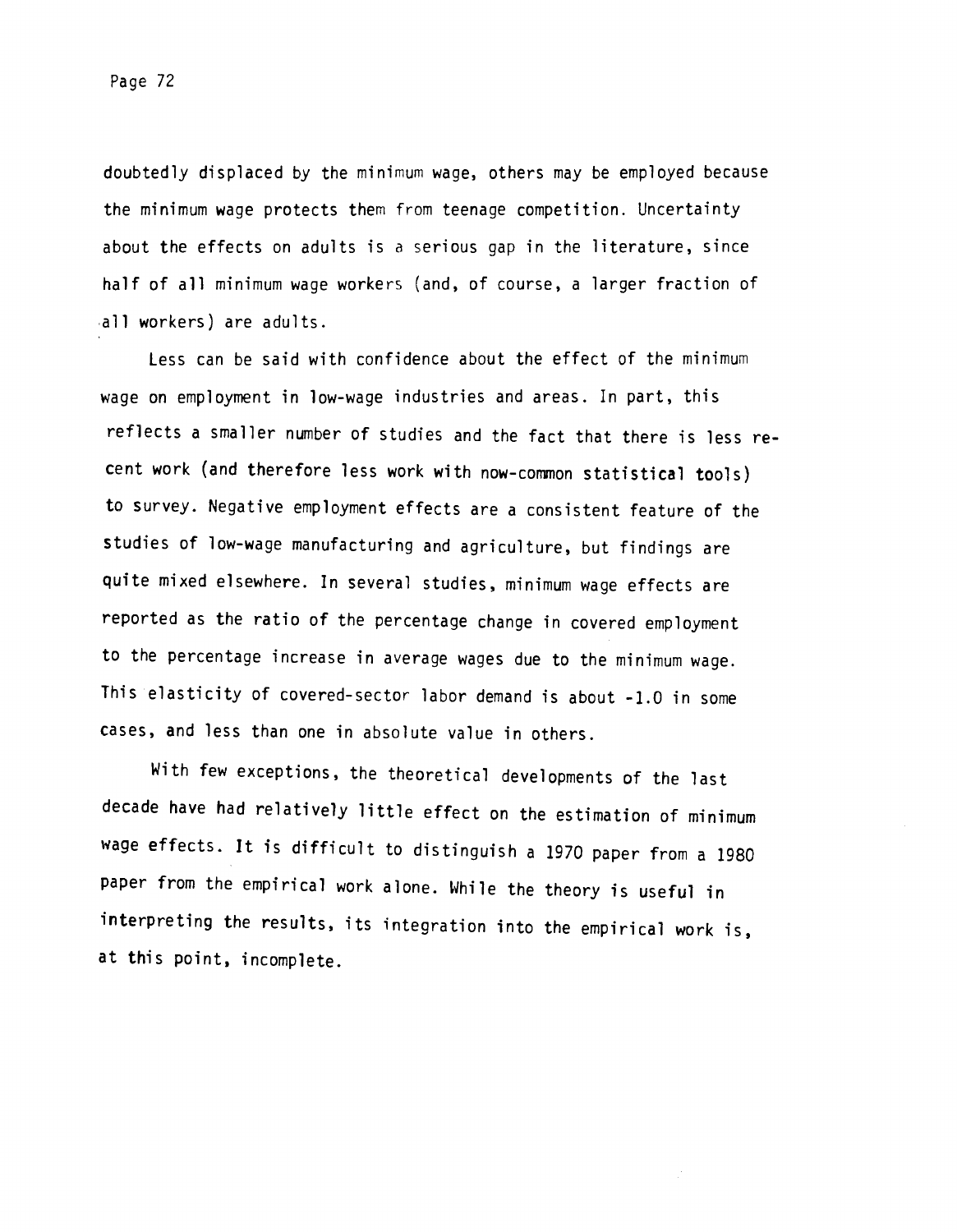| ļ                                                                          | i<br>(BLET) THEN | 1954-68<br>×<br>(LIST) Areas | e<br>E<br>×<br>$(1/61)$ offy | 医妄<br>۰<br>(2/61) USING & SHOSSON | ime<br>(ELST '2LST) (1840) | \$<br>(ELST) PIPY           | まま<br>٠<br>(6161) 41102                            | 1954 14<br>۰<br>(946T) ALLON                                                                                                                                                                      | 1948-75<br>$\bullet$<br>CATELY (1976) | 1954-69<br>$(9782)$ magnetic<br>۰<br>(OTEI) neonist & odeernaar | 1954-68<br>۰<br>(9/67) UP(00 | COLLAINS LIFE COLLAINS COLLAINS LOCAL COLLAINS LIFE<br>15.12<br>(LLET) under<br>٠ | 1941-76<br>(BLET) RELAXION<br>₹ | 1954 - 70<br>welch (1981)<br>Al-Salam, Quester,<br>×<br>٠ | 1948-77<br>(6/61) Maners | $38 - 77$<br>$(1061)$ $113374$   | $\frac{1}{2}$<br>(1961) UPDR3                                                              | $1962 - 78$<br><b>(ETEL) BIX &amp; SAJASEV</b> | lina ra<br>(0061) 6001 | 1954-791<br><b>SS-75</b><br>(1961) Havensbuillin & beach | (IB6I) wasung y Aastag |                                                                                             | 1954-791<br>وبمعن<br>GEST) nones & gentle<br><b>PAR-79</b><br>(1961) weeksong a newpool |
|----------------------------------------------------------------------------|------------------|------------------------------|------------------------------|-----------------------------------|----------------------------|-----------------------------|----------------------------------------------------|---------------------------------------------------------------------------------------------------------------------------------------------------------------------------------------------------|---------------------------------------|-----------------------------------------------------------------|------------------------------|-----------------------------------------------------------------------------------|---------------------------------|-----------------------------------------------------------|--------------------------|----------------------------------|--------------------------------------------------------------------------------------------|------------------------------------------------|------------------------|----------------------------------------------------------|------------------------|---------------------------------------------------------------------------------------------|-----------------------------------------------------------------------------------------|
| i                                                                          |                  |                              | - 1                          | <b>28 SE</b>                      |                            |                             |                                                    |                                                                                                                                                                                                   | t.                                    |                                                                 |                              | ш                                                                                 | ×<br>×                          |                                                           | œ                        | 4<br>×                           | 0<br>×                                                                                     | $\bullet$                                      | $\bullet$              |                                                          | ۰                      | $\bullet$                                                                                   | $\bullet$                                                                               |
| H                                                                          |                  |                              |                              |                                   |                            |                             | - 39                                               |                                                                                                                                                                                                   | ÷,                                    |                                                                 | î,                           | ፤                                                                                 | î                               | ะ                                                         |                          | $\ddot{\tilde{z}}$               | î<br>. .                                                                                   |                                                | . .                    |                                                          |                        | $\blacksquare$                                                                              |                                                                                         |
| light is                                                                   |                  |                              |                              |                                   |                            |                             | æ                                                  | ×                                                                                                                                                                                                 | ፥                                     | . .                                                             | ፧                            | ×                                                                                 | æ                               |                                                           |                          | $\blacksquare$                   | ×                                                                                          |                                                | ×                      |                                                          | ī                      | ×                                                                                           | î,                                                                                      |
| tre land<br>miness Cycle<br>multalian Share<br><b>Marcos</b><br>į          |                  |                              |                              |                                   |                            | w se                        | --                                                 | ъ.<br>. .                                                                                                                                                                                         | ₹.<br>ī                               | ٠                                                               |                              | .                                                                                 | <br>×                           |                                                           |                          |                                  |                                                                                            | L<br>v.                                        |                        | <b>UMM</b>                                               |                        | $\blacksquare$<br>                                                                          | $\bullet$ $\blacksquare$<br>$\mathbf{z}$<br>49 M                                        |
| li<br>Notes<br>l<br>į                                                      |                  |                              |                              |                                   |                            |                             | ÷,                                                 | ٩                                                                                                                                                                                                 | ì,<br>i,                              | 86                                                              |                              |                                                                                   | ፟                               |                                                           |                          | ፥                                | .i                                                                                         | Į,                                             |                        |                                                          |                        | ×÷                                                                                          | ×                                                                                       |
| metional favo                                                              | linear           | Ì                            | I                            | ŝ                                 | limer                      | S                           | theor                                              | i<br>İst                                                                                                                                                                                          | $\overline{\mathbf{s}}$               | Ì                                                               | 3                            | ŝ                                                                                 | Ì                               | t i near                                                  | Sent-Tog                 | š                                | Ŝ                                                                                          | ŝ                                              | Ì                      | 3                                                        |                        | j                                                                                           | Ĵ<br>š                                                                                  |
| <b>Management</b><br>휡                                                     |                  | ₹                            | ¥                            |                                   |                            | Z                           | æ                                                  | ť                                                                                                                                                                                                 | Ξ                                     | ε                                                               |                              | Ţ                                                                                 | Z                               |                                                           |                          | æ                                | Ξ                                                                                          |                                                | z                      |                                                          |                        | æ                                                                                           | $\ddot{z}$                                                                              |
| ar force participation rate<br>loyant-papulation ratio<br>playment role    |                  |                              |                              |                                   |                            | :<br>$\bullet$<br>$\bullet$ | <b>The Page 1991</b> of the Lagr                   | <b>DES measure defined as ratio of minimum wage to average</b><br>hourly earnings weighted by coverage<br>B = coverage separated out as another variable<br>retto of minimum wage to average wage |                                       |                                                                 |                              |                                                                                   |                                 |                                                           |                          |                                  | AL = Altam leg<br>T-1 = minimum wege lagged one pariod<br>Leg = double logarithmic         |                                                |                        |                                                          |                        |                                                                                             |                                                                                         |
| cottantos amor samoral different tiem periods.                             |                  |                              |                              |                                   |                            |                             |                                                    | <b><i>Disemble montain copiesale</i></b>                                                                                                                                                          |                                       |                                                                 |                              |                                                                                   |                                 |                                                           | blact-to-white           |                                  | to particular and interview that the collapse showed in                                    |                                                |                        |                                                          |                        |                                                                                             |                                                                                         |
| pricultural employment variable to reflect rural-urban population<br>ž     |                  |                              |                              |                                   |                            |                             |                                                    | to three duany variables to account for coverage changes                                                                                                                                          |                                       |                                                                 |                              |                                                                                   |                                 |                                                           |                          |                                  |                                                                                            |                                                |                        |                                                          |                        |                                                                                             |                                                                                         |
| or meaning repression only.                                                |                  |                              |                              |                                   |                            |                             |                                                    | <b><i><u>Ileenagers</u></i></b> equalions only                                                                                                                                                    |                                       |                                                                 |                              |                                                                                   |                                 |                                                           |                          |                                  | appear of return to college, overall shares of service and                                 |                                                |                        |                                                          |                        | Agricultural employment, proportion of www.n 18-19 with children<br>(female equations mily) |                                                                                         |
| recrease supervative and from BLS afolious wage verticate for LoveTT<br>ĵ. |                  |                              |                              |                                   |                            |                             | Industry (14-19 years)                             | Phamber of Children 3-5 years in female regressions only<br>and is proportion of teenagers to lotal employed by                                                                                   |                                       |                                                                 |                              |                                                                                   |                                 |                                                           |                          |                                  | <sup>24</sup> Youth population : total population instead of subgroup<br>total population: |                                                |                        |                                                          |                        |                                                                                             |                                                                                         |
| feltore (in Kally, famile equations only).                                 |                  |                              |                              |                                   |                            |                             |                                                    | "Teenage employment : adult employment                                                                                                                                                            |                                       |                                                                 |                              |                                                                                   |                                 |                                                           |                          | <sup>81</sup> leenage employment |                                                                                            |                                                |                        |                                                          |                        |                                                                                             |                                                                                         |
| Kher minimum wage variables also vsed.                                     |                  |                              |                              |                                   |                            |                             |                                                    | "Envollment status by labor force status - population                                                                                                                                             |                                       |                                                                 |                              |                                                                                   |                                 |                                                           |                          |                                  | ficenage employment ( total employment                                                     |                                                |                        |                                                          |                        |                                                                                             |                                                                                         |
| take equations only.                                                       |                  |                              |                              |                                   |                            |                             | <b><i><b><i>Streate equations</i></b> only</i></b> |                                                                                                                                                                                                   |                                       |                                                                 |                              |                                                                                   |                                 |                                                           |                          |                                  |                                                                                            |                                                |                        |                                                          |                        | Paintmen wage. In current period together with next year's value.                           |                                                                                         |

Time-Series Studies by Major Characteristics Table 1

l.

**Ofonogers, adult notes, and adult (enales by full- and part-time**<br>status,

**Ofenale equation only**<br>|-<br>| Denefits from GE hill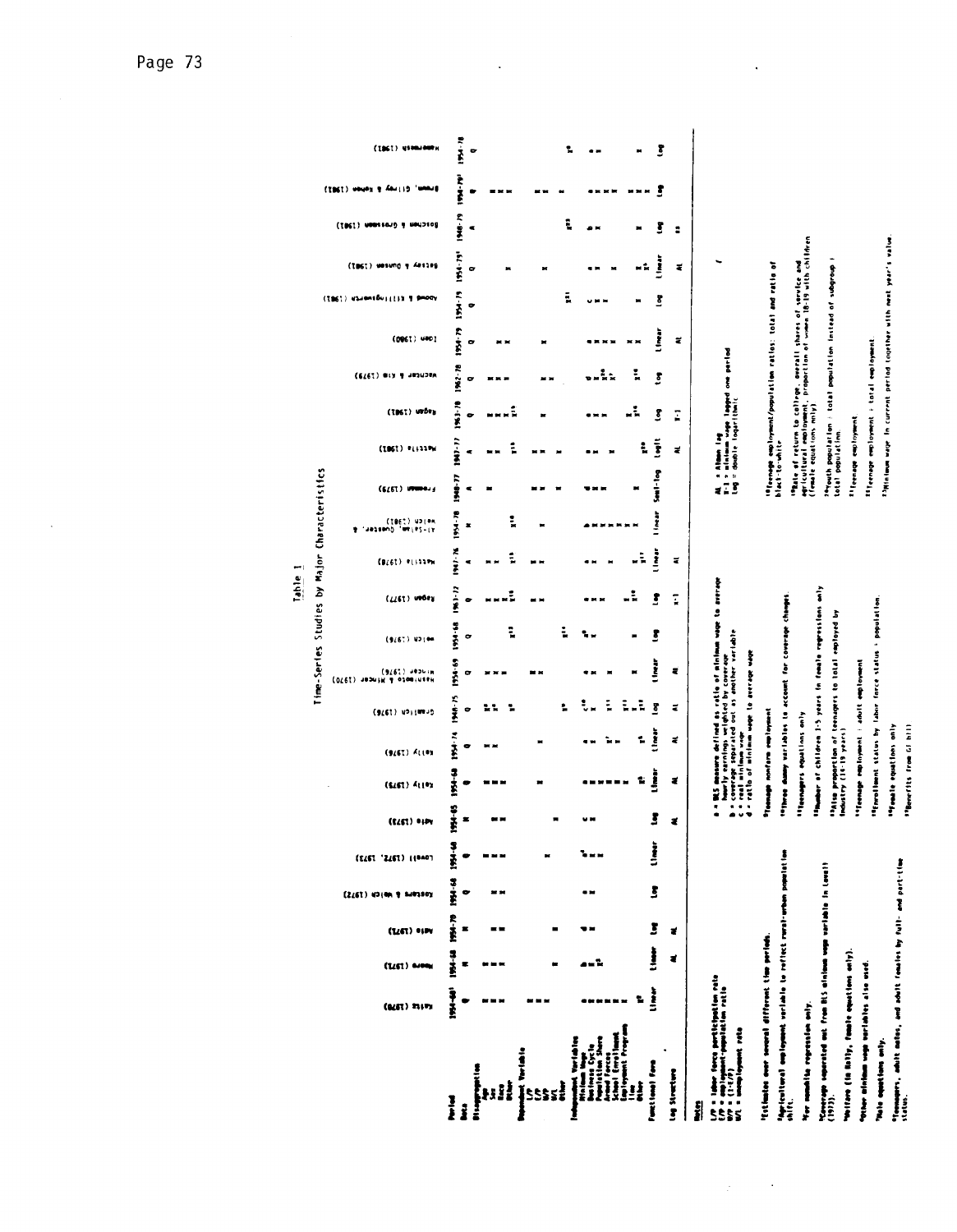|                                                                                                                                                                        | $16 - 17$     | $18 - 19$<br>White Males | Percent Change in Empl<br>Nonwhite Males<br>16-17 18-19 |              | [<br>- 3                | oyment (10xElasticity)<br>$18 - 19$<br>hite Females | Nonwhite Females<br>$16 - 17$                                                                   | $18 - 19$         | White<br>$\frac{1}{6}$ | $18 - 19$<br>M <sub>d</sub> | Nonwhite Males<br>$16-17$ | $18 - 19$             | White Females<br>16-17 18-19 |                       | Change in Unemployment Rate (in percentage points)<br>Nonwhite<br>$16 - 1$ | Females<br>$18 - 19$    |
|------------------------------------------------------------------------------------------------------------------------------------------------------------------------|---------------|--------------------------|---------------------------------------------------------|--------------|-------------------------|-----------------------------------------------------|-------------------------------------------------------------------------------------------------|-------------------|------------------------|-----------------------------|---------------------------|-----------------------|------------------------------|-----------------------|----------------------------------------------------------------------------|-------------------------|
| Kaitz (1970)                                                                                                                                                           | $-1.700*$     | $-0.814*$                | $-0.075$                                                | $1.988 - 2$  | $.072*$                 | .077                                                | 1.236                                                                                           | <b>002</b>        | .344 <sup>a</sup>      | $e^{E/L}$                   | $-1.445$ <sup>a</sup>     | $-1.529$ <sup>a</sup> | 181 <sup>d</sup>             | $-0.226$ <sup>a</sup> | .609 <sup>d</sup>                                                          | 457 <sup>d</sup>        |
| Lovell (1972) <sup>b</sup>                                                                                                                                             | $\frac{1}{1}$ | $\mathbf{r}$             | $\mathbf{I}$                                            | i            | $\mathbf{I}$            | $\mathbf{1}$                                        | $\mathbf{i}$                                                                                    | ì                 | .043                   | $-0.087$                    | $-191$                    | $-0.224$              | .049                         | .019                  | .165                                                                       | $1.147*$                |
| Lovell (1973) <sup>b</sup>                                                                                                                                             | $\mathbf{I}$  | i                        | $\mathbf{r}$                                            | $\mathbf{I}$ | :                       | $\mathbf{r}$                                        | i                                                                                               | i                 | $-381$                 | $-555*$                     | $-0.824$                  | 1.152                 | $-839$                       | .225                  | 1.567                                                                      | 701                     |
| Ke11y(1975)                                                                                                                                                            |               |                          | $-2.185* -1.164* -3.957*$                               | $-326$       | $.548*$<br>$\mathbf{r}$ | $-174$                                              | $-149$                                                                                          | .069              | :                      | $\frac{1}{1}$               | <br> <br>                 | - 1                   | $\frac{1}{1}$                | $\vdots$              | $\frac{1}{1}$                                                              | $\frac{1}{1}$           |
| Kelly (1976) <sup>C</sup>                                                                                                                                              | .07           | $-76*$                   |                                                         |              | $.33*$<br>7             | $-59*$                                              |                                                                                                 |                   | $\frac{1}{1}$          | $\mathbf{i}$                | $\mathbf{r}$              | ;                     | ;                            | $\frac{1}{1}$         | $\mathbf{1}$                                                               | $\mathbf{I}$            |
| Ragan (1977)                                                                                                                                                           | $-71^a$       | $-.89a$                  | $-5.14^a$                                               | $-2.47^a$    | 13 <sup>d</sup>         | $^{6}$ (0'-                                         | $-2.57d$                                                                                        | 1.15 <sup>d</sup> | $19^{d}$               | $B99$ .                     | .98 <sup>d</sup>          | 73 <sup>a</sup>       | 36 <sup>3</sup>              | .79 <sup>d</sup>      | Bq <sup>d</sup>                                                            | $\cdot$ 31 <sup>e</sup> |
| Mattila (1978) <sup>C</sup>                                                                                                                                            | $-73a$        | $-71^a$                  | $\frac{1}{4}$                                           | $\mathbf{r}$ | 17 <sup>d</sup><br>7    | $-0.90^{4}$                                         | $\mathbf{I}$                                                                                    | :                 | $-0.06$ <sup>a</sup>   | $P^{b}$                     | ;                         | $\frac{1}{1}$         | 32 <sup>a</sup>              | 17 <sup>a</sup>       | ł<br>$\frac{1}{4}$                                                         | $\frac{1}{1}$           |
| Wachter and Kim<br>(1979)                                                                                                                                              |               |                          | $-2.777$ * -1.192 -4.458                                | $-2.566$     | $578^*$<br>$\mathbf{r}$ | $-2.166$                                            | $-13.39*$                                                                                       | $-4.784$          | 611 <sup>a</sup>       | .304 <sup>a</sup>           | $-901d$                   | 1.159 <sup>d</sup>    | $-628d$                      | 6660                  | 3.171 <sup>d</sup>                                                         | 1.153 <sup>a</sup>      |
| Mattila (1981) <sup>C</sup>                                                                                                                                            |               | $-$ -1.23 <sup>a</sup>   | $\mathbf{I}$                                            | $\mathbf{I}$ | $\mathbf{r}$            | $-0.22$                                             | :                                                                                               | $\frac{1}{1}$     | :                      | $14^d$                      | i                         | i                     | i                            | $-0.02$               | $\frac{1}{1}$                                                              | i                       |
| Ragan (1981)                                                                                                                                                           | $-96^{\circ}$ |                          | $-78^9 - 4.40^8 - 2.97^8$                               |              | 42 <sup>d</sup>         | $\cdot$ .30 $^{a}$                                  | $-0.32^{a}$                                                                                     | $-92a$            | $\frac{1}{1}$          | :                           | I                         | $\frac{1}{2}$         | $\mathbf{1}$                 | $\mathbf{1}$          | $\mathbf{1}$                                                               | :                       |
| Notes:                                                                                                                                                                 |               |                          |                                                         |              |                         |                                                     |                                                                                                 |                   |                        |                             |                           |                       |                              |                       |                                                                            |                         |
| A = Statistically significant (t-statistics in parentheses below coefficients)                                                                                         |               |                          |                                                         |              |                         |                                                     |                                                                                                 |                   |                        |                             |                           |                       |                              |                       |                                                                            |                         |
| a = Mo significance tests available because reported<br>ment and labor-force effects.                                                                                  |               |                          |                                                         |              |                         |                                                     | coefficients were calculated from disaggregated data or (for unemployment effects) from employ- |                   |                        |                             |                           |                       |                              |                       |                                                                            |                         |
| <b>b</b> = Equations are based on the unemployment/population ratio; while they have been converted to unemployment rate impacts, they are not strictly<br>comparable. |               |                          |                                                         |              |                         |                                                     |                                                                                                 |                   |                        |                             |                           |                       |                              |                       |                                                                            |                         |
| c = Estimates are not disaggregated by race; impacts                                                                                                                   |               |                          |                                                         |              |                         |                                                     | shown in "white" columns are for all members of that column's age-sex group.                    |                   |                        |                             |                           |                       |                              |                       |                                                                            |                         |

 $\ddot{\phantom{a}}$ 

 $\overline{a}$ 

 $\ddot{\phantom{a}}$ 

Estimated Impact of a 10 Percent Change in the Minimum Wage, by Sex, Age, and Race Estimated Impact of a 10 Percent Change in the Minimum Wage, by Sex, Age, and Race

 $\ddot{\phantom{0}}$ 

J,

 $\ddot{\phantom{0}}$ 

Table 2

 $\frac{1}{2}$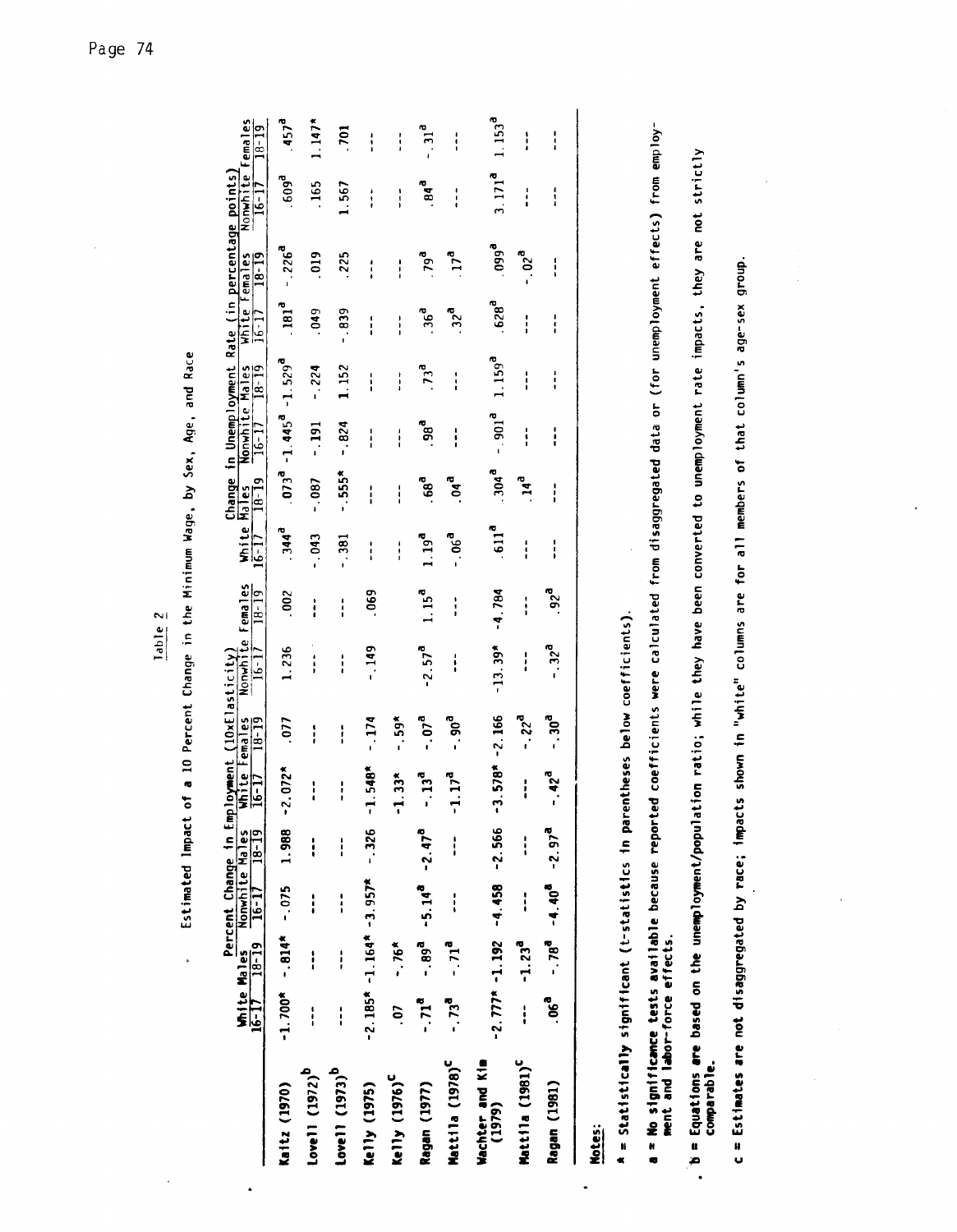| .<br>.<br>.<br>.       |
|------------------------|
|                        |
|                        |
| ears, by Sex and Race  |
|                        |
| $\frac{1}{2}$          |
|                        |
| $\frac{1}{2}$          |
| a a bha Mhainnian an A |
|                        |
|                        |
|                        |
| <b>CONG</b>            |
| ⊾<br>⊓<br>—            |
| ិ<br>ត                 |
| $\frac{1}{2}$<br>l     |
|                        |

|                                               |                               |                       |                    |                                                                                                                                                                                                                          |                      |                  |                   |                      | Change in Unemployment Rate (in percentage points) |                    |
|-----------------------------------------------|-------------------------------|-----------------------|--------------------|--------------------------------------------------------------------------------------------------------------------------------------------------------------------------------------------------------------------------|----------------------|------------------|-------------------|----------------------|----------------------------------------------------|--------------------|
|                                               |                               |                       |                    |                                                                                                                                                                                                                          |                      | White            | White<br>Si       | Nonwhite             | Nonwhite                                           | $\bar{4}$          |
|                                               |                               |                       |                    |                                                                                                                                                                                                                          | Workers              | Males            | Females           | Males                | Females                                            | Workers            |
| Kaitz (1970)                                  |                               | $-0.746$ <sup>3</sup> | 1.165 <sup>a</sup> | Percent Change in Employment (10xElasticity)<br>White White Nonwhite Nonwhite All<br>Males Females Males Females Worker<br>1.210 <sup>3</sup> -.746 <sup>3</sup> 1.165 <sup>3</sup> .438 <sup>3</sup> -.98*<br>$138^{d}$ | $-98^*$              | $-190^d$         | $-0.034d$         | $-1.556^{\text{-}3}$ | $-519a$                                            | $-006^{\circ}$     |
| Adie (1971)                                   | $\mathbf{I}$                  | $\mathbf{I}$          | i                  | $\frac{1}{1}$                                                                                                                                                                                                            | Î                    | $-731a$          | $3.256^{a}$       | 5.793 <sup>a</sup>   | 12.761 <sup>3</sup>                                | 2.525 <sup>a</sup> |
| Moore (1971)                                  | $\mathbf{I}$                  | ł                     | i                  | i                                                                                                                                                                                                                        | ł                    |                  | $2.960*$          |                      | $8.901*$                                           | 3.649 <sup>d</sup> |
| Kosters and Welch (1972)                      | $-3.31$                       | $-2.41*$              | $3.56*$            | $3.01*$                                                                                                                                                                                                                  | $-2.96^{d}$          | i                | $\mathbf{r}$      | $\frac{1}{1}$        | $\frac{1}{1}$                                      |                    |
| Lovell (1972) <sup>b</sup>                    | $\frac{1}{4}$                 | $\mathbf{1}$          | ł                  | $\frac{1}{1}$                                                                                                                                                                                                            | ļ                    | $^{6}$ 190       | $-030^4$          | $-0.12$              | $P^{66}$                                           | $-0.001a$          |
| Adie (1973)                                   | $\frac{1}{4}$                 | $\mathbf{I}$          | I                  | $\frac{1}{4}$                                                                                                                                                                                                            | $\mathbf{1}$         | .160             | $.700*$           | $1.925*$             | $2.787*$                                           | $.518*$            |
| Lovell (1973) <sup>b</sup>                    | $\frac{1}{4}$                 | ł                     | i                  | $\frac{1}{1}$                                                                                                                                                                                                            | ł                    | $e^{5/4}$        | B181 <sup>a</sup> | 494 <sup>a</sup>     | 505 <sup>d</sup>                                   | $-249^{\rm a}$     |
| Kelly (1975)                                  | $-1.62$                       | $1000^\circ$          | $1.775^a$          | $-0.080$ <sup>a</sup>                                                                                                                                                                                                    | $-1.204^{d}$         | $\mathbf{I}$     | $\frac{1}{1}$     | $\frac{1}{1}$        | $\frac{1}{1}$                                      | i                  |
| Kelly (1976) <sup>C</sup>                     | $\mathbf{a}$<br>$\frac{5}{1}$ | $-96^{\circ}$         | $\frac{1}{1}$      | $\frac{1}{4}$                                                                                                                                                                                                            | $-0.66$ <sup>d</sup> | $\mathbf{r}$     | ł                 | $\frac{1}{1}$        | İ                                                  | $\frac{1}{1}$      |
| Gramlich (1976)                               | $\frac{1}{1}$                 | $\mathbf{I}$          | $\mathbf{I}$       | $\frac{1}{1}$                                                                                                                                                                                                            | $-94^d$ .            | $\frac{1}{1}$    | i                 | $\frac{1}{1}$        | $\frac{1}{1}$                                      |                    |
| Hashimoto and Mincer (1970) & Mincer (1976)   |                               | $-2.05*$              |                    | 4.65                                                                                                                                                                                                                     | $-2.31a$             | $-412^d$         |                   |                      | $^{6}$ 693 <sup>a</sup>                            | $-445a$            |
| Welch (1976)                                  |                               | I                     | i                  | I                                                                                                                                                                                                                        | $-1.78$ *            | i                |                   | $\frac{1}{1}$        |                                                    | $\frac{1}{1}$      |
| Ragan (1977)                                  | $-18.$                        | $-0.09^{a}$           | $-35^{\circ}$      | $\mathbf{e}^{01}$ .                                                                                                                                                                                                      | $-65^{\circ}$        | $\overline{5}$   | $e^{29}$          | $^{6}$               | $10^d$                                             | 75 <sup>a</sup>    |
| Mattila (1978) <sup>C</sup>                   | $\frac{2}{1}$                 | $-1.00^{8}$           | j                  | İ                                                                                                                                                                                                                        | $-.84a$              | ີອ               | 23 <sup>a</sup>   | í                    | $\frac{1}{1}$                                      | $e^{01}$           |
| Freeman (1979)                                | $\frac{1}{4}$                 | $\frac{1}{1}$         | $\frac{1}{1}$      | ļ                                                                                                                                                                                                                        | $-2.46d$             |                  | $\frac{1}{4}$     | i                    | $\frac{1}{4}$                                      | $500^{\circ}$      |
| Wachter and Kim (1975)                        | $-1.88$                       | $-2.722$ <sup>a</sup> | $-3.290^{a}$       | $-7.710a$                                                                                                                                                                                                                | $-2.519a$            | 431 <sup>a</sup> | .306 <sup>4</sup> | 265 <sup>d</sup>     | $1.814^{d}$                                        | 512 <sup>a</sup>   |
| Iden (1980)                                   | $\pmb{\kappa}$                | $-2.07*$              |                    | $-4.04*$                                                                                                                                                                                                                 | $2.26^{a}$           |                  |                   |                      |                                                    |                    |
|                                               | $-2.31$                       |                       | $-3.81*$           |                                                                                                                                                                                                                          |                      |                  |                   |                      |                                                    |                    |
| Abowd and Killingsworth (1981)                | $\frac{1}{1}$                 | I                     | i                  | ł                                                                                                                                                                                                                        | $-2.13$              |                  |                   |                      |                                                    |                    |
| Al-Salam, Quester & Welch (1981) <sup>C</sup> | ٢U<br>$-1.19$                 | $\vdots$              | $\frac{1}{1}$      | i                                                                                                                                                                                                                        | I                    |                  |                   |                      |                                                    |                    |
| Betsey and Dunson (1981)                      |                               | $-1.50*$              | $-0.33$            |                                                                                                                                                                                                                          | $-1.39^{d}$          |                  |                   |                      |                                                    |                    |
| Boschen and Grossman (1981)                   | ì                             | i                     | :                  | $\frac{1}{1}$                                                                                                                                                                                                            | $-1.50$              |                  |                   |                      |                                                    |                    |
| Brown, Gilroy and Kohen (1981)                |                               | $-1.08*$              | ۹                  |                                                                                                                                                                                                                          | $-0.96$              | $\ddot{5}$       |                   |                      | $-74$                                              | $\approx$          |
| Hamermesh (1981)                              | ł                             |                       |                    | i                                                                                                                                                                                                                        | $-1.21$              |                  |                   |                      |                                                    |                    |
| Ragan (1981)                                  | æ<br>$\ddot{=}$               | $-35a$                | $-3.51^{\text{a}}$ | $\cdot$ 51 <sup>a</sup>                                                                                                                                                                                                  | $-52^a$              | ٠<br>į           | $\frac{1}{2}$     | i                    | ٠<br>Ì                                             | $\mathbf{r}$       |
| Motes: See notes, Table 2.                    |                               |                       |                    |                                                                                                                                                                                                                          |                      |                  |                   |                      |                                                    |                    |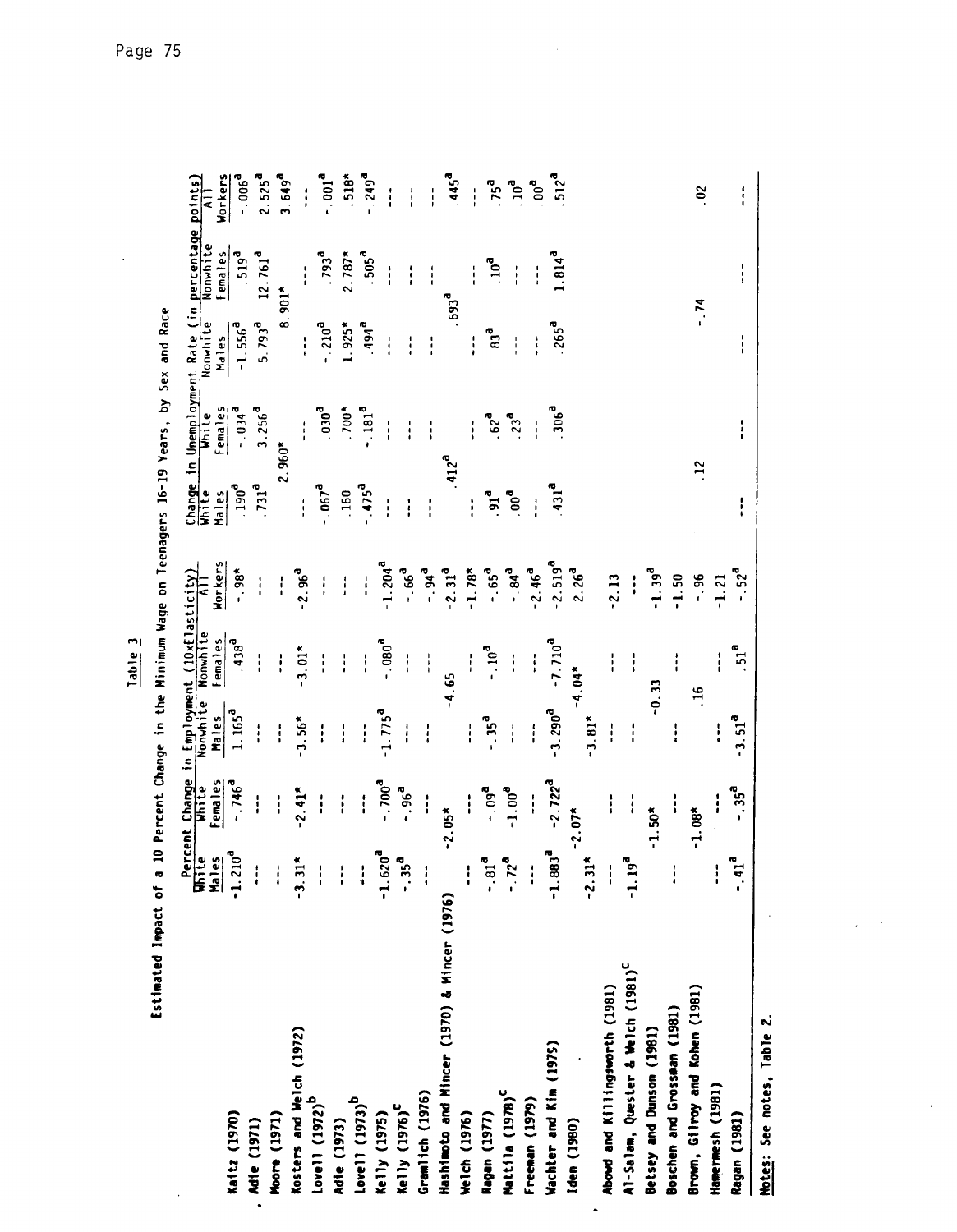#### Cross-Section Studies of the Federal Minimum Wage by Major Characteristics

|                                                                                  |                                 | Cunningham<br>and<br>Welch<br>(1978) | Marcus<br>and<br>Ehrenberg<br>(1979) | Marcus<br>and<br>hrenberg<br>[1979] | $\begin{array}{c} \text{(unn) ngham} \ (1981) \end{array}$ | reeman<br>979<br>$\overline{\phantom{0}}$ | $Cogan$<br>$(1981)$ |
|----------------------------------------------------------------------------------|---------------------------------|--------------------------------------|--------------------------------------|-------------------------------------|------------------------------------------------------------|-------------------------------------------|---------------------|
| Year                                                                             |                                 | 1970                                 | 1970                                 | 1966                                | 1970                                                       | 1970                                      | 1960-70             |
| Unit of Observation                                                              |                                 | State                                | State                                | Indiv.                              | State                                                      | SMSA                                      | State               |
| Disaggregation:                                                                  | Sex<br>Race<br>Age              | X                                    | χ<br>Χ<br>X                          | X<br>X<br>X                         | X<br>X<br>X                                                | X                                         |                     |
| Dependent Variable                                                               |                                 | E/P                                  | E/P <sup>1</sup>                     | $E_i^1$                             | E/P <sup>2</sup>                                           | $E/P$ ?                                   | E/P                 |
| Minimum Wage Variable<br>Adjusted for Federal and<br>State Coverage Variations   |                                 | X                                    | X                                    | x                                   | X                                                          |                                           | χ                   |
| Other Independent Variables                                                      |                                 |                                      |                                      |                                     |                                                            |                                           |                     |
| Youth/Adult Population<br>Urban/Total Population<br>Family Income<br>State Youth | State or Area Unemployment Rate | X<br>X<br>x                          | X<br>X<br>X<br>X                     | X<br>X<br>Χ                         | X<br>X<br>X                                                | X<br>X                                    | X                   |
| Minimum Wage Differential<br>Compulsory Schooling Laws<br>Other                  |                                 | χ3                                   | X<br>X<br>X <sup>4</sup>             | X<br>X<br>χŞ                        | χ6                                                         |                                           | χa                  |

Notes:

 $E/P = emplogment/population ratio$ <br> $E_i = dummy variable for individual emplogment status$ 

<sup>1</sup>Four employment by enrollment statuses distinguished.

<sup>2</sup>Full-time/part-time and covered/uncovered employment distinguished.

3Included in construction of minimum wage variable; not included as a separate variable.

4School expenditures per pupil; farm/total population; "female-headed"/total families with children; nonwhite/total population; adult female education.

\*Proportion of teenagers enrolled in federal training programs; individual's urban residence (yes/no), schooling, armed forces, family size, etc.

 $6$ Unionization; median adult schooling; school expenditures per pupil;  $p^*$ , an estimate of the dependent variable based on its 1960 value, adjusted for (non-minimum wage) trends. All independent variables except p\* expressed as proportional 1960 to 1970 changes.

?Also labor force participation and unemployment rates.

\*Demand for agricultural workers; retail sales (as proxy for nonfarm labor demand; proportion of nonwhite teenagers in school; dummy variable for Southern states; E/P from previous Census, constrained to have coefficient of one.

 $\mathbb{C}$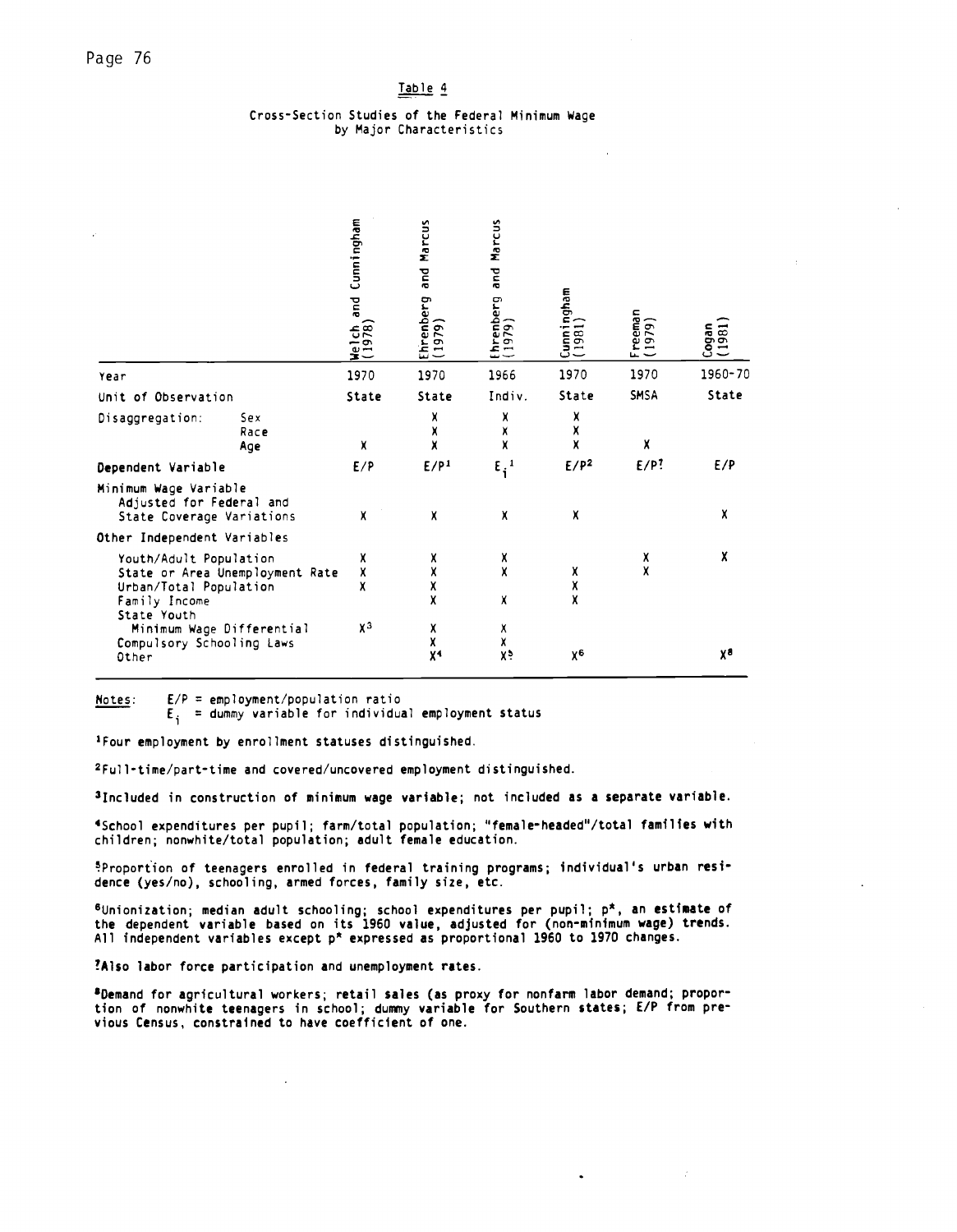# Impact of a 10 Percent Change in the Minimum Wage on Teenage Employment

|                                                               |                                    |                  |                                      | Percent Change in Employment (10xElasticity) |                      |
|---------------------------------------------------------------|------------------------------------|------------------|--------------------------------------|----------------------------------------------|----------------------|
|                                                               | White<br>Males                     | White<br>Females | 16-19 Year Olds<br>Nonwhite<br>Males | Nonwhite<br>Females                          | A11<br>Workers       |
| Welch and Cunningham (1978)                                   |                                    |                  |                                      |                                              | $-4.82$ <sup>a</sup> |
| Ehrenberg and Marcus (1979)<br>Census Data<br><b>NLS Data</b> | $.15^{\text{a}}$<br>$-6.5^{\rm a}$ | .30 <sup>a</sup> | $\mathbf b$                          |                                              |                      |
| Freeman (1979)                                                |                                    |                  |                                      |                                              | $-3.22^{\rm d}$      |
| Cunningham (1981)                                             |                                    |                  |                                      |                                              |                      |
| Employment                                                    | $-.07$                             | $-0.44*$         | $-.54$                               | .00                                          | $-0.24$ <sup>a</sup> |
| Full-time Equivalent<br>Employment                            | .41 <sup>a</sup>                   | $-.02a$          | $-.96d$                              | .07 <sup>d</sup>                             | .15 <sup>a</sup>     |
| Cogan (1981)                                                  |                                    |                  | $-5.1*$                              |                                              |                      |

Notes:

\*statistically significant.

aComputed from disaggregated estimates; no significance tests available

-Not reported. From reported coefficients, an estimate of 5 to 8 percent (posi-  $\,$ tive) can be inferred.

 $\sim$ 

 $c_{\text{Full-time equivalent calculated as (Full-time)} + \frac{1}{2}$  (Part-time)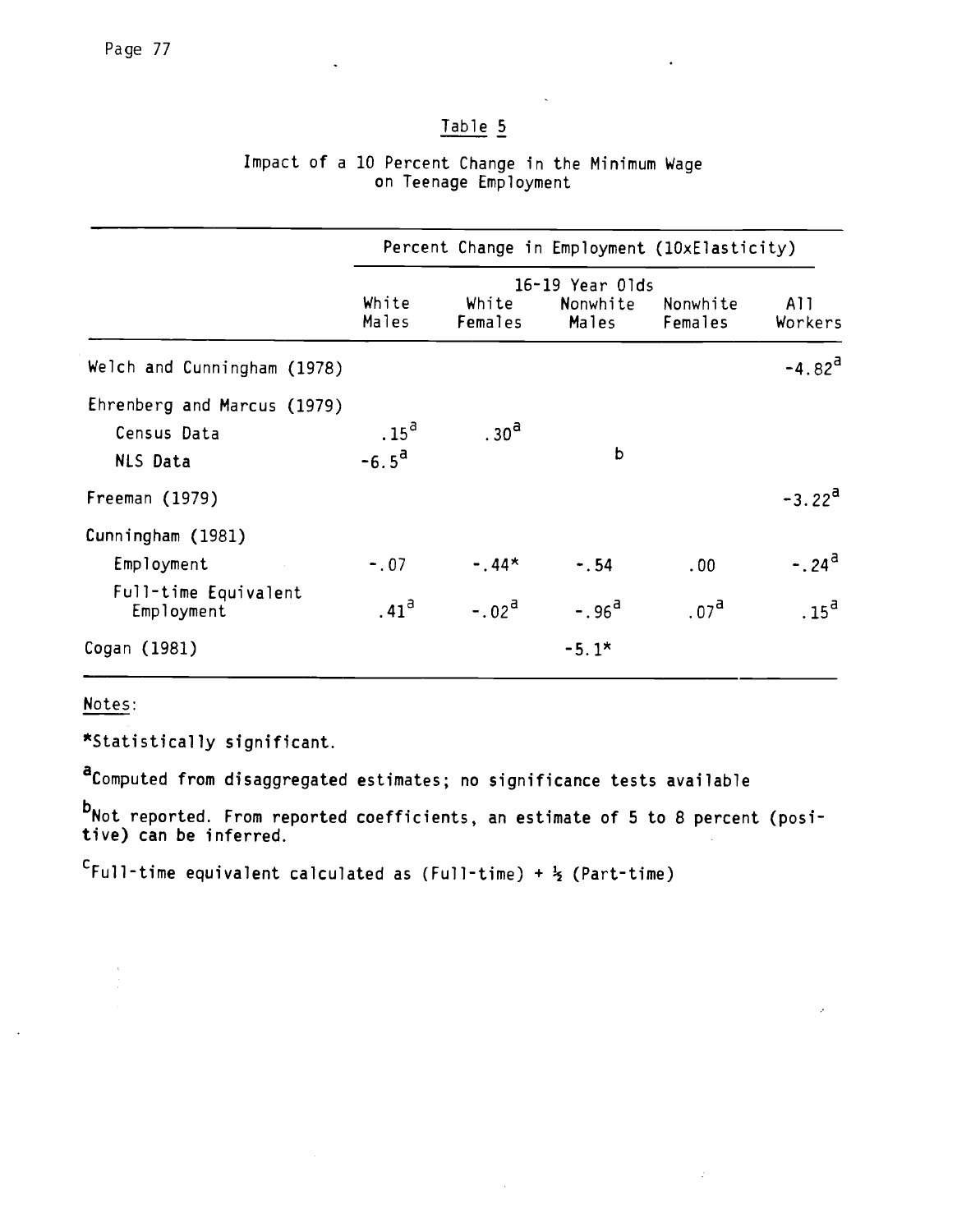| $\overline{\phantom{a}}$ |               | 78                                                                          |
|--------------------------|---------------|-----------------------------------------------------------------------------|
|                          |               |                                                                             |
|                          |               |                                                                             |
|                          |               |                                                                             |
|                          |               |                                                                             |
|                          |               |                                                                             |
|                          |               |                                                                             |
|                          |               |                                                                             |
|                          |               |                                                                             |
|                          |               |                                                                             |
|                          |               |                                                                             |
|                          |               |                                                                             |
|                          |               |                                                                             |
|                          |               |                                                                             |
|                          |               |                                                                             |
|                          |               |                                                                             |
|                          |               |                                                                             |
|                          |               |                                                                             |
|                          |               |                                                                             |
|                          |               |                                                                             |
|                          |               |                                                                             |
|                          |               |                                                                             |
|                          |               |                                                                             |
|                          |               |                                                                             |
|                          |               |                                                                             |
|                          |               |                                                                             |
|                          |               |                                                                             |
|                          |               |                                                                             |
|                          |               |                                                                             |
|                          |               |                                                                             |
|                          |               |                                                                             |
|                          |               |                                                                             |
|                          |               |                                                                             |
|                          |               |                                                                             |
|                          |               |                                                                             |
|                          |               | f a 10 Percent Change in the Minimum Wage<br>h 20-24 Years, by Sex and Race |
|                          |               |                                                                             |
|                          | しょしゅ          |                                                                             |
|                          | $\frac{1}{2}$ |                                                                             |
|                          |               | $\overline{a}$                                                              |
|                          |               |                                                                             |
|                          | Estimated     |                                                                             |
|                          |               |                                                                             |
|                          |               |                                                                             |
|                          |               |                                                                             |
|                          |               |                                                                             |

|                                                   |                |                         |                   | Percent Change in Employment (10xElasticity) |                           |               |                               |               |                     | Change in Unemployment Rate (in percentage points) |
|---------------------------------------------------|----------------|-------------------------|-------------------|----------------------------------------------|---------------------------|---------------|-------------------------------|---------------|---------------------|----------------------------------------------------|
|                                                   | White<br>Males | Nonwhite White<br>Males | Females           | Nonwhite<br>Females                          | Workers<br>$\overline{A}$ | Males         | White Nonwhite White<br>Males | Females       | Nonwhite<br>Females | Workers<br>$\overline{a}$                          |
| Moore (1971)                                      |                |                         | <br> <br>         | $\frac{1}{1}$                                | $\frac{1}{1}$             | .271          |                               | <br> <br>     | $\frac{1}{1}$       | <br> <br>                                          |
| Mincer (1970) &<br>Mincer (1976)<br>Hashimoto and | $-1.84*$       | $-3.54*$                | ;<br>;            | <br> <br>                                    | $\frac{1}{1}$             |               | $.613a$ 1.118 <sup>a</sup>    | ו<br>ו        | <br> <br>           | <br> <br>                                          |
| Mattila (1978) <sup>C</sup>                       |                | $-1.46^{d}$             |                   | .24 <sup>d</sup>                             | $-74^{8}$                 |               | .23 <sup>a</sup>              |               | $\mathbf{e}^{00}$ . | .13 <sup>a</sup>                                   |
| Freeman (1979)                                    |                |                         |                   | ;                                            | $1.0*$                    | $\frac{1}{1}$ | $\frac{1}{1}$                 | $\frac{1}{1}$ | $\frac{1}{1}$       | $-2*$                                              |
| Wachter and Kim<br>(1979)                         | $-443$         |                         | $-2.109 - 1.333*$ | $2.973*$                                     | $-0.719$ <sup>a</sup>     |               | $.558a$ 1.178 <sup>a</sup>    | $-080^{a}$    | $-0.016^{a}$        | .345 <sup>d</sup>                                  |
| Brown, Gilroy and<br>Kohen (1981)                 |                |                         |                   |                                              | $-0.26$                   |               |                               |               |                     | $.23*$                                             |
| <b>Notes</b>                                      |                |                         |                   |                                              |                           |               |                               |               |                     |                                                    |

See notes, Table 2. See notes, Table 2.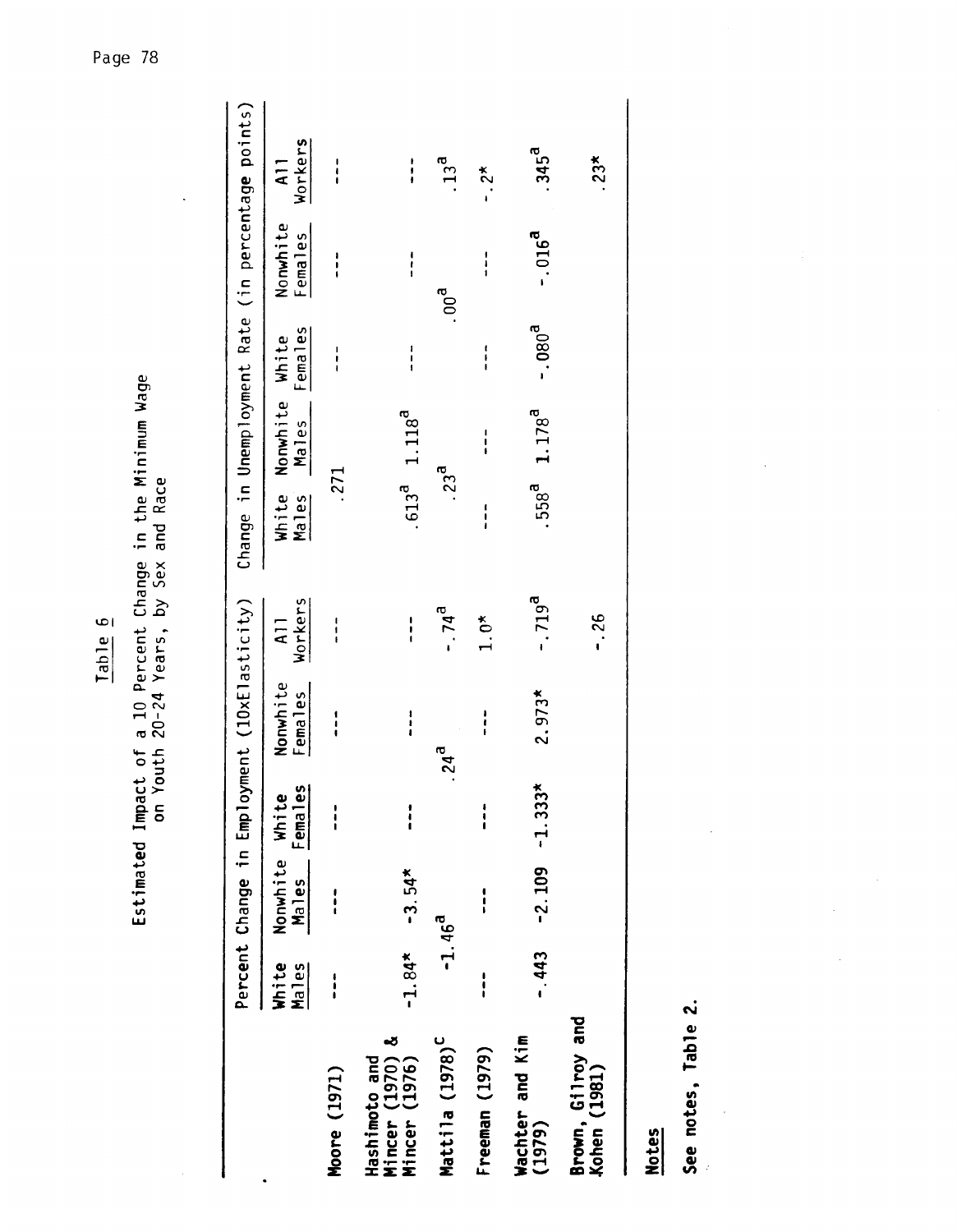

Figure 1.

 $\pm$ 

 $\ddot{\phantom{0}}$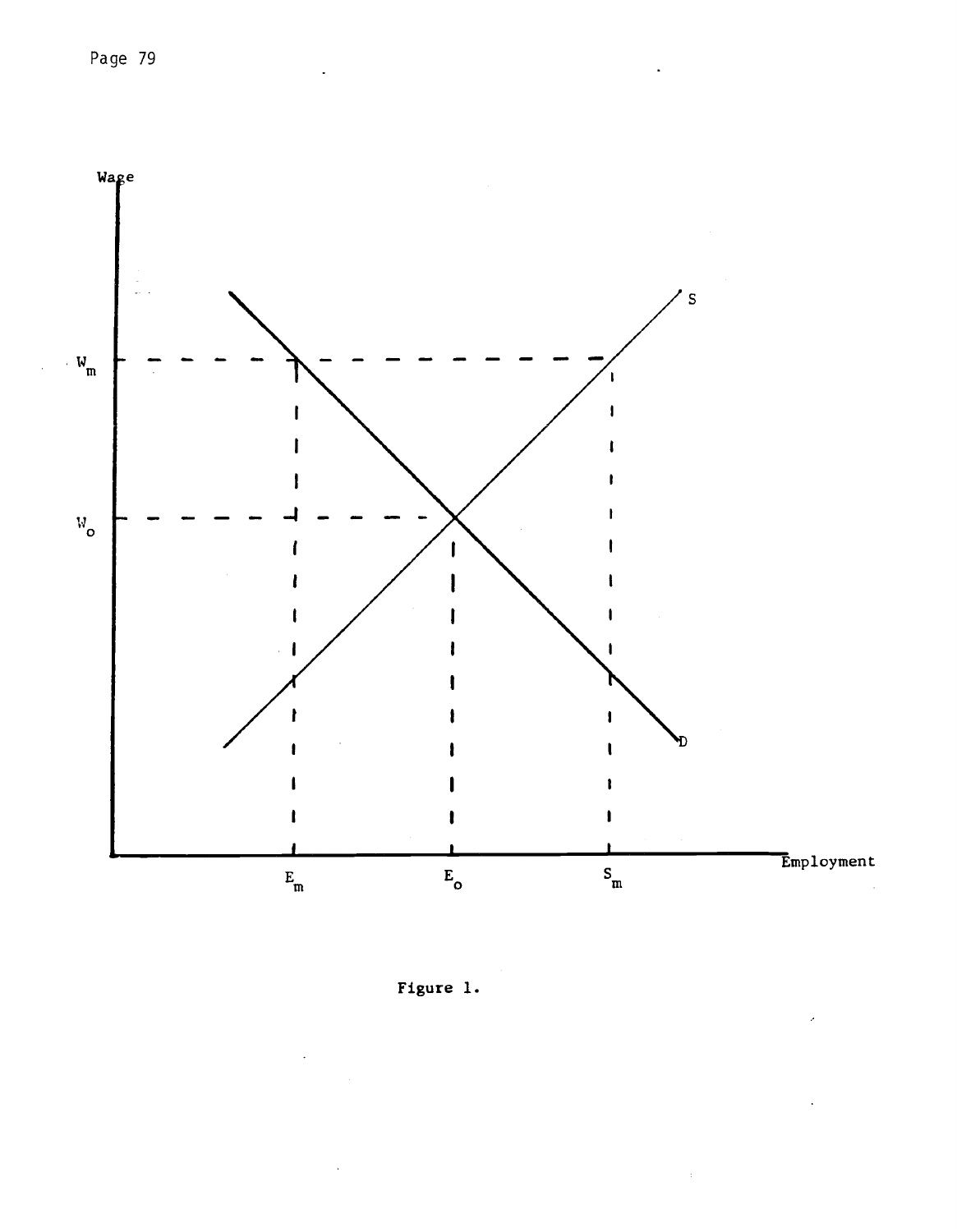$\bar{z}$ 



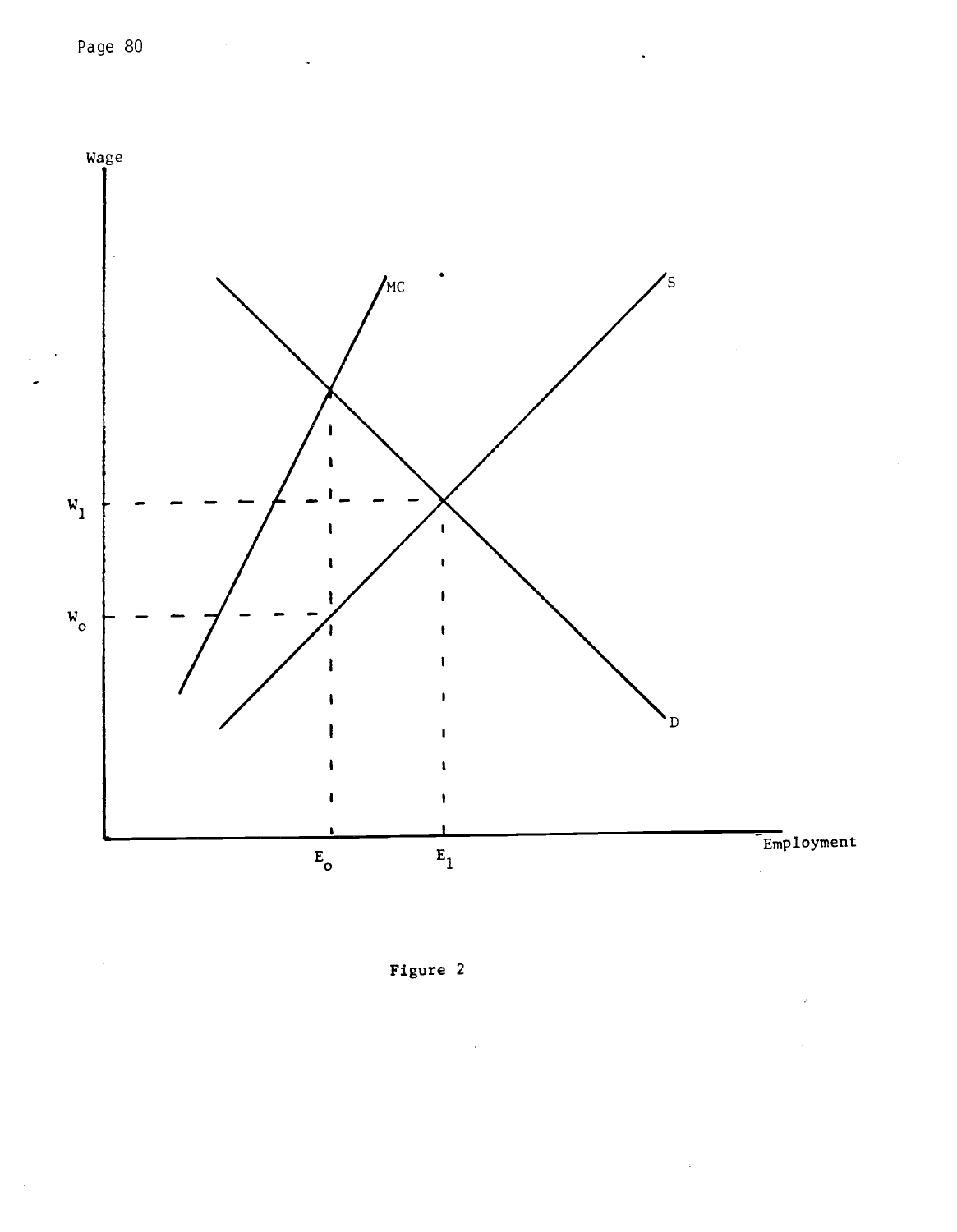1Converse et a]. (1981, p. 282) based on interviews with employers, report that only 12 percent of the disemployment due to the 1980 increase in the minimum wage took the form of discharges.

2One "test" of the monopsony model is to determine whether it is common for a small number of employers to employ a majority of the workers in a labor market. Robert Bunting's (1962, p. 101) study of 1,774 labor markets (most "labor markets" being counties) found that the four largest employers employed at least half of the semi- and unskilled workers in less than 3.7 percent of the labor markets.

3lncreased effort is just one potential offset to a minimum wage. Other working conditions or fringe benefits, especially opportunities for on-the-job training, have been considered by Martin Feldstein (1973), Wilson Mixon (1975), David Luskin (1979), Walter Wessels (1980), Masanori Hashimoto (1981), Jacob Mincer and Linda Leighton (1981), and Edward Lazear and Frederick Miller (1981).

41t is even possible that employers would gain from a minimum wage, though Pettengill does not emphasize that possibility. In effect, the minimum wage would lead employers to confront workers with a level-ofeffort requirement that a competitive market would not otherwise permit.

5the statement in the text ignores worker risk aversion. Allan King (1974) and Gramlich (1976) relax this assumption, though in a onesector model context.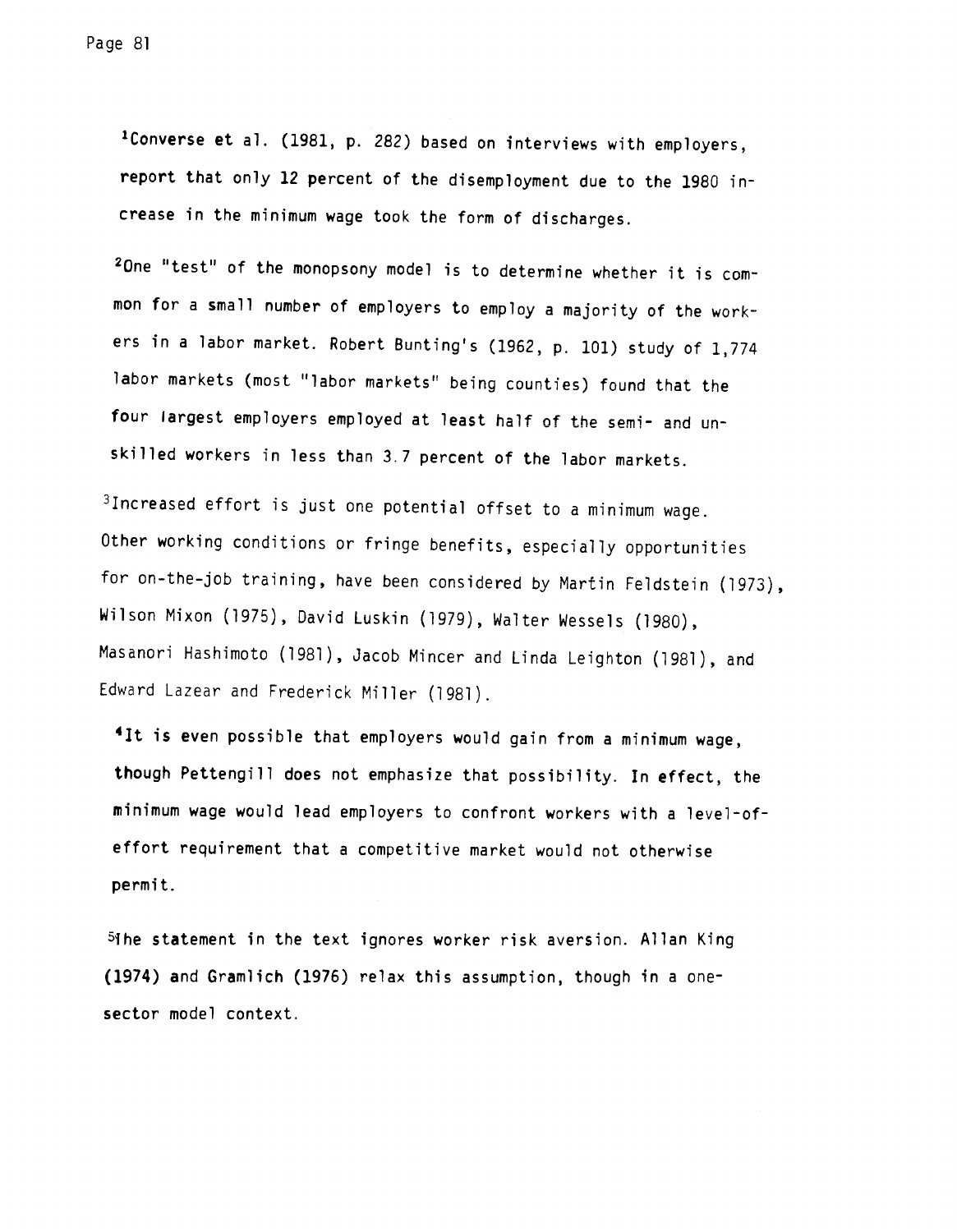6 In the conventional theory of labor demand in competitive markets, the (constant-output) elasticities of demand are

$$
n_j = \partial \text{sn}(E_j) / \partial \text{sn}(W_m) = k_1 \sigma_{ij}
$$

where k<sub>j</sub> is group j's share of total costs and  $\sigma_{\hat{\textbf{i}} \hat{\textbf{j}}}$  is the elasticity of substitution of inputs i and j. The elasticity of total employment with respect to  $W_m$  is

$$
n_{1+2} = h_{n_1} + (1-h)_{n_2}
$$

Let j=3 index a composite nonlabor input. The substitutability assumptions in the text are that  $\sigma_{12}$  and  $\sigma_{13}$  are positive. Since  $\sigma_{12}$ and thus  $n_2$  is positive,  $n_{1+2}$  >  $hn_1$ . Using the fact that

$$
\sum_{j} k_{j} \sigma_{j} = 0,
$$

 $\sigma_{13}$ >0 implies

 $\sigma_{12}$  <  $-\sigma_{11}(k_1/k_2) = -\sigma_{11}k_m h/[N_2(1-h)]$ 

Substituting  $k_1 \sigma_{1,j}$  for each  $n_j$  in the expression for  $n_{1+2}$ , and then substituting the above inequality for  $\sigma_{12}$  yields

$$
n_{1+2} \times k_1 h \sigma_{11} (1 - W_m/W_2) = h(1 - W_m/W_2) n_1
$$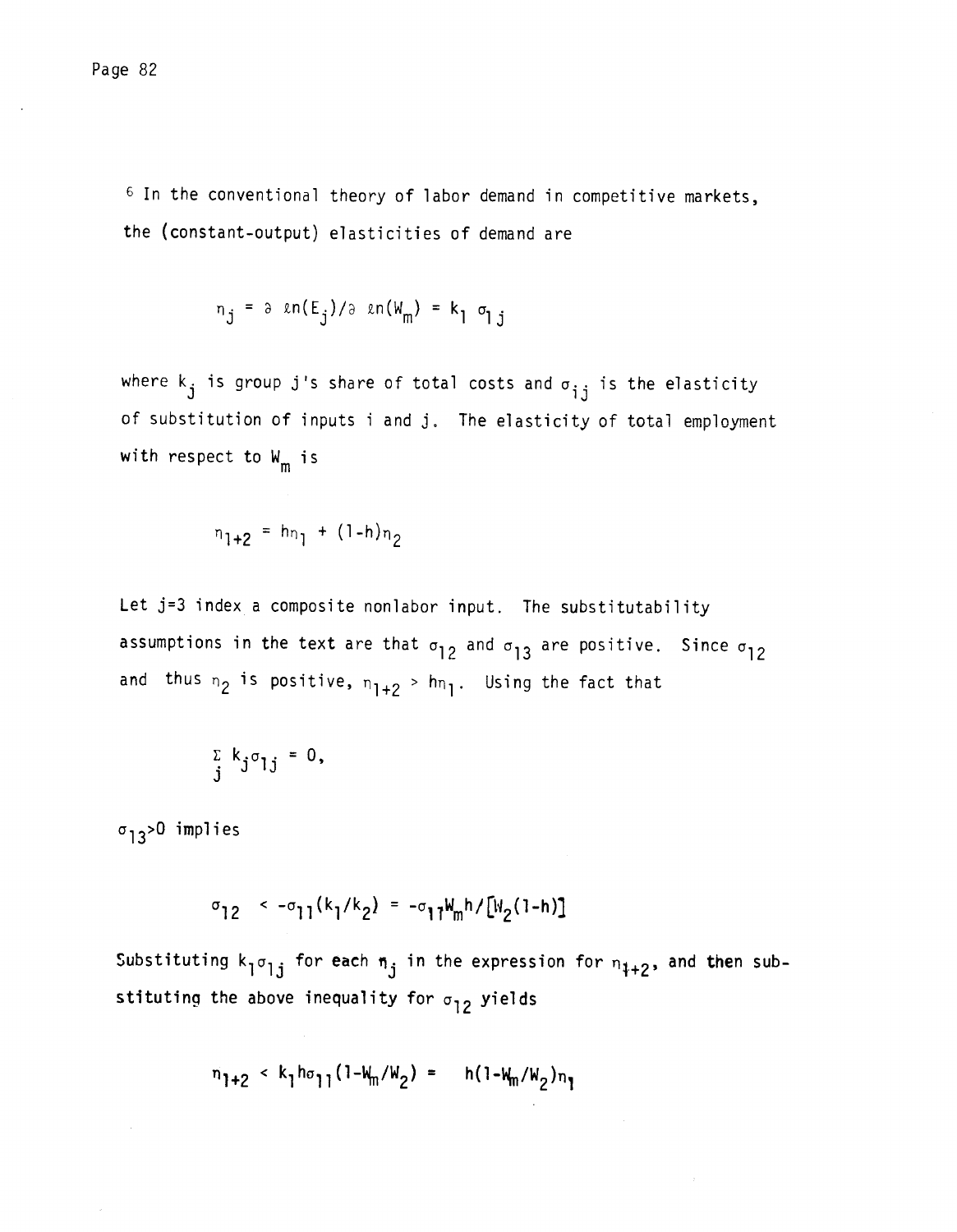7Converse, et al. (1981, p. 299) report, based on employer interviews that "Of establishments giving a wage increase to maintain differentials (after the 1980 increase in the minimum wage to \$3.10), approximately 47 percent indicated that the differential increases stopped at a wage of \$4.00 per hour or less.'

8Gilroy (1981, p. 162) reports that roughly half of all those receiving the minimum wage or less received a wage equal to the minimum wage. "Equal to" the ninimum wage was defined as within a 10 cent interval centered on the minimum, but the overwhelming majority of these workers reported receiving exactly the minimum.

9Robert Meyer and David Wise (1981) suggest another explanation - workweeks are adjusted until the ratio of marginal product to hours worked is equal to the minimum wage.

 $^{10}$ For the economy as a whole, minimum wage workers (those earning the minimum wage or less) account for only about 4 percent of labor costs, and therefore an even smaller fraction of total costs (Brown, 1 981 ).

11The increase which took effect in March 1956 was approved in August 1955; those which took effect in September 1961 and September 1963 were approved in May 1961; those which became effective in February 1967 and 1968 were approved late in September 1966; the May 1974 and January 1975 increases were approved in April 1974; and the most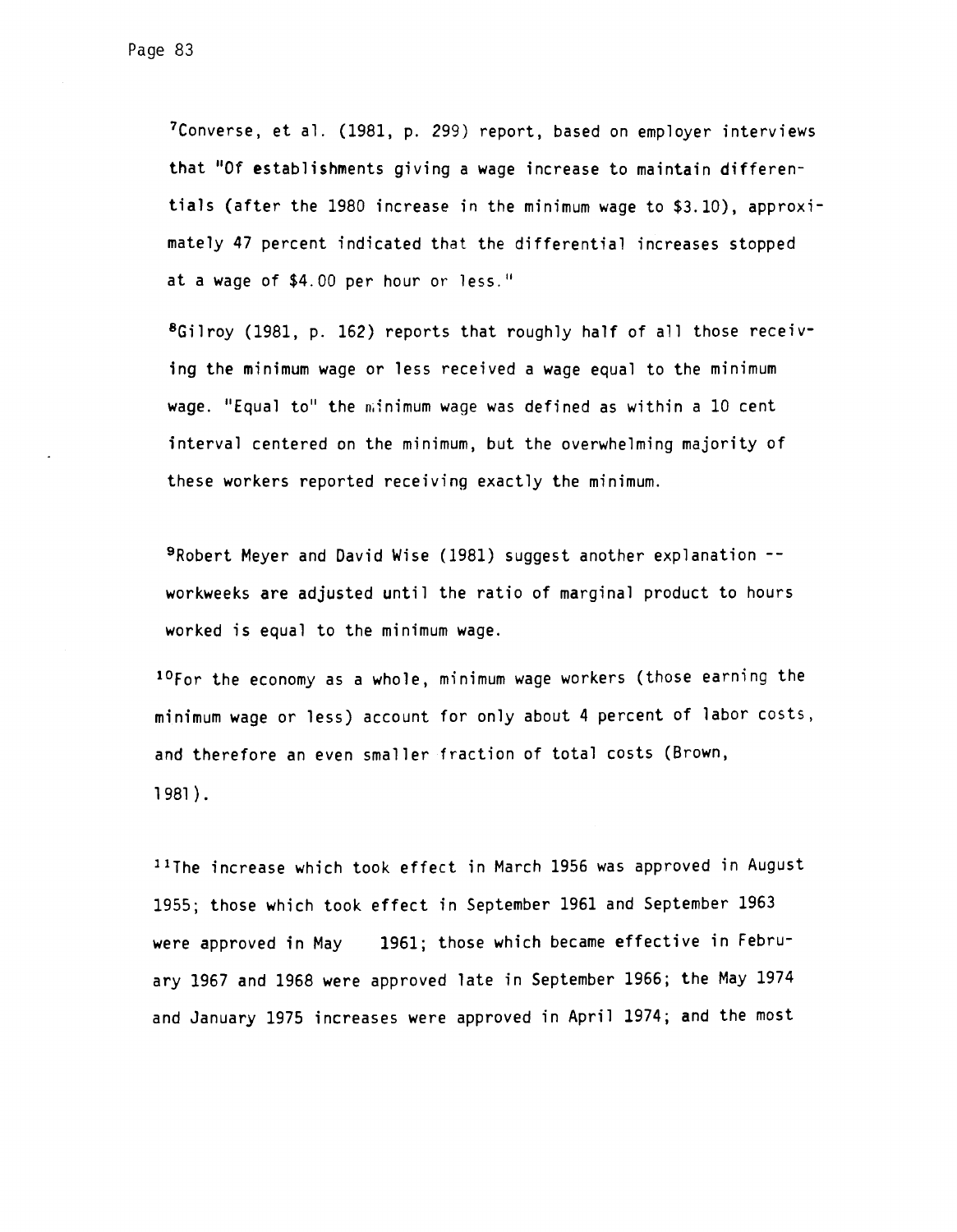recent increases, which became effective in January 1978-81 were en acted in November 1977. Thus, the first increase mandated by each amendment to the Fair Labor Standards Act was approved an average of 3 months in advance of its effective date, while remaining increases were announced more than a year before they became effective.

12Welch (1976) contains modifications to Welch (1974) as suggested by Frederic Siskind (1977). See also Welch (1977).

13Gramlich (1976) finds that among teenagers (and to some extent among adult men) there is a rise in part-time employment and a decline in full-time employment due to increases in the minimum wage. Mattila's (1981, p. 77) results are consistent with those of Gramlich for 18-19 year olds but not for 14-17 year olds. In studies of low-wage manufacturing industries (not limited to young workers), Albert Zucker (1973) finds relatively small reductions in weekly hours worked by production workers due to the minimum wage, while Mixon (1975) finds some evidence that the minimum increased regular hours of work (overtime effects were weak and inconsistent among industries).

<sup>14</sup>Comparisons of employment estimates from the CPS and a special test sample utilizing the more restrictive but objective procedures were well within the expected sampling error; unemployment estimates under the new definition, however, were about 100,000 lower in 1966 than the official CPS figure. Unemployment among teenagers averaged 65,000 or 1 full percentage point less than the CPS estimate.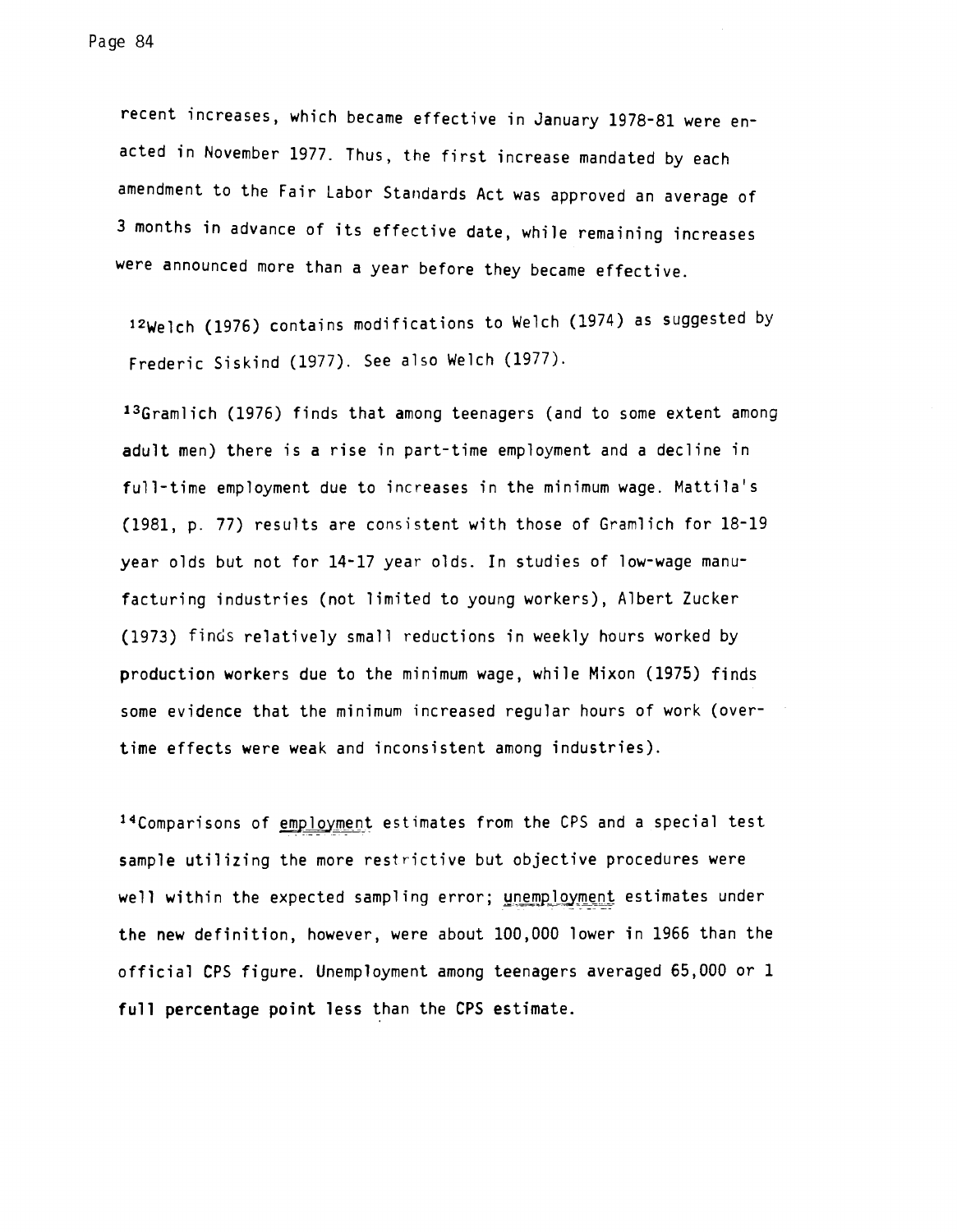15Brozen reports changes in unemployment rates in months spanning minimum wage changes. This is formally equivalent to a dummy-variable approach.

16Kelly (1976) uses two other specifications: one which weights. the variable by the industrial distribution of adults, and another which assumes that the equilibrium (market-clearing) wage of teenagers has risen one-half as fast as average hourly earnings in manufacturing.

17Wachter and Kim also use teen earnings in their relative wage term but, unlike Hamermesh, exclude coverage and do not include the teenage/ adult wage ratio. This leads to the debatable restriction that doubling both average teenage wages and the minimum wage leaves teenage employment unaffected.

18Note that virtually all of the studies discussed above estimate employment equations whose dependent variable is the employment-topopulation ratio. Thus, even studies which appear not to introduce supply side variables in the list of independent variables have effectively included such factors in the dependent variable. If employment of teenagers is really demand determined, the proper dependent variable would be employment, not the employment-to-population ratio.

19The above argument might suggest an interaction of the minimum wage with relative teenage population in determining teenage unemployment. Given the difficulty in estimating even first-order effects precisely, the interactive approach has not been pursued. Note, however, that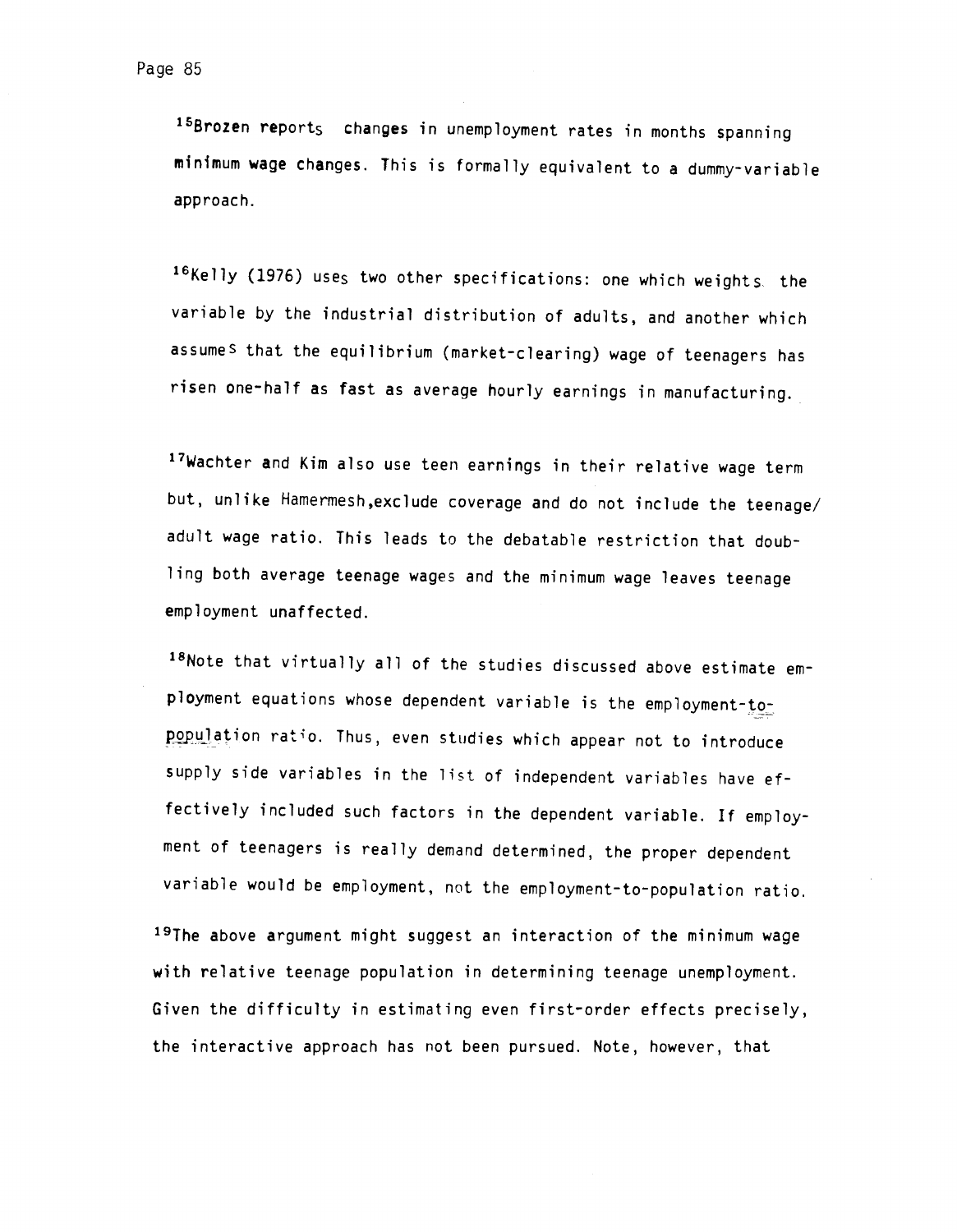equations which use the logarithm of the unemployment rate as the dependent variable implicitly impose a multiplicative interaction between relative supply and the minimum wage.

<sup>20</sup>The only case where the estimates are dramatically affected by such a choice is Abowd and Killingsworth (1981). They present one equation based on a constrained nonlinear estimation, and another approximate, but still constrained, estimate. We include the former in the table; the approximation produces a larger estimated effect, -4.28 (1.99). The constraints depend on the identification of teenagers with minimum wage workers and adults with above-minimum wage workers. Since about half of all teenagers earn the minimum wage, and less than half of all minimum wage workers are teenagers, we find the constraints quite debatable.

21Wachter and Kim are quite cautious about the interpretation of their "minimum wage" coefficients in light of the failure of coverage to contribute to the equation. They argue that their coefficients can be seen as reflecting changes in government social welfare expenditures during the 1960s, as well as the minimum wage.

<sup>22</sup>Kelly (1975 and 1976) also  $inc$ ludes a welfare variable in equations explaining female labor force status. However, his "residualization" of this variable effectively guarantees that the estimated minimum wage impact will not be appreciably affected by the welfare variable's inclusion.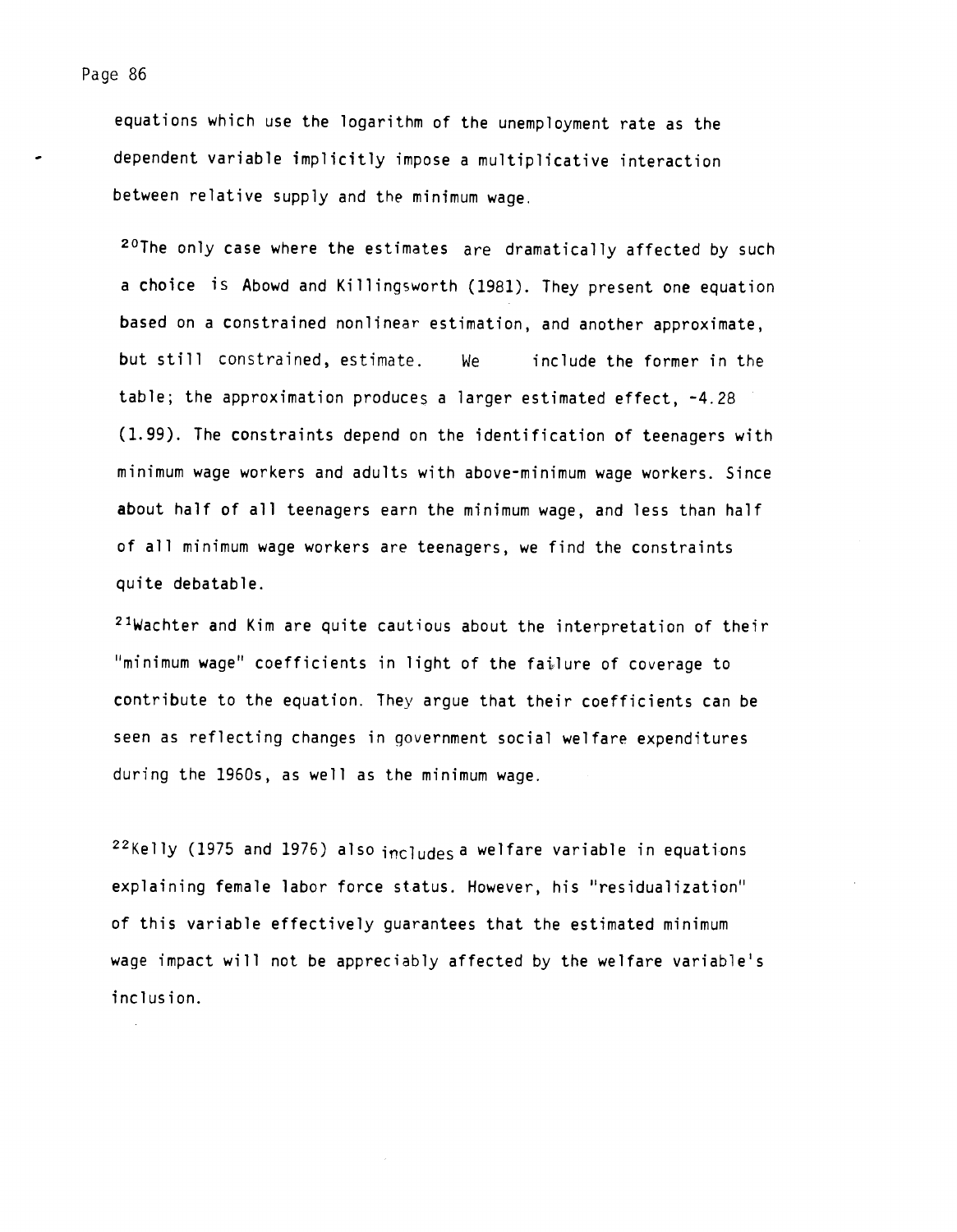23We find that the two specification choices with the largest impact are including a measure of welfare benefits or the young adult (20-24) population share. Both tend to increase the estimated impact of the minimum wage by about one half of a percentage point, compared with the Table 3 value. However, in each case the added variable has a significant but wrong-signed (positive) effect on teenage employment.

24Brown, Gilroy, and Kohen (1981) find no significant effect of the decision on whether to include the teenage population share in an equation which runs the entire 1954-79 sample period and which also includes most of the previously mentioned control variables.

 $25$ The only papers which compare lagged and unlagged forms of the same equation show relatively small differences. Hamermesh (1981) reports slightly larger disemployment effects with lagged responses, but prefers the unlagged estimates because the a priori case for lags is weak. Brown, Gilroy, and Kohen (1981) add an Almon lag to an equation which includes the current-quarter value but cannot reject the hypothesis that there is no lagged response. For a discussion of the difficulty in estimating distributed lag models in this context, see Wachter (1976).

26Differences in average wage level prove far more important than differences in Federal coverage (Welch and Cunningham, 1978, p. 144).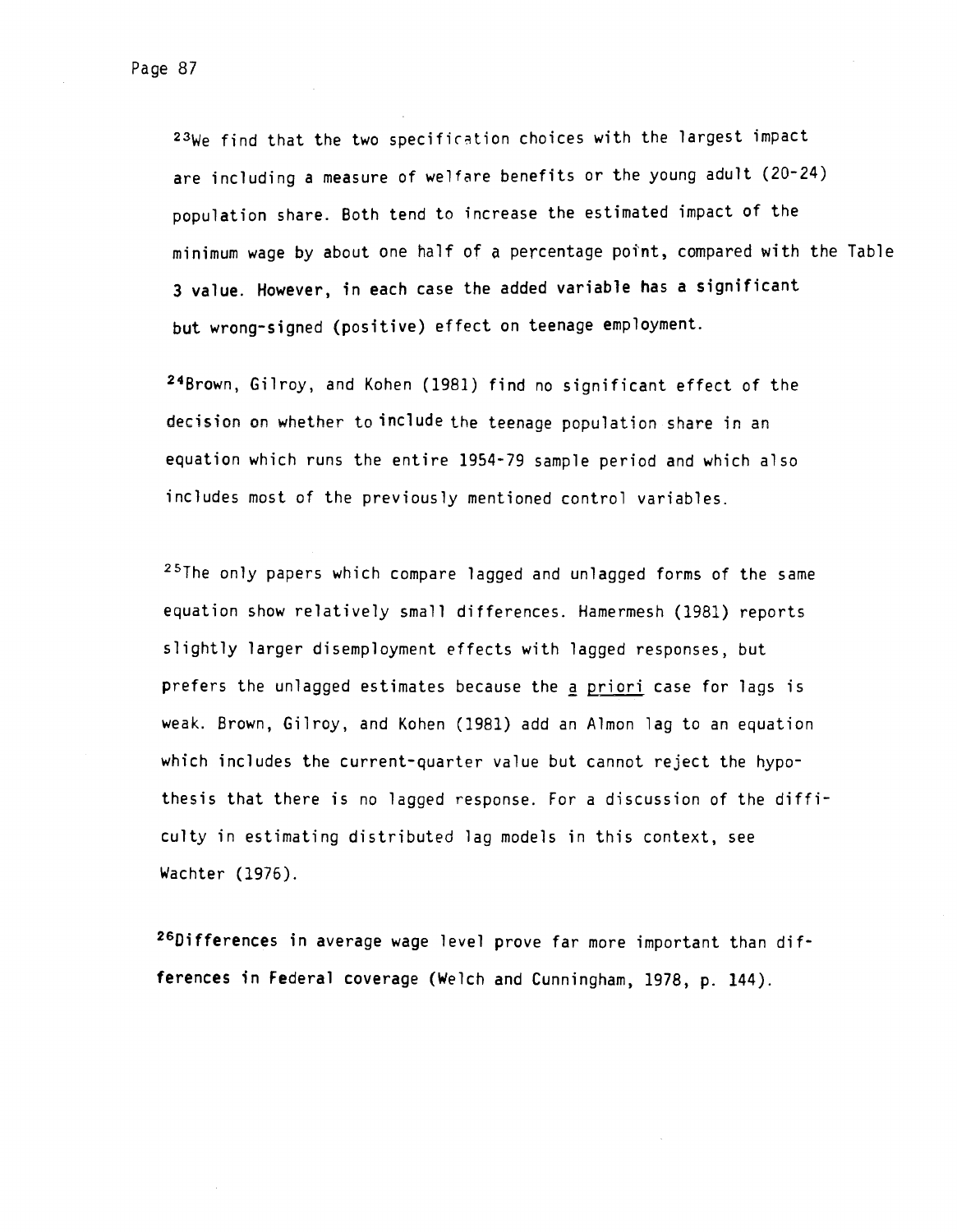27Unfortunately, adding additional control variables need not bring the minimum wage effect closer to its "true' value. For example, measurement error in the minimum wage variable would tend to reduce the absolute value of its coefficient; adding variables correlated with it (i.e. , correlated with average wage levels) would further depress the estimated minimum wage effect.

28In the early section of his paper, Freeman also includes a broader set of control variables, but the minimum wage coefficients for these equations are not reported.

29Cogan's results may be distorted by the form chosen for several of the control variables. For example, in explaining the change in the proportion of nonwhite male teenagers in each state who are employed, his variable controlling for changing agricultural demand is the numerical change in such labor demand (e.g., -20,000 workers) rather than the change in (agricultural demand/population).

30Linneman reports that, when wage gains and employment reductions are both taken into account, earnings of adultswho would otherwise earn less than the minimum wage are reduced by the minimum wage increase. This finding would imply at least a 1 percent reduction in employmcnt of these adults in response to a 1 percent increase in the minimum.

Page 88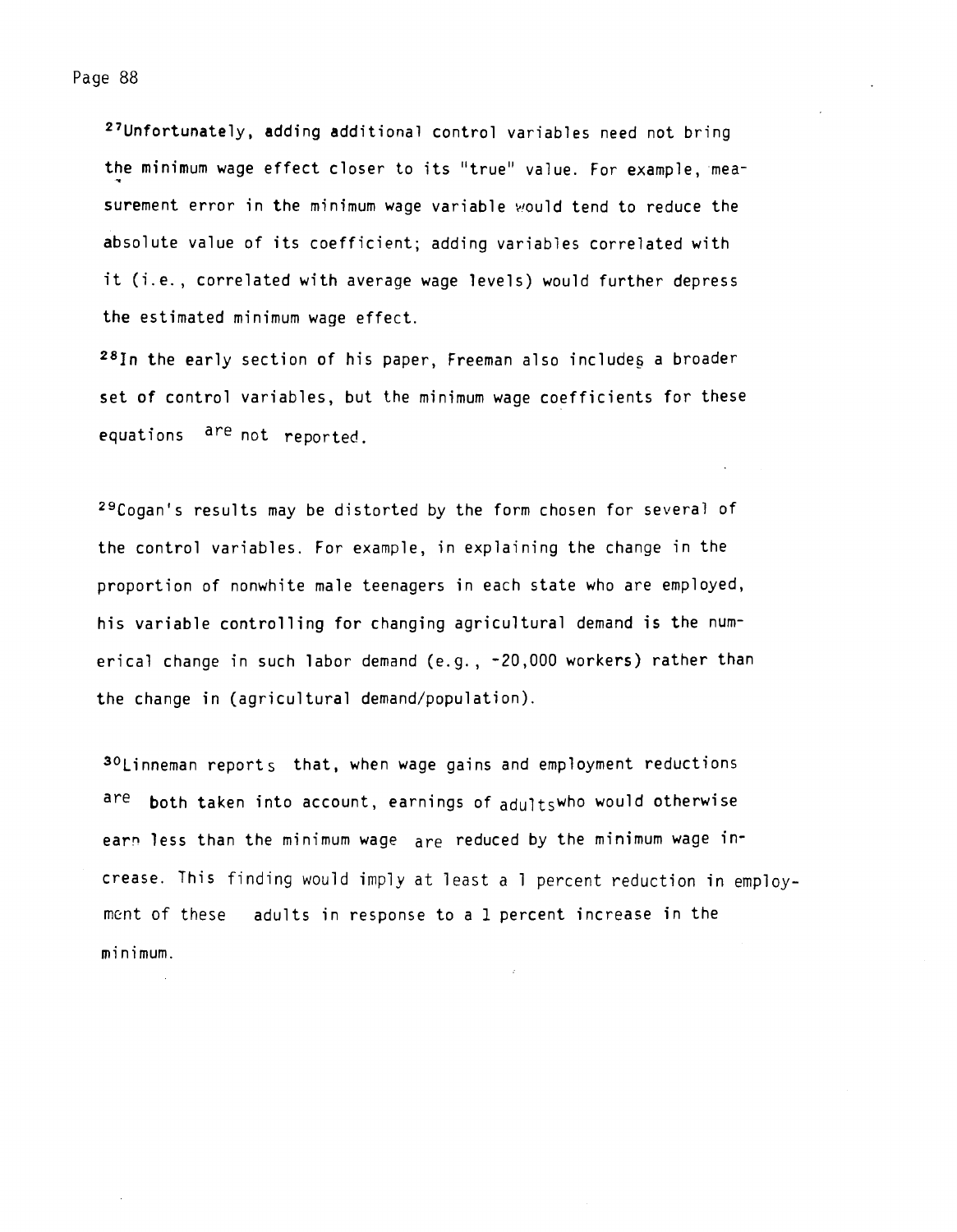$31$ If workers with predicted wages slightly above the minimum  $are{ are }$  the only above-minimum workers to experience employment reductions, the result could be easily rationalized. If W is the offered wage for a worker at the lower minimum wage,  $W^*$  is the predicted wage, and  $W_m$  the minimum wage, then W<W , the condition that the worker would be displaced by the minimum, would still occur with nonzero probability even if W\* exceeded W<sub>m</sub>. In fact, Linneman's actual disemployment estimates run too far up the predicted wage distribution for this to be a likely explanation.

32An example of earlier agricultural research that is consistent with this position is Frank Maier (1961).

33See Gardner (1981) for an extended discussion of this.

34In the other two studies, as well as in the study of eating and drinking places, the conclusion is based on the average percent change in employment in "high-," "medium-," "low-," and "no-impact"establishments. In the study of laundry and cleaning services, however, the conclusion rests on a cross-tabulation of the degree of impact and the direction of change in employment (no change, increase, decrease). Using Appendix Table 35 of the report, we calculated the average employment change by impact group. the measure used in the other studies.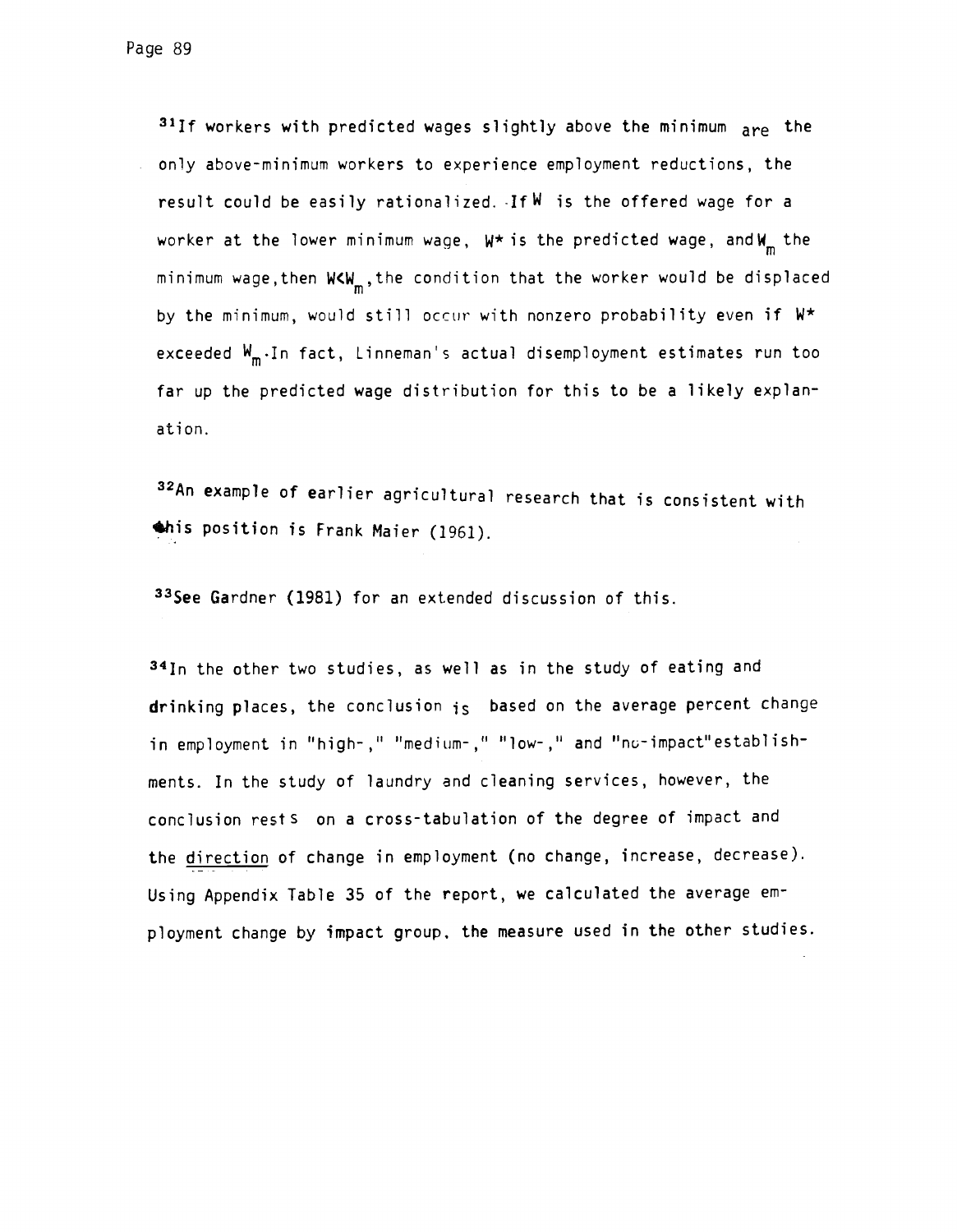There is a clear negative relationship between degree of impact and employment change:

| $\rightarrow$ $\rightarrow$     | None   | nw     | - - - - -<br>$\sim$ $\sim$ $\sim$ | -<br>$\sim$ |
|---------------------------------|--------|--------|-----------------------------------|-------------|
| Percent Change<br>in Employment | $+1.5$ | $-1$ 0 | $-2.0$                            | $-4$ b      |
|                                 | .      | .      |                                   |             |

<sup>35</sup>The choice of weights makes a considerable difference to the estimates. If the less plausible establishment weights are used, the employment effects would be considerably larger and "significant" statistically. As noted in footnote 34, there is a consistent negative relationship between impact and employment growth in laundry and dry cleaning (an industry with many small establishments) but not in other industries, so that the establishment weighting gives greater weight to the industry with the strongest negative relationship.

36This is in accord with the findings by Yale Brozen (1962), but for a very different reason, under different circumstances. When the minimum wage rose, Brozen finds that the number of persons employed as household workers actually rose. Apparently, some of the persons who lost jobs in the covered sectors as well as those who would normally have entered and failed to find work, took jobs in the then-noncovered household sector.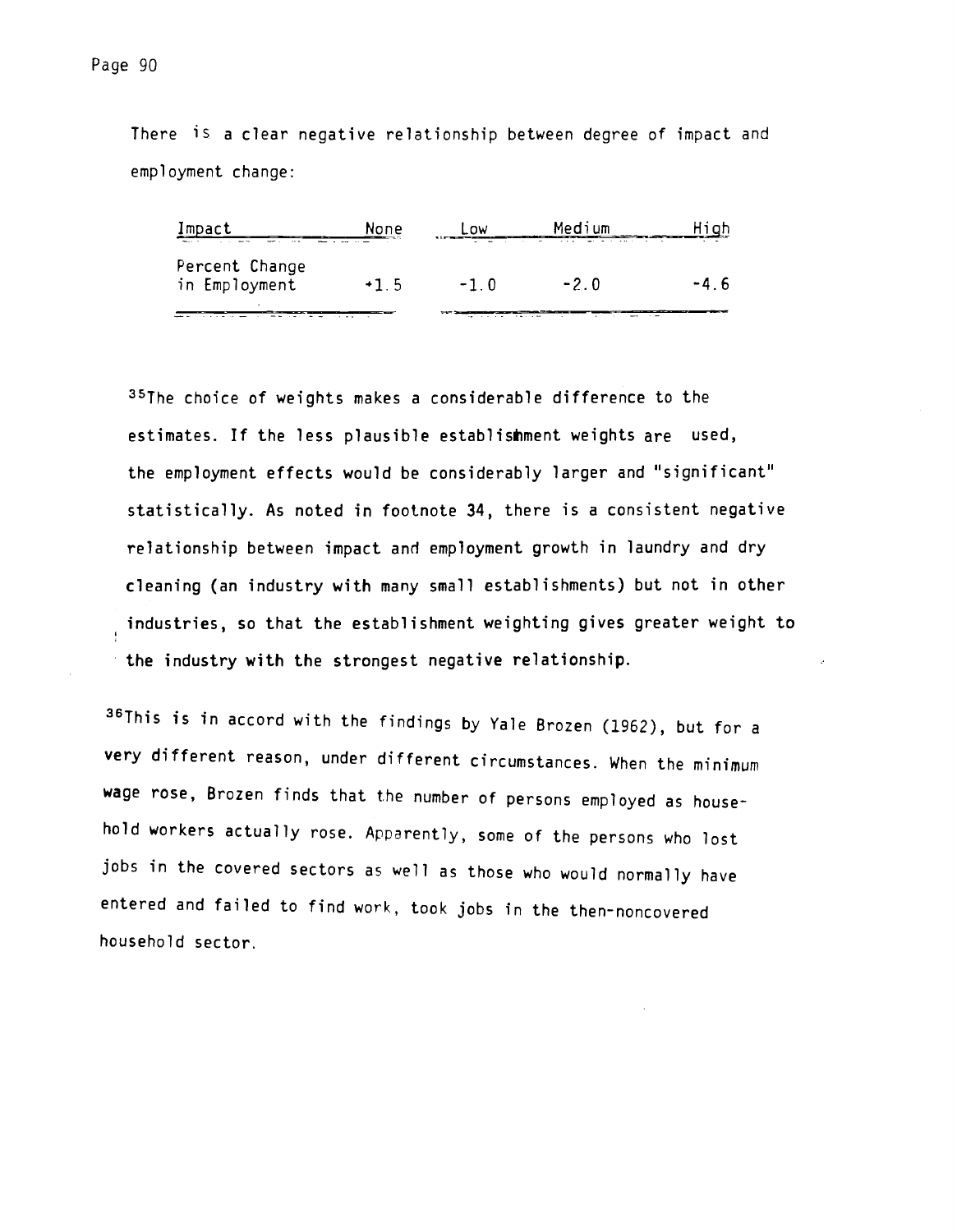37Depending on how "industry" is defined, and the time after the increase when the increase was measured, this pattern was observed in eight industries out of twelve (U.S. Department of Labor 1959a, p. 9), ten out of eleven (George Macesich and Charles Stewart, 1960, p. 286), nine out of fourteen (John Peterson and Charles Stewart, 1969, p. 78), or thirteen out of fourteen (Peterson and Stewart, 1969, p. 79). See also H.M. Douty (1960).

38The "preferred" estimate uses all of the available data and weights the observations by initial employment. The number of industry dummy variables included and the inclusion or exclusion of average establishment size make almost no difference, given the choice of dependent variable and weighting.

39Zucker's estimates of the elasticity of employment with respect to the minimum wage (relative to the one-period lag average wage) is -0.91 for hours of work and -0.79 for number of workers (p. 275).

40This study actually attempts to focus attention on other economic effects of the minimum wage using such dependent variables as the average amount of overtime work per week, the layoff rate and the quit rate. All in all, the empirical results for those measures are no more regular than those for the length of the regular workweek. Nixon enters the real minimum and average wages as separate variables, so his estimate of the effect of the minimum wage would not be affected by changes in employment due to the average wage level per Se.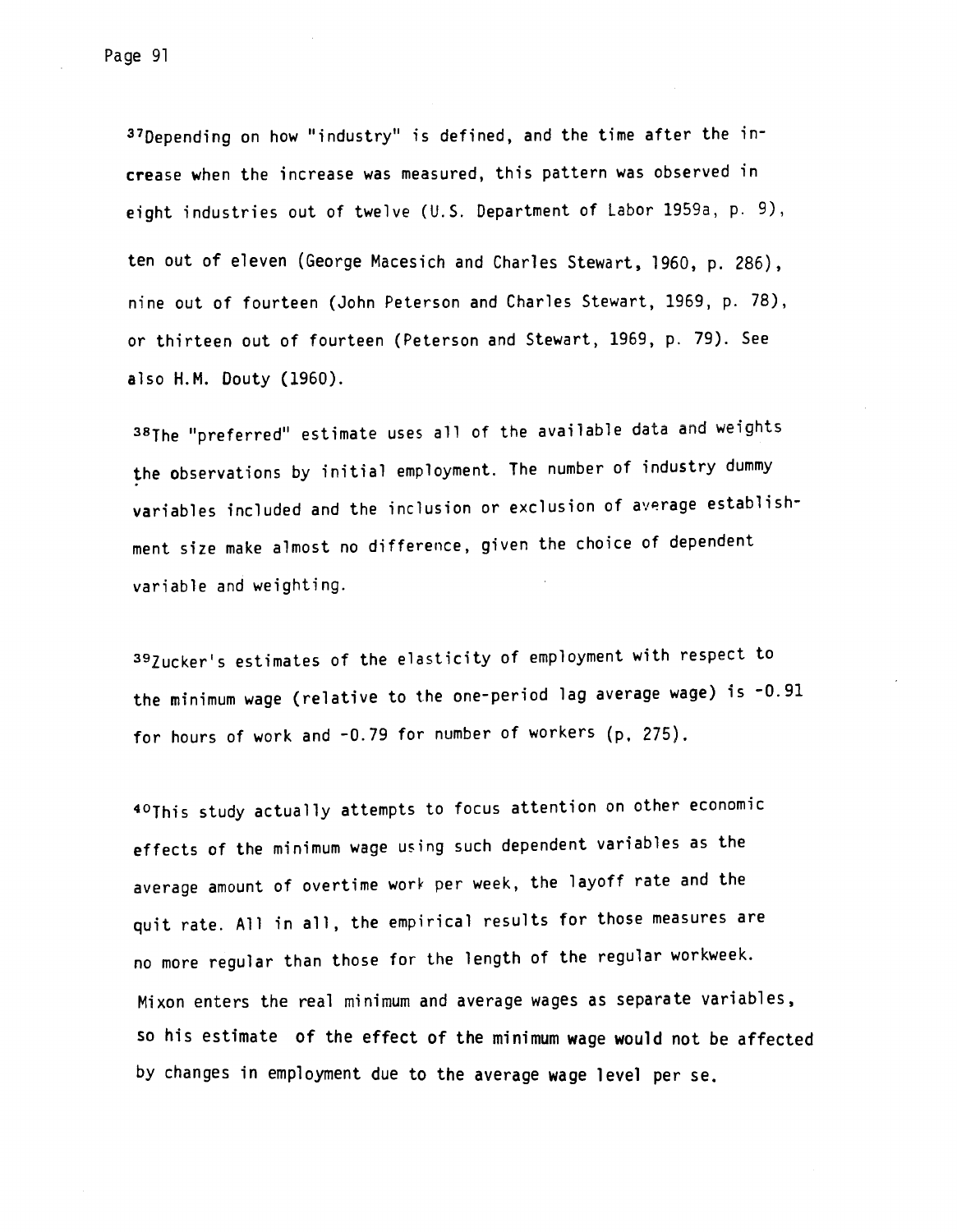41The latter comparison is somewhat strange, since the "base period" of .the comparison is one month after the minimum became effective. Presumably, the intention is to determine whether there are any "extra" effects that occur after the first month at the new minimum.

42Each 1 percent increase in average wages is associated with a .12 percent reduction in employment when all counties are included. Among low-wage counties, the estimated relationship is much larger (.92 percent versus .12 percent) but the estimate is less significant statistically (.15 versus .10 level) (Colberg. 1960, p. 113).

43They found it impossible to obtain reasonable estimates of the parameters of the skill distribution for black females. They attribute this to the enormous increase in black female employment in manufacturing (a 791 percent increase from 1960 to 1971), presumably due to factors not captured by the model Since their model is overidentified, the exclusion of a demographic group has no effect on the identification of the remaining parameters of their model.

44Effects on labor force status depend on but often do not identify the underlying supply and demand elasticities. Moreover, the "offsets" mentioned in footnote 3 would greatly complicate the measurement of deadweight loss.

<sup>45</sup>For recent studies on the effects on the wage and income distributions, see Report of the Minimum Wage Study Commission (1981), vol. VI and VII.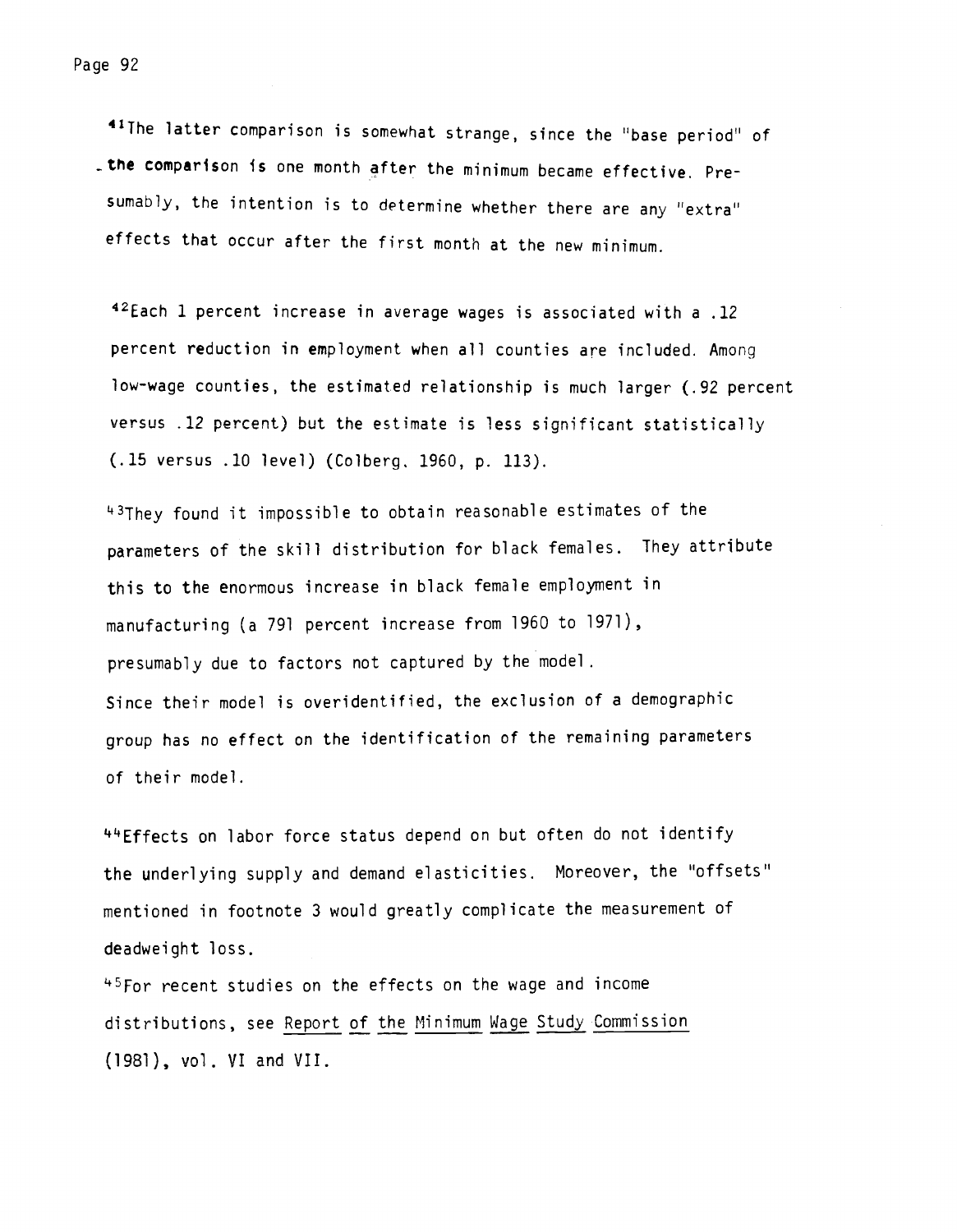## REFERENCES

- Abowd, John M. and Killingsworth, Mark R. "Structural Models of the Effects of Minimum Wages on Employment by Age Groups,' in Report of the minimum wage study commission, volume V. Washington, D.C.: U.S. Government Printing Office, 1981, pp. 143-69.
- Adie, Douglas K. "The Lag in Effect of Minimum Wages on Teenage Unemployment." Proceedings of the Industrial Relations Research ciation. 24th Annual Meeting, New Orleans, December 27-28, 1971, pp. 38-46.

\_\_\_\_\_\_\_\_\_\_\_\_\_\_\_\_ "Teenage Unemployment and Real Federal Minimum Wages." J. Polit. Econ. , March/April 1973, 81, pp. 435-41.

\_\_\_\_\_\_\_\_\_\_\_\_\_\_\_\_ and Chapin, Gene. "Teenage Unemployment Effects of Federal Minimum Wages," Proceedings of the Industrial Relations Research Association. 23rd Annual Meeting, Detroit, December 28- 29, 1970, pp. 117-38.

- \_\_\_\_\_\_\_\_\_\_\_\_\_\_\_ and Galloway, Lowell. "The Minimum Wage and Teenage Unemployment: A Comment," Western Econ. J., December 1973, 11, pp. 525-28.
- Al-Salam, Nabeel, Quester, Aline, and Welch, Finis. "Some Determinants of the Level and Racial Composition of Teenage Employment," in The economics of legal minimum wages. Edited by Simon Rottenberg. Washington, D.C.: American Enterprise Institute, 1981, pp. 124 54.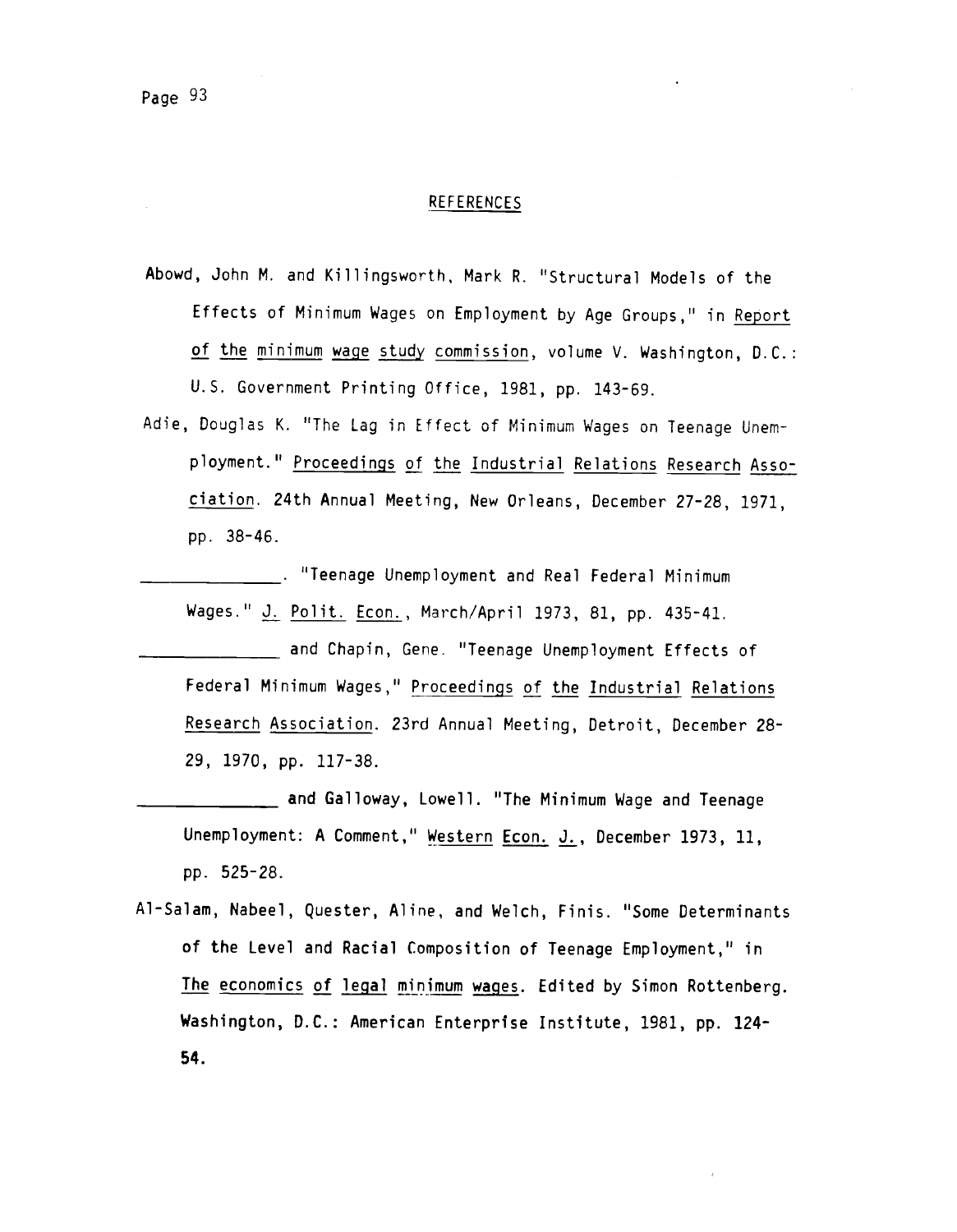- Barth, Peter S. "The Minimum,Wage and Teen-Age Unemployment," ings of the Industrial Relations Research Association. 22nd Annual Meeting, New York, December 29-30, 1969, pp. 296-310.
- Betsey, Charles L. and Dunson, Bruce H. "Federal Minimum Wage Laws and the Employment of Minority Youth." Papers and Proceedings of the American Economic Association. 93rd Annual Meeting, Denver, September 5-7, 1980, pp. 379-84.
- Boschen, John F. and Grossman, Herschel I. "The Federal Minimum Wage, Employment, and Inflation," in Report of the minimum wage study commission, volume VI. Washington, D.C.: U.S. Government Printing Office, 1981, pp. 19-43.
- Brozen, Yale. "Minimum Wage Rates and Household Workers," J. Law Econ. , April 1962, 5, pp. 103-9.

. "The Effect of Statutory Minimum Wage Increases on Teenage Employment," J. Law Econ. , April 1969, 12, pp. 109-22.

- Brown, Charles. "Estimating the Effects of a Youth Differential on Teenagers and Adults," in Report of the minimum wage study commission, volume V. Washington, D.C.: U.S. Government Printing Office, 1981, pp. 389-427.
- Brown, Charles, Gilroy, Curtis, and Kohen, Andrew. "Time-Series Evidence of the Effect of the Minimum Wage on Youth Employment and Unemployment," Unpublished paper, 1981.
- Bunting, Robert L. Employer concentration in local labor markets. Chapel Hill: University of North Carolina Press, 1962.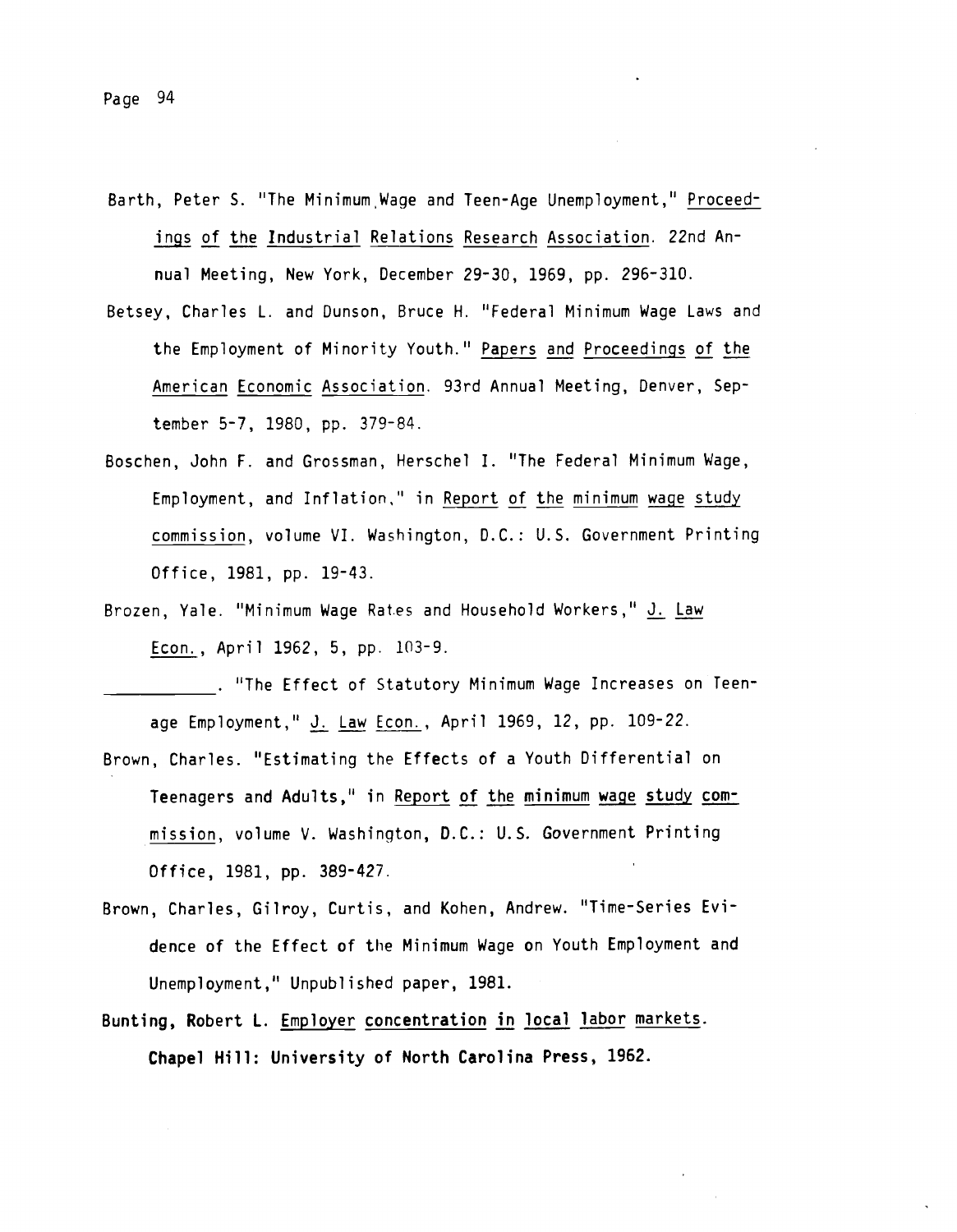- Burns, Arthur. The management of prosperity. New York: Columbia University Press, 1966.
- Carter, Charlie. "The New Minimum Wage: A Threat to Southeastern Jobs?' Econ. Rev. (Federal Reserve Bank of Atlanta), March/April, 1978, pp. 30-4.
- Clark, Kim B. and Summers, Laurence H. "The Dynamics of Youth Unemployment." Forthcoming in Youth Unemployment: Its Nature, Causes, and Consequences. Edited by Richard Freemand and David Wise.
- Cogan, John. "The Decline in Black Teenage Employment: 1950-1970." Working paper No. 683. National Bureau of Economic Research, May 1981.
- Colberg, Marshall. "Minimum Wage Effects on Florida's Economic Development," J. Law Econ. , October 1960, 3, pp. 106-17.

Cotterill, Philip 0. and Wadycki, Walter J. "Teenagers and the Minimum Wage in Retail Trade," J. Human Res. , Winter 1976, 11, pp. 69-85.

- Cotterman, Robert F. "The Effects of Federal Minimum Wages on on the Industrial Distribution of Teenage Employment," in The economics of legal minimum wages. Edited by Simon Rottenberg. Washington, D.C.: American Enterprise Institute, 1981, pp. 42-59.
- Converse, Muriel, et al. "The Minimum Wage: An Employer Survey," in Report of the minimum wage study commission, volume VI. Washington, D.C.: U.S. Government Printing Office, 1981, pp. 241-341.
- Cunningham, James. "The Impact of Minimum Wages on Youth Employment, Hours of Work, and School Attendance: Cross-sectional Evidence from the 1960 and 1970 Censuses," in The economics of legal mini-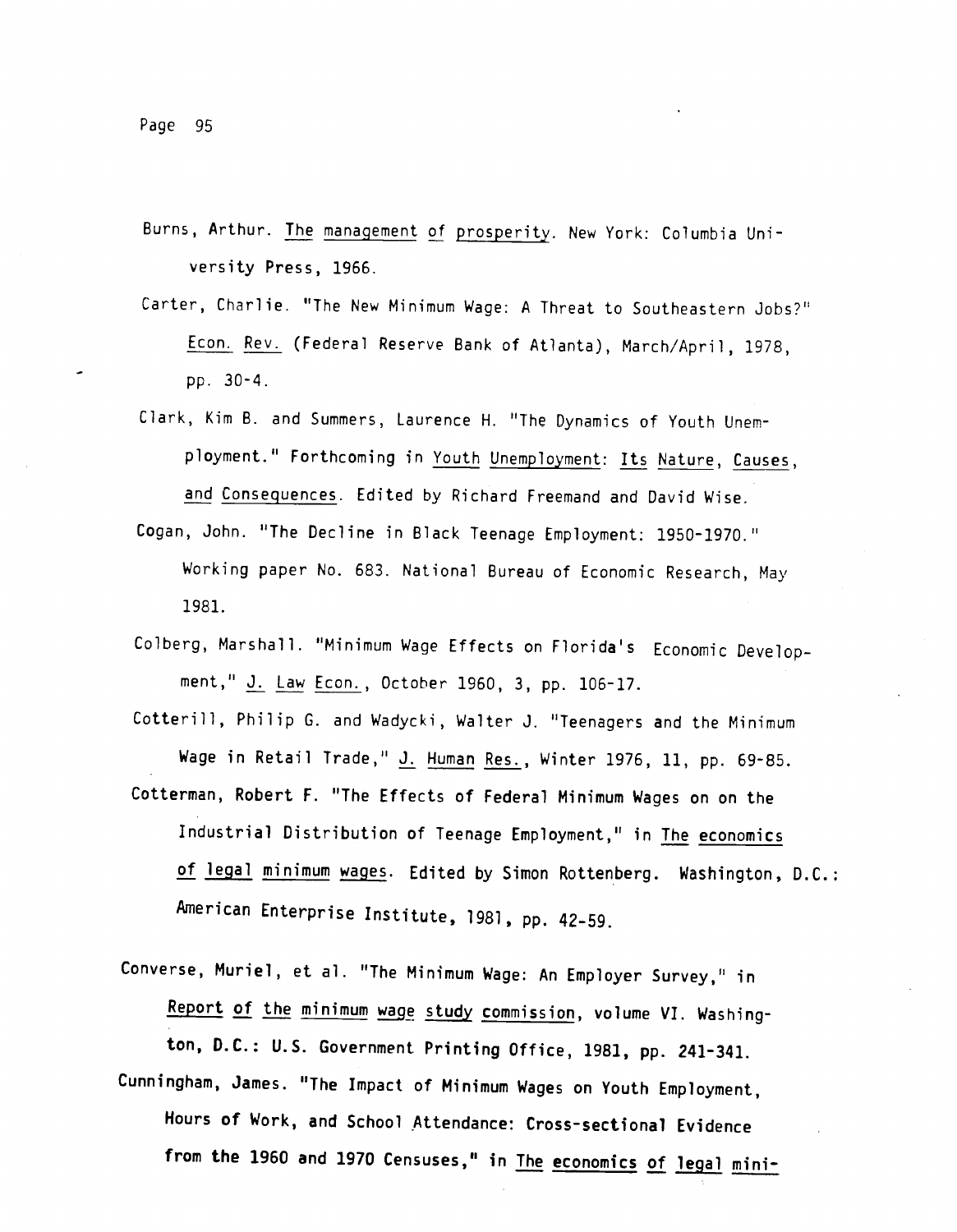mum wages. Edited by Simon Rottenberg. Washington, D.C.: American Enterprise Institute, 1981, pp. 88-123.

- Douty, H.M. "Some Effects of the \$1.00 Minimum Wage in the United States," Economica, May 1960, 27, pp. 137-47.
- Easely, James E. and Fearn, Robert M. 'Minimum Wages and Unemployment of Teenagers," Unpublished paper, North Carolina State University, 1969.
- Egge, Karl, et al. "Changes in the Federal Minimum Wage and the Employment of Young Men, 1966-67," in Youth unemployment and minimum wages. Bulletin 1657, U.S. Department of Labor, Bureau of Labor Statistics, 1970, pp. 55-67.
- Ehrenberg, Ronald G. , and Marcus, Alan J. "Minimum Wage Legislation and the Educational Outcomes of Youth." Mimeographed. February 1979. Forthcoming in Research in labor economics. Edited by Ronald Ehrenberg. Ithaca: Cornell University Press.
- Feldstein, Martin. "The Economics of the New Unemployment," Public Interest, Fall 1973, 33, pp. 3-42.
- Fisher, Alan A. "The Minimum Wage and Teenage Unemployment: A Comment on the Literature," Western Econ. J., December 1973, 11, pp. 514-24.
- Fleisher, Belton M. Minimum wage regulation in retail trade. Washington, D.C.: American Enterprise Institute, 1981.
- Folk, Hugh. "The Problem of Youth Unemployment," in The transition from school to work, A report based on the Princeton manpower